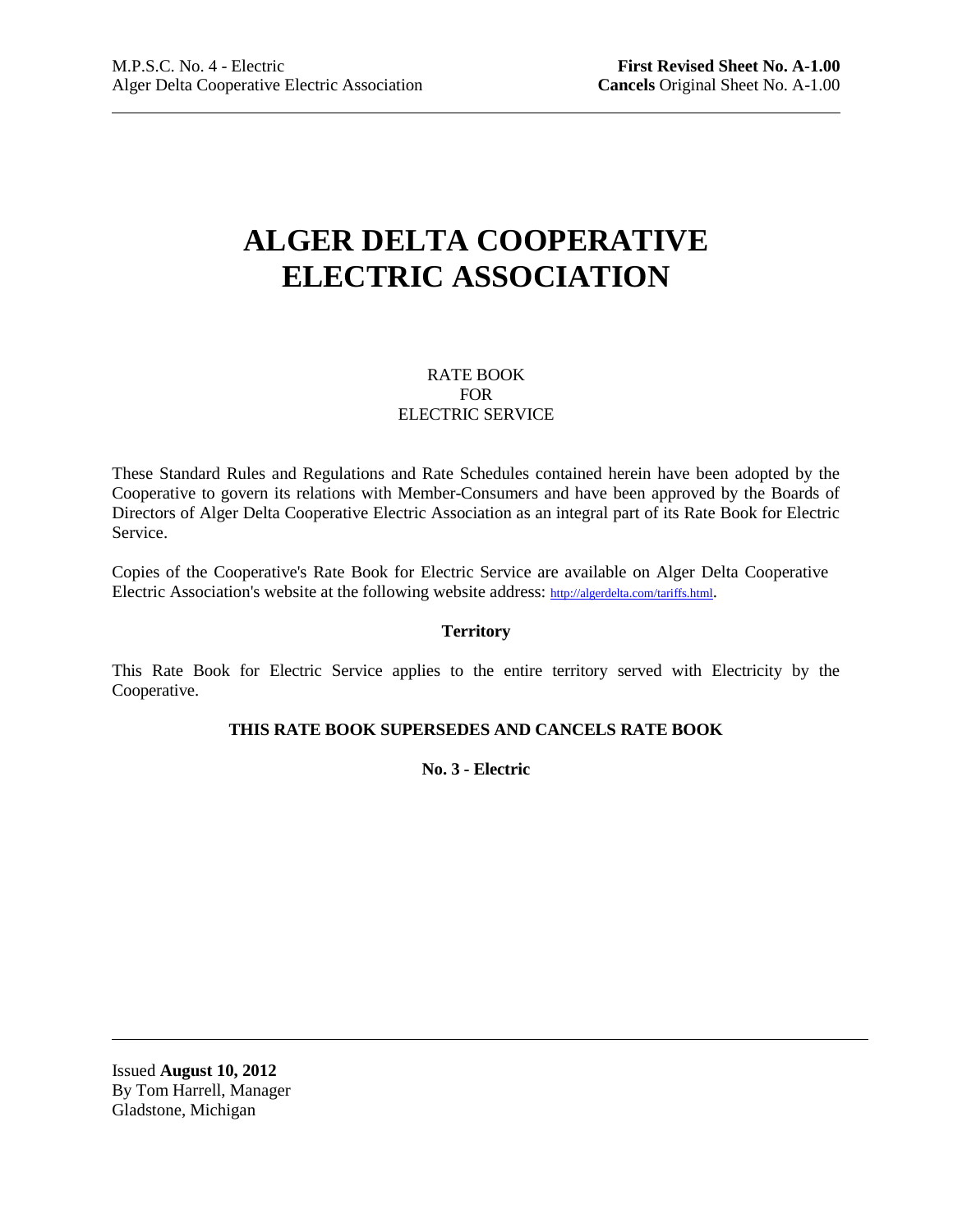# INDEX

| --------  |  |
|-----------|--|
| SECTION A |  |

| <b>Title Page</b><br>Index<br>Table of Contents – Checklist<br>Description of Territory Served<br>Area Served<br>Miscellaneous<br>$A - 6.00$<br><b>SECTION B</b><br><b>ADMINISTRATIVE RULES INDEX</b><br>http://www.michigan.gov/lara/0,4601,7-154-35738 10806-271924--,00.html<br>B1<br>TECHNICAL STANDARDS FOR ELECTRIC SERVICE (R 460.3101 - R 460.3908) (FOR ALL CUSTOMERS)<br>http://w3.lara.state.mi.us/orrsearch/108 11 AdminCode.pdf<br><b>B2</b><br>CONSUMER STANDARDS AND BILLING PRACTICES FOR ELECTRIC AND GAS RESIDENTIAL SERVICE<br>$(R 460.101 - R 460.169)$<br>http://w3.lara.state.mi.us/orrsearch/107 92 AdminCode.pdf<br>B <sub>3</sub><br>UNCOLLECTIBLES ALLOWANCE RECOVERY FUND (R 460. 2601 - R 460.2625) (RESIDENTIAL CUSTOMERS)<br>http://w3.lara.state.mi.us/orrsearch/108_09_AdminCode.pdf<br>BILLING PRACTICES APPLICABLE TO NON-RESIDENTIAL ELECTRIC AND GAS CUSTOMERS |            | Sheet No.      |
|----------------------------------------------------------------------------------------------------------------------------------------------------------------------------------------------------------------------------------------------------------------------------------------------------------------------------------------------------------------------------------------------------------------------------------------------------------------------------------------------------------------------------------------------------------------------------------------------------------------------------------------------------------------------------------------------------------------------------------------------------------------------------------------------------------------------------------------------------------------------------------------------------|------------|----------------|
|                                                                                                                                                                                                                                                                                                                                                                                                                                                                                                                                                                                                                                                                                                                                                                                                                                                                                                    |            | $A-1.00$       |
|                                                                                                                                                                                                                                                                                                                                                                                                                                                                                                                                                                                                                                                                                                                                                                                                                                                                                                    |            | $A - 2.00$     |
|                                                                                                                                                                                                                                                                                                                                                                                                                                                                                                                                                                                                                                                                                                                                                                                                                                                                                                    |            | $A - 3.00$     |
|                                                                                                                                                                                                                                                                                                                                                                                                                                                                                                                                                                                                                                                                                                                                                                                                                                                                                                    |            | $A-4.00$       |
|                                                                                                                                                                                                                                                                                                                                                                                                                                                                                                                                                                                                                                                                                                                                                                                                                                                                                                    |            | $A - 5.00$     |
|                                                                                                                                                                                                                                                                                                                                                                                                                                                                                                                                                                                                                                                                                                                                                                                                                                                                                                    |            |                |
|                                                                                                                                                                                                                                                                                                                                                                                                                                                                                                                                                                                                                                                                                                                                                                                                                                                                                                    |            |                |
|                                                                                                                                                                                                                                                                                                                                                                                                                                                                                                                                                                                                                                                                                                                                                                                                                                                                                                    |            |                |
|                                                                                                                                                                                                                                                                                                                                                                                                                                                                                                                                                                                                                                                                                                                                                                                                                                                                                                    |            |                |
|                                                                                                                                                                                                                                                                                                                                                                                                                                                                                                                                                                                                                                                                                                                                                                                                                                                                                                    |            |                |
|                                                                                                                                                                                                                                                                                                                                                                                                                                                                                                                                                                                                                                                                                                                                                                                                                                                                                                    |            | $B-1.00$       |
|                                                                                                                                                                                                                                                                                                                                                                                                                                                                                                                                                                                                                                                                                                                                                                                                                                                                                                    |            |                |
|                                                                                                                                                                                                                                                                                                                                                                                                                                                                                                                                                                                                                                                                                                                                                                                                                                                                                                    |            | $B-4.00$       |
|                                                                                                                                                                                                                                                                                                                                                                                                                                                                                                                                                                                                                                                                                                                                                                                                                                                                                                    |            |                |
|                                                                                                                                                                                                                                                                                                                                                                                                                                                                                                                                                                                                                                                                                                                                                                                                                                                                                                    |            | $B-7.00$       |
| (R 460.1601 - R 460.1640) (NONRESIDENTIAL CUSTOMERS)                                                                                                                                                                                                                                                                                                                                                                                                                                                                                                                                                                                                                                                                                                                                                                                                                                               | <b>B</b> 4 |                |
| http://w3.lara.state.mi.us/orrsearch/108_03_AdminCode.pdf                                                                                                                                                                                                                                                                                                                                                                                                                                                                                                                                                                                                                                                                                                                                                                                                                                          |            | $B-8.00$       |
| B <sub>5</sub><br>UNDERGROUND ELECTRIC LINES (R 460.511 - R 460.519)                                                                                                                                                                                                                                                                                                                                                                                                                                                                                                                                                                                                                                                                                                                                                                                                                               |            |                |
| http://w3.lara.state.mi.us/orrsearch/107_96_AdminCode.pdf                                                                                                                                                                                                                                                                                                                                                                                                                                                                                                                                                                                                                                                                                                                                                                                                                                          |            | $B-10.00$      |
| B <sub>6</sub><br>ELECTRICAL SUPPLY AND COMMUNICATION LINES AND ASSOCIATED EQUIPMENT (R 460.811 - R 460.815)                                                                                                                                                                                                                                                                                                                                                                                                                                                                                                                                                                                                                                                                                                                                                                                       |            |                |
| http://w3.lara.state.mi.us/orrsearch/107_99_AdminCode.pdf                                                                                                                                                                                                                                                                                                                                                                                                                                                                                                                                                                                                                                                                                                                                                                                                                                          |            | $B-10.00$      |
| B7<br>RULES AND REGULATIONS GOVERNING ANIMAL CONTACT CURRENT MITIGATION (STRAY VOLTAGE)<br>$(R 460.2701 - R 460.2707)$                                                                                                                                                                                                                                                                                                                                                                                                                                                                                                                                                                                                                                                                                                                                                                             |            |                |
| http://w3.lara.state.mi.us/orrsearch/108_10_AdminCode.pdf                                                                                                                                                                                                                                                                                                                                                                                                                                                                                                                                                                                                                                                                                                                                                                                                                                          |            | $B-10.00$      |
| B <sub>8</sub><br>ELECTRIC INTERCONNECTION AND NET METERING STANDARDS (R 460.601 - R 460.656)                                                                                                                                                                                                                                                                                                                                                                                                                                                                                                                                                                                                                                                                                                                                                                                                      |            |                |
| http://w3.lara.state.mi.us/orrsearch/107_97_AdminCode.pdf                                                                                                                                                                                                                                                                                                                                                                                                                                                                                                                                                                                                                                                                                                                                                                                                                                          |            | $B-11.00$      |
| <b>B</b> 9<br>ELECTRIC DISTRIBUTION SERVICE STANDARDS (R 460.701 - R 460.752)                                                                                                                                                                                                                                                                                                                                                                                                                                                                                                                                                                                                                                                                                                                                                                                                                      |            |                |
| http://w3.lara.state.mi.us/orrsearch/107_98_AdminCode.pdf                                                                                                                                                                                                                                                                                                                                                                                                                                                                                                                                                                                                                                                                                                                                                                                                                                          |            | $B-12.00$      |
| <b>B10</b><br>PRACTICE AND PROCEDURE BEFORE THE COMMISSION (R 460.17101 - R 460.17701)                                                                                                                                                                                                                                                                                                                                                                                                                                                                                                                                                                                                                                                                                                                                                                                                             |            |                |
| http://w3.lara.state.mi.us/orrsearch/934 2009-046LR AdminCode.pdf                                                                                                                                                                                                                                                                                                                                                                                                                                                                                                                                                                                                                                                                                                                                                                                                                                  |            | $B-13.00$      |
| <b>B11</b><br>FILING PROCEDURES FOR ELECTRIC, WASTEWATER, STEAM AND GAS UTILITIES (R 460.2011 - R 460.2031)                                                                                                                                                                                                                                                                                                                                                                                                                                                                                                                                                                                                                                                                                                                                                                                        |            |                |
| http://w3.lara.state.mi.us/orrsearch/832 10798 AdminCode.pdf                                                                                                                                                                                                                                                                                                                                                                                                                                                                                                                                                                                                                                                                                                                                                                                                                                       |            | $B-13.00$      |
| <b>B12</b><br>RESIDENTIAL CONSERVATION PROGRAM STANDARDS (R 460.2401 - R 460.2414)<br>http://w3.lara.state.mi.us/orrsearch/835_10801_AdminCode.pdf                                                                                                                                                                                                                                                                                                                                                                                                                                                                                                                                                                                                                                                                                                                                                 |            | $B-13.00$      |
| <b>B13</b><br>PRESERVATION OF RECORDS OF ELECTRIC, GAS AND WATER UTILITIES (R 460.2501 - R 460.2582)                                                                                                                                                                                                                                                                                                                                                                                                                                                                                                                                                                                                                                                                                                                                                                                               |            |                |
| http://w3.lara.state.mi.us/orrsearch/836_10802_AdminCode.pdf                                                                                                                                                                                                                                                                                                                                                                                                                                                                                                                                                                                                                                                                                                                                                                                                                                       |            | <b>B-13.00</b> |
| <b>B14</b><br>UNIFORM SYSTEM OF ACCOUNTS FOR MAJOR AND NONMAJOR ELECTRIC UTILITIES<br>$(R 460.9001 - R 460.9019)$                                                                                                                                                                                                                                                                                                                                                                                                                                                                                                                                                                                                                                                                                                                                                                                  |            |                |
| http://w3.lara.state.mi.us/orrsearch/108_12_AdminCode.pdf                                                                                                                                                                                                                                                                                                                                                                                                                                                                                                                                                                                                                                                                                                                                                                                                                                          |            | B-13.00        |
| <b>B15</b><br>RATE CASE FILING REQUIREMENTS FOR MAJOR ELECTRIC UTILITIES                                                                                                                                                                                                                                                                                                                                                                                                                                                                                                                                                                                                                                                                                                                                                                                                                           |            |                |
| http://www.cis.state.mi.us/mpsc/orders/archive/pdfs/U-4771 05-10-1976.PDF                                                                                                                                                                                                                                                                                                                                                                                                                                                                                                                                                                                                                                                                                                                                                                                                                          |            | B-13.00        |

Issued **June 25, 2015** By Tom Harrell, Manager Gladstone, Michigan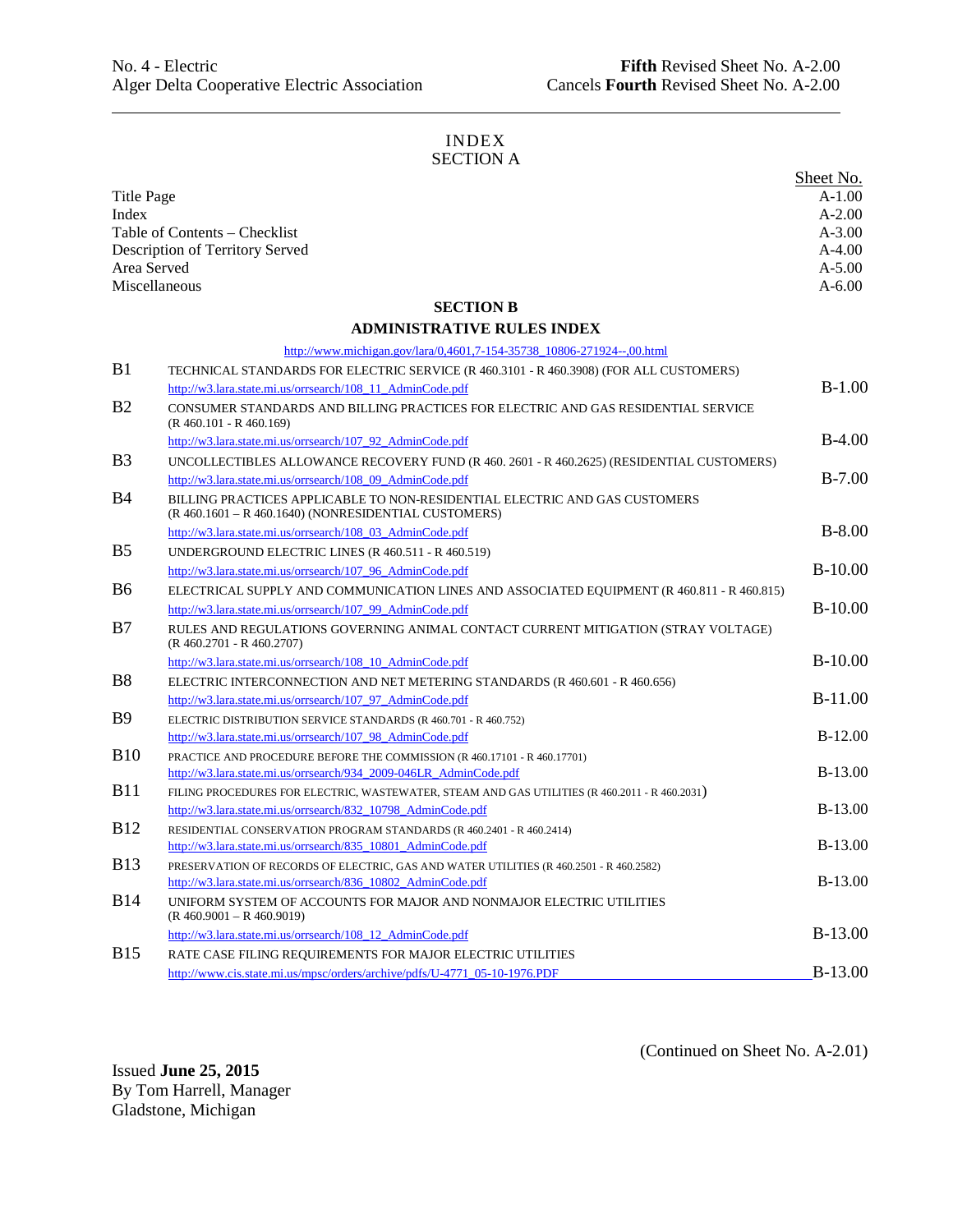### **INDEX (Continued from Sheet No. 2.00)**

### **SECTION C STANDARD RULES AND REGULATIONS**

|           |                                 |                        |                                                               | <b>Sheet No.</b>       |
|-----------|---------------------------------|------------------------|---------------------------------------------------------------|------------------------|
|           | <b>SECTION I - INTRODUCTION</b> |                        |                                                               | $C-1.00$               |
|           |                                 |                        | <b>SECTION II - TERMS AND CONDITIONS OF SERVICE</b>           | $C-2.00$               |
| A.        |                                 |                        | Membership and Electrical Service                             | $C-2.00$               |
| <b>B.</b> |                                 |                        | Ownership and Responsibility                                  | $C-2.00$               |
|           | 1.                              |                        | <b>Cooperative Owned Facilities</b>                           | $C-2.00$               |
|           |                                 | a.                     | <b>Access to Premises</b>                                     | $C-2.00$               |
|           |                                 | $\mathbf{b}$ .         | Use of Facilities                                             | $C-2.00$               |
|           |                                 | $C_{-}$                | Protection                                                    | $C-3.00$               |
|           | 2.                              |                        | Member-Consumer Owned Facilities                              | $C-3.00$               |
| C.        | Use of Service                  |                        |                                                               | $C-4.00$               |
|           | 1.                              | Notice of Intent       |                                                               | $C-4.00$               |
|           |                                 | a.                     | Application                                                   | $C-4.00$               |
|           |                                 | $\mathbf{b}$ .         | Termination                                                   | $C-4.00$               |
|           | 2.                              |                        | Conditions of Use                                             | $C-5.00$               |
|           | 3.                              |                        | <b>Nonstandard Service</b>                                    | $C-5.00$               |
|           | 4.                              |                        | <b>Resale of Electric Energy</b>                              | $C-5.00$               |
|           | 5.                              |                        | Service to Single Metering Points                             | $C - 6.00$             |
|           | 6.                              |                        | Point of Attachment                                           | $C - 6.00$             |
|           | 7.                              |                        | Service to House Trailers, Van, Buses, Used as Dwelling Units | $C-7.00$               |
| D.        |                                 |                        | Nature and Quality of Service                                 | $C-7.00$               |
| Ε.        |                                 |                        | Metering and Metering Equipment                               | $C-8.00$               |
|           | 1.                              | <b>Meter Testing</b>   |                                                               | $C-8.00$               |
|           |                                 | a.                     | <b>Routine Tests</b>                                          | $C-8.00$               |
|           |                                 | b.                     | <b>Tests Requested by Member-Consumer</b>                     | $C-8.00$               |
|           |                                 | $\mathbf{c}$ .         | Failure to Register                                           | $C-9.00$               |
|           | 2.                              |                        | <b>Location of Meters</b>                                     | $C-9.00$               |
| F.        |                                 | <b>Special Charges</b> | Other Conditions of Service                                   | $C-9.00$               |
| G.        |                                 |                        |                                                               | $C-10.00$              |
|           | 1.                              |                        | <b>Service Disconnect</b>                                     | $C-10.00$              |
|           |                                 | a.                     | At Member-Consumer's Request                                  | $C-10.00$              |
|           |                                 |                        | <b>Upon Termination</b><br>(1)                                | $C-10.00$<br>$C-10.00$ |
|           |                                 |                        | (2)<br>For Repairs                                            |                        |

(Continued on Sheet No. A-2.02)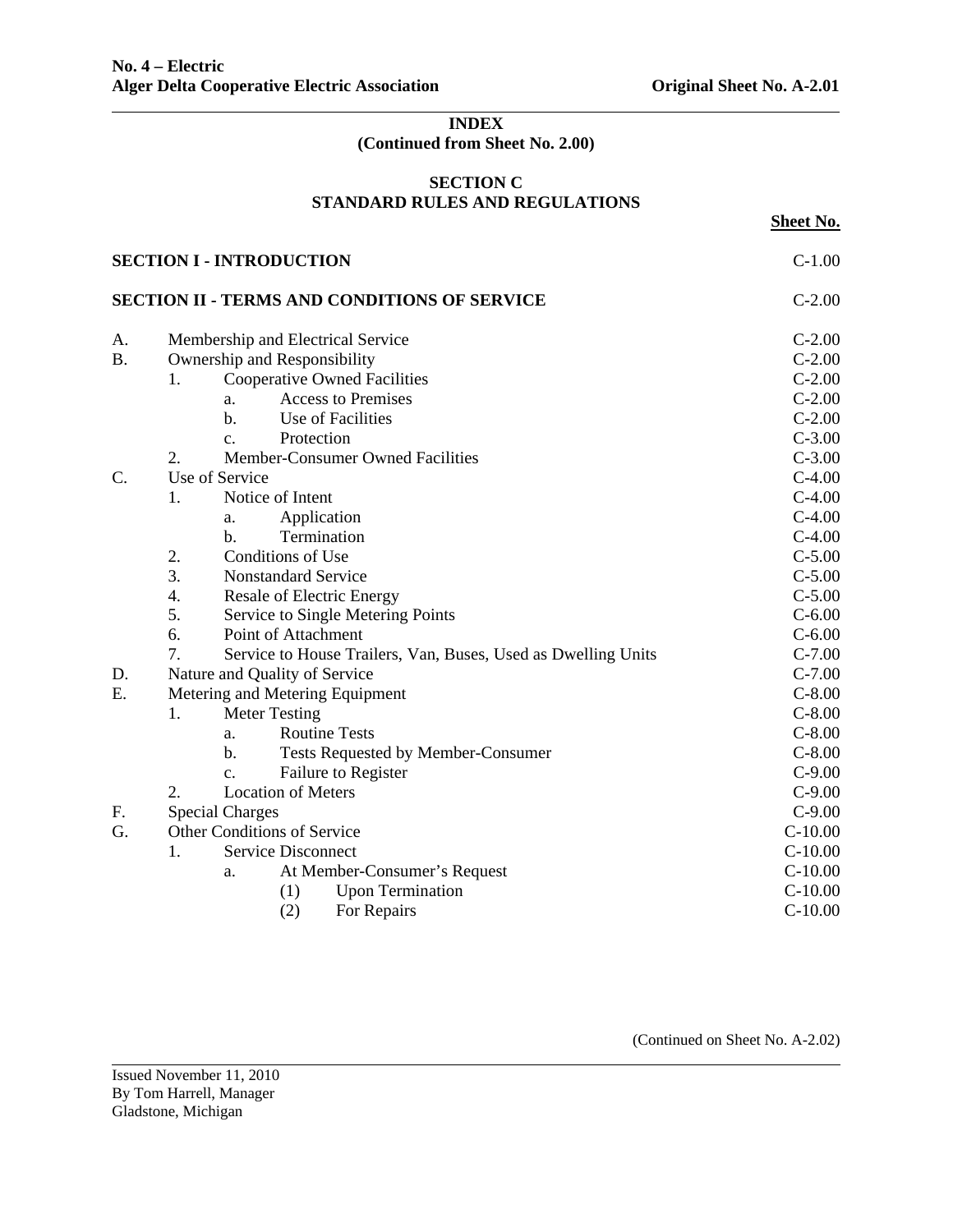### **INDEX (Continued from Sheet No. 2.01)**

### **SECTION C STANDARD RULES AND REGULATIONS (Contd)**

|    |    |                                                       |                                                                                               | <b>Sheet No.</b> |  |
|----|----|-------------------------------------------------------|-----------------------------------------------------------------------------------------------|------------------|--|
|    |    | b.                                                    | At Cooperative's Option - Commercial and Industrial                                           | $C-10.00$        |  |
|    |    |                                                       | With Due Notice<br>(1)                                                                        | $C-10.00$        |  |
|    |    |                                                       | (2)<br><b>Without Notice</b>                                                                  | $C-11.00$        |  |
|    |    |                                                       | (3)<br>Reconnect                                                                              | $C-11.00$        |  |
|    | 2. |                                                       | Rate Application                                                                              | $C-12.00$        |  |
|    |    | a.                                                    | <b>Selection of Rates</b>                                                                     | $C-12.00$        |  |
|    |    | $b$ .                                                 | <b>Apartment Buildings and Multiple Dwellings</b>                                             | $C-12.00$        |  |
|    |    |                                                       | <b>Apartment Buildings or Multiple Dwellings</b><br>(1)                                       | $C-13.00$        |  |
|    |    |                                                       | <b>Containing Three or Four Apartments</b>                                                    |                  |  |
|    |    |                                                       | <b>Apartment Buildings or Multiple Dwellings</b><br>(2)<br>Containing Five or More Apartments | $C-13.00$        |  |
|    |    |                                                       | "Master Metering<br>(3)                                                                       | $C-13.00$        |  |
|    |    | c.                                                    | Homes or Dormitories for Groups Other than Private Family Units                               | $C-13.00$        |  |
|    |    | d.                                                    | Farm Service                                                                                  | $C-13.00$        |  |
|    |    | e.                                                    | <b>Year Round Service</b>                                                                     | $C-13.00$        |  |
|    |    | f.                                                    | <b>Seasonal Service</b>                                                                       | $C-13.00$        |  |
|    | 3. |                                                       | Deposits – Commercial and Industrial                                                          | $C-13.00$        |  |
|    |    |                                                       | <b>SECTION III – CONSTRUCTION POLICY</b>                                                      | $C-14.00$        |  |
| A. |    | <b>General Information</b>                            |                                                                                               | $C-14.00$        |  |
| B. |    | Extension Policy: Overhead and Underground Facilities |                                                                                               |                  |  |
|    | 1. | <b>Residential Service</b>                            |                                                                                               |                  |  |
|    |    | a.                                                    | Charges                                                                                       | $C-15.00$        |  |
|    |    | $\mathbf b$ .                                         | Measurement                                                                                   | $C-16.00$        |  |
|    |    | $\mathbf{c}$ .                                        | Refunds                                                                                       | $C-16.00$        |  |
|    | 2. |                                                       | Commercial, Industrial or Street Lighting Service                                             | $C-16.00$        |  |
|    |    | a.                                                    | <b>Cooperative Financed Extensions</b>                                                        | $C-16.00$        |  |
|    |    | $b$ .                                                 | Charges                                                                                       | $C-16.00$        |  |
|    |    | c.                                                    | Refunds                                                                                       | $C-17.00$        |  |
|    |    |                                                       | Original Member-Consumer<br>(1)                                                               | $C-17.00$        |  |
|    | 3. |                                                       | Service Extensions to Loads of Questionable Permanence                                        | $C-17.00$        |  |
|    |    | a.                                                    | Charges                                                                                       | $C-17.00$        |  |
|    |    | b.                                                    | Refunds                                                                                       | $C-18.00$        |  |

(Continued on Sheet No. A-2.03)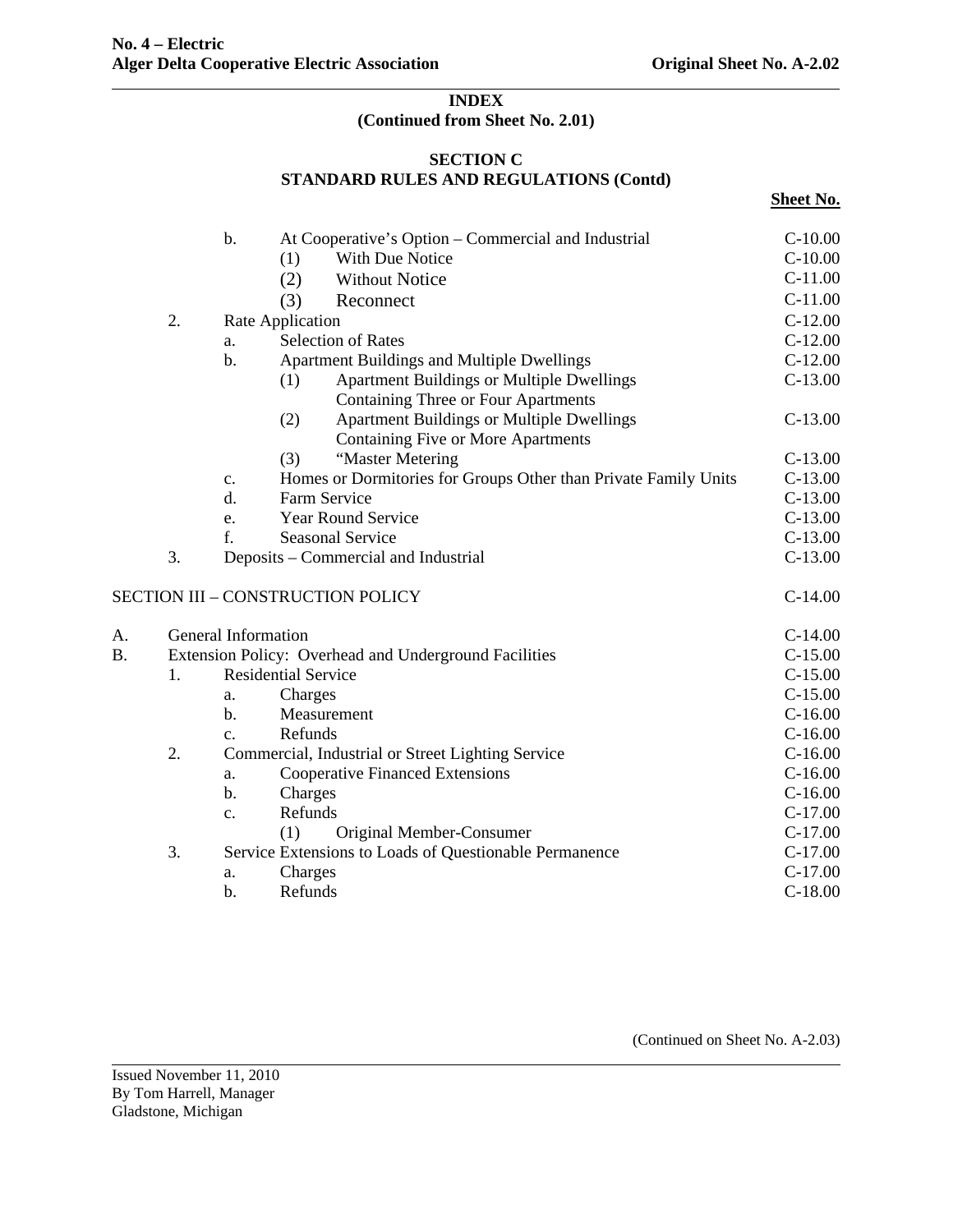### **INDEX (Continued from Sheet No. 2.02)**

### **SECTION C STANDARD RULES AND REGULATIONS (Contd) Example 2018** Sheet No.

| C. |    |                                 | <b>Underground Service Policy</b> |                                         |                                                                    | $C-18.00$              |  |
|----|----|---------------------------------|-----------------------------------|-----------------------------------------|--------------------------------------------------------------------|------------------------|--|
|    | 1. | General                         |                                   |                                         |                                                                    |                        |  |
|    | 2. |                                 | <b>Residential Service</b>        |                                         |                                                                    |                        |  |
|    |    | a.                              |                                   |                                         | <b>New Platted Subdivisions</b>                                    | $C-20.00$              |  |
|    |    |                                 | (1)                               |                                         | Distribution System                                                | $C-20.00$              |  |
|    |    |                                 |                                   | (a)                                     | Charges                                                            | $C-21.00$              |  |
|    |    |                                 |                                   | (b)                                     | Refunds                                                            | $C-21.00$              |  |
|    |    |                                 |                                   | (c)                                     | Measurement                                                        | $C-21.00$              |  |
|    |    |                                 | (2)                               |                                         | <b>Service Laterals</b>                                            | $C-22.00$              |  |
|    |    |                                 |                                   | (a)                                     | Deposit Required                                                   | $C-22.00$              |  |
|    |    |                                 |                                   | (b)                                     | Measurement                                                        | $C-22.00$              |  |
|    |    | b.                              |                                   |                                         | Other Residential - Underground Facilities                         | $C-22.00$              |  |
|    |    | $\mathbf{c}$ .                  |                                   |                                         | Extension of Existing Distribution Systems in Platted Subdivisions | $C-23.00$              |  |
|    |    |                                 | (1)                               | Charges                                 |                                                                    | $C-23.00$              |  |
|    |    |                                 | (2)                               | Refunds                                 |                                                                    | $C-23.00$              |  |
|    |    |                                 | (3)                               |                                         | Measurement                                                        | $C-23.00$              |  |
|    |    | d.                              |                                   | Distribution Systems in Unplatted Areas |                                                                    |                        |  |
|    |    |                                 |                                   | (a)                                     | Contribution                                                       | $C-23.00$<br>$C-24.00$ |  |
|    |    | e.                              |                                   | <b>Service Laterals</b>                 |                                                                    | $C-24.00$              |  |
|    |    |                                 |                                   | (a)                                     | Deposit Required                                                   | $C-24.00$              |  |
|    |    |                                 |                                   | (b)                                     | Measurement                                                        | $C-24.00$              |  |
|    | 3. |                                 | Non-residential Service           |                                         |                                                                    | $C-24.00$              |  |
|    |    | <b>Commercial Service</b><br>a. |                                   |                                         |                                                                    | $C-24.00$              |  |
|    |    |                                 | (1)                               |                                         | Contribution                                                       | $C-26.00$              |  |
|    |    |                                 | (2)                               |                                         | Measurement                                                        | $C-26.00$              |  |
|    |    |                                 |                                   | (a)                                     | Primary Extensions                                                 | $C-26.00$              |  |
|    |    |                                 |                                   | (b)                                     | <b>Secondary Extensions</b>                                        | $C-26.00$              |  |
|    |    |                                 |                                   | (c)                                     | <b>Service Laterals</b>                                            | $C-26.00$              |  |
|    |    | b.                              |                                   | <b>Industrial Service</b>               |                                                                    | $C-26.00$              |  |
|    |    |                                 | (1)                               |                                         | Contribution                                                       | $C-26.00$              |  |
|    |    | c.                              |                                   | <b>Mobile Home Parks</b>                |                                                                    | $C-26.00$              |  |
|    |    |                                 | (1)                               |                                         | Contribution                                                       | $C-27.00$              |  |
|    | 4. | <b>Other Conditions</b>         |                                   |                                         |                                                                    | $C-28.00$              |  |
|    |    | a.                              |                                   |                                         | <b>Obstacles to Construction</b>                                   | $C-28.00$              |  |
|    |    | b.                              |                                   | Contribution                            |                                                                    | $C-28.00$              |  |
|    |    | c.                              |                                   |                                         | Replacement of Overhead Facilities                                 | $C-28.00$              |  |
|    |    |                                 |                                   |                                         |                                                                    |                        |  |

(Continued on Sheet No. A-2.04)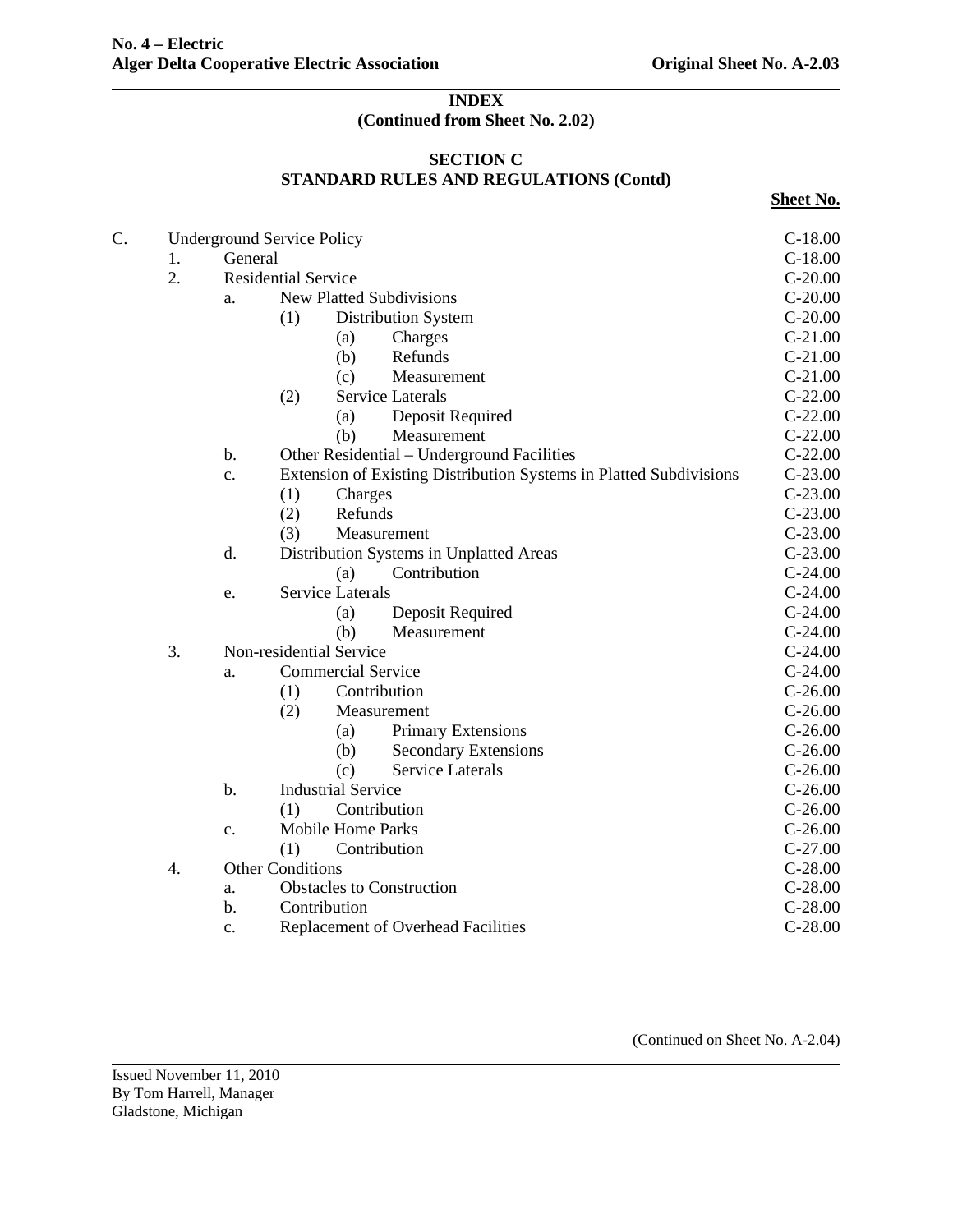### **INDEX (Continued from Sheet No. 2.03)**

### **SECTION C STANDARD RULES AND REGULATIONS (Contd)**

|           |                                 |                                                                 | <b>Sheet No.</b> |  |  |
|-----------|---------------------------------|-----------------------------------------------------------------|------------------|--|--|
|           | d.                              | <b>Underground Installation for Cooperative Convenience</b>     | $C-28.00$        |  |  |
|           | e.                              | <b>Underground Extensions on Adjacent Lands</b>                 | $C-28.00$        |  |  |
|           | f.                              | <b>Local Ordinances</b>                                         | $C-29.00$        |  |  |
|           | g.                              | <b>Equipment Rental</b>                                         | $C-29.00$        |  |  |
| D.        |                                 | Miscellaneous General Construction Policy                       | $C-29.00$        |  |  |
|           | 1.                              | <b>Easements and Permits</b>                                    | $C-29.00$        |  |  |
|           | a.                              | New Residential Subdivisions                                    | $C-29.00$        |  |  |
|           | b.                              | Other Easements and Permits                                     | $C-29.00$        |  |  |
|           | 2.                              | <b>Temporary Service</b>                                        | $C-29.00$        |  |  |
| Ε.        |                                 | Moving of Buildings or Equipment                                | $C-30.00$        |  |  |
| F.        | <b>Relocation of Facilities</b> |                                                                 | $C-30.00$        |  |  |
| G.        | <b>Construction Schedules</b>   | $C-32.00$                                                       |                  |  |  |
| H.        | Design of Facilities            |                                                                 | $C-32.00$        |  |  |
| I.        | <b>Billing</b>                  |                                                                 |                  |  |  |
|           |                                 | <b>SECTION IV - EMERGENCY ELECTRICAL PROCEDURES</b>             | $C-32.00$        |  |  |
| A.        | General                         |                                                                 | $C-32.00$        |  |  |
| <b>B.</b> |                                 | Sudden or Unanticipated Short-Term Capacity Shortage            | $C-34.00$        |  |  |
| C.        |                                 | Anticipated or Predictable Short-Term Capacity Shortages in the | $C-34.00$        |  |  |
|           | Cooperative System              |                                                                 |                  |  |  |
| D.        |                                 | Long-Term Capacity or Fuel Shortage                             | $C-35.00$        |  |  |
| Ε.        |                                 | <b>Emergency Procedure of Wholesale Suppliers</b>               | $C-35.00$        |  |  |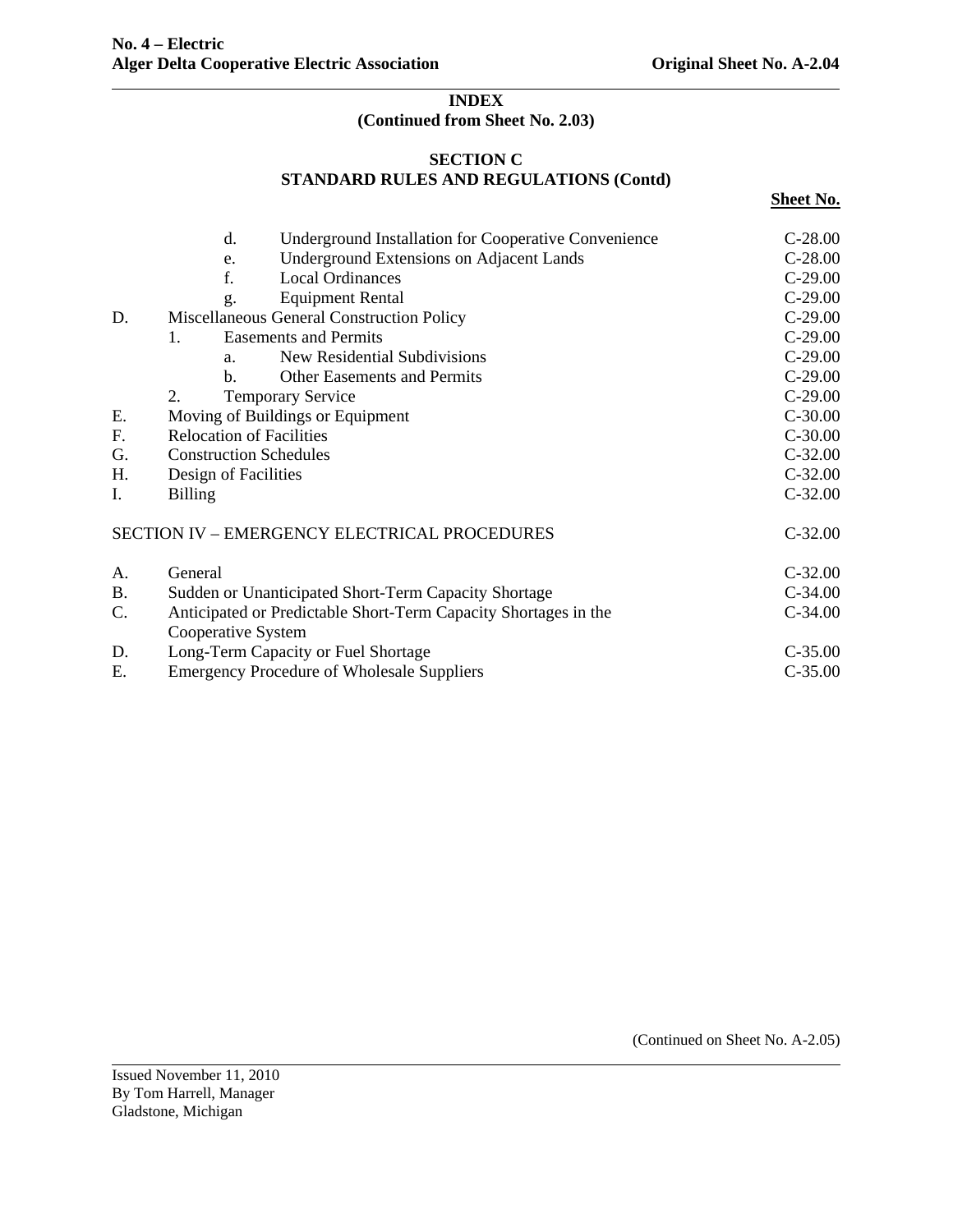### **INDEX (Continued from Sheet No. A-2.04)**

### **SECTION D RATE SCHEDULES**

|                                                              | Sheet No.  |
|--------------------------------------------------------------|------------|
| <b>Power Supply Cost Recovery Clause</b>                     | $D-1.00$   |
| <b>Energy Optimization Program Clause</b>                    | $D-1.03$   |
| <b>Requirements for Pole Attachments</b>                     | $D-2.00$   |
| Requirements for Operation of Parallel Generation Facilities | $D-3.00$   |
| Schedule A – Farm and Home Service                           | $D-4.00$   |
| Schedule AS – Seasonal Residential Service                   | $D-5.00$   |
| Schedule B – Commercial and Small Power Service              | $D - 6.00$ |
| Schedule DD – Dusk to Dawn Lighting Service                  | $D-7.00$   |
| Schedule LP - Large Power                                    | $D-8.00$   |
| Schedule LP-C – Large Power Service Rate – Choice            | $D-9.00$   |
| Schedule SL – Street Lighting Service                        | $D-10.00$  |
| Net Metering Program                                         | $D-11.00$  |
| Low Income Energy Assistance Funding Factor                  | $D-12.00$  |
| <b>Renewable Energy Rider</b>                                | $D-13.00$  |

By Tom Harrell, Manager Gladstone, Michigan

Issued **September 2, 2014** Effective for service rendered on and By Tom Harrell, Manager and after August 20, 2014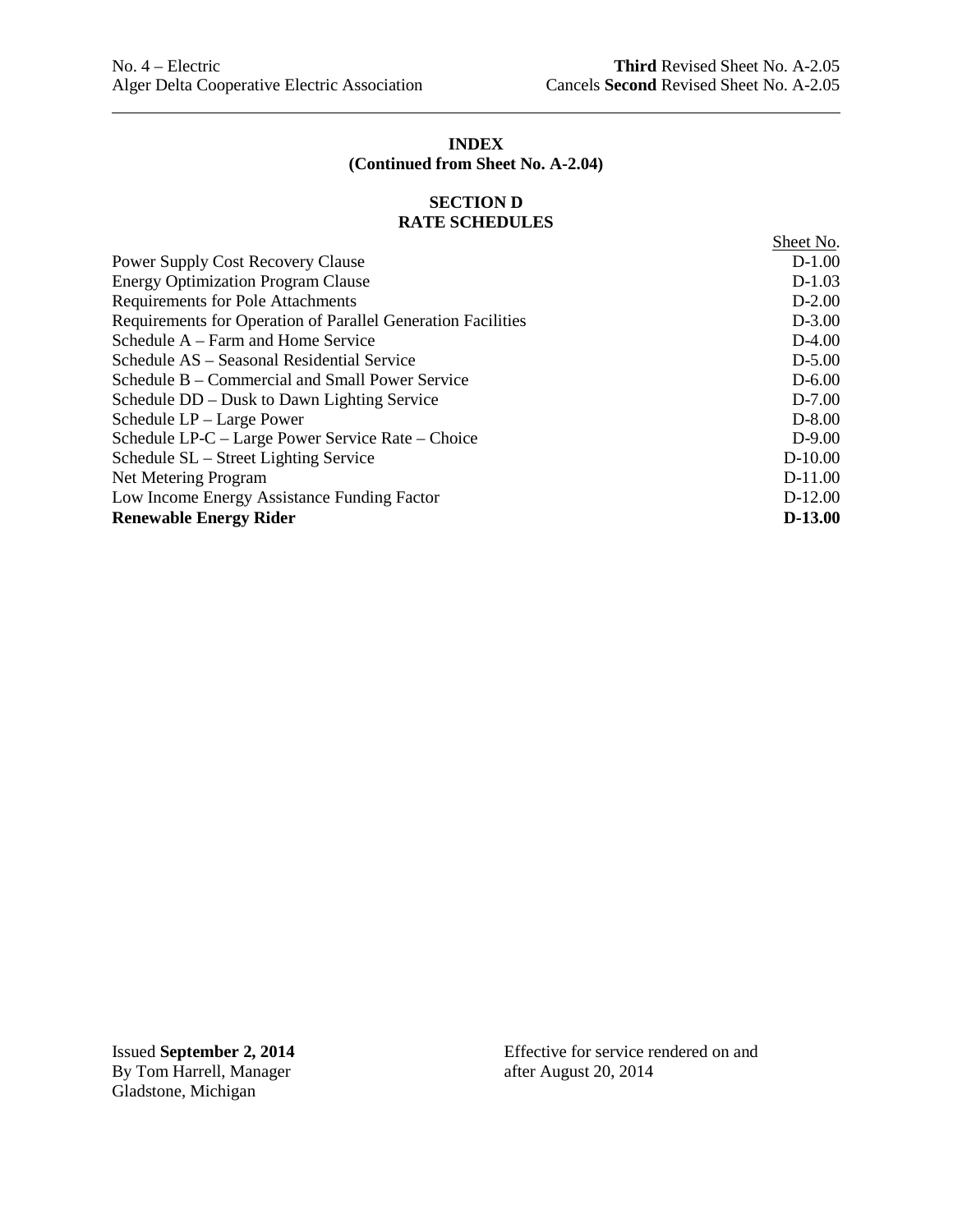### **INDEX (Continued from Sheet No. 2.05)**

### **SECTION E RETAIL ACCESS**

|                                               | <b>Sheet No.</b> |
|-----------------------------------------------|------------------|
| <b>Retail Access Service Tariff</b>           | $E-1.00$         |
| 1.0 Introduction and Definitions              | $E-1.00$         |
| 1.1 The Member-Consumer Role                  | $E-1.00$         |
| 1.2 The Alternative Electric Supplier Role    | $E-1.01$         |
| 1.3 Transmission Service Provider Role        | $E-1.01$         |
| 1.4 Cooperative Role                          | $E-1.02$         |
| 1.5 Definitions                               | $E-1.02$         |
| 2.0 Member-Consumer Section                   | $E-1.06$         |
| 2.1 Availability                              | $E-1.06$         |
| 2.2 Eligibility                               | $E-1.06$         |
| 2.3 Member-Consumer Information               | $E-1.06$         |
| 2.4 Member-Consumer Enrollment and Switching  | $E-1.07$         |
| 2.5 Metering                                  | $E-1.08$         |
| 2.6 Return to Full Requirements Service       | $E-1.10$         |
| 2.7 Billing and Payment                       | $E-1.12$         |
| 2.8 Disconnection of Service                  | $E-1.12$         |
| 3.0 Alternative Electric Supplier Section     | $E-1.13$         |
| 3.1 Availability                              | $E-1.13$         |
| 3.2 Switch and Drop Requests                  | $E-1.13$         |
| 3.3 Billing                                   | $E-1.14$         |
| 3.4 Terms and Conditions of Service           | $E-1.15$         |
| 3.5 Distribution Power Losses                 | $E-1.16$         |
| 4.0 Dispute Resolution                        | $E-1.17$         |
| 5.0 Liability and Exclusions                  | $E-1.19$         |
| Schedule RASS – Retail Access Standby Service | $E-2.00$         |
| <b>SECTION F</b>                              |                  |

### **SECTION F STANDARD MEMBER-CONSUMER FORMS INDEX**

| <b>Standard Forms</b>              | $F-1.00$ |
|------------------------------------|----------|
| http://algerdelta.com/tariffs.html |          |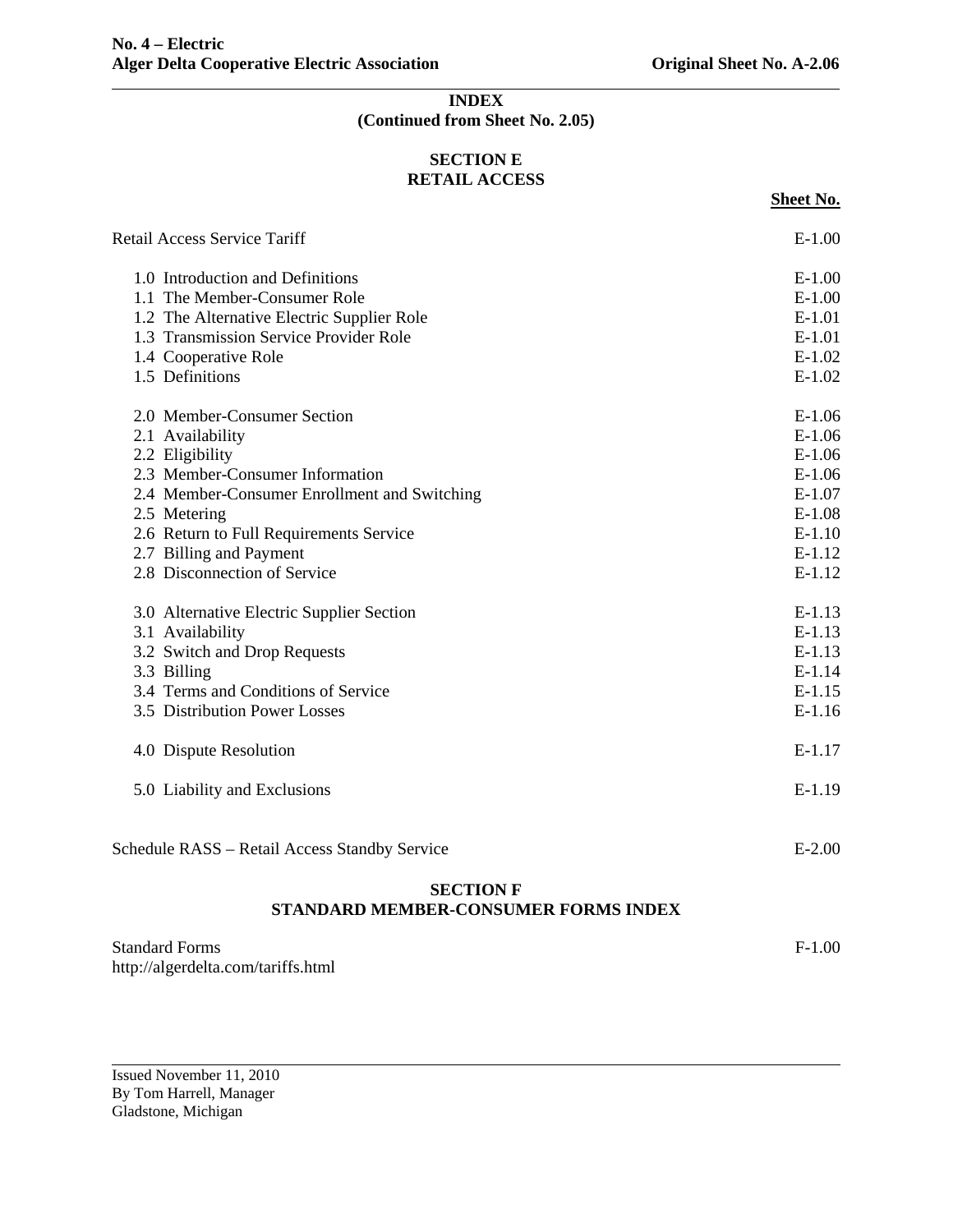### **TABLE OF CONTENTS – CHECKLIST**

First Revised Sheet No. A-1.00 August 10, 2012 Fifth Revised Sheet No. A-2.00 June 25, 2015 Original Sheet No. A-2.01 October 10, 2007 Original Sheet No. A-2.02 October 10, 2007 Original Sheet No. A-2.03 October 10, 2007 Original Sheet No. A-2.04 October 10, 2007 Third Revised Sheet No. A-2.05 August 20, 2014 Original Sheet No. A-2.06 October 10, 2007 **Seventeenth** Revised Sheet No. A-3.00 **September 12, 2017** Second Revised Sheet No. A-3.01 May 3, 2016 **Thirteenth** Revised Sheet No. A-3.02 **September 12, 2017**  First Revised Sheet No. A-3.03 January 9, 2014 Original Sheet No. A-4.00 October 10, 2007 Original Sheet No. A-5.00 October 10, 2007 Original Sheet No. A-6.00 October 10, 2007 Third Revised Sheet No. B-1.00 June 25, 2015 Third Revised Sheet No. B-2.00 June 25, 2015 Second Revised Sheet No. B-3.00 June 25, 2015 Second Revised Sheet No. B-4.00 June 25, 2015 Second Revised Sheet No. B-5.00 June 25, 2015 Second Revised Sheet No. B-6.00 June 25, 2015 Third Revised Sheet No. B-7.00 June 25, 2015 Third Revised Sheet No. B-8.00 June 25, 2015 Third Revised Sheet No. B-9.00 June 25, 2015 Third Revised Sheet No. B-10.00 June 25, 2015 Fourth Revised Sheet No. B-11.00 June 25, 2015 Third Revised Sheet No. B-12.00 June 25, 2015 Third Revised Sheet No. B-13.00 June 25, 2015

### **Sheet No**. **Sheet Effective Date**

(Continued on Sheet No. A-3.01)

**Issued September 12, 2017** Effective for service rendered on and

By Tom Harrell, Manager after **September 1, 2017** Gladstone, Michigan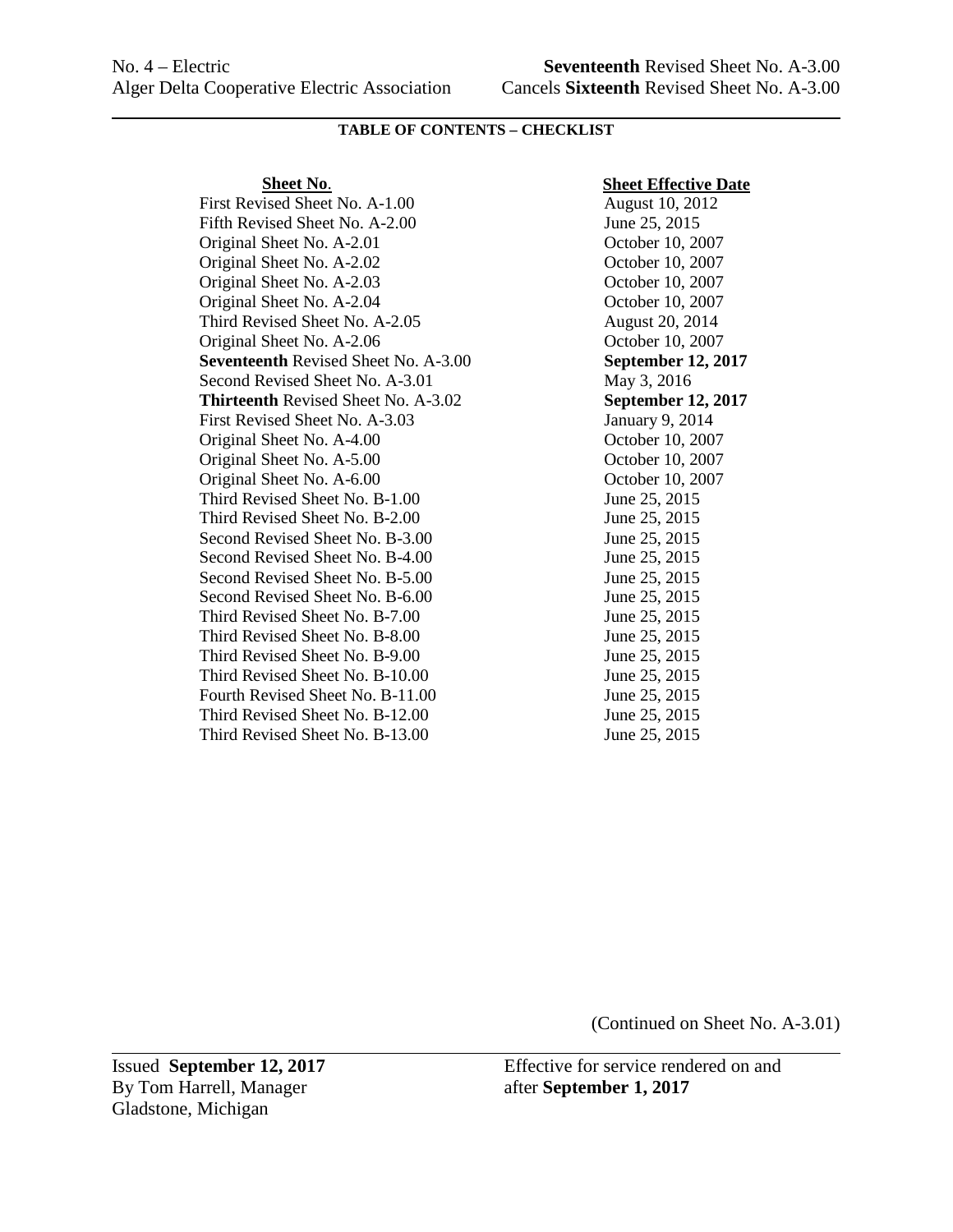### **TABLE OF CONTENTS – CHECKLIST**

### **Sheet No**. **Sheet Effective Date**

Original Sheet No. C-2.00 October 10, 2007 Original Sheet No. C-3.00 October 10, 2007 Original Sheet No. C-4.00 October 10, 2007 Original Sheet No. C-5.00 October 10, 2007 Original Sheet No. C-6.00 October 10, 2007 Original Sheet No. C-7.00 October 10, 2007 Original Sheet No. C-8.00 October 10, 2007 Original Sheet No. C-9.00 October 10, 2007 First Revised Sheet No. C-10.00 December 15, 2010 First Revised Sheet No. C-11.00 December 15, 2010 Original Sheet No. C-12.00 October 10, 2007 Original Sheet No. C-13.00 October 10, 2007 Original Sheet No. C-14.00 October 10, 2007 **First Revised** Sheet No. C-15.00 **May 3, 2016** Original Sheet No. C-16.00 October 10, 2007 Original Sheet No. C-17.00 October 10, 2007 Original Sheet No. C-18.00 October 10, 2007 Original Sheet No. C-19.00 October 10, 2007 Original Sheet No. C-20.00 October 10, 2007 Original Sheet No. C-21.00 October 10, 2007 Original Sheet No. C-22.00 October 10, 2007 Original Sheet No. C-23.00 October 10, 2007 Original Sheet No. C-24.00 October 10, 2007 Original Sheet No. C-25.00 October 10, 2007 Original Sheet No. C-26.00 October 10, 2007 Original Sheet No. C-27.00 October 10, 2007 Original Sheet No. C-28.00 October 10, 2007 Original Sheet No. C-29.00 October 10, 2007 **First Revised** Sheet No. C-30.00 **May 3, 2016** Original Sheet No. C-31.00 October 10, 2007 Original Sheet No. C-32.00 October 10, 2007 Original Sheet No. C-33.00 October 10, 2007 Original Sheet No. C-34.00 October 10, 2007 Original Sheet No. C-35.00 October 10, 2007

# Original Sheet No. C-1.00 October 10, 2007

(Continued on Sheet No. A-3.02)

By Tom Harrell, Manager after **May 1, 2016** Gladstone, Michigan

Issued **May 3, 2016** Effective for service rendered on and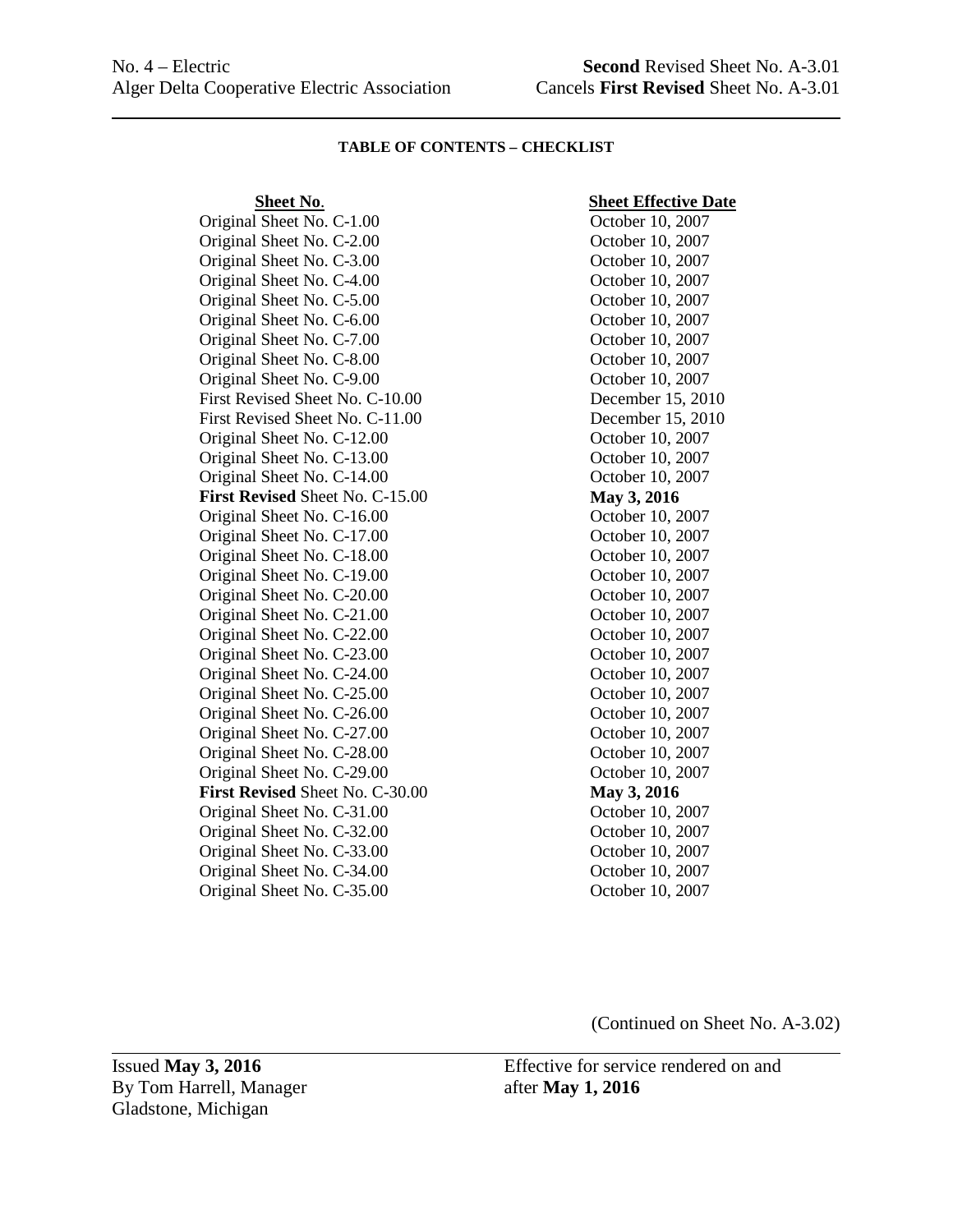### **TABLE OF CONTENTS – CHECKLIST (Continued from Sheet No. A-3.01)**

Original Sheet No. D-1.00 October 10, 2007 Sheet No. D-1.01 Original Sheet No. D-1.02 October 10, 2007 First Revised Sheet No. D-1.03 January 1, 2012 Original Sheet No. D-2.00 October 10, 2007 Original Sheet No. D-3.00 October 10, 2007 Original Sheet No. D-3.01 October 10, 2007 Original Sheet No. D-3.02 October 10, 2007 Third Revised Sheet No. D-4.00 July 1, 2009 Original Sheet No. D-4.01 October 10, 2007 Third Revised Sheet No. D-5.00 October 1, 2010 First Revised Sheet No. D-5.01 October 1, 2010 Third Revised Sheet No. D-6.00 October 1, 2010 Original Sheet No. D-6.01 October 10, 2007 First Revised Sheet No. D-7.00 October 1, 2010 First Revised Sheet No. D-7.01 October 1, 2010 Third Revised Sheet No. D-8.00 October 1, 2010 Original Sheet No. D-8.01 October 10, 2007 Original Sheet No. D-8.02 October 10, 2007 First Revised Sheet No. D-9.00 January 9, 2014 Third Revised Sheet No. D-9.01 January 9, 2014 First Revised Sheet No. D-9.02 October 1, 2010 Original Sheet No. D-9.03 October 10, 2007 First Revised Sheet No. D-10.00 October 1, 2010 First Revised Sheet No. D-10.01 October 1, 2010 First Revised Sheet No. D-11.00 October 1, 2010 First Revised Sheet No. D-11.01 Cotober 1, 2010 Second Revised Sheet No. D-11.02 October 17, 2012 **Second Revised** Sheet No. D-12.00 **September 12, 2017**  Original Sheet No. D-13.00 August 20, 2014

### **Sheet No.** Sheet Effective Date

(Continued on Sheet No. A-3.03)

By Tom Harrell, Manager after **September 1, 2017** Gladstone, Michigan

**Issued September 12, 2017 Effective for service rendered on and**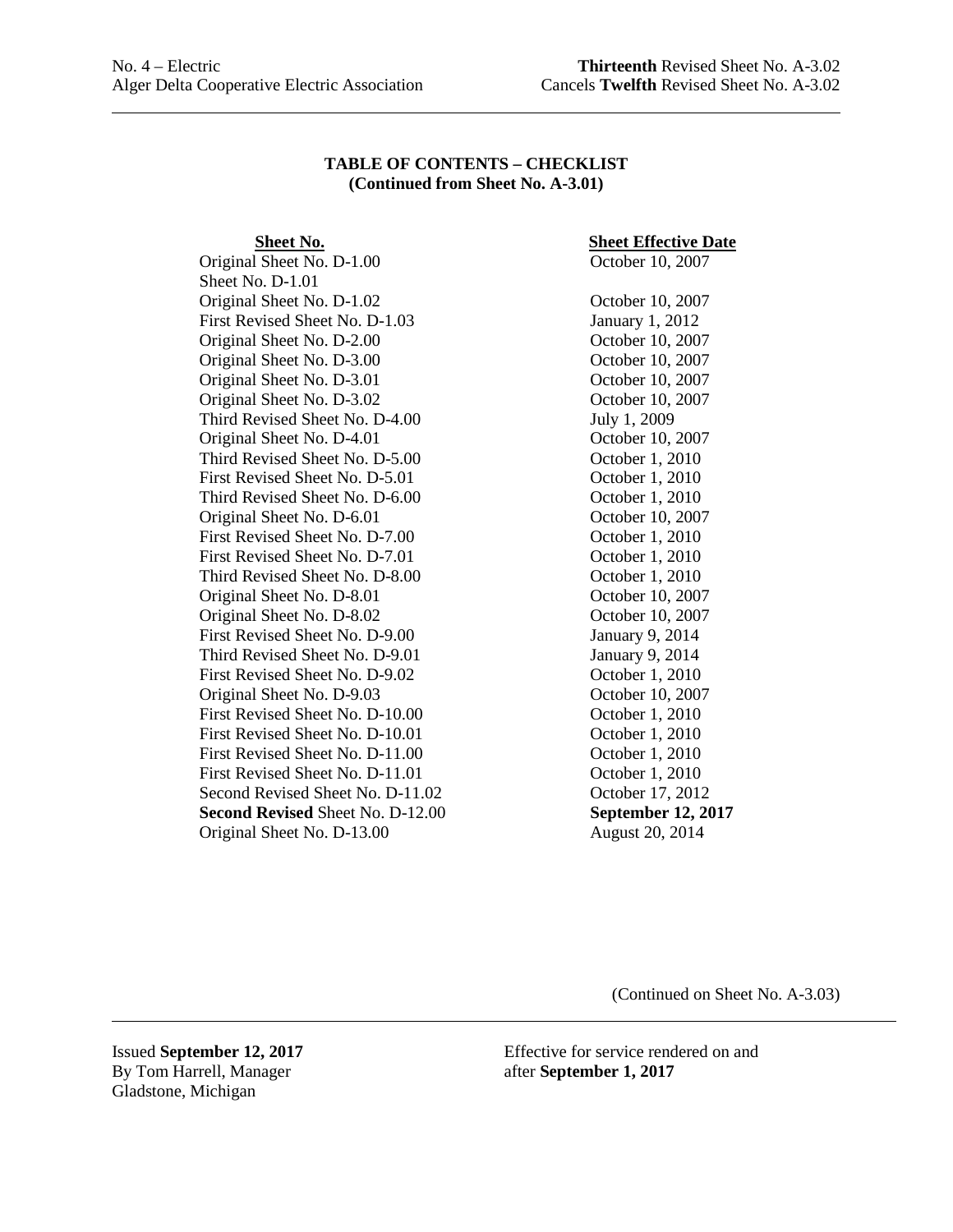### **TABLE OF CONTENTS – CHECKLIST (Continued from Sheet No. A-3.02)**

| Sheet No.                             | <b>Sheet Effective L</b> |
|---------------------------------------|--------------------------|
| <b>First Revised Sheet No. E-1.00</b> | <b>January 9, 2014</b>   |
| Original Sheet No. E-1.01             | October 10, 2007         |
| Original Sheet No. E-1.02             | October 10, 2007         |
| Original Sheet No. E-1.03             | October 10, 2007         |
| Original Sheet No. E-1.04             | October 10, 2007         |
| Original Sheet No. E-1.05             | October 10, 2007         |
| <b>First Revised Sheet No. E-1.06</b> | <b>January 9, 2014</b>   |
| Original Sheet No. E-1.07             | October 10, 2007         |
| Original Sheet No. E-1.08             | October 10, 2007         |
| Original Sheet No. E-1.09             | October 10, 2007         |
| Original Sheet No. E-1.10             | October 10, 2007         |
| Original Sheet No. E-1.11             | October 10, 2007         |
| Original Sheet No. E-1.12             | October 10, 2007         |
| Original Sheet No. E-1.13             | October 10, 2007         |
| Original Sheet No. E-1.14             | October 10, 2007         |
| Original Sheet No. E-1.15             | October 10, 2007         |
| Original Sheet No. E-1.16             | October 10, 2007         |
| Original Sheet No. E-1.17             | October 10, 2007         |
| Original Sheet No. E-1.18             | October 10, 2007         |
| Original Sheet No. E-1.19             | October 10, 2007         |
| Original Sheet No. E-2.00             | October 10, 2007         |
| Original Sheet No. E-2.01             | October 10, 2007         |

Original Sheet No. F-1.00 October 10, 2007

### **Sheet No. Sheet Effective Date**  $\overline{January 9, 2014}$ October 10, 2007 October 10, 2007 October 10, 2007 October 10, 2007 October 10, 2007 **January 9, 2014** October 10, 2007 October 10, 2007 October 10, 2007 October 10, 2007 October 10, 2007 October 10, 2007 October 10, 2007 October 10, 2007 October 10, 2007 October 10, 2007 October 10, 2007 October 10, 2007 October 10, 2007 October 10, 2007

Issued: **January 9, 2014** By Tom Harrell, Manager Gladstone, Michigan

Michigan Public Service Commission  $Filed$   $\longrightarrow$ January 13, 2014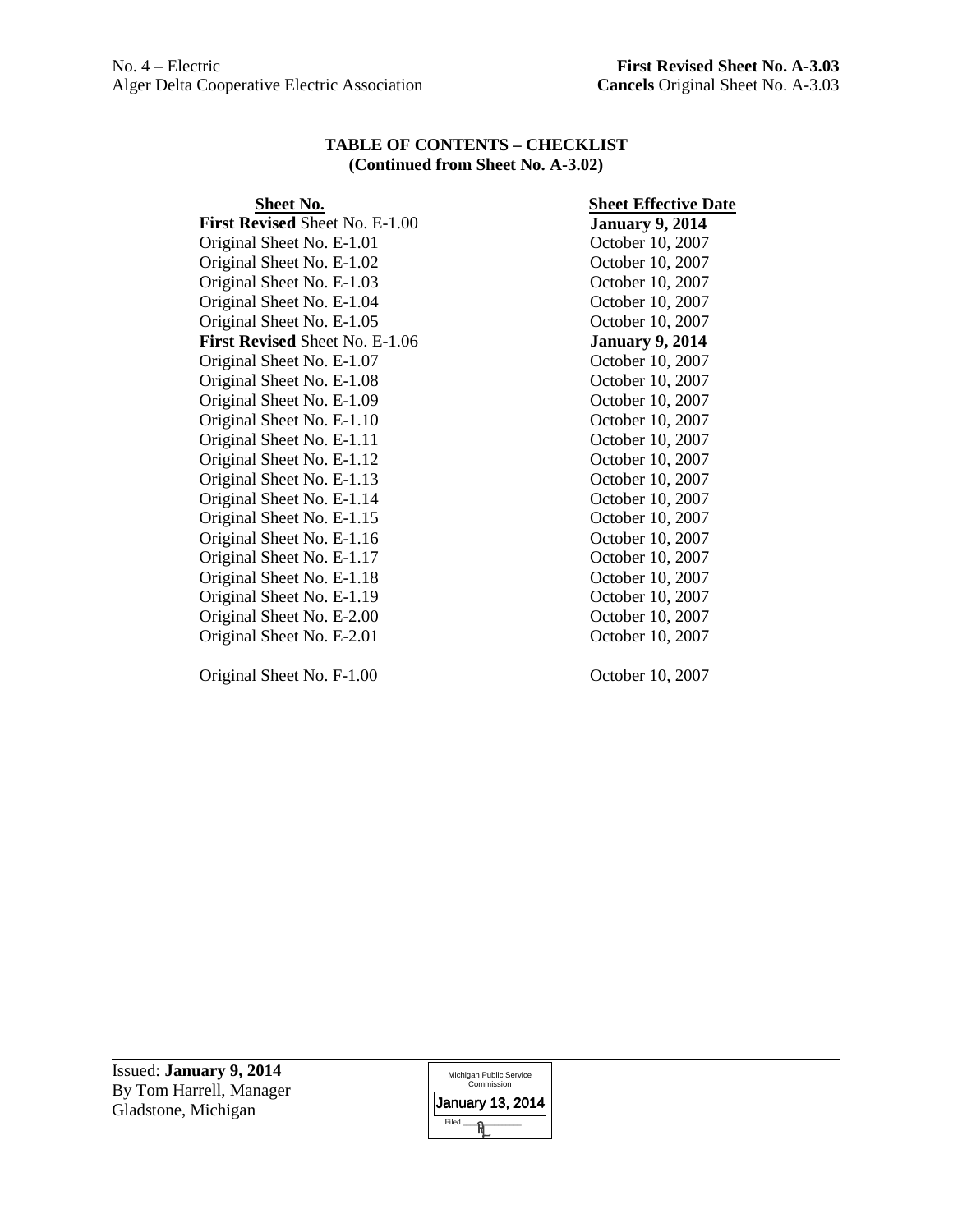### **TOWNSHIPS SERVED**

### **ALGER COUNTY Townships**

Au Train Onota Burt Limestone Mathias Munising

### **DELTA COUNTY Townships**

Baldwin Garden Cornell Masonville Ensign Nahma Ford River

Bay de Noc Maple Ridge

### **DICKINSON COUNTY Townships**

Hannahville West Branch

### **MARQUETTE COUNTY Townships**

Chocolay Powell Ewing Skandia Ishpeming Marquette

Champion Michigamme Wells

### **MENOMINEE COUNTY**  Townships

Cedarville Ingallston Daggett Lake Faithhorn Nadeau Gourley Spalding<br>Harris Stevenson **Holmes** 

Stevenson

### **SCHOOLCRAFT COUNTY**

Townships

Inwood Seney Thompson

By Tom Harrell, Manager Corolex and Corolex 10, 2007 Gladstone, Michigan

Issued November 11, 2010 Effective for service rendered on and after

Issued under authority of the Board of Directors Dated September 27, 2009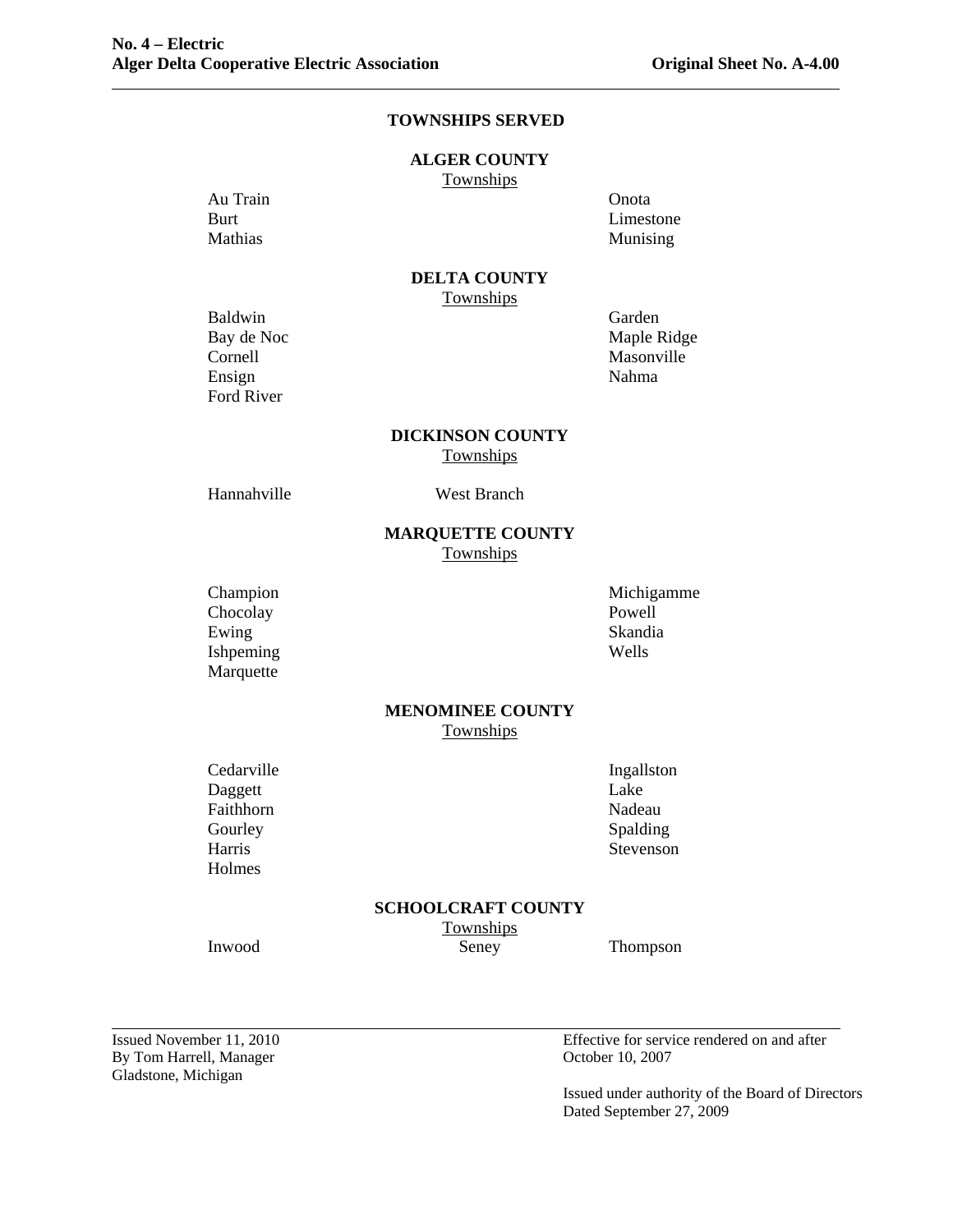

### **ALGER DELTA COOPERATIVE ELECTRIC'S SERVICE AREA**

By Tom Harrell, Manager Gladstone, Michigan

Issued November 11, 2010<br>By Tom Harrell, Manager<br>By Tom Harrell, Manager<br>Crober 10, 2007

Issued under authority of the Board of Directors Dated September 27, 2009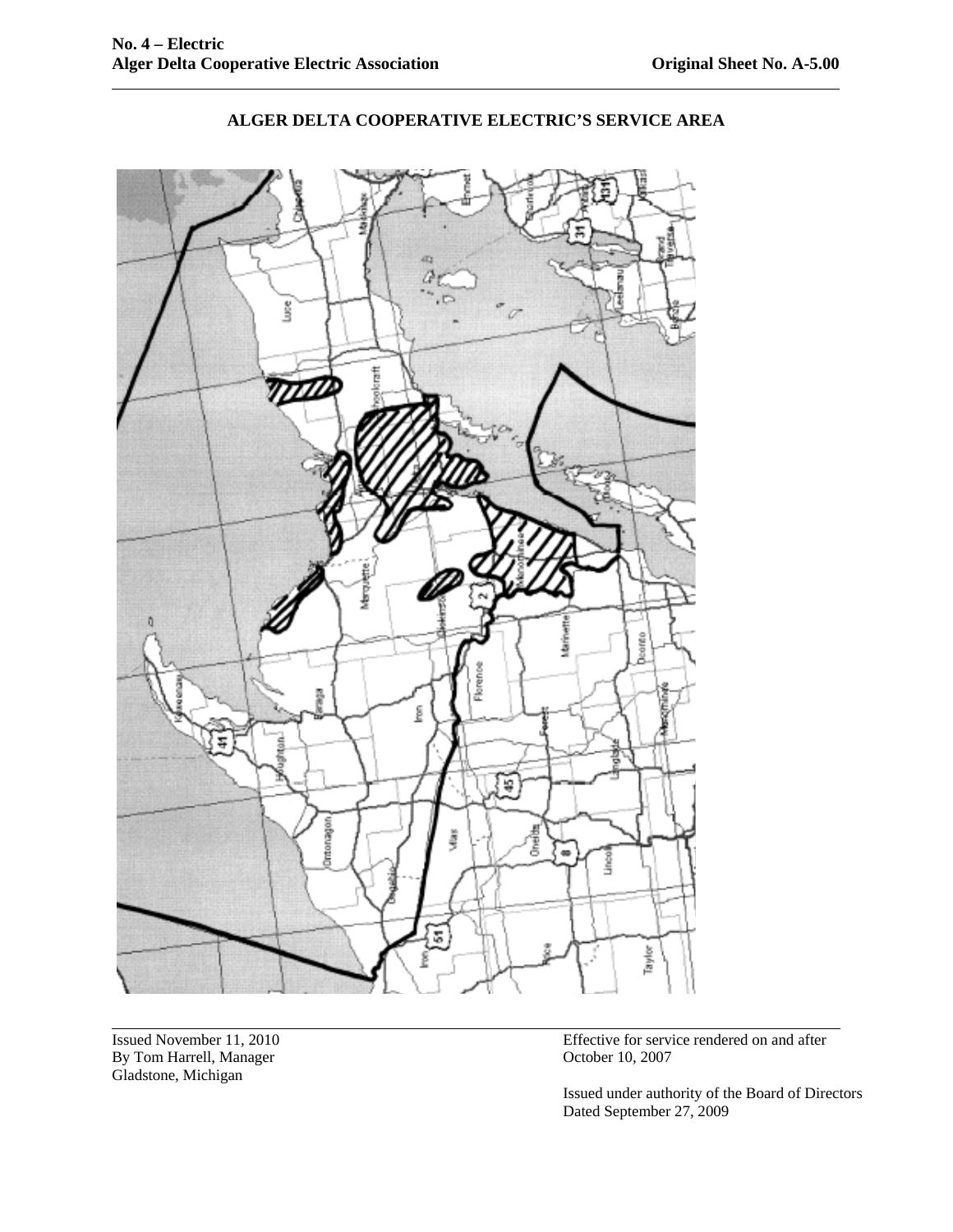### **MISCELLANEOUS**

Franchises have been acquired by the Cooperative.

The Cooperative, however, has acquired easements and permits from the governing bodies having jurisdiction authorizing the use of such public roads as are used for the construction and operation of its power lines.

Issued November 11, 2010<br>By Tom Harrell, Manager endered on and after October 10, 2007

Issued under authority of the Board of Directors Dated September 27, 2009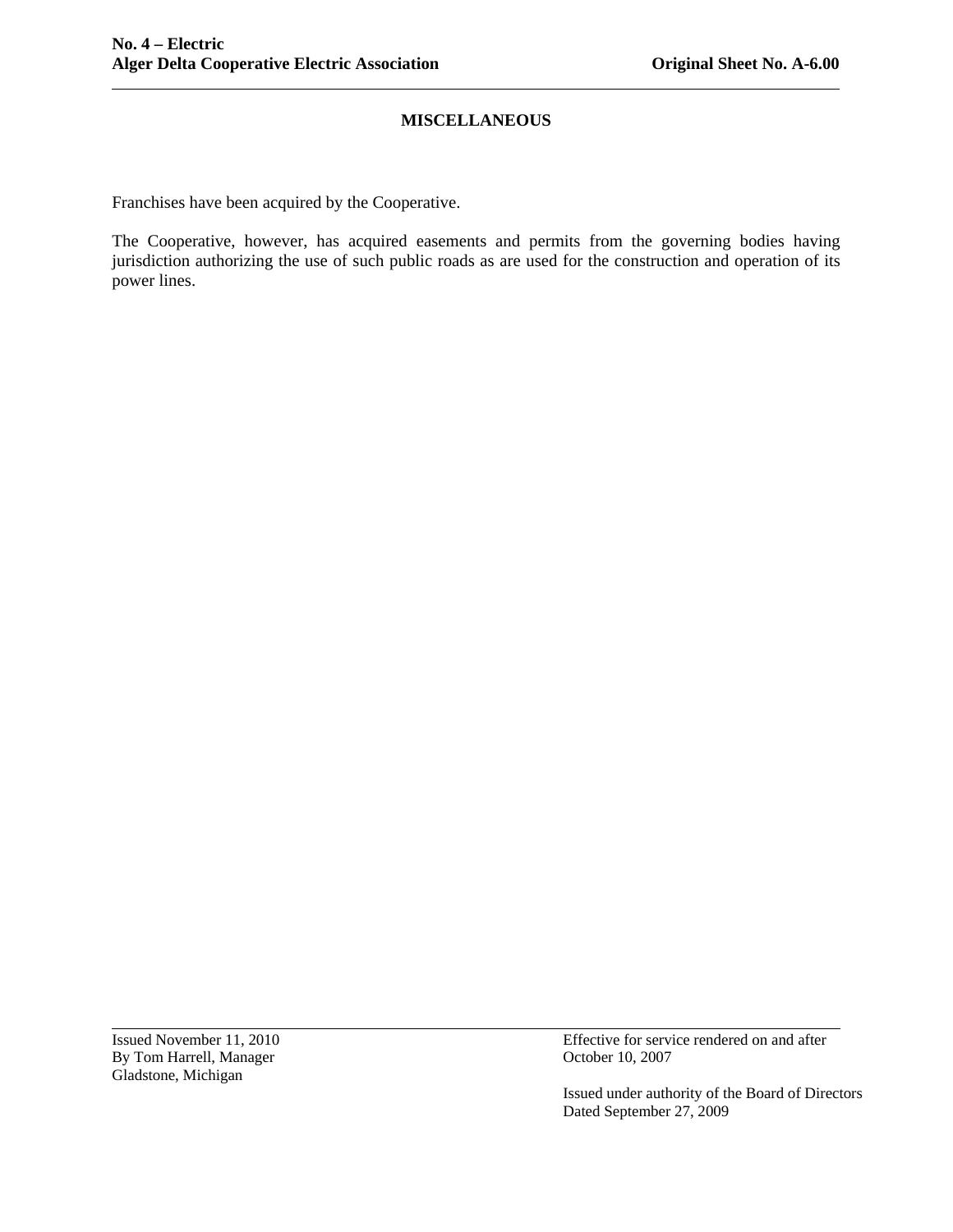### **SECTION B ADMINISTRATIVE RULES INDEX**

### B1. TECHNICAL STANDARDS FOR ELECTRIC SERVICE (R 460.3101 - R 460.3908) (FOR ALL MEMBER-CONSUMERS) http://w3.lara.state.mi.us/orrsearch/108\_11\_AdminCode.pdf

PART 1. GENERAL PROVISIONS

- R 460.3101 Applicability; purpose; modification; adoption of rules and regulations by utility.
- R 460.3102 Definitions.

### PART 2. RECORDS AND REPORTS

- R 460.3201 Records; location; examination.
- R 460.3202 Records; preservation.
- R 460.3203 Documents and information; required submission.
- R 460.3204 Customer records; retention period; content.

### PART 3. METER REQUIREMENTS

- R 460.3301 Metered measurement of electricity required; exceptions.
- R 460.3303 Meter reading data.
- R 460.3304 Meter data collection system.
- R 460.3305 Meter multiplier.
- R 460.3308 Standards of good practice; adoption by reference.
- R 460.3309 Metering inaccuracies; billing adjustments.

(Continued on Sheet No. B-2.00)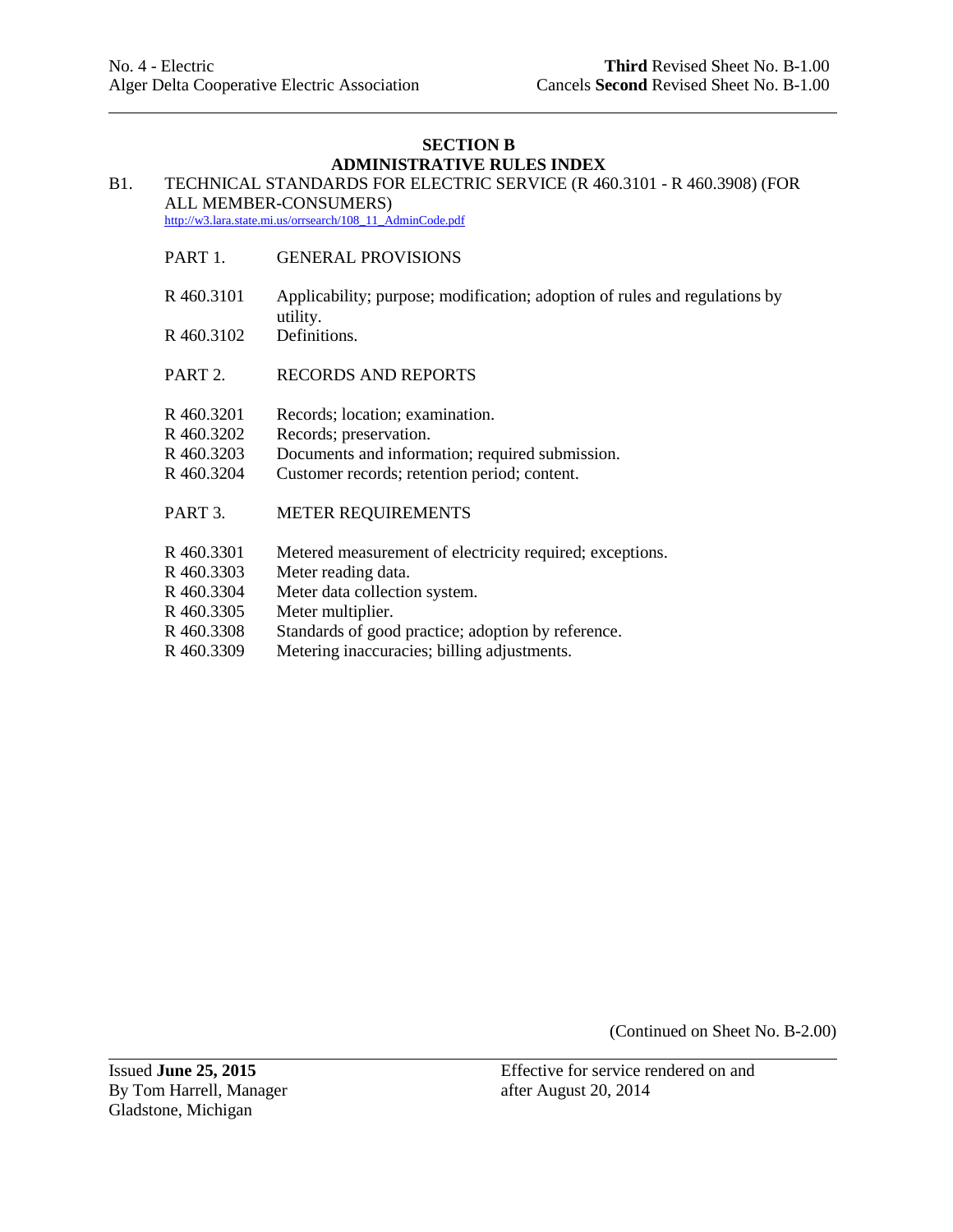(Continued from Sheet No. B-1.00)

### B1. TECHNICAL STANDARDS FOR ELECTRIC SERVICE (R 460.3101 - R 460.3908) (FOR ALL MEMBER-CONSUMERS)(Contd) http://w3.lara.state.mi.us/orrsearch/108\_11\_AdminCode.pdf

### PART 4. CUSTOMER RELATIONS

- R 460.3408 Temporary service; cost of installing and removing equipment owned by utility.
- R 460.3409 Protection of utility-owned equipment on customer's premises.
- R 460.3410 Extension of facilities plan.
- R 460.3411 Extension of electric service in areas served by 2 or more utilities.
- PART 5. ENGINEERING
- R 460.3501 Electric plant; construction, installation, maintenance and operation pursuant to good engineering practice required.
- R 460.3502 Standards of good practice; adoption by reference.
- R 460.3503 Utility plant capacity.
- R 460.3504 Electric plant inspection program.
- R.460.3505 Utility line clearance program.

### PART 6. METERING EQUIPMENT INSPECTIONS AND TESTS

- R 460.3601 Customer-requested meter tests.
- R 460.3602 Meter and associated device inspections and tests; certification of accuracy.
- R 460.3603 Meters with transformers; post-installation inspection; exception.
- R 460.3604 Meters and associated devices; removal tests.
- R 460.3605 Metering electrical quantities.
- R 460.3606 Nondirect reading meters and meters operating from instrument transformers; marking of multiplier on instruments; marking of charts and magnetic tapes; marking of register ratio on meter registers; watthour constants.
- R 460.3607 Watt-hour meter requirements.

(Continued on Sheet No. B-3.00)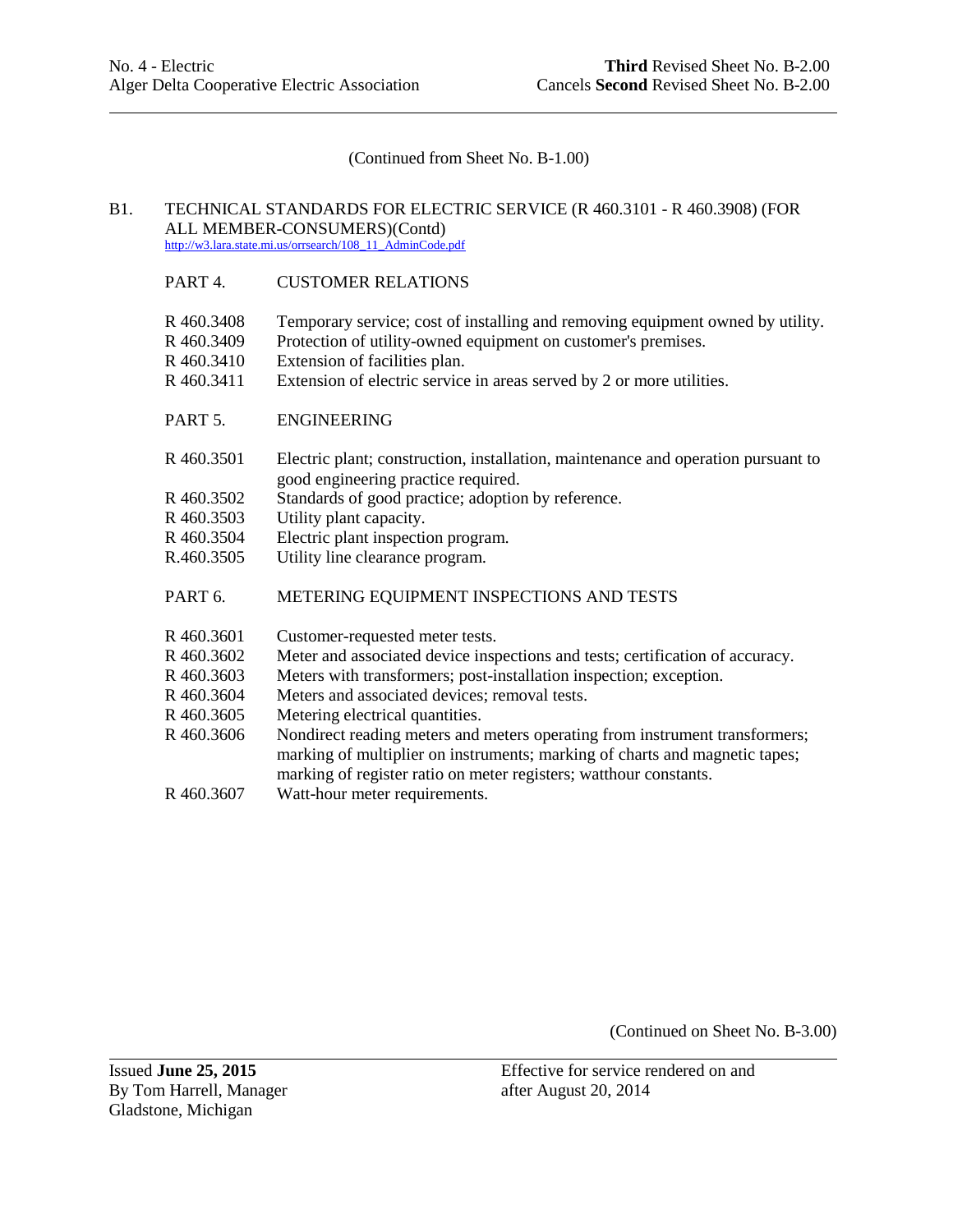(Continued from Sheet No. B-2.00)

## B1. TECHNICAL STANDARDS FOR ELECTRIC SERVICE (R 460.3101 - R 460.3908) (FOR ALL MEMBER-CONSUMERS)(Contd)

http://w3.lara.state.mi.us/orrsearch/108\_11\_AdminCode.pdf

### PART 6. METERING EQUIPMENT INSPECTIONS AND TESTS (Contd)

- R 460.3608 Demand meters, registers, and attachments; requirements.
- R 460.3609 Instrument transformers used in conjunction with metering equipment; requirements; phase shifting transformers; secondary voltage.
- R 460.3610 Portable indicating voltmeters; accuracy.
- R 460.3611 Meter testing equipment; availability; provision and use of primary standards.
- R 460.3612 Test standards; accuracy.
- R 460.3613 Metering equipment testing requirements.
- R 460.3614 Standards check by the commission.
- R 460.3615 Metering equipment records.
- R 460.3616 Average meter error; determination.
- R 460.3617 Reports to be filed with the commission.
- R 460.3618 Generating and interchange station meter tests; schedule; accuracy limits.

### PART 7. STANDARDS OF QUALITY OF SERVICES

- R 460.3701 Alternating current systems; standard frequency.
- R 460.3702 Standard nominal service voltage; limits; exceptions.
- R 460.3703 Voltage measurements and records.
- R 460.3704 Voltage measurements; required equipment; periodic checks; certificate or calibration card for standards.
- R 460.3705 Interruptions of service; records; planned interruption; notice to commission.
- PART 8. SAFETY
- R 460.3801 Protective measures.
- R 460.3802 Safety program.
- R 460.3803 Energizing services.
- R 460.3804 Accidents; notice to Commission.

(Continued on Sheet No. B-4.00)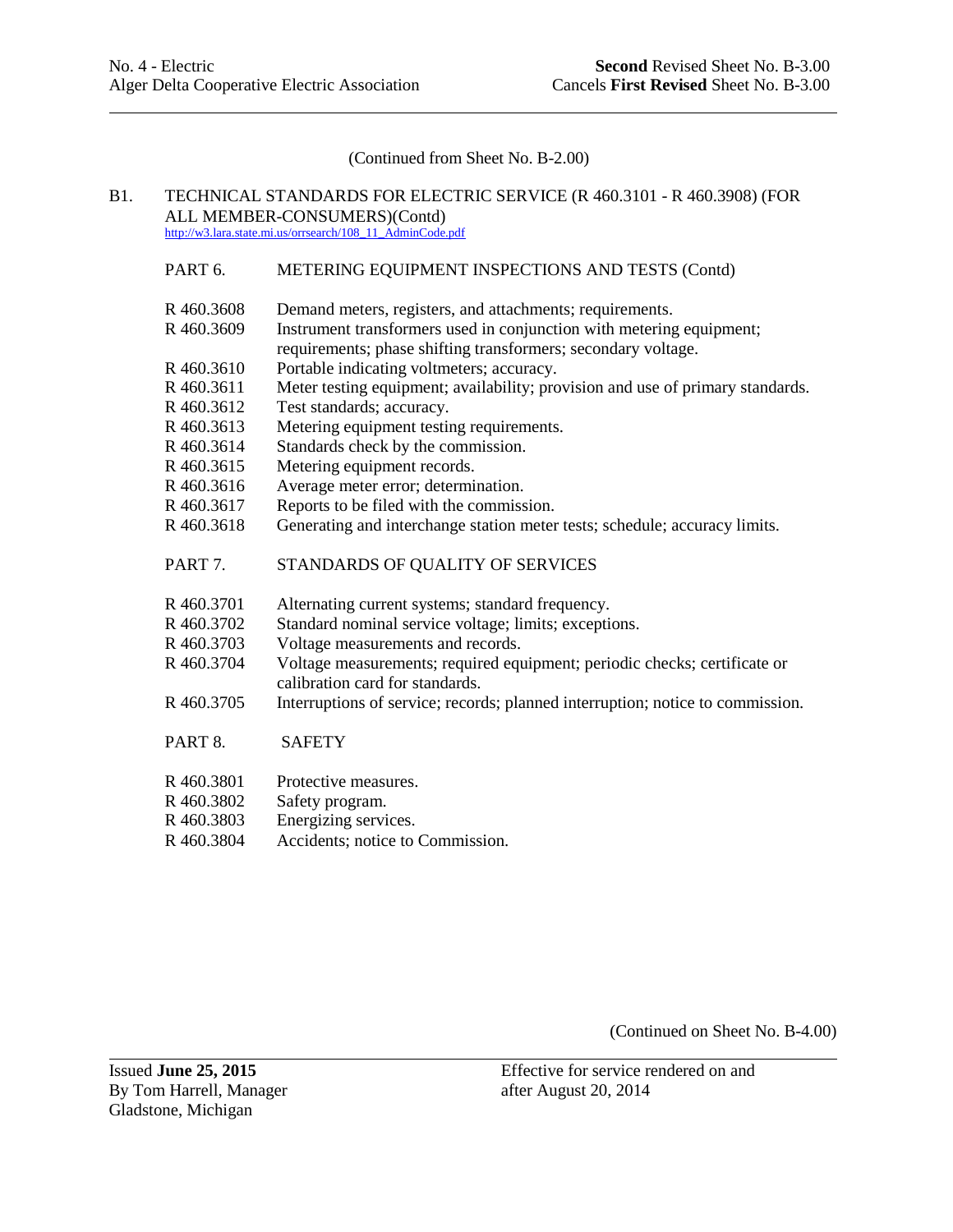### (Continued from Sheet No. B-3.00)

### B2. CONSUMER STANDARDS AND BILLING PRACTICES FOR ELECTRIC AND GAS RESIDENTIAL SERVICE (R 460.101 - R 460.169) http://w3.lara.state.mi.us/orrsearch/107\_92\_AdminCode.pdf

| R 460.101<br>R 460.103 | Application of rules. R 460.102 Definitions.<br>Discrimination prohibited. R 460.104 Conduct of proceedings. R 460.105<br>Additional rules. |
|------------------------|---------------------------------------------------------------------------------------------------------------------------------------------|
| PART <sub>2</sub> .    | APPLICATION FOR SERVICE                                                                                                                     |
| R 460.106<br>R 460.107 | Service requests for new or previous Member-Consumers.<br>Applicant information.                                                            |
| PART 3.                | DEPOSITS AND GUARANTEE TERMS AND CONDITIONS                                                                                                 |
| R 460.108              | Prohibited practices.                                                                                                                       |
| R 460.109              | Deposit for new customer.                                                                                                                   |
| R 460.110              | Deposit for a previous customer or for continued service.                                                                                   |
| R 460.111              | General deposit conditions.                                                                                                                 |
| R 460.112              | Guarantee terms and conditions.                                                                                                             |
| PART <sub>4</sub> .    | METER READING PROCEDURES, METER ACCURACY, METER ERRORS<br><b>AND RELOCATION</b>                                                             |
| R 460.113              | Actual and estimated meter reading.                                                                                                         |
| R 460.114              | Cooperative representative identification.                                                                                                  |
| R 460.115              | Customer meter reading.                                                                                                                     |

R 460.116 Meter accuracy, meter errors, meter relocation.

(Continued on Sheet No. B-5.00)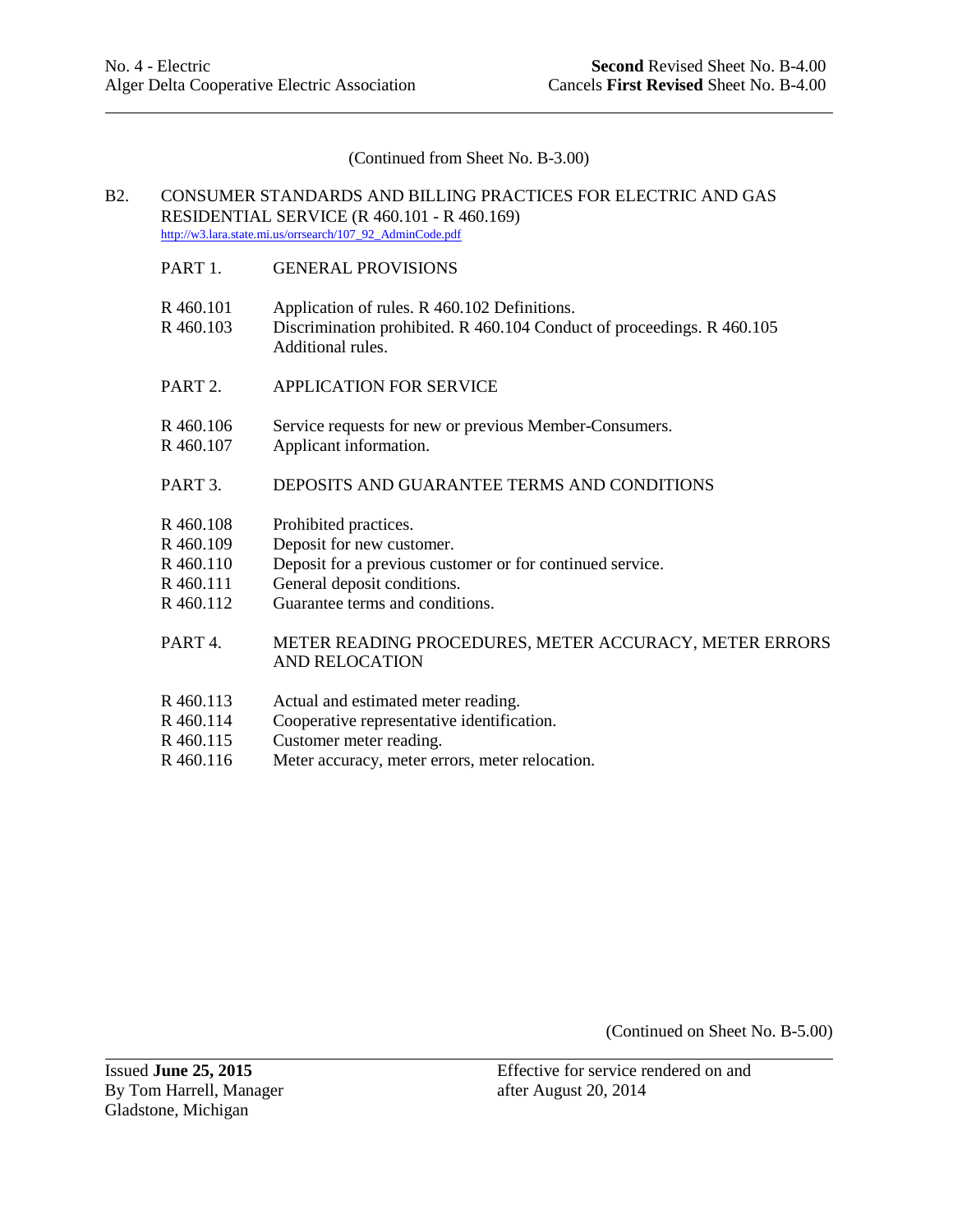### (Continued from Sheet No. B-4.00)

### B2. CONSUMER STANDARDS AND BILLING PRACTICES FOR ELECTRIC AND GAS RESIDENTIAL SERVICE (R 460.101 - R 460.169) (Contd) http://w3.lara.state.mi.us/orrsearch/107\_92\_AdminCode.pdf

### Part 5. BILLING AND PAYMENT STANDARDS

- R 460.117 Billing frequency; method of delivery
- R 460.118 Equal monthly billing.
- R 460.119 Cycle billing.
- R 460.120 Payment of bill.
- R 460.121 Payment period.
- R 460.122 Allowable charges.
- R 460.123 Bill information.
- R 460.124 Separate bills.
- R 460.125 Billing for non-tariff services
- R 460.126 Billing error.

### PART 6. VOLUNTARY TERMINATION OF SERVICE

- R 460.127 Voluntary termination.
- PART 7. UTILITY PROCEDURES
- R 460.128 Applicability.
- R 460.129 Complaint procedures.
- R 460.130 Personnel procedures.
- R 460.131 Publication of procedures.
- R 460.132 Access to rules and rates.
- R 460.133 Reporting requirements.
- R 460.134 Inspection.
- R 460.135 Customer access to consumption data.

(Continued on Sheet No. B-6.00)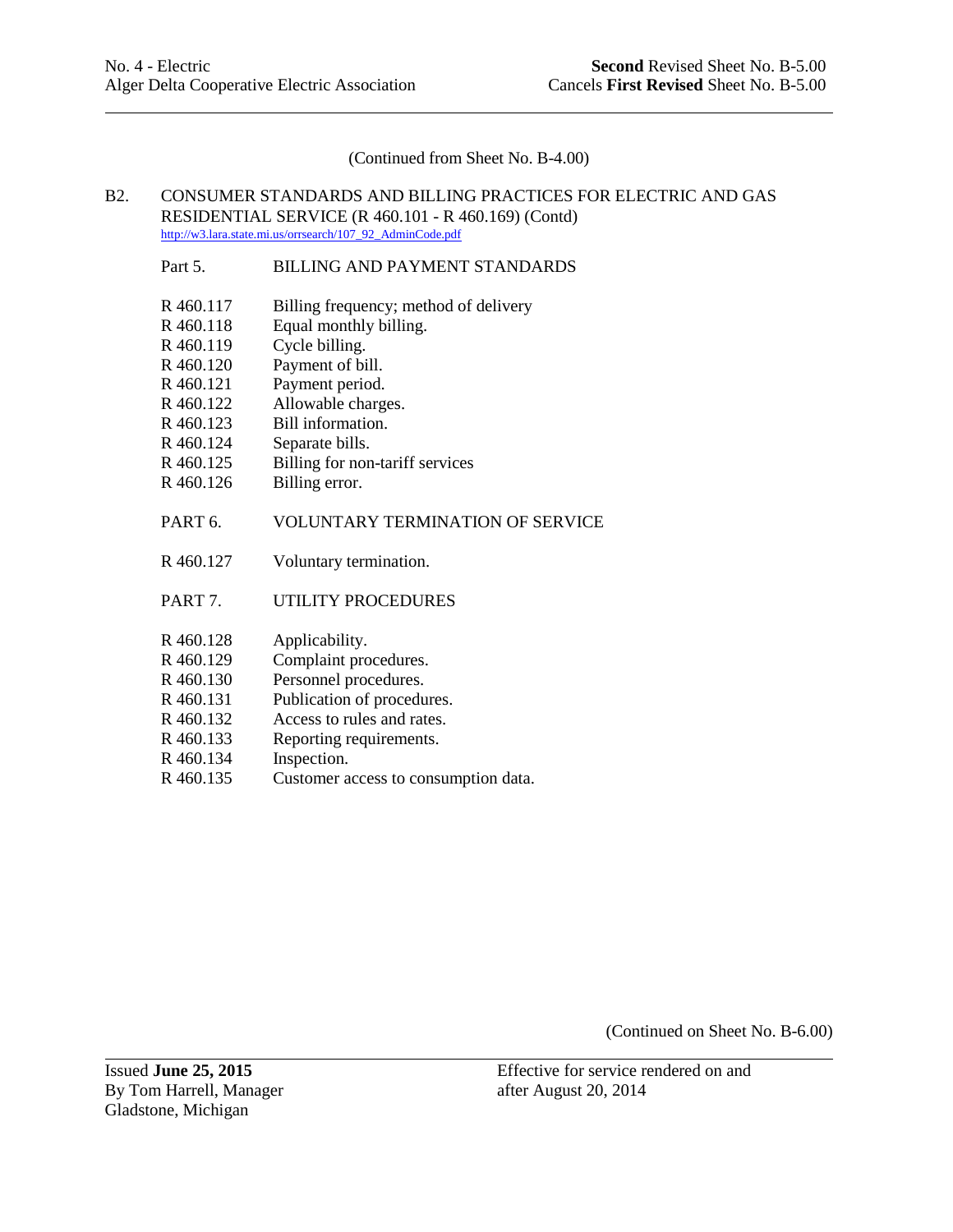(Continued from Sheet No. B-5.00)

### B2. CONSUMER STANDARDS AND BILLING PRACTICES FOR ELECTRIC AND GAS RESIDENTIAL SERVICE (R 460.101 - R 460.169) (Contd) http://w3.lara.state.mi.us/orrsearch/107\_92\_AdminCode.pdf

### PART 8. PROCEDURES FOR SHUTOFF AND RESTORATION OF SERVICE

- R 460.136 Emergency shutoff.
- R 460.137 Shutoff permitted.
- R 460.138 Notice of shutoff.
- R 460.139 Form of notice.
- R 460.140 Time of shutoff.
- R 460.141 Manner of shutoff.
- R 460.142 Manner of shutoff for service provided with remote shutoff and restoration capability.
- R 460.143 Shutoff prohibited.
- R 460.144 Restoration of service.

### PART 9. ENERGY ASSISTANCE AND SHUTOFF PROTECTION PROGRAMS\

- R 460.145 Listing of energy assistance programs.
- R 460.146 Notice of energy assistance programs.
- R 460.147 Medical emergency.
- R 460.148 Winter protection plan for low-income Member-Consumers.
- R 460.149 Winter protection plan for senior citizens.
- R 460.150 Military protections.

### PART 10. DISPUTED CLAIM, HEARING AND SETTLEMENT AGREEMENT

- R 460.151 Disputed claim.
- R 460.152 Utility hearing and hearing officers.
- R 460.153 Notice of hearing.
- R 460.154 Hearing procedures.
- R 460.155 Settlement agreement.
- R 460.156 Default of settlement agreement.
- R 460.157 Same dispute.

(Continued on Sheet No. B-7.00)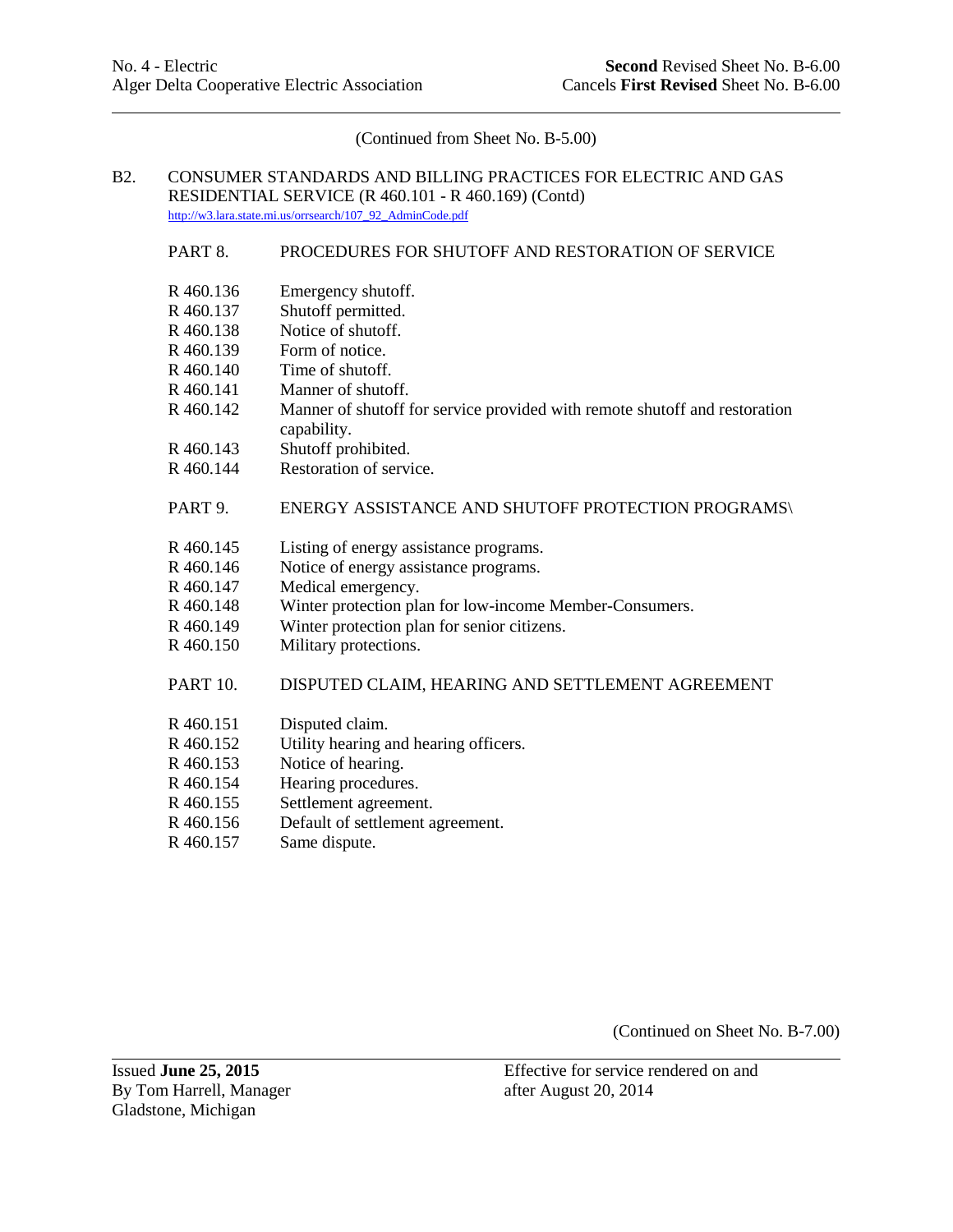### (Continued From Sheet No. B-6.00)

### B2. CONSUMER STANDARDS AND BILLING PRACTICES FOR ELECTRIC AND GAS RESIDENTIAL SERVICE (R 460.101 - R 460.169) (Contd) http://w3.lara.state.mi.us/orrsearch/107\_92\_AdminCode.pdf

### PART 11. COMMISSION APPEAL PROCEDURES

- R 460.158 Informal appeal.
- R 460.159 Filing procedures.
- R 460.160 Informal appeal procedures.
- R 460.161 Interim determination.
- R 460.162 Appeal review.
- R 460.163 Shutoff pending decision.
- R 460.164 Informal appeal decision.
- R 460.165 Failure to comply with informal appeal decision.
- R 460.166 Same dispute.
- R 460.167 Formal appeal.
- R 460.168 Other remedies.
- R 460.169 Scope of rules.

B3. UNCOLLECTIBLES ALLOWANCE RECOVERY FUND (R 460. 2601 - R 460.2625) (RESIDENTIAL MEMBER-CONSUMERS) **RESCINDED 11/12/13** http://w3.lara.state.mi.us/orrsearch/108\_09\_AdminCode.pdf<br>PART 1. GENERAL PROVISIONS **GENERAL PROVISIONS** 

- R 460.2601 Application of rules.
- R 460.2602 Definitions.

### PART 2. UNCOLLECTIBLES ALLOWANCE RECOVERY FUND

- R 460.2621 Uncollectibles allowance recovery fund.
- R 460.2622 Annual deposits.
- R 460.2623 Notice of deposit.
- R 460.2624 Disputes; procedure for resolution.
- R 460.2625 Disbursement of funds.

(Continued on Sheet No. B-8.00)

By Tom Harrell, Manager after August 20, 2014 Gladstone, Michigan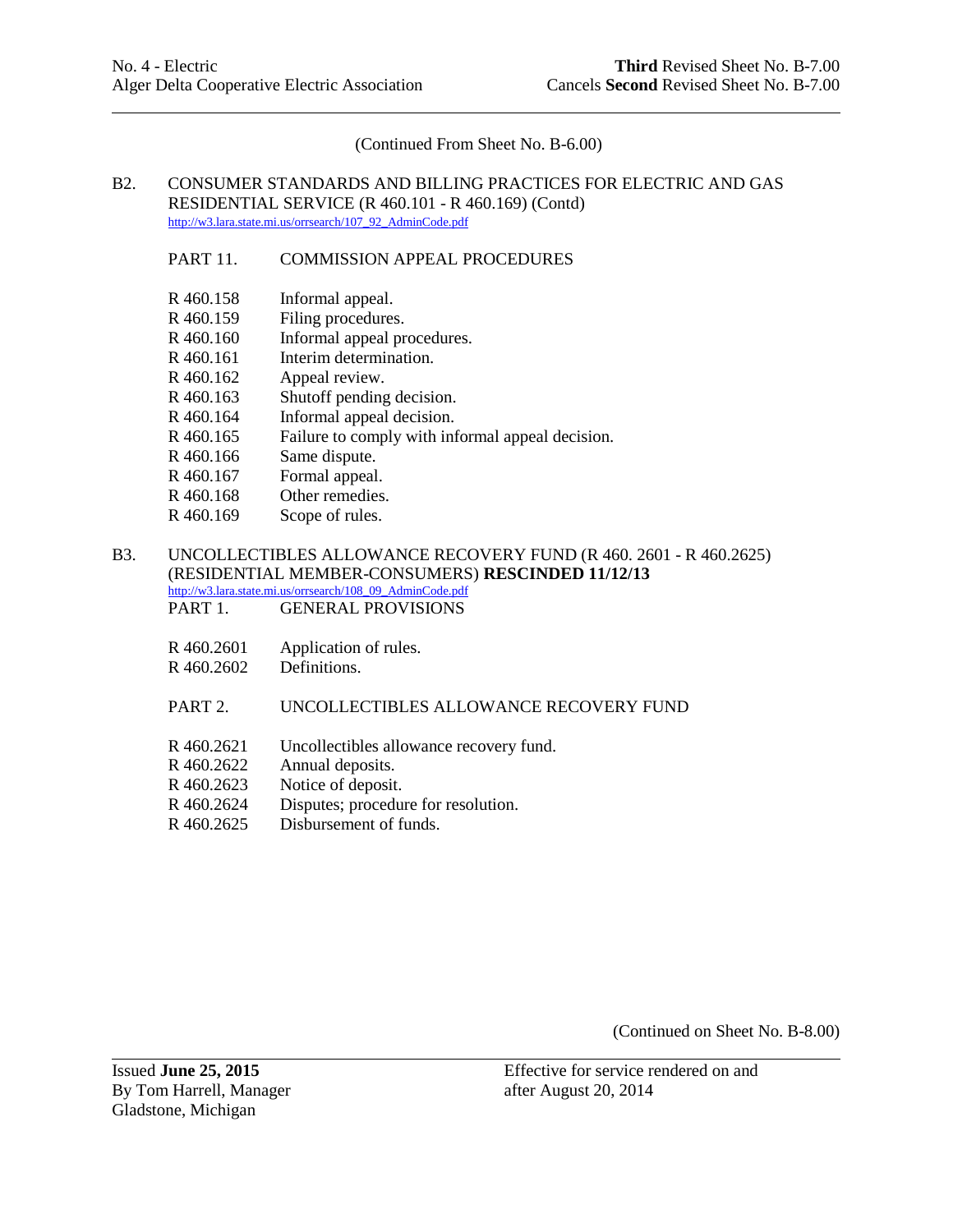(Continued From Sheet No. B-7.00)

### B4. BILLING PRACTICES APPLICABLE TO NON-RESIDENTIAL ELECTRIC AND GAS MEMBER-CONSUMERS (R 460.1601 – R 460.1640) (NONRESIDENTIAL MEMBER-CONSUMERS)

http://w3.lara.state.mi.us/orrsearch/108\_03\_AdminCode.pdf

### PART 1. GENERAL PROVISIONS

- R 460.1601 Applicability; purpose.
- R 460.1602 Definitions.
- R 460.1603 Discrimination prohibited.
- R 460.1604 Form of proceedings.
- R 460.1605 Additional rules.
- PART 2. APPLICATION FOR SERVICE
- R 460.1606 Application for new service.
- PART 3. GENERAL CUSTOMER DEPOSIT CONDITIONS
- R 460.1607 Customer deposits.

PART 4. METER READING, ESTIMATED BILLS, BILLING ADJUSTMENTS, VOLUNTARY TERMINATION, AND METER RELOCATION

- R 460.1608 Meter reading interval and estimated bills.
- R 460.1609 Metering inaccuracies; billing adjustments.
- R 460.1610 Voluntary termination.
- R 460.1611 Meter or facilities relocation charge.
- PART 5. BILLING AND PAYMENTS
- R 460.1612 Cycle billing.
- R 460.1613 Billing information.
- R 460.1614 Discounts and late payment charges.
- R 460.1615 Delivery and payment of bills.
- R 460.1616 Billing for unregulated service.
- R 460.1617 Billing errors.

(Continued on Sheet No. B-9.00)

By Tom Harrell, Manager after August 20, 2014 Gladstone, Michigan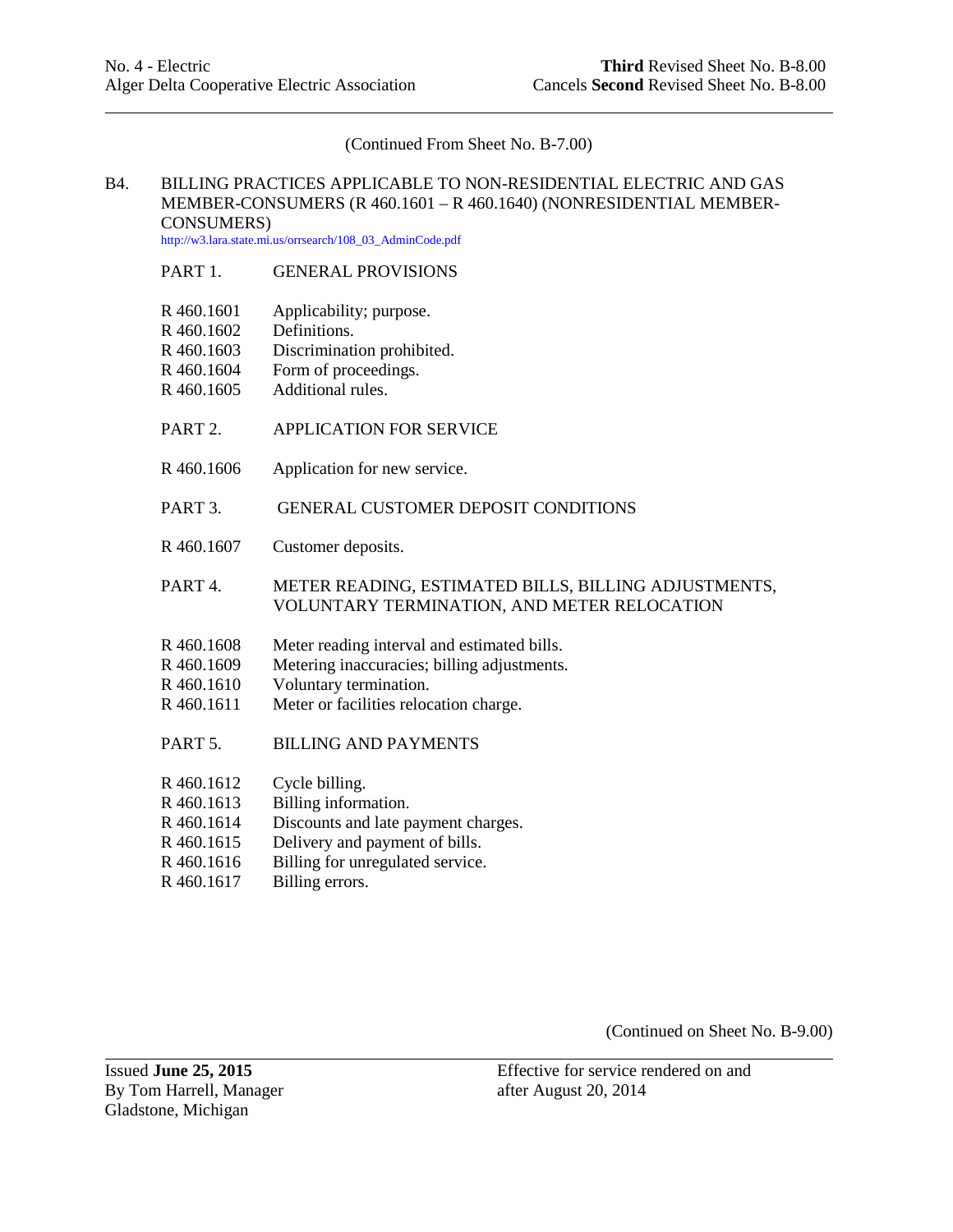### (Continued From Sheet No. B-8.00)

### B4. BILLING PRACTICES APPLICABLE TO NON-RESIDENTIAL ELECTRIC AND GAS MEMBER-CONSUMERS (R 460.1601 – R 460.1640) (NONRESIDENTIAL MEMBER-CONSUMERS)(Contd)

http://w3.lara.state.mi.us/orrsearch/108\_03\_AdminCode.pdf

### PART 6. CUSTOMER RELATIONS AND UTILITY PROCEDURES

- R 460.1618 Selection of rate, customer information, and service.
- R 460.1619 Inspection.
- R 460.1620 Customer access to consumption data.
- R 460.1621 Servicing utility equipment on customer's premises.
- R 460.1622 Customer complaints; investigation; records.
- R 460.1623 Records and reports.

### PART 7. SHUTOFFS AND RESTORATION

- R 460.1624 Notice of shutoff.
- R 460.1625 Denial or shutoff of service to Member-Consumers.
- R 460.1626 Manner of shutoff for service provided with remote shutoff and restoration capability.

### PART 8. DISPUTED CLAIMS, HEARINGS AND SETTLEMENT AGREEMENTS

- R 460.1628 Disputed claim.
- R 460.1629 Settlement agreement.
- R 460.1630 Default of settlement agreement.
- R 460.1631 Informal hearing and hearing officers.
- R 460.1632 Notice of hearing.
- R 460.1633 Hearing procedures.
- R 460.1634 Informal appeal procedures.
- R 460.1635 Interim determination.
- R 460.1636 Appeal review.
- R 460.1637 Shutoff pending decision.
- R 460.1638 Informal appeal decision.
- R 460.1639 Failure to comply with informal appeal decision.
- R 460.1640 Scope of rules.

(Continued on Sheet No. B-10.00)

By Tom Harrell, Manager after August 20, 2014 Gladstone, Michigan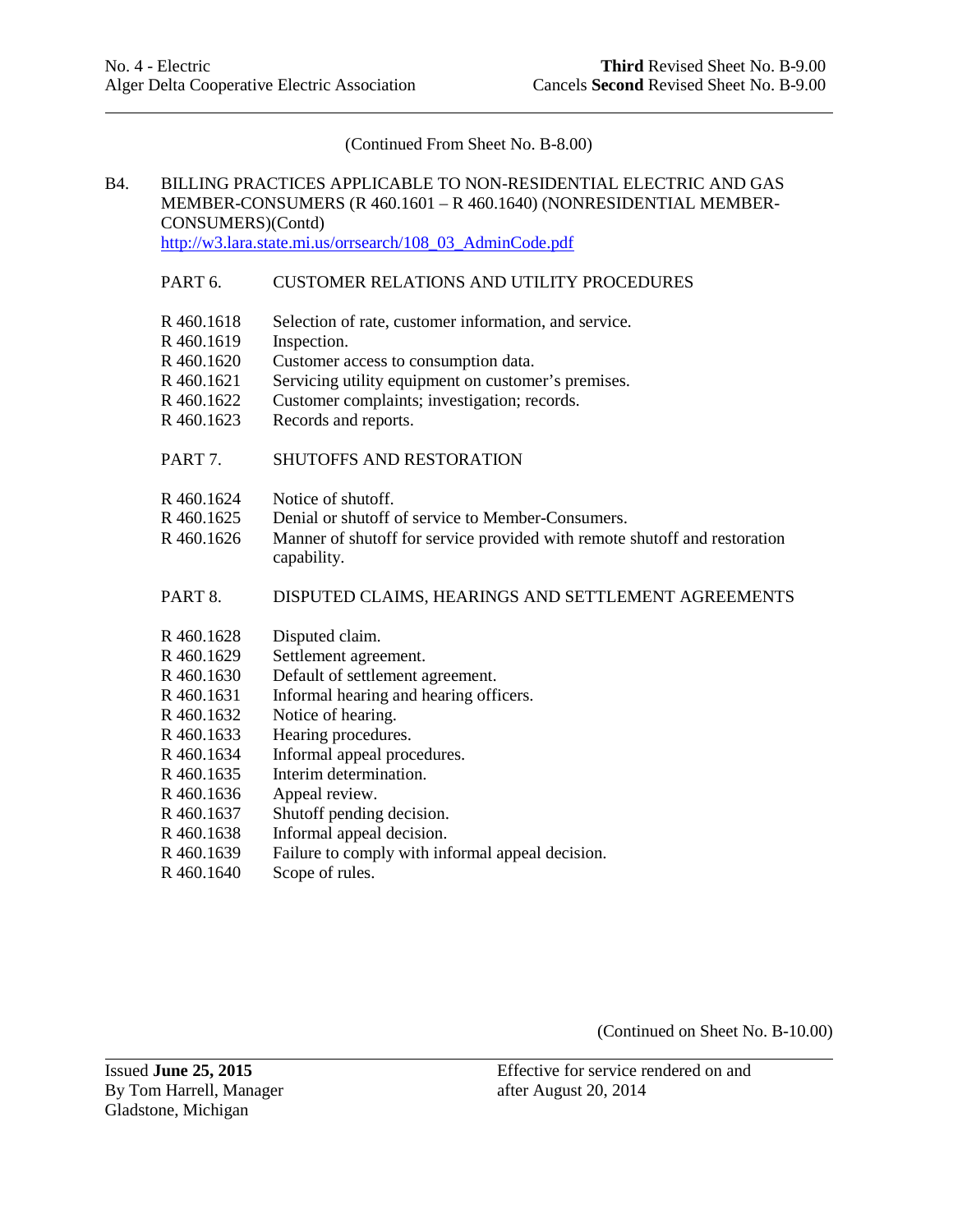(Continued From Sheet No. B-9.00)

### B5. UNDERGROUND ELECTRIC LINES (R 460.511 - R 460.519) http://w3.lara.state.mi.us/orrsearch/107\_96\_AdminCode.pdf

- R 460.511 Payment of difference in costs.
- R 460.512 Extensions of residential distribution and service lines in the lower peninsula mainland.
- R 460.513 Extensions of commercial and industrial lines in lower peninsula mainland.
- R 460.514 Costs in case of special conditions.
- R 460.515 Extensions of lines in other areas of state.
- R 460.516 Replacement of existing overhead lines.
- R 460.517 Underground facilities for convenience of utilities or where required by ordinances.
- R 460.518 Exceptions.
- R 460.519 Effective dates.

### B6. ELECTRICAL SUPPLY AND COMMUNICATION LINES AND ASSOCIATED EQUIPMENT (R 460.811 - R 460.815) http://w3.lara.state.mi.us/orrsearch/107\_9 9\_AdminCode.pdf

- R 460.811 Definitions.
- R 460.812 Purpose.
- R 460.813 Standards of good practice; adoption by reference.
- R 460.814 Exemption from rules; application to commission; public hearing.

### B7. RULES AND REGULATIONS GOVERNING ANIMAL CONTACT CURRENT MITIGATION (STRAY VOLTAGE) (R 460.2701 - R 460.2707) http://w3.lara.state.mi.us/orrsearch/108\_10\_AdminCode.pdf

| R 460.2701 | Definitions.                                                         |
|------------|----------------------------------------------------------------------|
| R 460.2702 | Measuring animal contact voltage.                                    |
| R 460.2703 | Action required to mitigate animal contact current.                  |
| R 460.2704 | Request for investigation.                                           |
| R 460.2705 | Appointment of experts.                                              |
| R 460.2706 | Request for a contested case hearing.                                |
| R 460.2707 | Protocol to evaluate utility contribution to animal contact current. |

(Continued on Sheet No. B-11.00)

By Tom Harrell, Manager after August 20, 2014 Gladstone, Michigan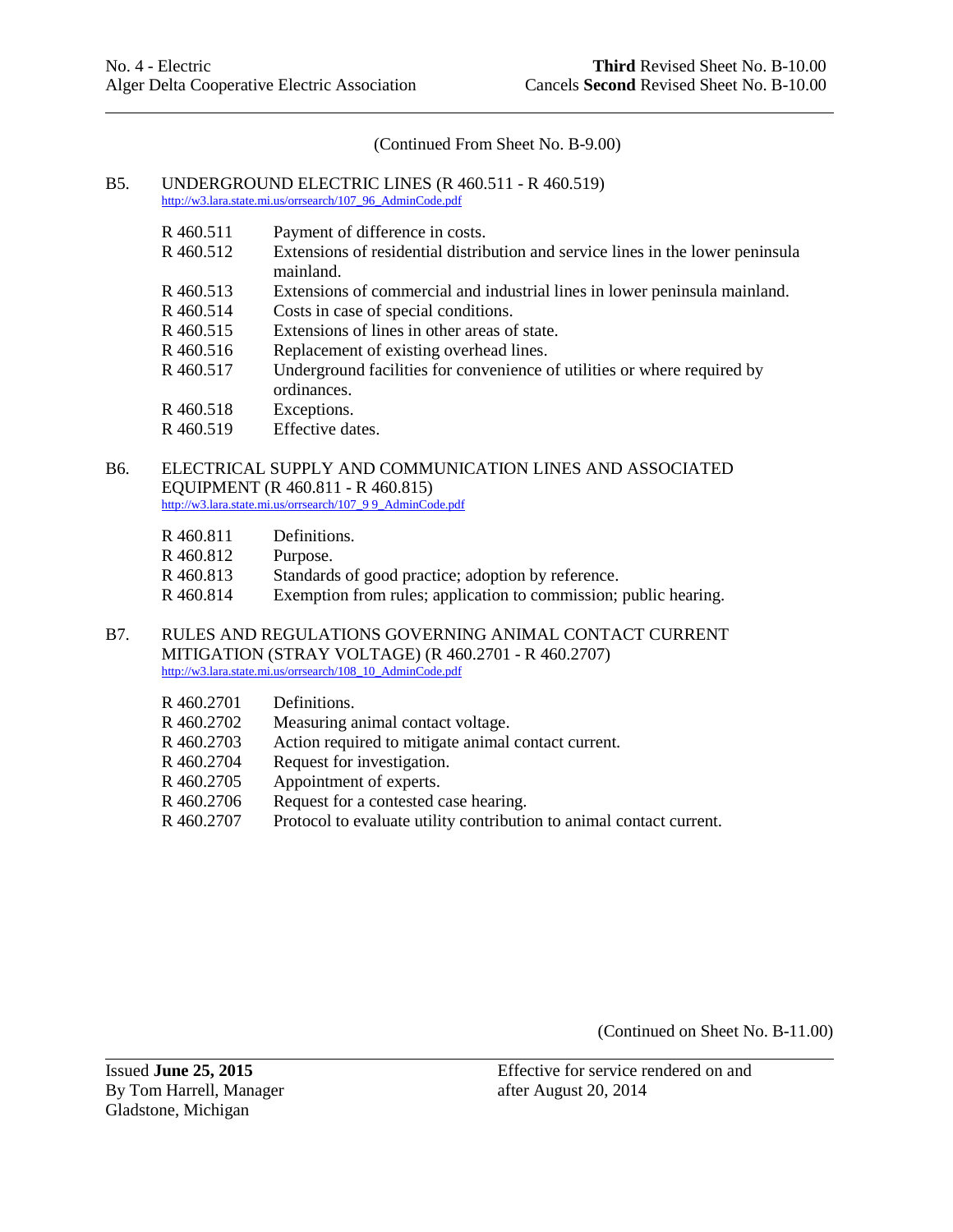### (Continued From Sheet No. B-10.00)

### B8. ELECTRIC INTERCONNECTION AND NET METERING STANDARDS (R 460.601 - R 460.656)

http://w3.lara.state.mi.us/orrsearch/107\_97\_AdminCode.pdf

### PART 1. GENERAL PROVISIONS

| R 460.601a | Definitions; A-I.                   |
|------------|-------------------------------------|
| R 460.601b | Definitions; J-Z.                   |
| R 460.602  | Adoption of standards by reference. |
| R 460.604  | Prohibited practice.                |
| R 460.606  | Designated points of contact.       |
| R 460.608  | Alternative dispute resolution.     |
| R 460.610  | Appointment of experts.             |
|            |                                     |

R 460.612 Waivers.

### PART 2. INTERCONNECTION STANDARDS

- R 460.615 Electric Utility interconnection procedures.
- R 460.618 Interconnection fees.
- R 460.620 Application and interconnection process.
- R 460.622 Modifications to project.
- R 460.624 Insurance.
- R 460.626 Disconnection.
- R 460.628 Easements and rights-of-way.

### PART 3. NET METERING STANDARDS

| R 460.640 | Application process.                                           |
|-----------|----------------------------------------------------------------|
| R 460.642 | Net metering application and fees.                             |
| R 460.644 | Net metering program size.                                     |
| R 460.646 | Generation and net metering equipment.                         |
| R 460.648 | Meters.                                                        |
| R 460.650 | Billing and credit for true net metering Member-Consumers.     |
| R 460.652 | Billing and credit for modified net metering Member-Consumers. |
| R 460.654 | Renewable energy credits.                                      |
| R 460.656 | Penalties.                                                     |

(Continued on Sheet No. B-12.00)

By Tom Harrell, Manager after August 20, 2014 Gladstone, Michigan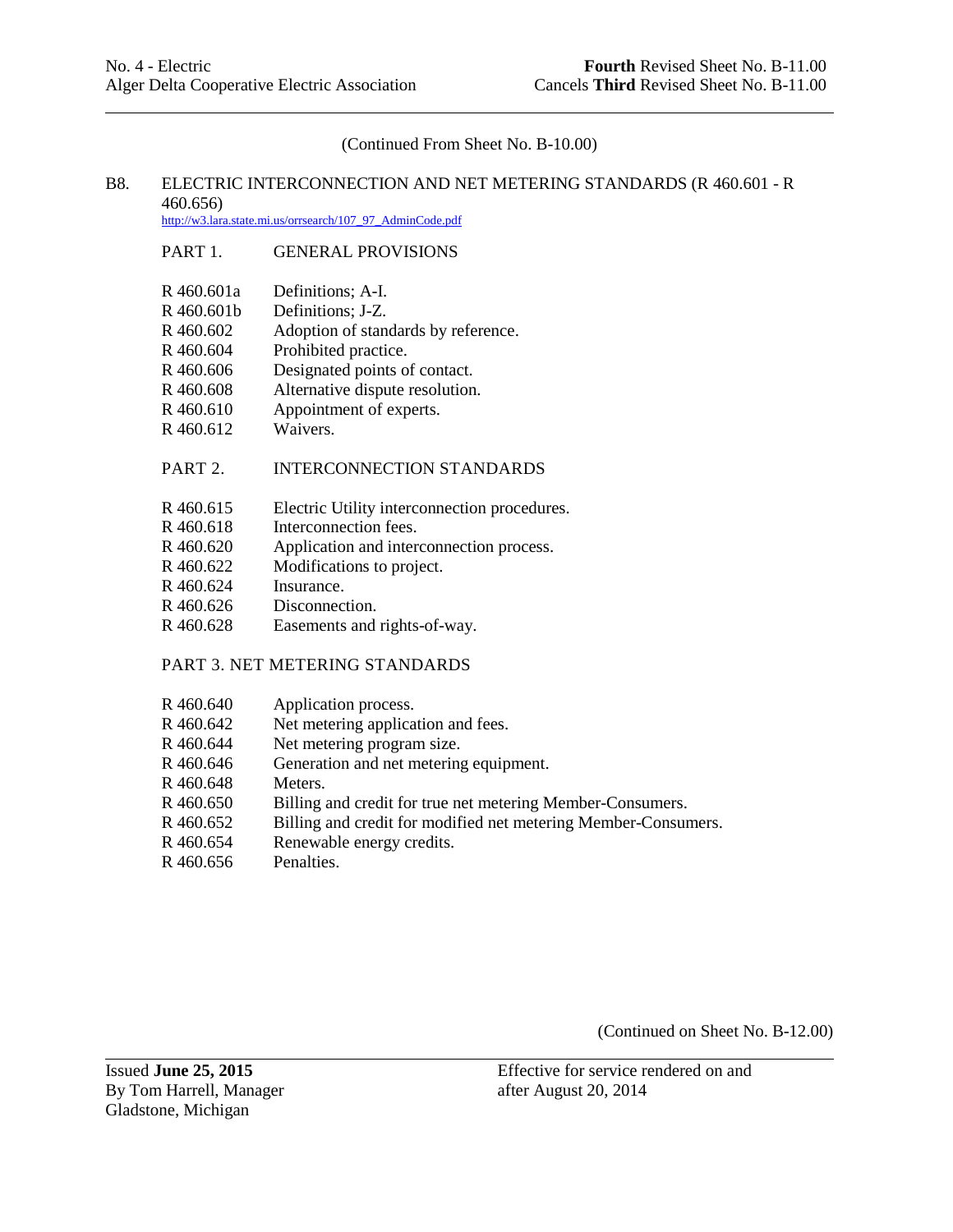### (Continued From Sheet No. B-11.00)

### B9. ELECTRIC DISTRIBUTION SERVICE STANDARDS (R 460.701 - R 460.752) http://w3.lara.state.mi.us/orrsearch/107\_98\_AdminCode.pdf

| PART 1.   | <b>GENERAL PROVISIONS</b>                                                                                |
|-----------|----------------------------------------------------------------------------------------------------------|
| R 460.701 | Application of rules.                                                                                    |
| R 460.702 | Definitions.                                                                                             |
| R 460.703 | Revision of tariff provisions.                                                                           |
| PART 2.   | UNACCEPTABLE LEVELS OF PERFORMANCE                                                                       |
| R 460.721 | Duty to plan to avoid unacceptable levels of performance.                                                |
| R 460.722 | Unacceptable levels of performance during service interruptions. R 460.723 Wire<br>down relief requests. |
| R 460.724 | Unacceptable service quality levels of performance.                                                      |
| PART 3.   | <b>RECORDS AND REPORTS</b>                                                                               |
| R 460.731 | Deadline for filing annual reports.                                                                      |
| R 460.732 | Annual report contents.                                                                                  |
| R 460.733 | Availability of records.                                                                                 |
| R 460.734 | Retention of records.                                                                                    |
| PART 4.   | FINANCIAL INCENTIVES AND PENALTIES                                                                       |
| R 460.741 | Approval of incentives by the commission.                                                                |
| R 460.742 | Criteria for receipt of an incentive.                                                                    |
| R 460.743 | Disqualification.                                                                                        |
| R 460.744 | Penalty for failure to restore service after an interruption due to catastrophic<br>conditions.          |
| R 460.745 | Penalty for failure to restore service during normal conditions.                                         |
| R 460.746 | Penalty for repetitive interruptions of the same circuit.                                                |
| R 460.747 | Multiple billing credits allowed.                                                                        |
| R 460.748 | Effect in other proceedings.                                                                             |
| PART 5.   | <b>WAIVERS AND EXCEPTIONS</b>                                                                            |
| R 460.751 | Waivers and exceptions by electric utilities.                                                            |
| R 460.752 | Proceedings for waivers and exceptions.                                                                  |

(Continued on Sheet No. B-13.00)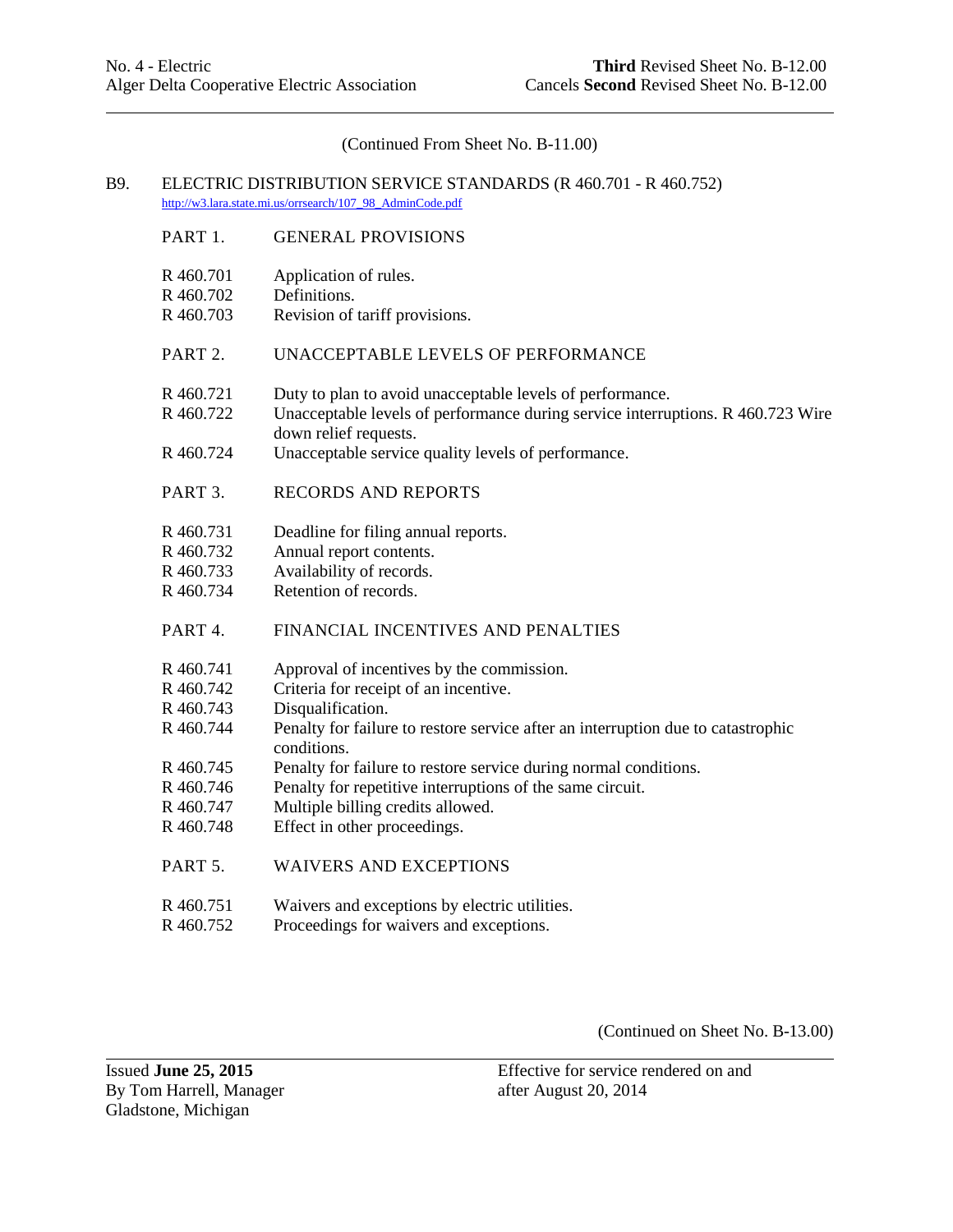(Continued From Sheet No. B-12.00)

### ADDITIONAL ADMINISTRATIVE RULES

\*Waivers may have been granted by the Commission to the Cooperative for certain portions of the administrative rules below.

- B10. PRACTICE AND PROCEDURE BEFORE THE COMMISSION (R 460.17101 R 460.17701) http://w3.lara.state.mi.us/orrsearch/934\_2009-046LR\_AdminCode.pdf
- B11. FILING PROCEDURES FOR ELECTRIC, WASTEWATER, STEAM AND GAS UTILITIES (R 460.2011 - R 460.2031) http://w3.lara.state.mi.us/orrsearch/832\_10798\_AdminCode.pdf
- B12. RESIDENTIAL CONSERVATION PROGRAM STANDARDS (R 460.2401 R 460.2414) http://w3.lara.state.mi.us/orrsearch/835\_10801\_AdminCode.pdf
- B13. PRESERVATION OF RECORDS OF ELECTRIC, GAS AND WATER UTILITIES (R 460.2501 - R 460.2582) http://w3.lara.state.mi.us/orrsearch/836\_10802\_AdminCode.pdf
- B14. UNIFORM SYSTEM OF ACCOUNTS FOR MAJOR AND NONMAJOR ELECTRIC UTILITIES (R 460.9001 – R 460.9019) http://w3.lara.state.mi.us/orrsearch/108\_12\_AdminCode.pdf
- B15. RATE CASE FILING REQUIREMENTS FOR MAJOR ELECTRIC UTILITIES http://www.cis.state.mi.us/mpsc/orders/archive/pdfs/U-4771\_05-10-1976.PDF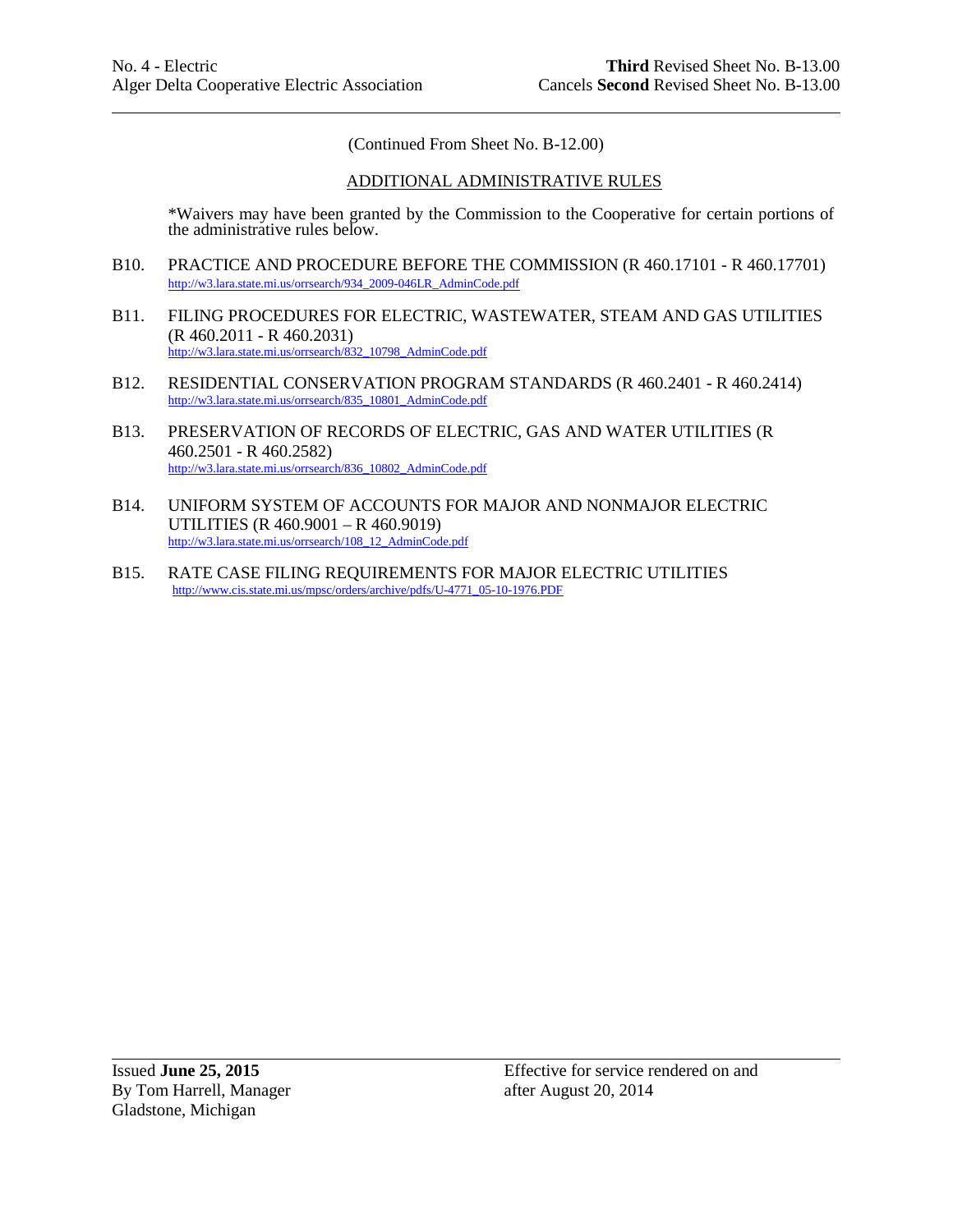### **SECTION C COOPERATIVE RULES AND REGULATIONS (FOR ALL MEMBER-CONSUMERS)**

### **SECTION I — INTRODUCTION**

- A. The aim of the Alger Delta Cooperative Electric Association of Gladstone, Michigan is to make electric energy available to its Member-Consumers at the lowest cost consistent with sound economy and good management.
- B. Each applicant for service shall become a Member-Consumer of the Cooperative as soon as electric energy shall be available, shall purchase from the Cooperative all electric energy used on the premises specified in the Member-Consumer's application for membership, and shall pay therefore at rates which shall from time to time be fixed by the Board of Directors; provided, however, that the Board of Directors may limit the amount of electric energy which the Cooperative shall be required to furnish to any one Member-Consumer. It is expressly understood that amounts paid for electric energy in excess of the cost of service are furnished by Member-Consumers as capital and each Member-Consumer shall be credited with the capital so furnished. Each Member-Consumer shall pay to the Cooperative such minimum charges as shall be fixed by the Board of Directors from time to time, regardless of the amount of electric energy consumed. Each Member-Consumer shall also pay all amounts owed by him to the Cooperative as and when the same shall become due and payable.
- C. These rules and regulations set forth the terms and conditions under which electric service will be provided by the Cooperative. They shall apply to all classes of service and shall govern the terms of all contracts for such service except that the Cooperative reserves the right to enter into special contracts subject to the general regulations of the Board of directors of Alger Delta Cooperative Electric Association ("Board"). Failure of the Cooperative to enforce any of the terms of these rules and regulations shall not be deemed as a waiver of the right to do so.
- D. Any promises or agreements made by agents or employees of the Cooperative which are not in conformance with these rules and regulations, nor with the terms of special contracts executed by authorized representatives of the Cooperative shall not have binding effect on the Cooperative.
- E. No ownership rights in any facilities provided by the Cooperative shall pass to any person as a result of any contributions or deposit made under these rules. No deposits or contributions made by Member-Consumers shall be refundable unless expressly so provided in these rules.
- F. Copies of the Cooperative's Rules and Regulations and Rate Schedules for electric service are open to public inspection at the Cooperative's offices and are available upon request.

(Continued on Sheet No. C-2.00)

By Tom Harrell, Manager after September 27, 2009 Gladstone, Michigan

l

Issued November 11, 2010 Effective for service rendered on and

Issued under authority of the Board of Directors dated September 27, 2009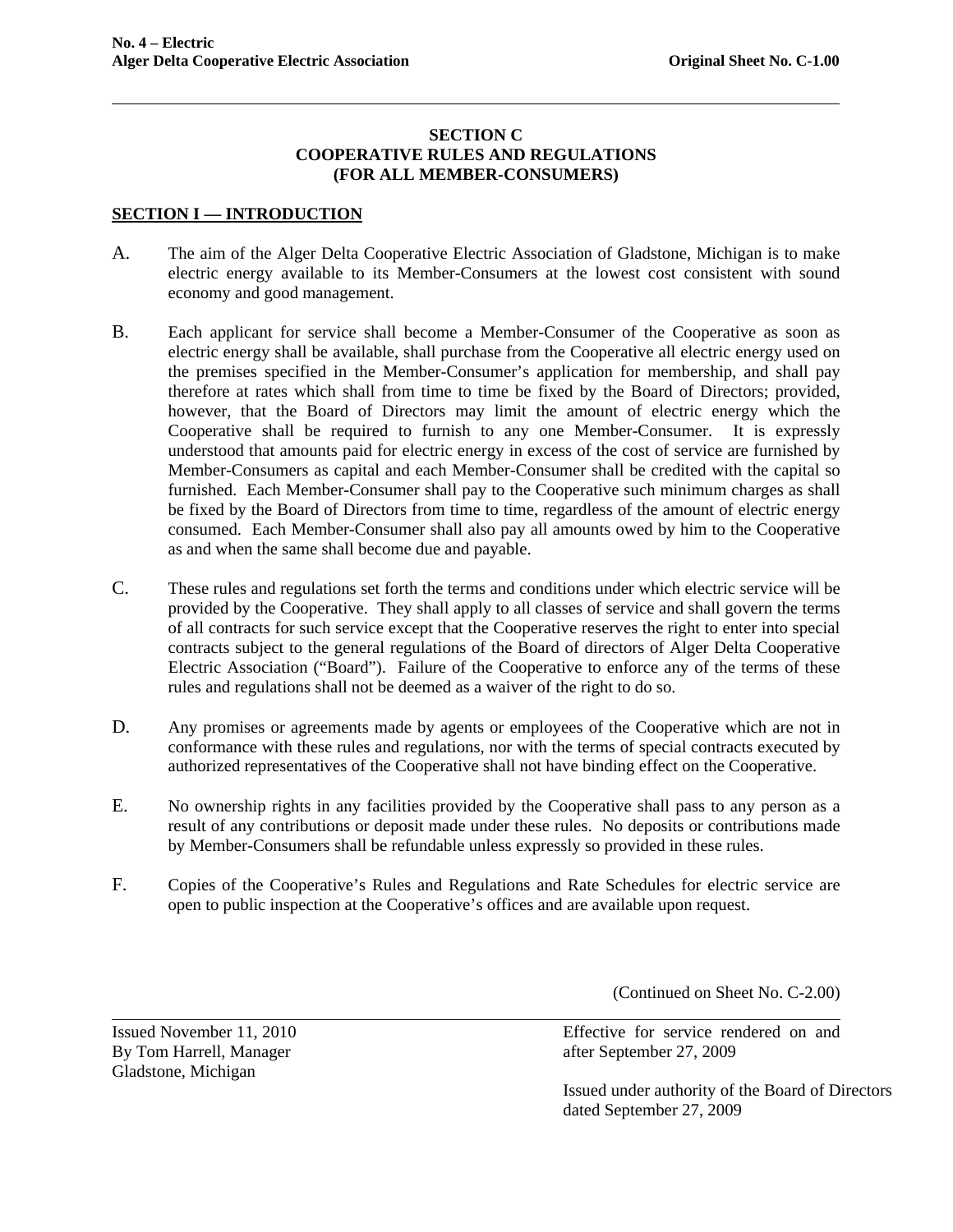(Continued from Sheet No. C-1.00)

### **SECTION II — TERMS AND CONDITIONS OF SERVICE**

### A. Membership and Electrical Service

Each Applicant for electric service may be required to sign the Cooperative's "Application for Membership and For Electric Service." Acceptance of service, with or without a signed application, shall be subject to compliance with the terms of the Standard Rules and Regulations and Rate Schedules as directed by the Board.

### B. Ownership and Responsibility

- 1. Cooperative Owned Facilities The Cooperative will normally install, own, operate and maintain all distribution facilities on the supply side of the point of attachment as shown on the Cooperative's Standard Drawings, including metering equipment. All service entrance conductor wiring from a point of connection to the Cooperative's service line at a location satisfactory to the Cooperative shall be the responsibility of the Member-Consumer. If building modifications hinder access to metering facilities, create a hazardous condition, or cause a violation of code, the Member-Consumer will be responsible for all costs incurred by the Cooperative to correct these conditions.
	- a. Access to Premises The Member-Consumer shall provide at no expense to the Cooperative suitable space with provisions for installation and maintenance of the Cooperative's facilities on the Member-Consumer's premises. Authorized agents of the Cooperative shall have access to the premises at all reasonable times for construction, operation, maintenance, removal or inspection of the Cooperative's facilities, or to inspect the Member-Consumer's facilities or measure the Member-Consumer's load. Authorized employees and agents shall carry identification furnished by the Cooperative and shall display it upon request. Failure to provide access for any of the above reasons may result in termination of service.
	- b. Use of Facilities The Cooperative will not allow use of its poles or other facilities by others for installations or attachments of any kind without written authorization from the Cooperative. This includes, but is not limited to, electrical or communication equipment, lights, signs and fences. The Cooperative assumes no liability for property owned by others attached to its facilities. Unauthorized attachments to Cooperative facilities may be removed by the Cooperative.

(Continued on Sheet No. C-3.00)

Issued November 11, 2010 Effective for service rendered on and By Tom Harrell, Manager after September 27, 2009

> Issued under authority of the Board of Directors dated September 27, 2009

Gladstone, Michigan

 $\overline{a}$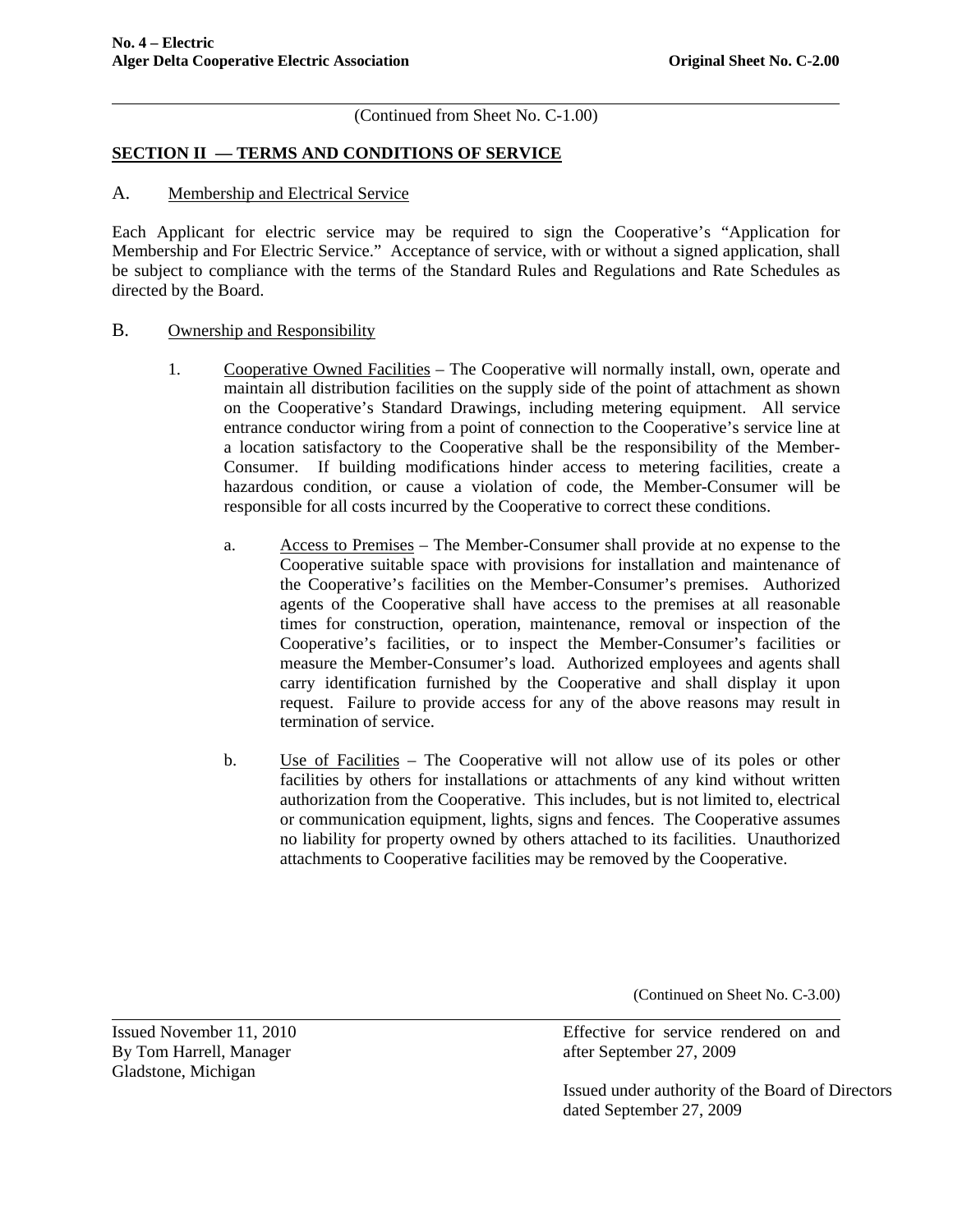(Continued from Sheet No. C-2.00)

### **SECTION II -TERMS AND CONDITIONS OF SERVICE (Contd)**

- c. Protection The Member-Consumer shall use reasonable diligence to protect the Cooperative's facilities located on the Member-Consumer's premises, and to prevent tampering or interference with such facilities. The Cooperative may, immediately and without notice, discontinue service in any case where the meter or wiring on the Member-Consumer's premises has been tampered with or altered in any manner to allow unmetered or improperly metered energy to be used. In case of such unauthorized use of service, the Cooperative will continue service only after the Member-Consumer has agreed to pay for the unmetered energy used, pay all costs of discovery and investigation including rewards for discovery, and make provisions and pay charges for all outdoor meter installation or other metering changes as may be required by the Cooperative. Failure to enter into such an agreement or failure to comply with the terms of such an agreement shall be cause to discontinue service in accordance with any applicable rules of the Cooperative. Restoration of service will be made upon receipt of reasonable assurance of the Member-Consumer's compliance with the Cooperative's approved Standard Rules and Regulations.
- 2. Member-Consumer Owned Facilities The Cooperative reserves the right to deny or terminate service to any Member-Consumer whose wiring or equipment shall constitute a hazard to the Cooperative's equipment or its service to others. However, it disclaims any responsibility to inspect the Member-Consumer's wiring, equipment or any subsequent wiring changes or modifications and shall not be held liable for any injury or damage or billing errors resulting from the condition thereof.
	- a. The Member-Consumer shall be responsible for inadequate performance of such facilities. Before purchasing equipment or installing wiring, it shall be the Member-Consumer's responsibility to check with the Cooperative as to the characteristics of the service available. Any changes required to bring Member-Consumer's service into compliance with code will be paid for by the Member-Consumer. The Cooperative reserves the right to make reasonable service charges for work performed by Cooperative personnel resulting from malfunction of the Member-Consumer's facilities.

(Continued on Sheet No. C-4.00)

Issued November 11, 2010 Effective for service rendered on and

Issued under authority of the Board of Directors dated September 27, 2009

By Tom Harrell, Manager after September 27, 2009 Gladstone, Michigan

 $\overline{a}$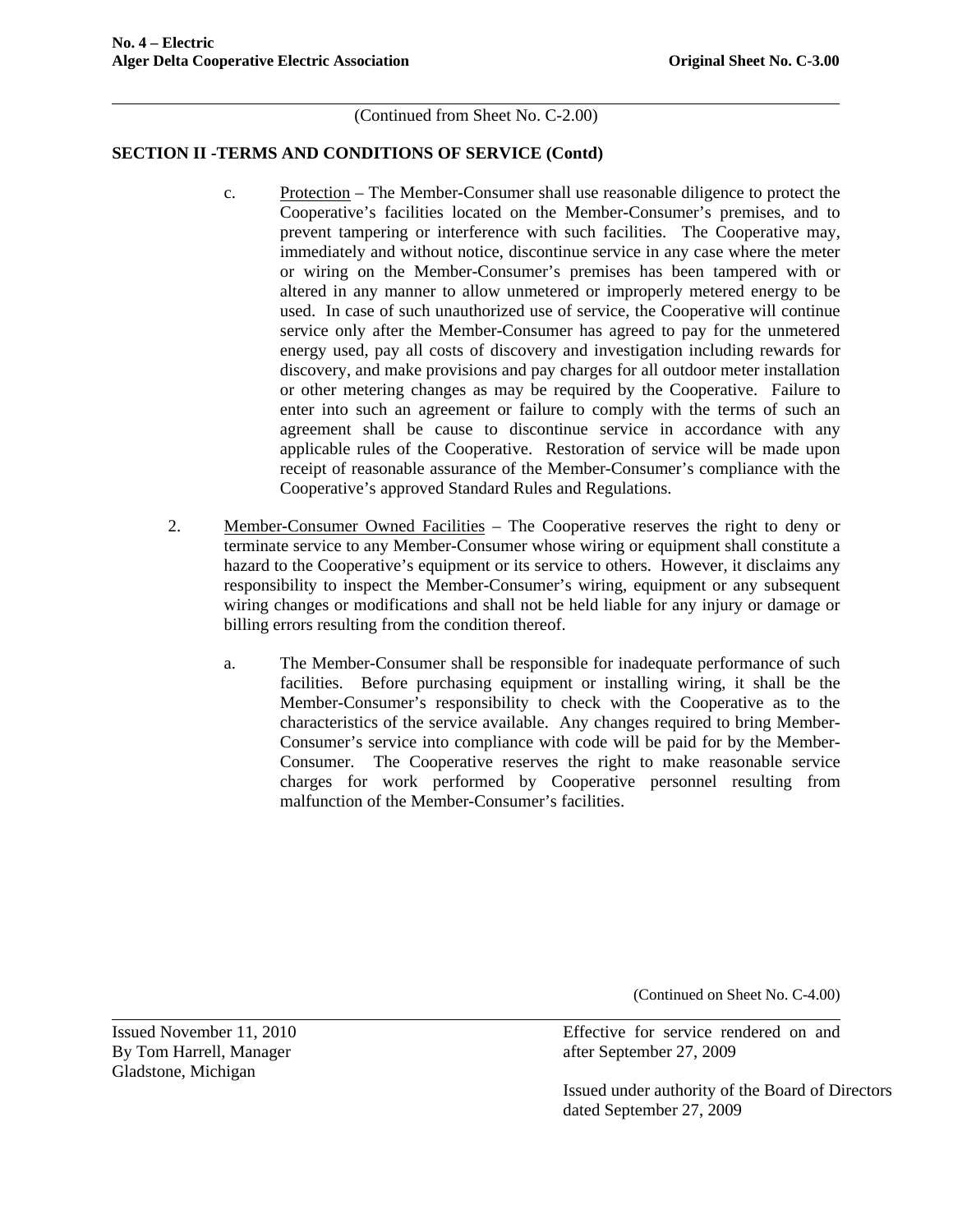(Continued from Sheet No. C-3.00)

### **SECTION II -TERMS AND CONDITIONS OF SERVICE (Contd)**

b. The Member-Consumer shall be responsible for notifying the Cooperative of any additions to or changes in the Member-Consumer's equipment which might exceed the capacity of the Cooperative's facilities, or otherwise affect the quality of service. The Member-Consumer shall also be responsible for the installation of auxiliary or standby equipment and of alarms and protective devices as required to provide reasonable protection in the event of disturbance or interruption of electrical service. The Member-Consumer shall install and maintain the necessary devices to protect the Member-Consumer's equipment against service interruptions and other disturbances on the Cooperative's system, as well as the necessary devices to protect the Cooperative's facilities against overload caused by the Member-Consumer's equipment. Characteristics and installation of all such equipment or devices shall meet the approval of the Cooperative.

### C. Use of Service

Each Member-Consumer shall, as soon as electrical service becomes available, purchase from the Cooperative practically all electric energy used on the premise, and shall become liable for all charges incurred in the purchase of said electrical energy from the Cooperative. Standby and/or supplemental on-site generation may be utilized only if approved by the Cooperative and properly connected so as to prevent parallel operations with the Cooperative's system.

- 1. Notice of Intent
	- a. Application Prior to use of electric service, each Member-Consumer shall make proper application to the Cooperative, and shall furnish all reasonable information required by the Cooperative. Failure to comply with this requirement may result in refusal by the Cooperative to provide service.

Any Member-Consumer using service without first notifying and enabling the Cooperative to establish a beginning meter reading may be held responsible for any amounts due for service supplied to the premises from time of last reading reported immediately proceeding the Member-Consumer's occupancy.

b. Termination – Any Member-Consumer desiring termination of service shall so notify the Cooperative a minimum of five (5) working days in advance so the service may be discontinued on a mutually agreeable date. Member-Consumers failing to give proper notice of intent to vacate the premises may be held responsible for use of service until a meter reading acceptable to the Cooperative is obtained.

(Continued on Sheet No. C-5.00**)**

By Tom Harrell, Manager after September 27, 2009 Gladstone, Michigan

 $\overline{a}$ 

Issued November 11, 2010 Effective for service rendered on and

Issued under authority of the Board of Directors dated September 27, 2009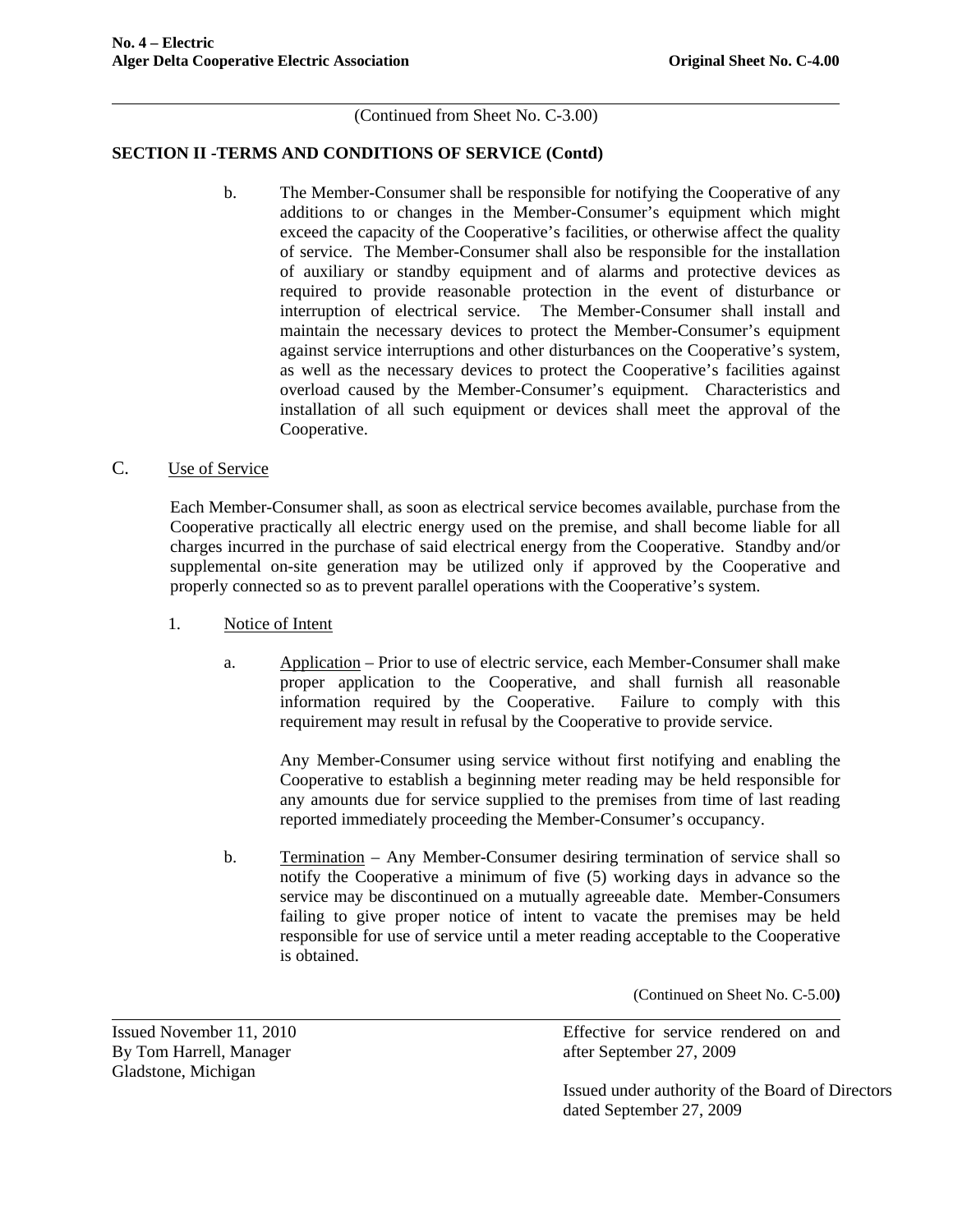(Continued from Sheet No. C-4.00)

### **SECTION II -TERMS AND CONDITIONS OF SERVICE (Contd)**

### 2. Conditions of Use

The Member-Consumer shall not use the service in any way that causes a safety hazard, endangers the Cooperative's facilities, or disturbs service to other Member-Consumers. Failure to comply with this provision may result in discontinuance of the Member-Consumer's service.

Member-Consumer shall install only such motors or other apparatus or appliances as are suitable for operation with the character of the service supplied by Cooperative, and electric energy must not be used in such a manner as to cause detrimental voltage fluctuations or disturbances in Cooperative's distribution system.

### 3. Nonstandard Service

Member-Consumers shall be liable for the cost of any special installation necessary to meet particular requirements for service at other than standard voltages or for the supply of closer voltage regulation than required by standard practice.

The usual supply of electric service shall be subject to the provisions set forth by the Board of Directors, but where special service-supply conditions or problems arise for which provision is not otherwise made, the Cooperative may modify or adapt its supply terms to meet the peculiar requirements of such case.

The Cooperative reserves the right to make special contractual arrangements as to the provision of necessary service facilities, duration of contract, minimum bills, or other service conditions with respect to Member-Consumers whose establishments are remote from the Cooperative's existing suitable facilities, or whose service requirements exceeds the capabilities of the Cooperative system in the area, or otherwise necessitate unusual investments by the Cooperative in service facilities or where the permanence of the service is questionable.

### 4. Resale of Electric Energy

Member-Consumers shall not resell to, or share with others, any electric service furnished by the Cooperative under the terms of its filed rate schedules not applicable to such resale of energy, unless otherwise authorized by the Board.

(Continued on Sheet No. C-6.00)

Issued November 11, 2010 Effective for service rendered on and By Tom Harrell, Manager after September 27, 2009

> Issued under authority of the Board of Directors dated September 27, 2009

Gladstone, Michigan

 $\overline{a}$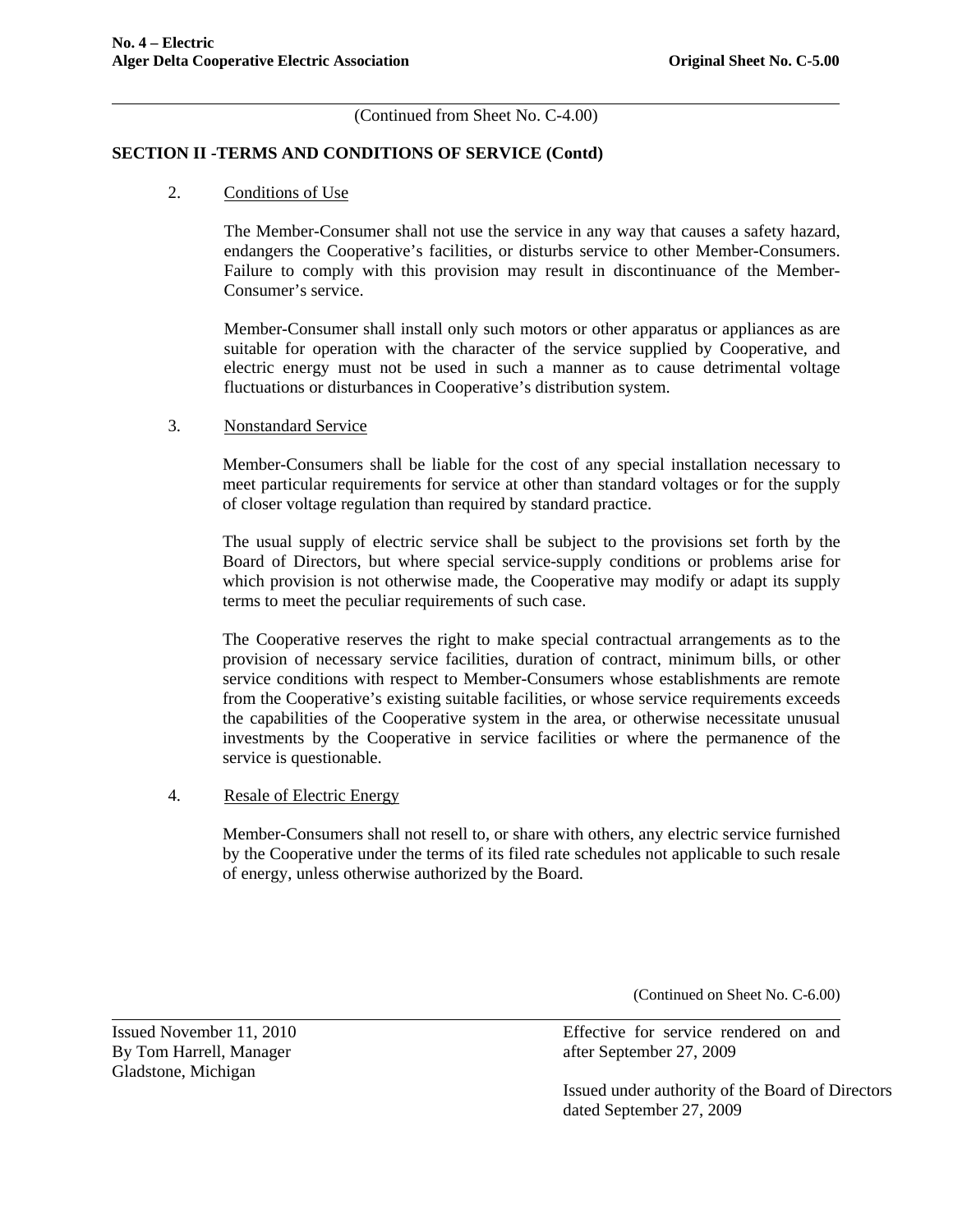(Continued from Sheet No. C-5.00)

### **SECTION II -TERMS AND CONDITIONS OF SERVICE (Contd)**

### 5. Service to Single Metering Points

Where resale of electric service exists, the Cooperative will be under no obligation to furnish or maintain meters or other facilities for the resale of service by the reselling Member-Consumer to the ultimate user.

Electric service will no longer be granted where connection is made to a single metering point for the purpose of resale to the reselling Member-Consumer's ultimate user. Each user will be metered as an individual unit. For the purposes of this rule, resale will also include sales where the electric service is included in the rent.

### 6. Point of Attachment

Where suitable service is available, the Cooperative will install service connections from its distribution lines to a suitable point of attachment on the Member-Consumer's premises designated by the Cooperative. Where the Member-Consumer requests a point of attachment other than that specified by the Cooperative, and such alternative point of attachment is approved by the Cooperative, the cost of installing additional intermediate supports, wires or fixtures necessary to reach the point of attachment requested by the Member-Consumer, shall be borne by the Member-Consumer.

Should it become necessary for any cause beyond the Cooperative's control to change the location of the point of attachment of service connections, the entire cost of any changes in the Member-Consumer's wiring made necessary thereby shall be borne by the Member-Consumer.

A service connection will not be made unless the Member-Consumer has installed the Member-Consumer's service entrance facilities in compliance with code requirements and specifications set forth by the Cooperative.

The Member-Consumer may be required to provide at no expense to the Cooperative space for Cooperative facilities on the Member-Consumer's premises.

For overhead service, the location of the point of attachment must be such that the Cooperative's service conductors can be installed without attachment to the building in any other locations.

For underground service, the point of attachment may be on the building, meter pedestal, or other agreed point.

(Continued on Sheet No. C-7.00)

By Tom Harrell, Manager after September 27, 2009 Gladstone, Michigan

l

Issued November 11, 2010 Effective for service rendered on and

Issued under authority of the Board of Directors dated September 27, 2009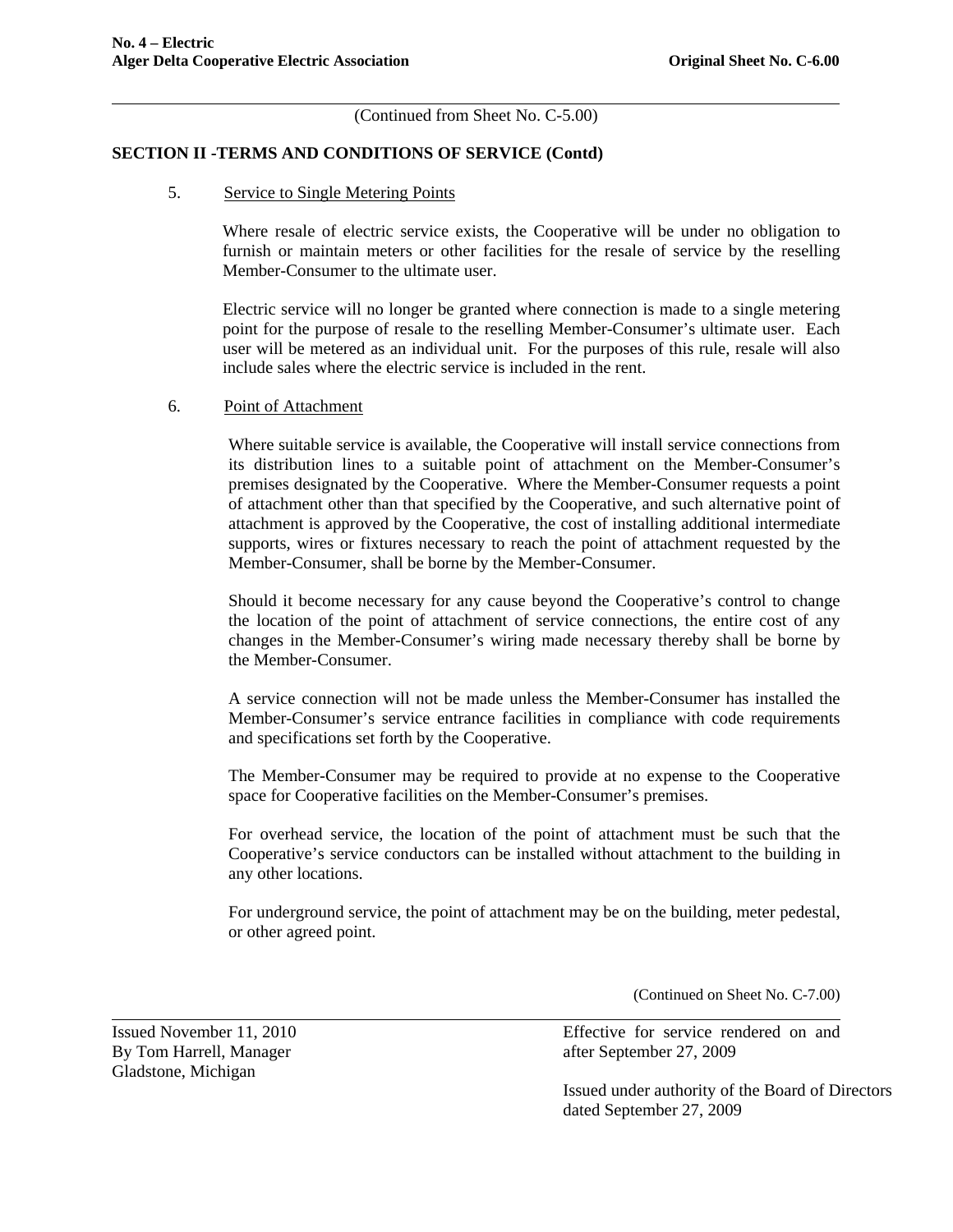### (Continued from Sheet No. C-6.00)

### **SECTION II -TERMS AND CONDITIONS OF SERVICE (Contd)**

Service will be provided to meter poles for farm service or other service where more than one structure is to be supplied from a single meter. The Member-Consumer shall be required to install a fused disconnect switch on the pole at the Member-Consumer's own expense in accordance with Cooperative specifications.

### 7. Service to House Trailers, Vans, Buses, Used as Dwelling Units

The Cooperative will make service connection to house trailers, vans, buses, or any other dwelling of a mobile nature without special charges, except as specified herein under Section III, when the Member-Consumer owns the premises and has installed an approved septic tank and well for the Member-Consumer's own use.

If the above conditions are not met, such installation and service facilities shall be considered to be Temporary Service as applicable under Section III, D,2.

### D. Nature and Quality of Service

The Cooperative will endeavor to, but does not guarantee to furnish a continuous supply of electric energy and to maintain voltage and frequency within reasonable limits.

The Cooperative shall not be liable for interruptions in the service, phase failure or reversal, or variations in the service characteristics, or for any loss or damage of any kind or character occasioned thereby, due to causes or conditions beyond the Cooperative's control, and such causes or conditions shall be deemed to specifically include, but not be limited to, the following: acts or omissions of Member-Consumers or third parties; operation of safety devices, except when such operation is caused by the negligence of the Cooperative, absence of an alternate supply of service; failure, malfunctions, breakage, necessary repairs or inspection of machinery, facilities or equipment when the Cooperative has carried on a program of maintenance consistent with the general practices prevailing in the industry; act of God, war; action of the elements; storm or flood; fire; riot; labor dispute or disturbances; or the exercise of authority or regulation by governmental or military authorities.

The Member-Consumer shall be responsible for giving immediate notice to the Cooperative of interruptions or variations in electric service so that appropriate corrective action can be taken.

The Cooperative reserves the right to temporarily interrupt service for construction, repairs, emergency operations, shortages in power supply, safety, and State of National emergencies and shall be under no liability with respect to any such interruption, curtailment or suspension.

(Continued on Sheet No. C-8.00)

By Tom Harrell, Manager after September 27, 2009 Gladstone, Michigan

 $\overline{a}$ 

Issued November 11, 2010 Effective for service rendered on and

Issued under authority of the Board of Directors dated September 27, 2009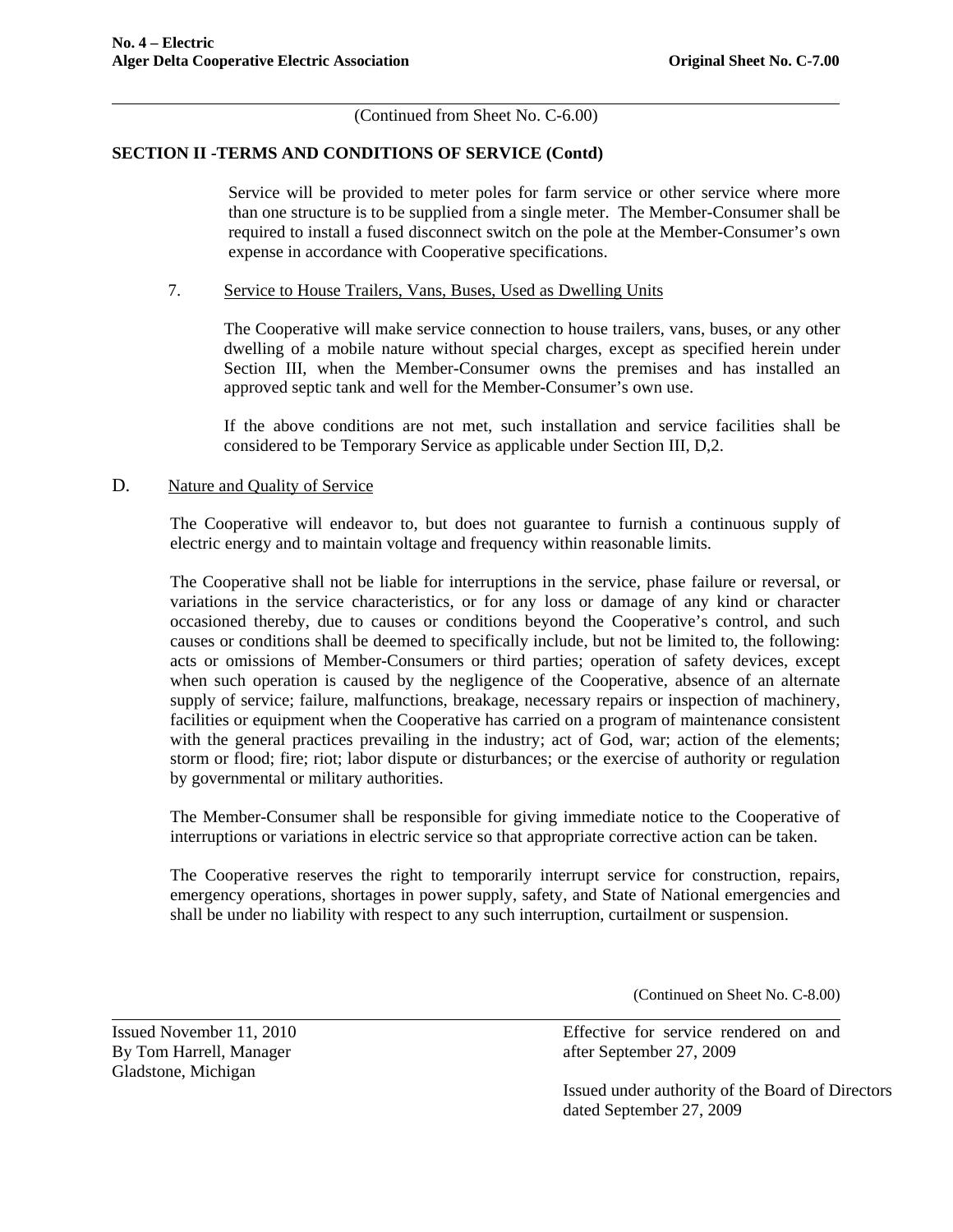(Continued from Sheet No. C-7.00)

### **SECTION II -TERMS AND CONDITIONS OF SERVICE (Contd)**

### E. Metering and Metering Equipment

The Member-Consumer shall provide, free of expense to the Cooperative and close to the point of service entrance, a space suitable to the Cooperative for the installation of the necessary metering equipment. The Member-Consumer shall permit only authorized agents of the Cooperative or other persons lawfully authorized to do so; to inspect, test or remove the same. If the meters or metering equipment are damaged or destroyed through the neglect of the Member-Consumer, the cost of necessary repairs or replacements shall be paid by the Member-Consumer.

The Cooperative reserves the right to make final decision with respect to methods and equipment used in measurement of loads for billing purposes.

- 1. Meter Testing All testing of metering equipment will be done by qualified personnel, either Cooperative employees or by independent agents meeting the requirements of the Cooperative. The Cooperative may, at its option, either conduct field tests on the Member-Consumer's premises, or remove metering equipment for shop testing.
	- a. Routine Tests The Cooperative will, through test procedures established by the Michigan Public Service Commission, endeavor to maintain its metering equipment within the accuracy limits prescribed by the Michigan Public Service Commission.
	- b. Tests Requested by Member-Consumer Tests of individual meters will be made upon request of the Member-Consumer, with payment of a meter test fee in advance of test. The Cooperative reserves the right to refuse to test any meter upon request more frequently than once in six (6) months. If such test reveals meter registration of more than 102% of that of the test equipment, the charge will be refunded and a billing adjustment made. If meter accuracy is found to be within the plus or minus two percent (2%) accuracy range, the charge will not be refunded and a billing adjustment will not be required. When it appears that there may be sufficient reason to question meter accuracy (for example, a marked increase in metered consumption without a corresponding change in a Member-Consumer's living or working patterns or in the number and kind of appliances or equipment in use on the Member-Consumer's premises), the Cooperative may waive the meter test charge or it may install a second meter, at no charge to the Member-Consumer, to provide check readings.

(Continued on Sheet No. C-9.00)

Issued November 11, 2010 Effective for service rendered on and

Issued under authority of the Board of Directors dated September 27, 2009

By Tom Harrell, Manager after September 27, 2009 Gladstone, Michigan

 $\overline{a}$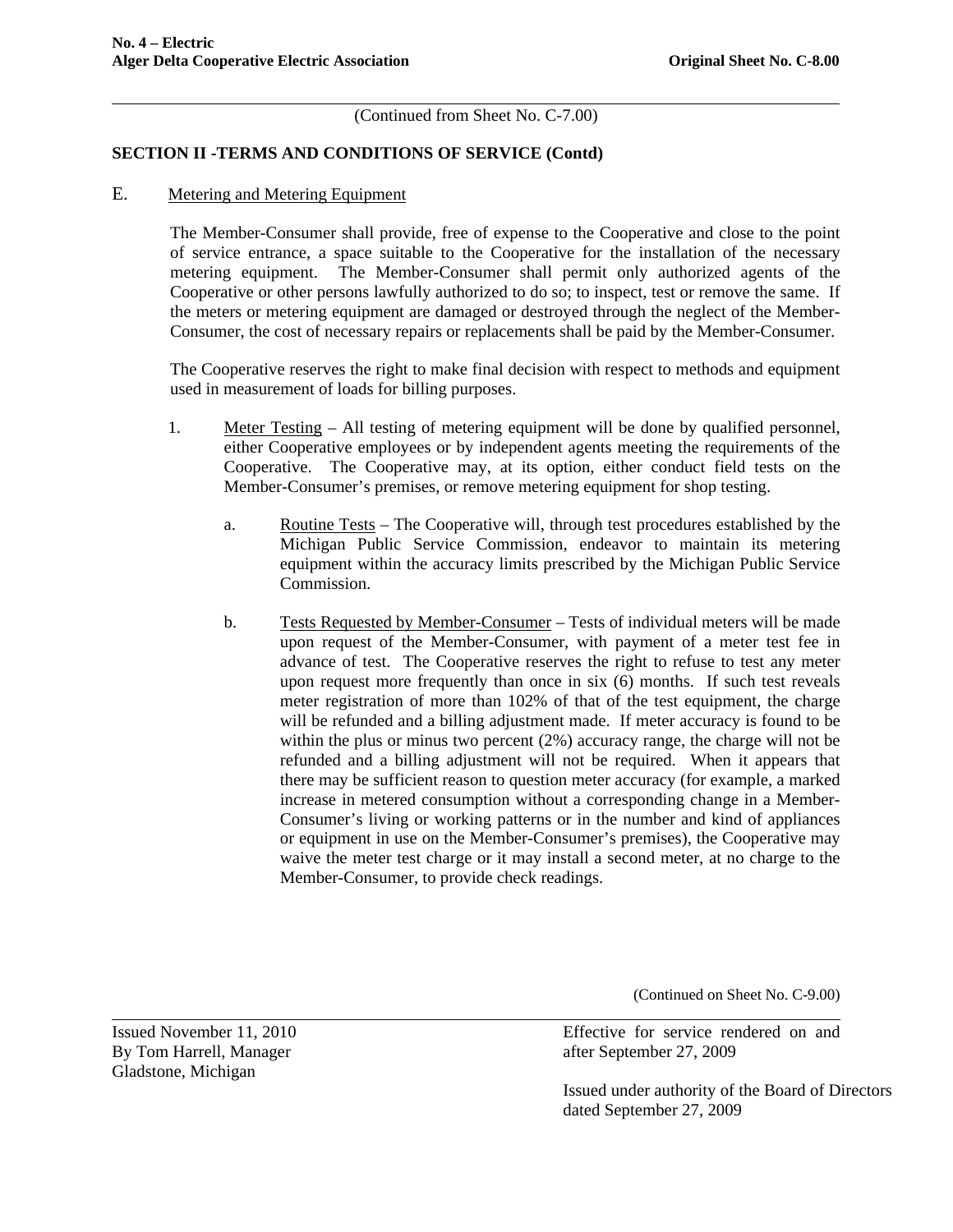### (Continued from Sheet No. C-8.00)

## **SECTION II -TERMS AND CONDITIONS OF SERVICE (Contd)**

- c. Failure to Register When a meter has stopped, or has failed to register all of the energy used, the Cooperative will make a charge to the Member-Consumer for the energy estimated to have been used.
- 2. Location of Meters Meters for all single family residential service will be installed outdoors. Meters for other services may be installed outdoors if they are located so they are protected from traffic and are readily accessible for reading and testing. Meters which must be protected from inclement weather while being serviced or tested shall be located indoors or in a suitable housing where such work can be performed.

Meters located indoors shall be as near as possible to the service entrance, in a clean, dry place, reasonably secure from injury, not subject to vibration, and readily accessible for reading and testing.

In cases of multiple buildings such as two-family flats or apartment buildings, if the meters are installed indoors, they shall be located within the premises served or at a common location readily accessible to the tenants and the Cooperative.

An authorized representative of the Cooperative will determine the acceptability of the meter location in all cases.

# F. Special Charges

The Cooperative will make such charges for reasonable special services as necessary to discourage abuse, and to minimize subsidy of such services by other Member-Consumers. The following schedule shall apply where applicable:

| Charge for any Special Services at Member-Consumer's Request- |                                       |
|---------------------------------------------------------------|---------------------------------------|
| During Regular Working Hours (per hour)                       | \$100.00                              |
| Outside Regular Working Hours (per hour)                      | \$150.00                              |
| Meter Reading Charge                                          | \$50.00                               |
| Meter Test Charge (Waived if meter is out of limits)          | \$75.00                               |
| <b>Reconnect Charge</b>                                       |                                       |
| During Regular Working Hours                                  | \$100.00                              |
| <b>Outside Regular Working Hours</b>                          | \$300.00                              |
| Disconnect at Pole, During Regular Working Hours              | \$100.00                              |
| Disconnect at Pole, Outside Regular Working Hours             | \$300.00                              |
|                                                               | (Continued on Sheet No. C-10.00)      |
| Issued November 11, 2010                                      | Effective for service rendered on and |
| By Tom Harrell, Manager                                       | after August 30, 2010                 |
| Gladstone, Michigan                                           |                                       |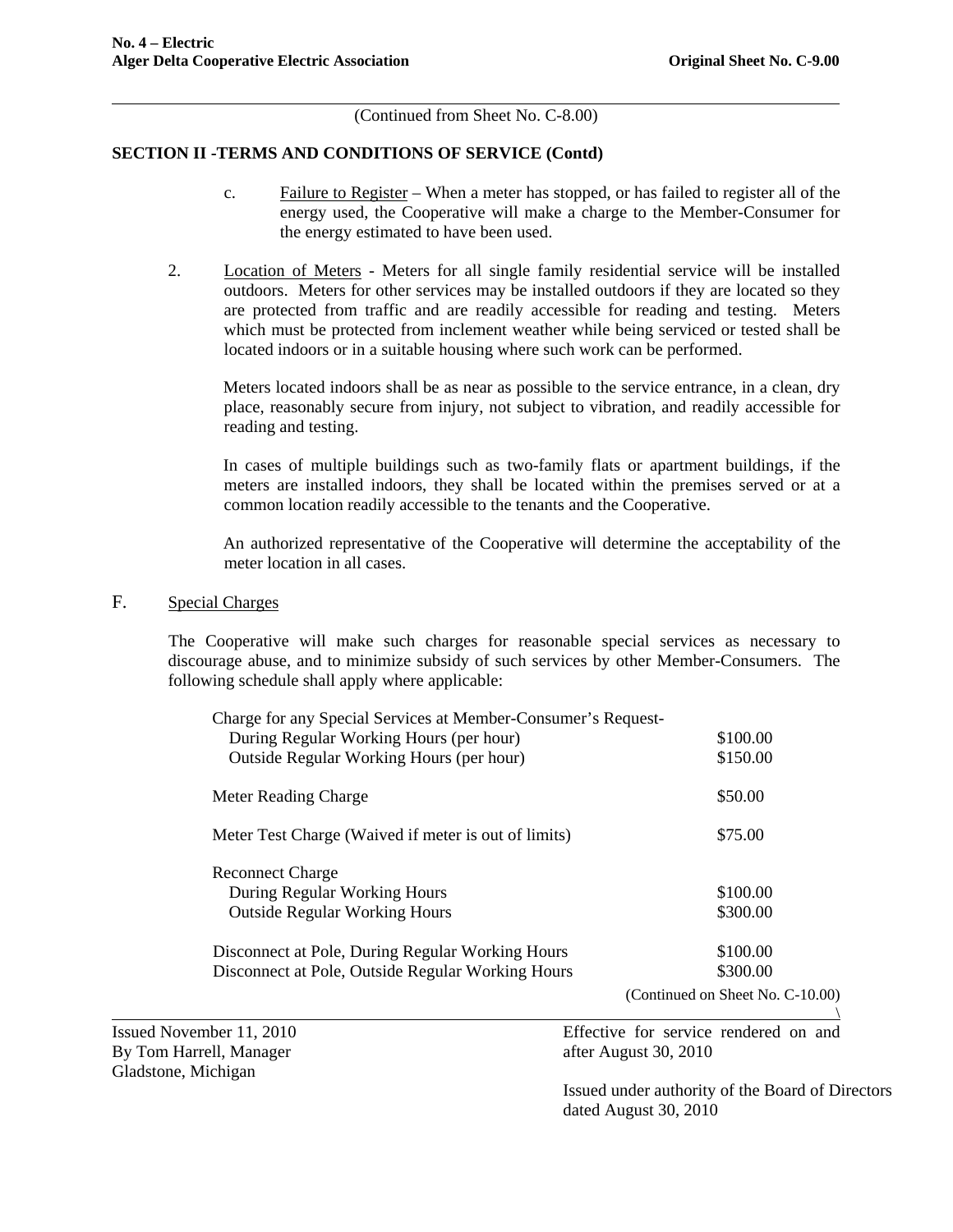(Continued from Sheet No. C-9.00)

### **SECTION II -TERMS AND CONDITIONS OF SERVICE (Contd)**

| (Shall apply only if the cooperative is in possession of creditable evidence of meter<br>tampering or energy theft.) |          |
|----------------------------------------------------------------------------------------------------------------------|----------|
| Meter tampering / energy theft investigation charge                                                                  | \$500.00 |
| <b>Connections Outside Regular Working Hours</b>                                                                     | \$300.00 |
| Bad Check handling Charge                                                                                            | \$50.00  |
| Collection Charge when Nonpayment                                                                                    | \$50.00  |

#### G. Other Conditions of Service

- 1. Service Disconnect Service to the Member-Consumer's premises may be disconnected by the Cooperative under the following conditions:
	- a. At Member-Consumer's Request
		- (1) Upon Termination The Cooperative will disconnect service with no charge to the Member-Consumer upon due notice as provided elsewhere in these rules. However, if restoration of service at the same location is requested by the same Member-Consumer or property owner(s), a reconnect charge will be applied. The reconnect charge will be increased by the amount of the minimum charge in the applicable rate schedule for the months service was disconnected, provided such reconnect is made during the twelve (12) month period immediately following disconnect.
		- (2) For Repairs The Cooperative will temporarily disconnect service to facilitate repairs or other work on the Member-Consumer's equipment or premises. Special service charges as set forth in Section II, F, will be applicable.
	- b. At Cooperative's Option Commercial and Industrial (Also see Rule II, D)
		- (1) With Due Notice The Cooperative may disconnect service upon due notice for any of the following reasons:
			- (a) For violation of these rules and regulations.

(Continued on Sheet No. A-3.02)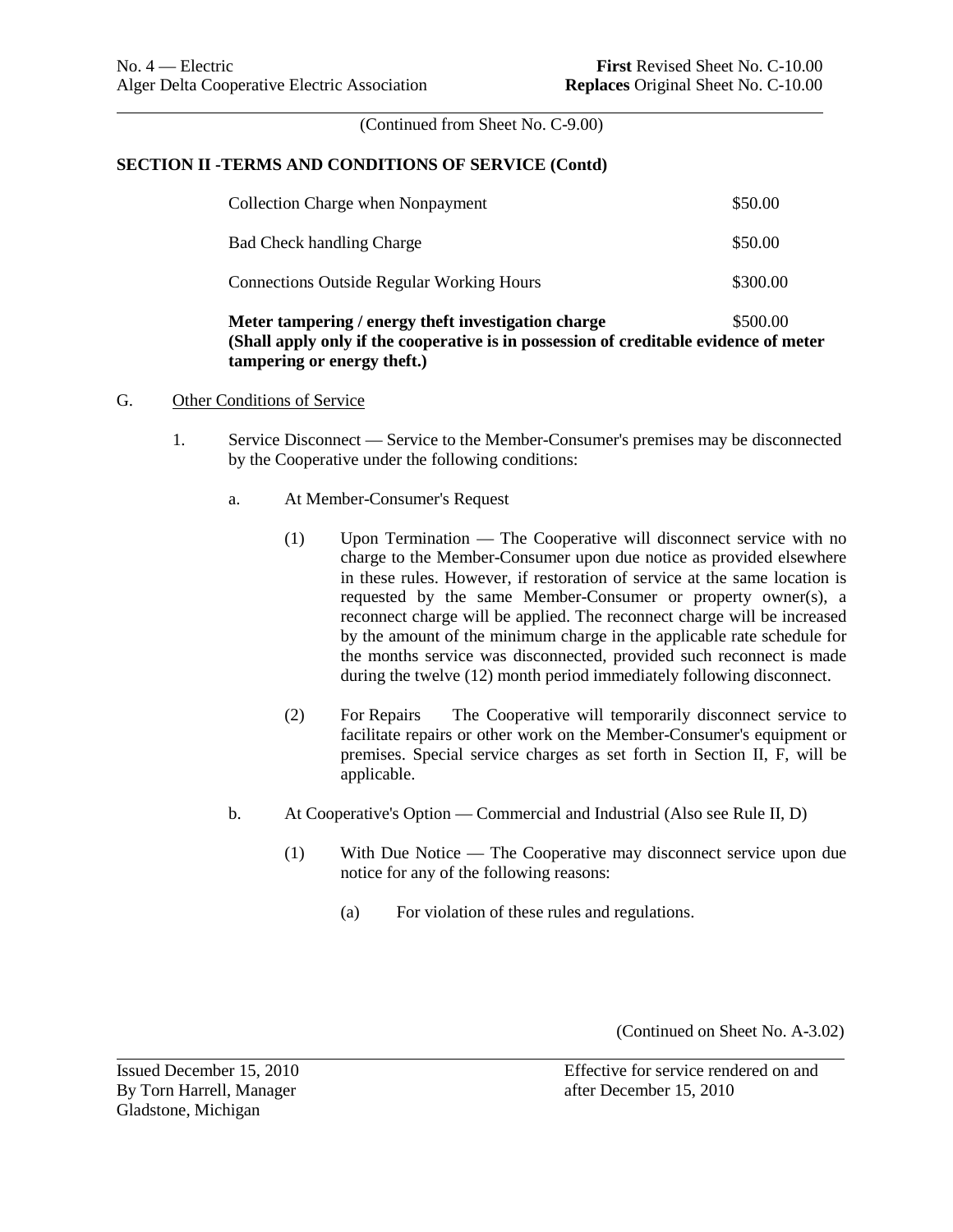(Continued from Sheet No. C-10.00)

## **SECTION II -TERMS AND CONDITIONS OF SERVICE (Contd)**

- (b) For failure to fulfill contractual obligations.
- (c) For failure to provide reasonable access to the Member-Consumer's premises.
- (d) For failure to pay any bill within the established collection period.
- (e) For failure to provide deposits as provided elsewhere in these rules.
- (f) Upon written notice from governmental inspection authorities of condemnation of the Member-Consumer's facilities or premises.
- (g) For fraudulent representation as to the use of service.
- (2) Without Notice The Cooperative reserves the right to disconnect service without notice for any of the following reasons:
	- (a) Where hazardous conditions exists in Member-Consumer's facilities.
	- (b) Where the Member-Consumer's use of service adversely affects the Cooperative's facilities or service to other Member-Consumers.
	- (c) For unauthorized reconnection after disconnection with due notice.
	- (d) For unauthorized use of or tampering with the Cooperative's service or facilities.
- (3) Reconnect After service has been discontinued at the Cooperative's option for any of the above reasons, service will be reconnected only after the Member-Consumer has taken necessary corrective action and made satisfactory arrangements for payment of all fees and charges, including any applicable reconnect fees and deposits to guarantee payment for service.

(Continued on Sheet No. C-12.00)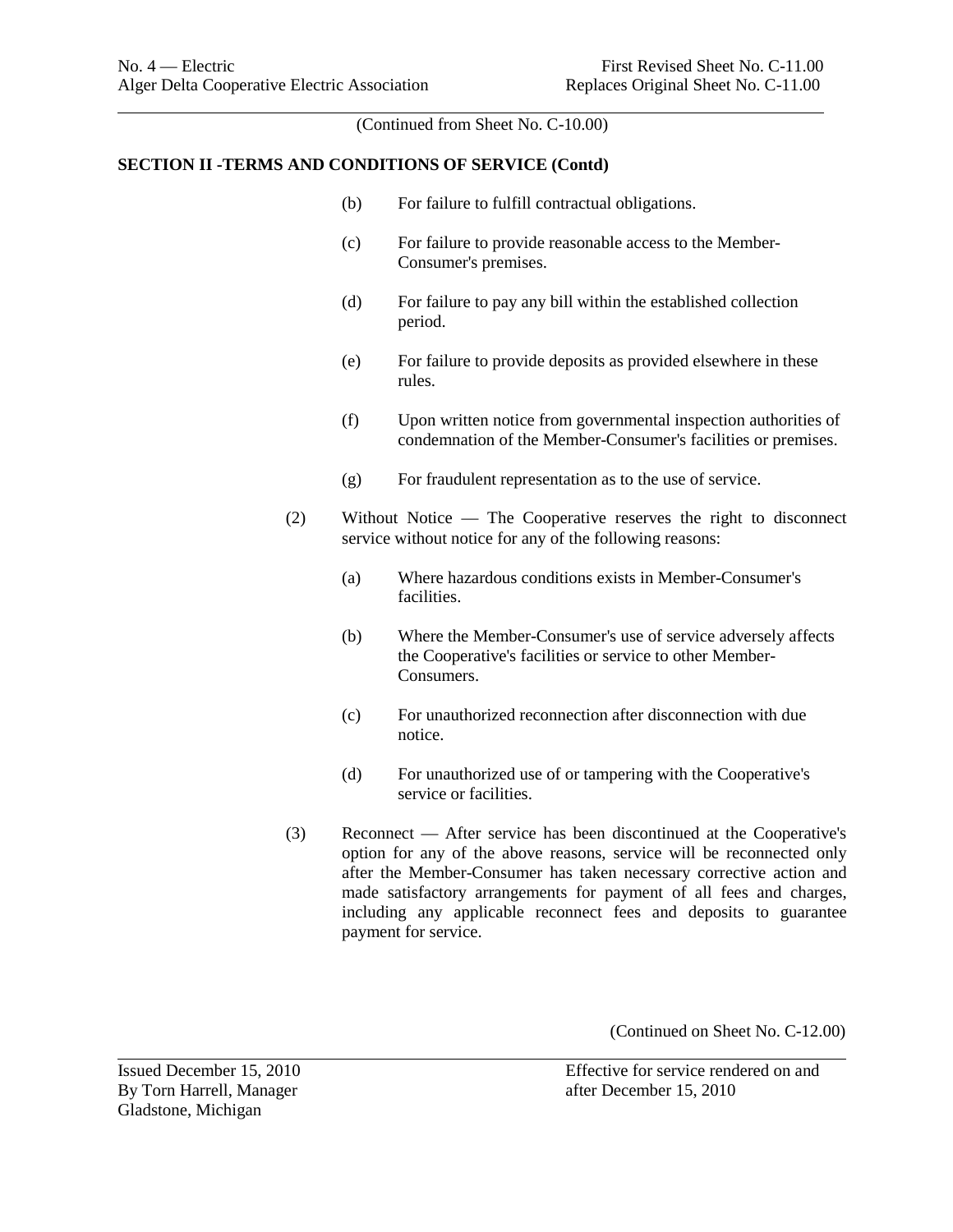(Continued from Sheet No. C-11.00)

## **SECTION II -TERMS AND CONDITIONS OF SERVICE (Contd)**

- 2. Rate Application The rates specified in this schedule are predicated upon the delivery of each class of service to a single metering point for the total requirements of each separate premises of the Member-Consumer, unless otherwise provided for in these rules and regulations. Budget billing is available to all Member-Consumers. In no case may service be shared with another or transmitted off the premises at which it is delivered. Service at different points and at different premises shall be separately metered and separately billed.
	- a. Selection of Rates In some cases the Member-Consumer is eligible to take service under any one or two or more rates. Upon request, the Cooperative will advise the Member-Consumer in the selection of the rate which will give him the lowest cost of service, based on the information provided to the Cooperative, but the responsibility for the selection of the rate lies with the Member-Consumer.

After the Member-Consumer has selected the rate under which the Member-Consumer elects to take service, the Member-Consumer will not be permitted to change from that rate to another rate until at least twelve months have elapsed. Neither will the Member-Consumer be permitted to evade this rule by temporarily terminating service. However, the Cooperative may, at its option, waive the provisions of this paragraph where it appears that an earlier change is requested for permanent rather than for temporary or seasonal advantage. The intent of this rule is to prohibit frequent shifts from rate to rate.

No refund will be made of the difference in charges under different rates applicable to the same class of service.

b. Apartment Buildings and Multiple Dwellings – An apartment building or multiple dwelling shall be considered as one containing nine or more rooms in which single rooms, suites or groups of rooms have individual cooking and kitchen sink accommodations. Service supplied through a single meter to an apartment building or multiple dwelling containing less than three apartments may be billed on the residential service rates on a single Member-Consumer basis. Service supplied through a single meter to an apartment building or multiple dwelling containing three or more apartments shall be billed in accordance with the following provisions:

(Continued on Sheet No. C-13.00)

Issued November 11, 2010 Effective for service rendered on and

Issued under authority of the Board of Directors dated September 27, 2009

By Tom Harrell, Manager after September 27, 2009 Gladstone, Michigan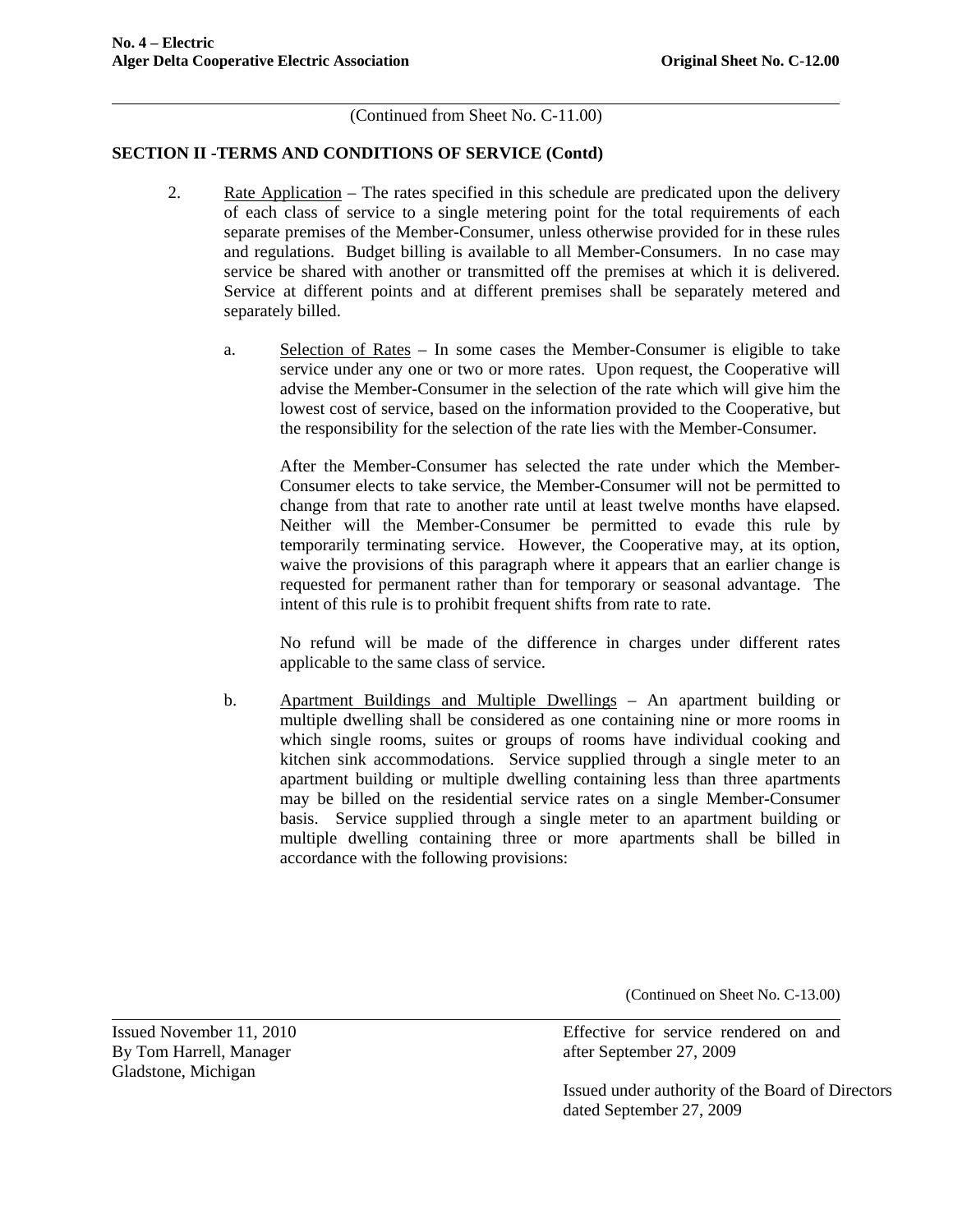(Continued from Sheet No. C-12.00)

## **SECTION II -TERMS AND CONDITIONS OF SERVICE (Contd)**

- (1) Apartment Buildings or Multiple Dwellings Containing Three or Four Apartments – The Member-Consumer may have the option of being billed under either the Residential Service Rate, or the appropriate Commercial and Small Power Service Rate, or Large Power Service Rate. For the purpose of billing under the Residential Service Rate, the initial charge, the kilowatt-hour blocks and the minimum charge shall be multiplied by the number of apartments served through one meter.
- (2) Apartment Buildings or Multiple Dwellings Containing Five or More Apartments – The Member-Consumer shall be billed under the appropriate Commercial and Small Power Service Rate, or Large Power Service Rate.
- (3) "Master Metering" will be limited to existing Member-Consumers.
- c. Homes or Dormitories for Groups Other than Private Family Units

Service supplied through a single meter to rooming houses, dormitories, nurses' homes, and other similarly occupied buildings containing sleeping accommodations for more than six persons shall be classified as commercial and billed on the appropriate service rate.

- d. Farm Service Service shall be available to farms for residential use under the Residential Service Rate, and in addition service may be used through the same meter for any purpose as long as such use is confined to service for the culture, processing and handling of products grown or used on the Member-Consumer's farm. Use of service for purposes other than set forth above shall be served and billed on the appropriate Commercial and Small Power Service Rate.
- e. Year Round Service Service to Member-Consumer at the address shown on **t**he Member-Consumer's driver's license and voter's registration card.
- f. Seasonal Service Service to Member-Consumers other than to year-round Member-Consumers.
- 3. Deposits Commercial and Industrial
	- a. Amount of the deposit will be limited to not more than two (2) times the Member-Consumer's estimated maximum bill.

(Continued on Sheet No. C-14.00)

By Tom Harrell, Manager after September 27, 2009 Gladstone, Michigan

l

Issued November 11, 2010 Effective for service rendered on and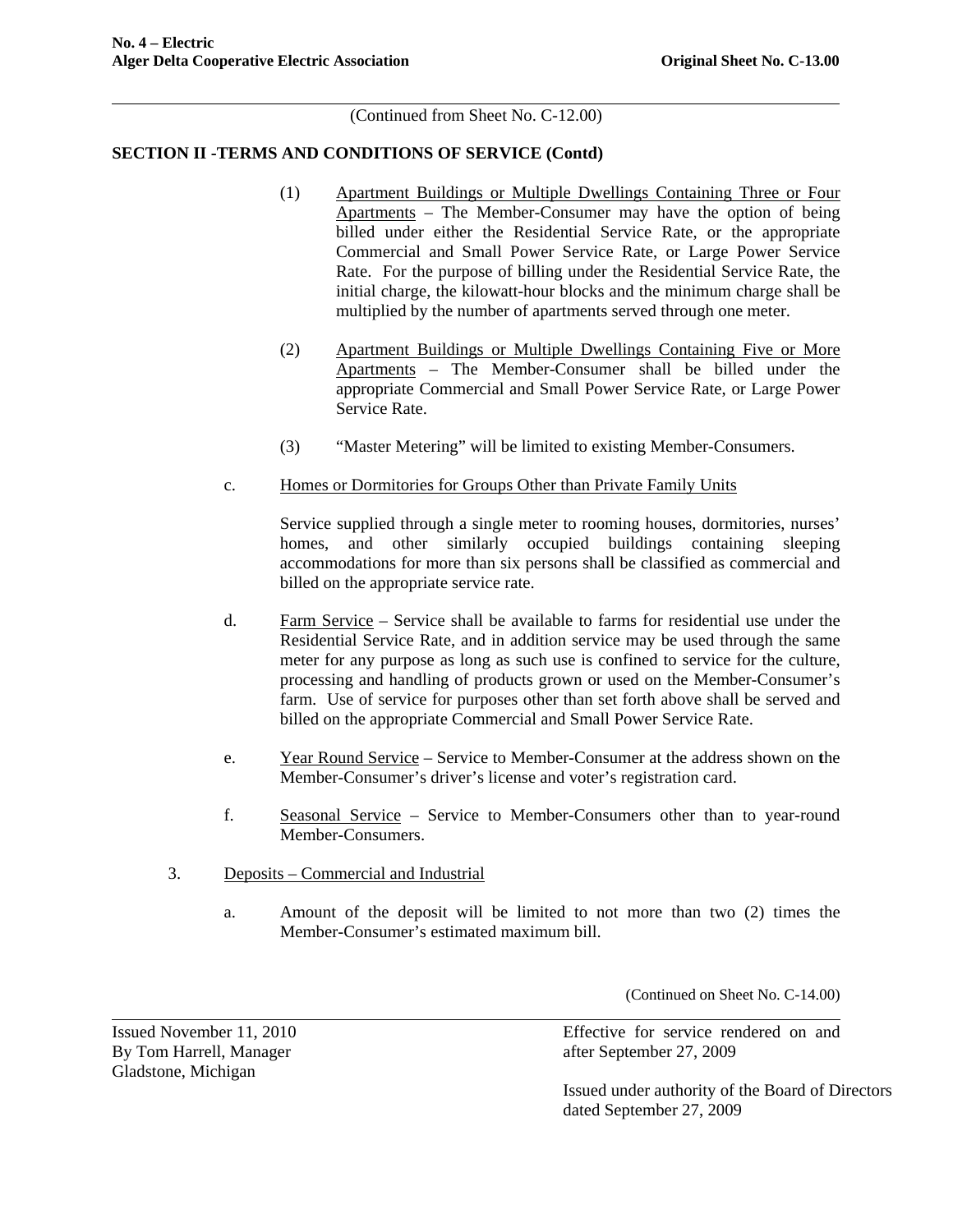(Continued from Sheet No. C-13.00)

## **SECTION II – TERMS AND CONDITIONS OF SERVICE (Contd)**

- b. Interest on deposits will be accrued at the rate of 7% per year and will be payable annually on request or at time the deposit is returned.
- c. Deposits will be refunded when the Member-Consumer has established a satisfactory payment record with the Cooperative. Payment on time of bills for utility service for two (2) years shall be evidence of satisfactory credit.
- d. The Cooperative may require a new or increased deposit from an existing Member-Consumer when it determines that the Member-Consumer's payment record with the Cooperative has become unsatisfactory. An unsatisfactory payment record is one consisting of two or more late payments in any twelve (12) month period or one necessitating the discontinuation of energy service.
- e. Failure to make the required deposit as a condition to receiving service shall constitute grounds for discontinuance of service.
- f. Deposits with accrued interest shall be refunded or credited to the final bill after discontinuance of service.

# **SECTION III - CONSTRUCTION POLICY**

A. General Information

This section of the Rules and Regulations sets forth the terms and conditions under which the Cooperative will construct and extend its facilities to serve new loads and replace, relocate or otherwise modify its facilities.

Contributions in aid of construction and other deposits made with the Cooperative under the provisions of this section shall be considered nonrefundable, except where provisions for refunds are specifically stated.

No refunds will be made in excess of the refundable amount deposited and deposits shall not bear interest. Refunds, where applicable, will be made in accordance with the terms stated hereinafter.

Each distribution line extension shall be a separate, distinct unit and any further extension therefrom shall have no effect upon the agreements under which such extension is constructed.

All construction of extensions shall conform to the Cooperative's standards as well as national, state and local electrical codes.

(Continued on Sheet No. C-15.00)

By Tom Harrell, Manager after September 27, 2009 Gladstone, Michigan

l

Issued November 11, 2010 Effective for service rendered on and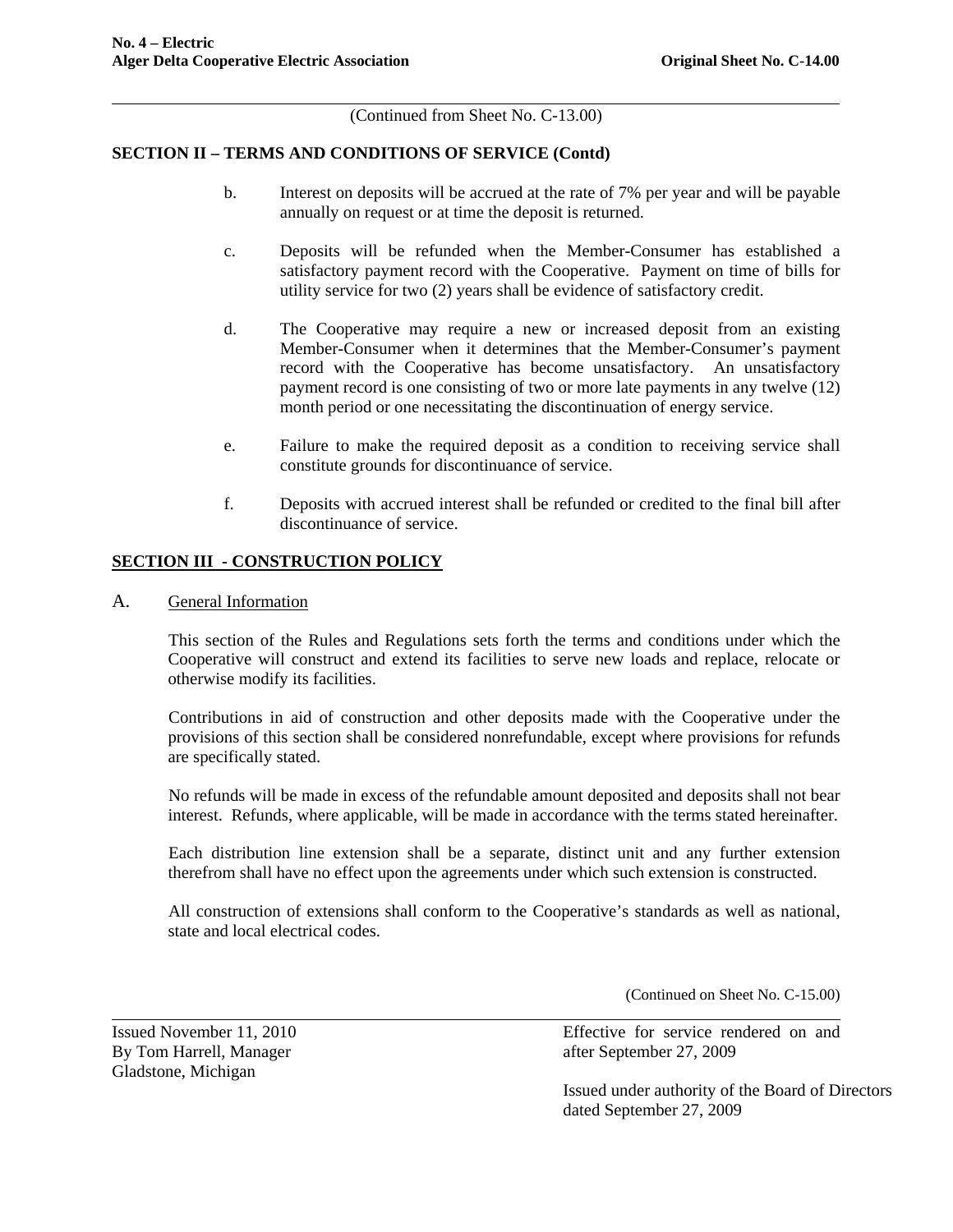(Continued From Sheet No. C-14.00)

#### **SECTION III – CONSTRUCTION POLICY (Contd)**

#### B. Extension Policy: Overhead and Underground Facilities

Additional requirements for underground facilities set forth in subsection C, Sheet Number C17.00.

#### 1. Residential Service

a. Charges - For each permanent year-around dwelling, the Cooperative's extension charges will be as follows:

Overhead Services:

| Connect charge                      | \$200.00     |
|-------------------------------------|--------------|
| <b>Extension charge - Secondary</b> | Actual cost  |
| Extension charge - Primary          | Actual cost. |
| Meter pole                          | Actual cost  |
|                                     |              |

Underground Service:

| Connect charge                      | \$200.00    |
|-------------------------------------|-------------|
| <b>Extension charge - Secondary</b> | Actual cost |
| <b>Extension charge - Primary</b>   | Actual cost |
| Riser pole charge                   | Actual cost |

#### Other Charges:

| Primary cut-in charge                               | \$1200.00 |
|-----------------------------------------------------|-----------|
| Overhead to Underground transition pole – primary   | \$1100:00 |
| Overhead to Underground transition pole – secondary | \$500.00  |
| Frost charge <sup>*</sup> :                         | \$1200.00 |

\*Frost charges shall apply to all underground construction initiated at the members' request between November 1 and April 30.

The Member-Consumer will be responsible to provide the trench for underground services. Depth requirements for trenches shall comply with the National Electrical Safety Code (NESC).

For all services, the Member-Consumer will be responsible to provide a cleared right of way and easements. All service entrances, including temporary entrances, will have to be inspected by the local electrical inspector.

(Continued on Sheet No. C-16.00)

By Tom Harrell, Manager after May 1, 2016 Gladstone, Michigan

Issued May 3, 2016 Effective for service rendered on and

Issued under the authority of the Board of Directors dated April 20, 2016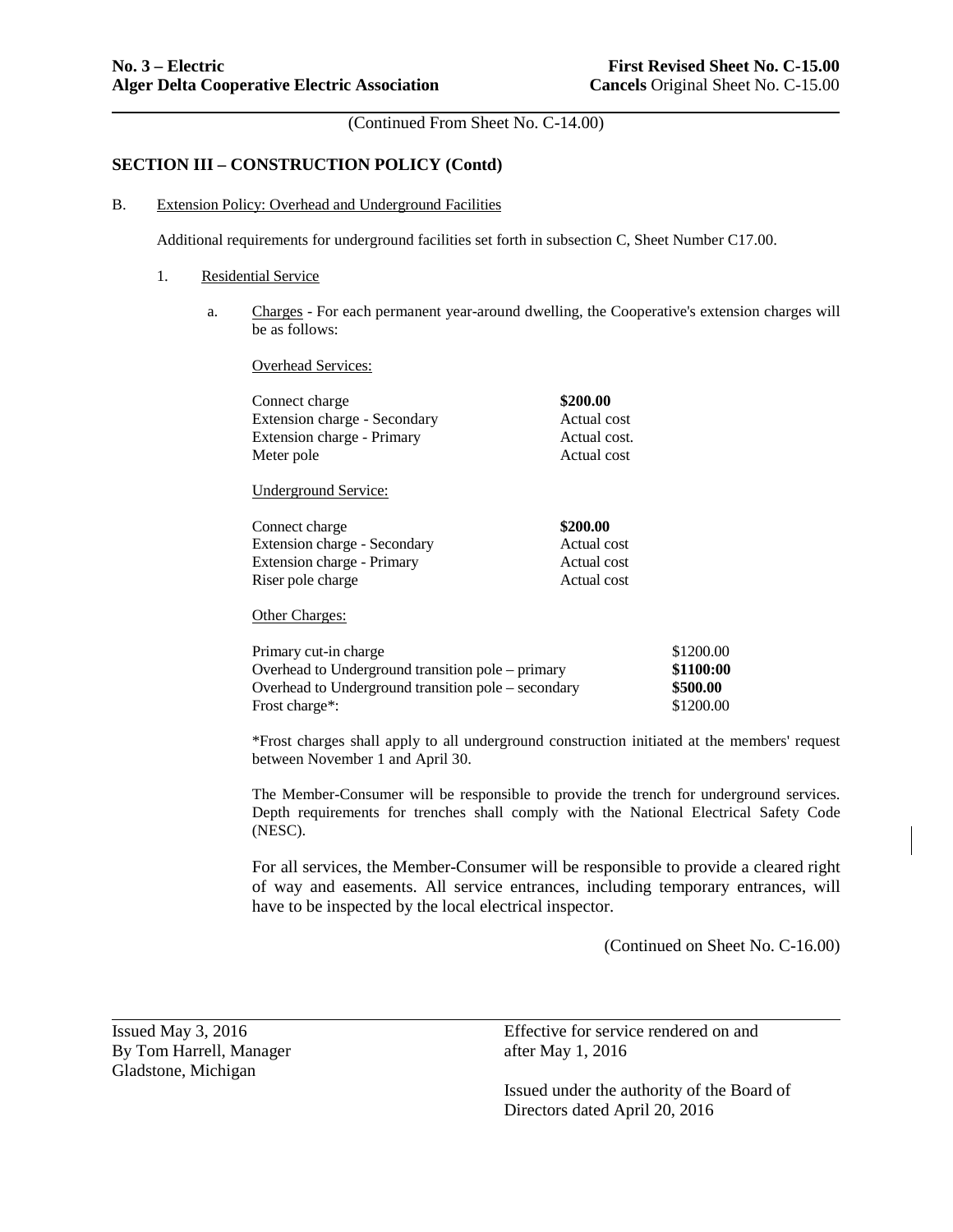(Continued from Sheet No. C-15.00)

### **SECTION III –CONSTRUCTION POLICY (Contd)**

- b. Measurement The length of any main line distribution feeder extension will be measured along the route of the extension from the Cooperative's nearest from which the extension can be made to the Member-Consumer's property line. The length of any lateral extension on the Member-Consumer's property shall be measured from the Member-Consumer's property line to the service pole. Should the Cooperative for its own reasons choose a longer route, the applicant will not be charged for the additional distance; however, if the Member-Consumer requests special routing of the line, the Member-Consumer will be required to pay the extra cost resulting from the special routing.
- c. Refunds During the five (5) year period immediately following the date of payment, the Member-Consumer who paid the extension charges pursuant to the provisions of paragraph B.1.a., Sheet No. C-15.00, will obtain refund of \$500 for each permanent electric service subsequently connected directly to the facilities financed by the Member-Consumer. Any Member-Consumer subsequently connected directly to the facilities financed by the Member-Consumer who paid the extension charges pursuant to the provisions of paragraph B.1.a., Sheet No. C-15.00, will fund and pay the \$500 refund required by the prior sentence. Directly connected Member-Consumers are those which do not require the construction of more than 300 feet of lateral primary distribution line. Such refunds will be made only to the original contributor. The total of refunds to the Member-Consumer who paid the extension charges pursuant to the provisions of paragraph B.1.a., Sheet No. C-15.00 shall not exceed the refundable portion of the contribution.
- 2. Commercial, Industrial or Street Lighting Service
	- a. Cooperative Financed Extensions The Cooperative will finance the construction cost necessary to extend its facilities to serve commercial, industrial, or street lighting Member-Consumers, when such investment does not exceed two (2) times the estimated additional annual revenue anticipated to be collected from Member-Consumers or street lighting units initially served by the extension or installation.
	- b. Charges When the estimated cost of construction of such facilities exceeds the Cooperative's maximum initial investment as defined in paragraph B.2.a., above, the applicant shall be required to make a deposit in the entire amount of such excess construction costs. Owners or developers of mobile home parks shall be required to deposit the entire amount of the estimated cost of construction, subject to the refund provisions of paragraph B.2.c., below.

(Continued on Sheet No. C-17.00)

By Tom Harrell, Manager after September 27, 2009 Gladstone, Michigan

l

Issued November 11, 2010 Effective for service rendered on and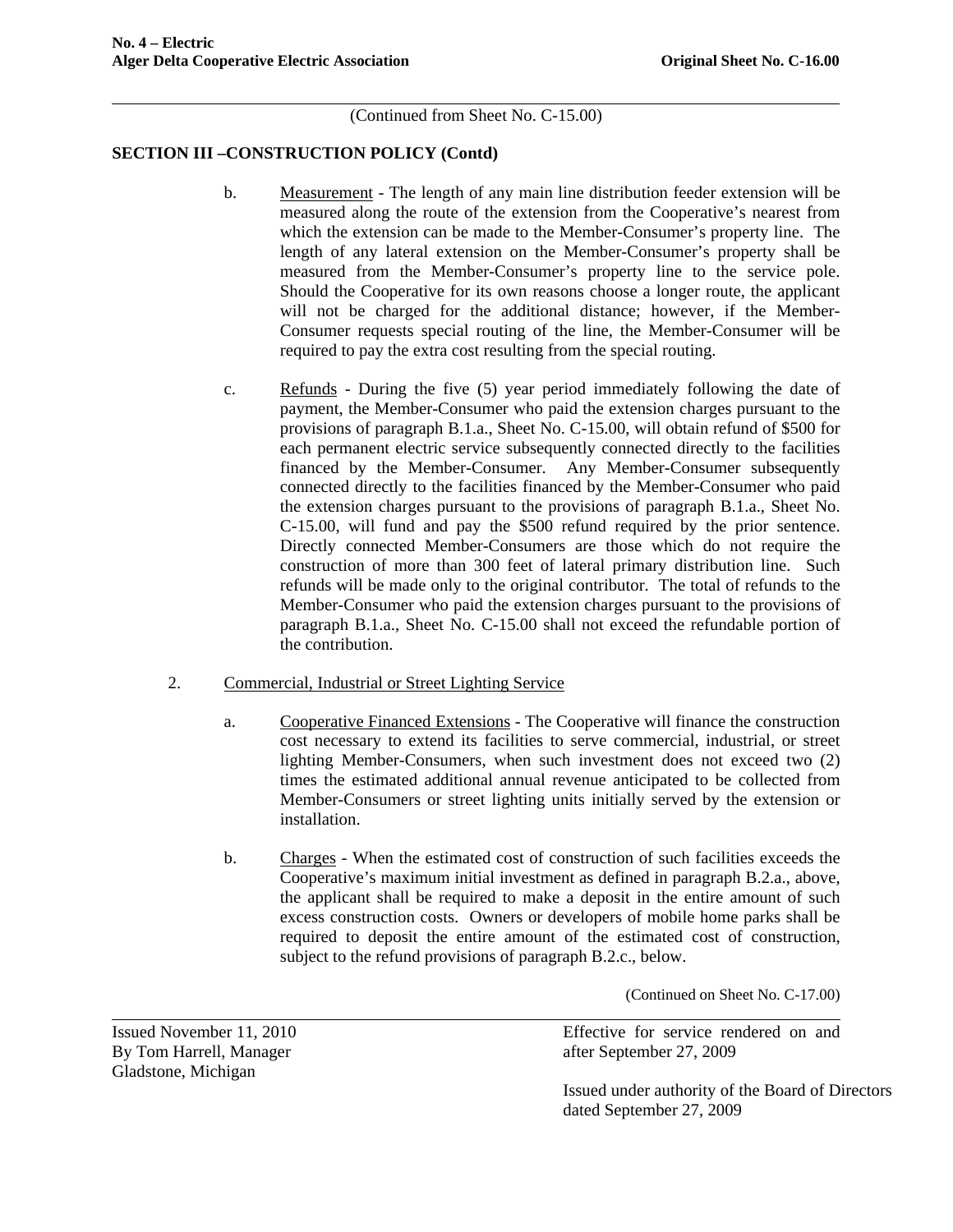(Continued from Sheet No. C-16.00)

# **SECTION III –CONSTRUCTION POLICY (Contd)**

- c. Refunds The Cooperative will make refunds on deposits collected under the provisions of paragraph B.2.b, Sheet C-16.00, in cases where actual experience shows that the electric revenues supplied by the Member-Consumer are sufficient to warrant a greater initial investment by the Cooperative. Such refunds shall be computed as follows:
	- (1) Original Member-Consumer

At the end of the first complete twelve (12) month period immediately following the date of initial service, the Cooperative will compute a revised initial investment based on two (2) times the actual revenue provided by the original Member-Consumer(s) in the twelve (12) month period. Any amount by which twice the actual annual revenue exceeds the Cooperative's initial investment will be made available for refund to the Member-Consumer. No such refund shall exceed the amount deposited under provisions of paragraph B.2.b, Sheet No. C-16.00.

- (2) Refunds for additional new Member-Consumers directly connected to the financial extension during the refund period will be governed by paragraph B.1.c., Sheet Number C-16.00.
- 3. Service Extensions to Loads of Questionable Permanence

When service is requested for loads of questionable permanence such as, but not limited to, saw mills, mixer plants, gravel pits, oil wells, oil facilities, etc., the Cooperative will install, own, operate and maintain all distribution facilities up to the point of attachment to the Member-Consumer's service equipment subject to the following:

a. Charges - Prior to commencement of construction, the Member-Consumer shall make a deposit with the Cooperative in the amount of the Cooperative's estimated construction and removal costs less salvage. Such estimates shall include the cost of extending the Cooperative distribution facilities and increasing capacity of its existing facilities to serve the Member-Consumer's load.

(Continued on Sheet No. C-18.00)

Issued November 11, 2010 Effective for service rendered on and

Issued under authority of the Board of Directors dated September 27, 2009

By Tom Harrell, Manager after September 27, 2009 Gladstone, Michigan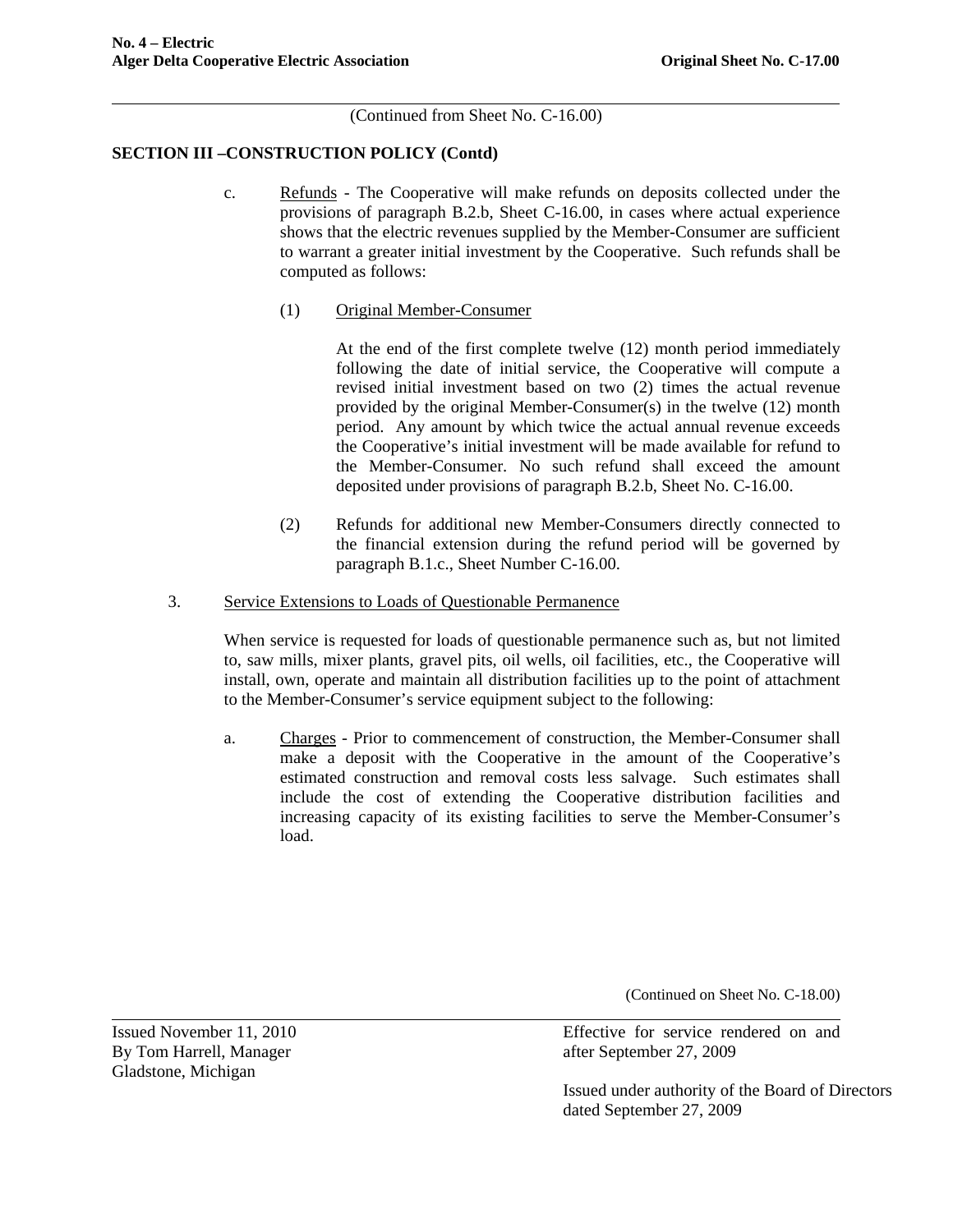(Continued from Sheet No. C-17.00)

## **SECTION III –CONSTRUCTION POLICY (Contd)**

- b. Refunds At the end of each year the Cooperative will make a refund on the amount deposited from revenues derived from the Member-Consumer for electric service from the facilities covered by the deposit. The amount of such refund for any given year or part thereof shall be computed as follows:
	- (1) Year-to-year for the first four years of the deposit period.
		- (a) Twenty percent (20%) of the deposit if this amount is equal to or less than 20% of the new annual revenue, excluding fuel adjustment and sales tax revenues.
		- (b) Twenty percent (20%) of the new annual revenue excluding fuel adjustment and sales tax revenues if this amount is less than 20% of the deposit.
	- (2) The final year of the five-year refund period.
		- (a) If at the end of the five-year period the total revenue for that period, excluding fuel adjustment and sales tax revenues, is equal to or greater than five (5) times the original deposit, the balance of the deposit will be refunded.
		- (b) If at the end of the five-year period the total revenue, excluding fuel adjustment and sales tax revenues, is less than five (5) times the original deposit, the refund for the fifth year will be applied in accordance with (1a) or (2a) above.

No refund is to be made in excess of the deposit and the deposit shall bear no interest.

## C. Underground Service Policy

1. General

This portion of the rules provides for the extension and/or replacement of underground electric distribution facilities.

(Continued on Sheet No. C-19.00)

Issued November 11, 2010 Effective for service rendered on and

Issued under authority of the Board of Directors dated September 27, 2009

By Tom Harrell, Manager after September 27, 2009 Gladstone, Michigan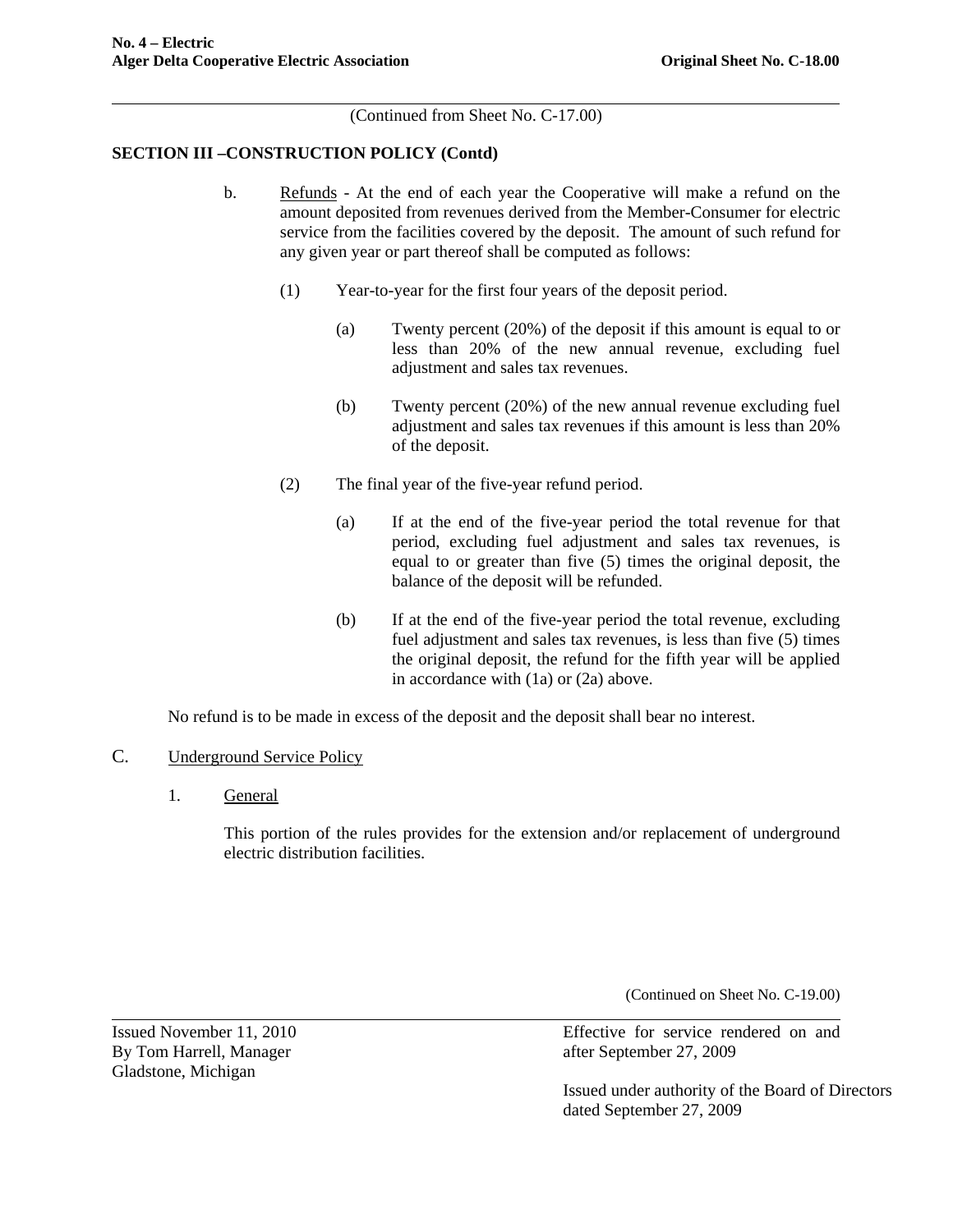(Continued from Sheet No. C-18.00)

# **SECTION III –CONSTRUCTION POLICY (Contd)**

The Cooperative, at the request of the developer, will install an underground electric distribution system for all new residential subdivisions, mobile home parks, multiple occupancy building complexes and commercial subdivisions in cooperation with the developer or owner, evidenced by a signed agreement and in compliance with the following specific conditions:

- a. The developer or owners must provide for recorded easements or rights-of-way acceptable to the Cooperative. The easements are to be coordinated with other utilities and will include easements for street lighting cable.
- b. The developer or owner must provide for grading the easement to finished grade or for clearing the easement of trees, large stumps and obstructions sufficiently to allow trenching equipment to operate. Survey stakes indicating easements, lot lines and grade must be in place. The developer or owner must certify to the Cooperative that the easements are graded to within four (4) inches of final grade before the underground distribution facilities are installed.
- c. The developer or owner requesting underground construction must make a nonrefundable contribution to the Cooperative for primary switching cabinets. When a switching cabinet is required exclusively for one Member-Consumer, that Member-Consumer will contribute the actual installed cost of the switching cabinet. When more than one Member-Consumer is served from the switching cabinet, each Member-Consumer's contribution will be prorated to the total installed cost of the switching cabinet based on the number of positions required for each Member-Consumer.
- d. If trenching is required where practical difficulties exist, such as in rock or in sodden ground or when boring under streets, driveways, patios or any other paved areas, the contribution in aid of construction shall be an amount equal to the total construction costs.
- e. The developer or owner will be responsible for any costs of relocating Cooperative facilities to accommodate changes in grade or other changes after underground equipment is installed, and also be responsible for any damage to Cooperative facilities caused by his operations or the operations of his contractors. An amount equal to the total costs involved, including overheads, is required for relocation or rearrangement of facilities, whether specifically requested by the developer or owner or due to the facilities becoming endangered by a change in grade.

(Continued on Sheet No. C-20.00)

By Tom Harrell, Manager after September 27, 2009 Gladstone, Michigan

l

Issued November 11, 2010 Effective for service rendered on and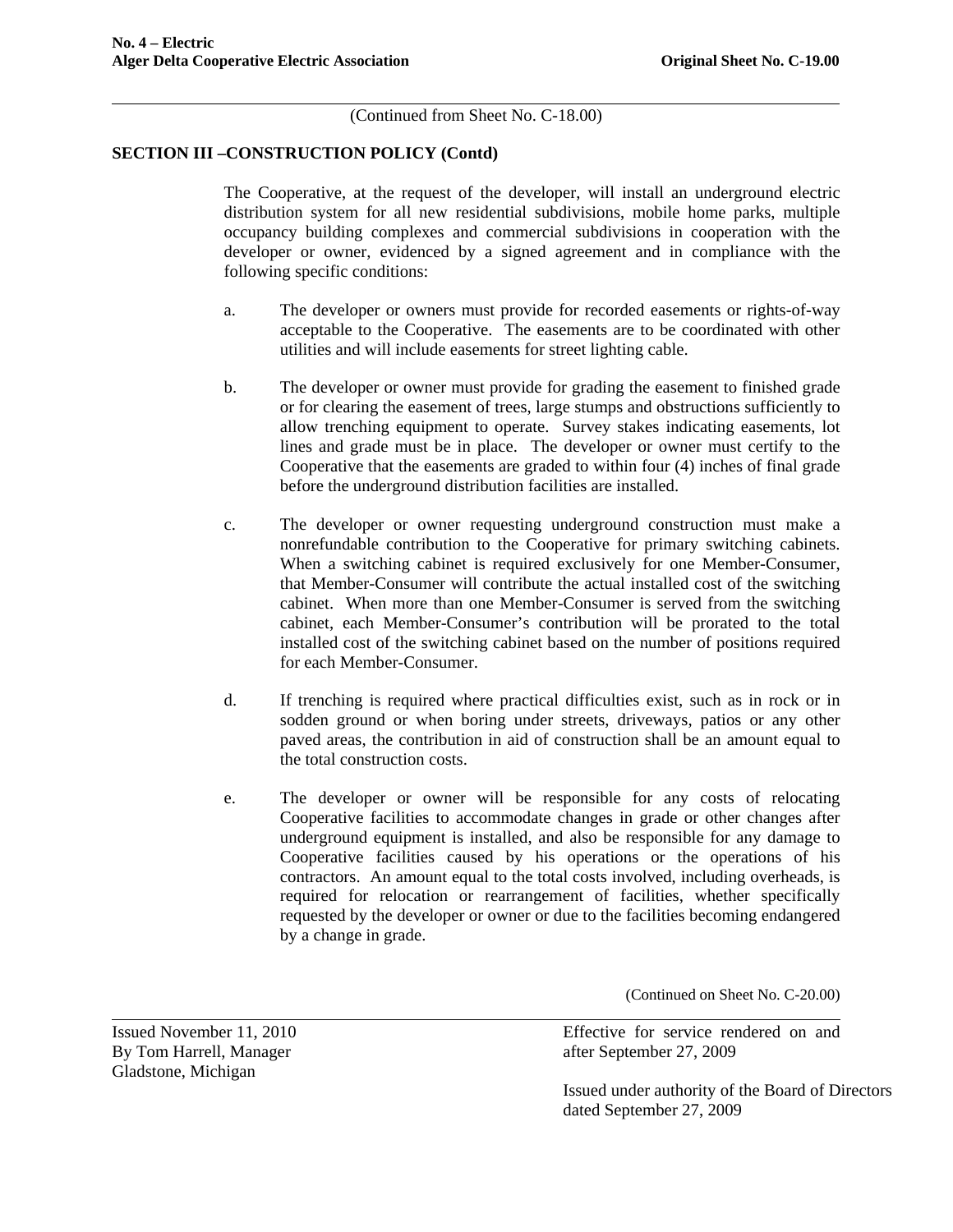### (Continued from Sheet No. C-19.00)

# **SECTION III –CONSTRUCTION POLICY (Contd)**

f. An additional amount equal to the actual cost per foot will be charged for practical difficulties associated with winter construction in the period from November 15 to April 30, inclusive. This charge will not apply to jobs which are ready for construction and for which the construction meeting has been held prior to September 30.

### 2. Residential Service

If underground is requested, these provisions will apply to permanent dwellings. Mobile homes will be considered permanent dwellings when meeting the Cooperative's requirements for permanent installations.

a. New Platted Subdivisions

Distribution facilities in all new residential subdivisions and existing residential subdivisions in which electric distribution facilities have not already been constructed shall be placed underground, except that a lot facing a previously existing street or county road and having an existing overhead distribution line on its side of the street or county road shall be served with an underground service from these facilities and shall be considered a part of the underground service area.

(1) Distribution System - The Cooperative shall install an underground distribution system, including primary and secondary cable and all associated equipment, to provide service to the lot line of each lot in the subdivision.

For purposes of definition, all one-family and two-family buildings on individual lots are residential. The Cooperative will furnish, install, own and maintain the entire underground electric distribution system including the service lateral cables for new residential subdivisions. The trenches for primary or secondary main cable will be occupied jointly by facilities of the Cooperative and other utilities where satisfactory agreement for reimbursement exists between the Cooperative and other utilities.

(Continued on Sheet No. C-21.00)

Issued November 11, 2010 Effective for service rendered on and

Issued under authority of the Board of Directors dated September 27, 2009

By Tom Harrell, Manager after September 27, 2009 Gladstone, Michigan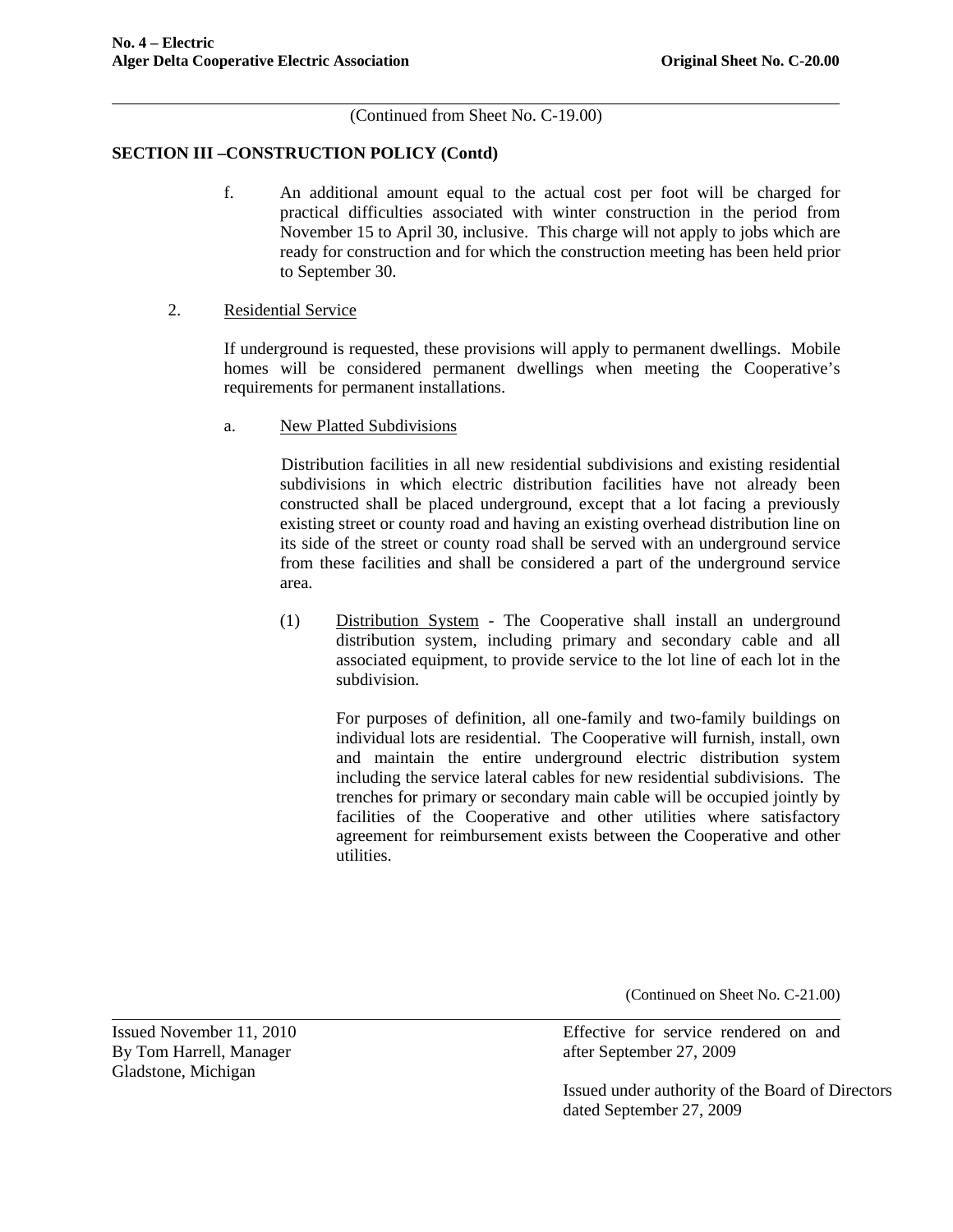(Continued from Sheet No. C-20.00)

## **SECTION III –CONSTRUCTION POLICY (Contd)**

The service normally available from the system will be at secondary voltage, single-phase, three-wire, 60 hertz. Three-phase service will be made available for schools, pumping stations, and other special installations only under terms of a separate agreement. Certain related equipment, such as pad-mounted transformers, switching equipment and service pedestals may be above grade.

The area must be suitable for the direct burial installations of cable. The use of the lot front foot measurements in these rules shall not be construed to require that the underground electric distribution system be placed at the front of the lot.

Where sewer and/or water lines will parallel Cooperative cables, taps must be extended into each lot for a distance of four (4) feet beyond the route of the cables prior to installation of the cables.

The property owner shall not make any changes in established grade in or near the easement that will interfere with utility facilities already installed. In the event the property owner requests relocation of facilities, or such facilities are endangered by change in grade, the property owner shall pay the cost of the relocation or rearrangement of the facilities.

- (a) Charges Prior to commencement of construction, the owner or developer shall deposit with the Cooperative an amount equal to the estimated cost of construction of the distribution system.
- (b) Refunds Following completion of its construction work order covering construction of the distribution system, the Cooperative will refund any amount by which its original estimate exceeds the actual construction costs.
- (c) Measurement The front foot measurement of each lot to be served by a residential underground distribution system shall be made along the contour of the front lot line. The front lot line is that line which usually borders on or is adjacent to a street. However, when streets border on more than one side of a lot, the shortest distance shall be used. In case of a curved lot line which borders on a street or streets and represents at least two sides of

(Continued on Sheet No. C-22.00)

Issued November 11, 2010 Effective for service rendered on and

Issued under authority of the Board of Directors dated September 27, 2009

l By Tom Harrell, Manager after September 27, 2009 Gladstone, Michigan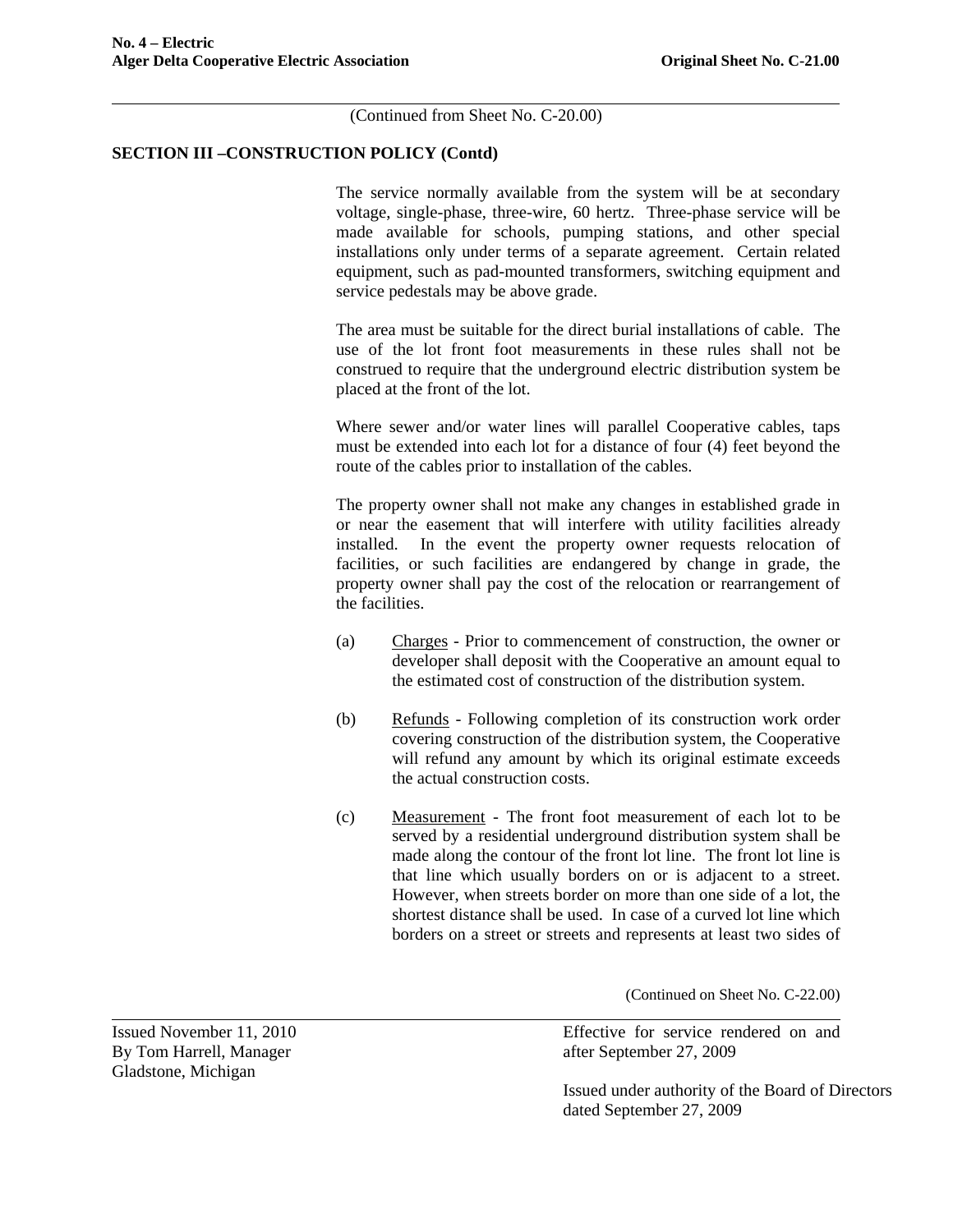(Continued from Sheet No. C-21.00)

# **SECTION III –CONSTRUCTION POLICY (Contd)**

the lot, the front foot measurement shall be considered as onehalf the total measurement of the curved lot line. The use of the lot front foot measurement in these rules shall not be construed to require that the underground electric distribution facilities be placed at the front of the lot.

- (2) Service Laterals The Cooperative will install, own, operate and maintain an underground service lateral from termination of its facilities at the property line to a metering point on each new residence in the subdivision. Extension charges will be collected under the provisions of paragraph B.1.a., Sheet No. C-15.00.
	- (a) Deposit Required The applicant will be required to make a nonrefundable deposit for the entire amount of excess construction costs.
	- (b) Measurement The "trench feet" shall be determined by measuring from the termination of Cooperative facilities at the property line along the route of the trench to a point directly beneath the electric meter.
- b. Other Residential Underground Facilities
	- (1) At the option of the applicant(s), the Cooperative will provide underground facilities from existing overhead facilities in unplatted areas or in subdivisions where overhead electric distribution facilities have been installed.
	- (2) The Cooperative reserves the right to refuse to install its facilities underground in cases where, in the Cooperative's opinion, such construction would be impractical or present a potential detriment to the service to other Member-Consumers. The Cooperative may designate portions of existing subdivisions as "underground service areas" where, in the Cooperative's opinion, such designation would be desirable for aesthetic or technical reasons. All future applicants for service in areas so designated will be provided with underground service subject to the applicable provisions of these rules.

(Continued on Sheet No. C-23.00)

Issued November 11, 2010 Effective for service rendered on and

Issued under authority of the Board of Directors dated September 27, 2009

By Tom Harrell, Manager after September 27, 2009 Gladstone, Michigan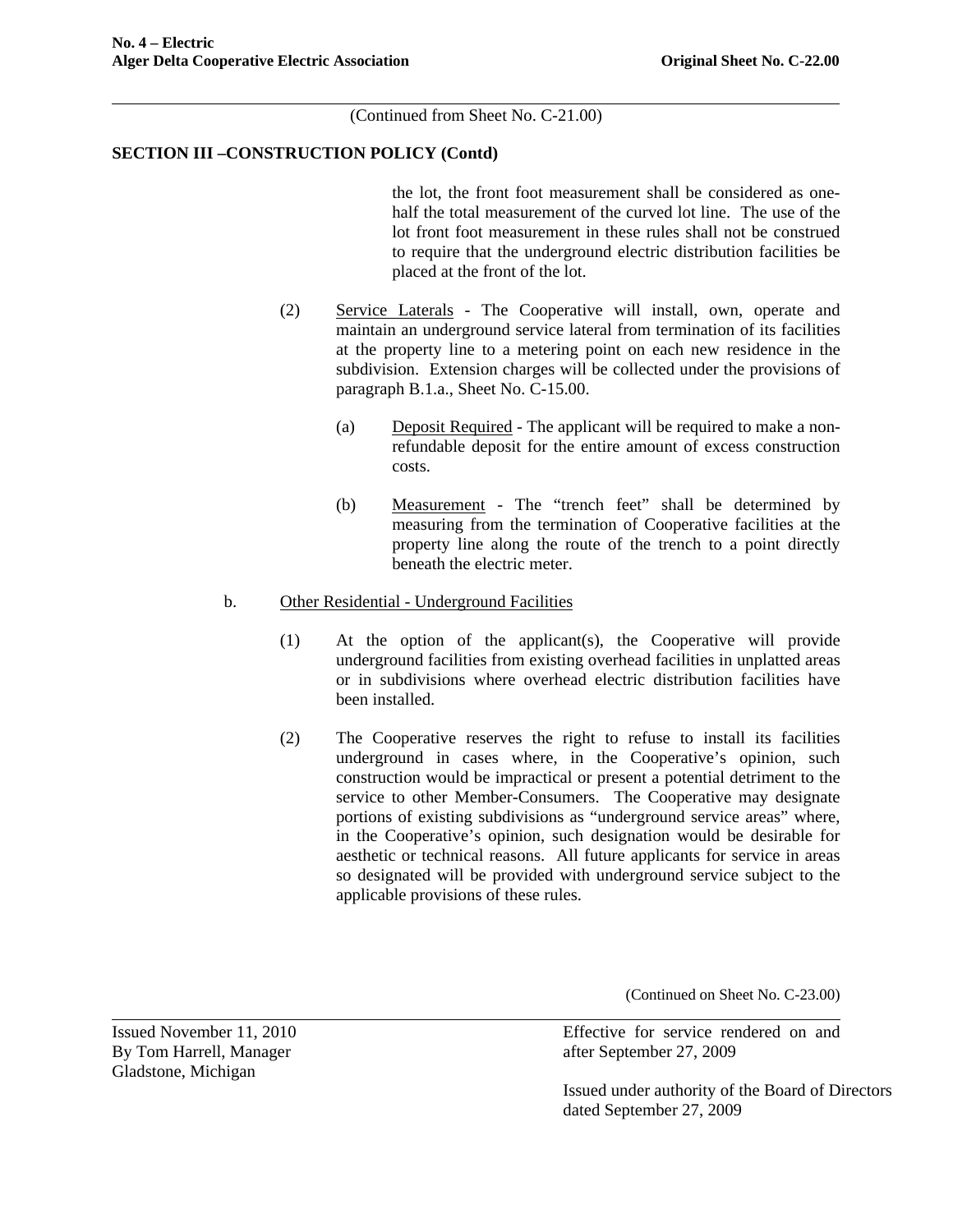(Continued from Sheet No. C-22.00)

### **SECTION III –CONSTRUCTION POLICY (Contd)**

c. Extension of Existing Distribution Systems in Platted Subdivisions

Any such extension shall be considered a distinct, separate unit, and any subsequent extensions therefrom shall be treated separately.

- (1) Charges Charges will be in accordance with charges as set forth in paragraph B.1.a, Sheet Number C-15.00.
- (2) Refunds The Cooperative will make available for refund to the original depositor from amounts contributed in aid of construction by subsequent applicants as provided in paragraph **c.(1)** above the amount included in the original deposit to cover the front footage of the lot(s) owned by the subsequent applicant(s). The total amount refunded shall not exceed the amount of the original deposit, and will be made only to the original depositor. The Cooperative will endeavor to maintain records for such purposes but the depositor is ultimately responsible to duly notify the Cooperative of refunds due; any refund not claimed within five (5) years after completion of construction shall be forfeited. Refunds made under the provisions of this paragraph shall be in addition to refunds made under the Cooperative's overhead extension policy.
- (3) Measurement The lot front footage used in computing charges and contributions in paragraph c. (1) above shall be measured the same as for new subdivisions as set forth in paragraph c. (1), above. The front footage used in determining the amount of the original deposit or any refunds of subsequent contributions shall include only the frontage of lots directly served by the distribution system extension covered by the original deposit.

#### d. Distribution Systems in Unplatted Areas

(1) The Cooperative will extend its primary or secondary distribution system from existing overhead or underground facilities. When any such extension is made from an existing overhead system, the property owner may be required to provide an easement(s) for extension of the overhead system to a pole on his property where transition from overhead to underground can be made.

(Continued on Sheet No. C-24.00)

Issued November 11, 2010 Effective for service rendered on and

Issued under authority of the Board of Directors dated September 27, 2009

By Tom Harrell, Manager after September 27, 2009 Gladstone, Michigan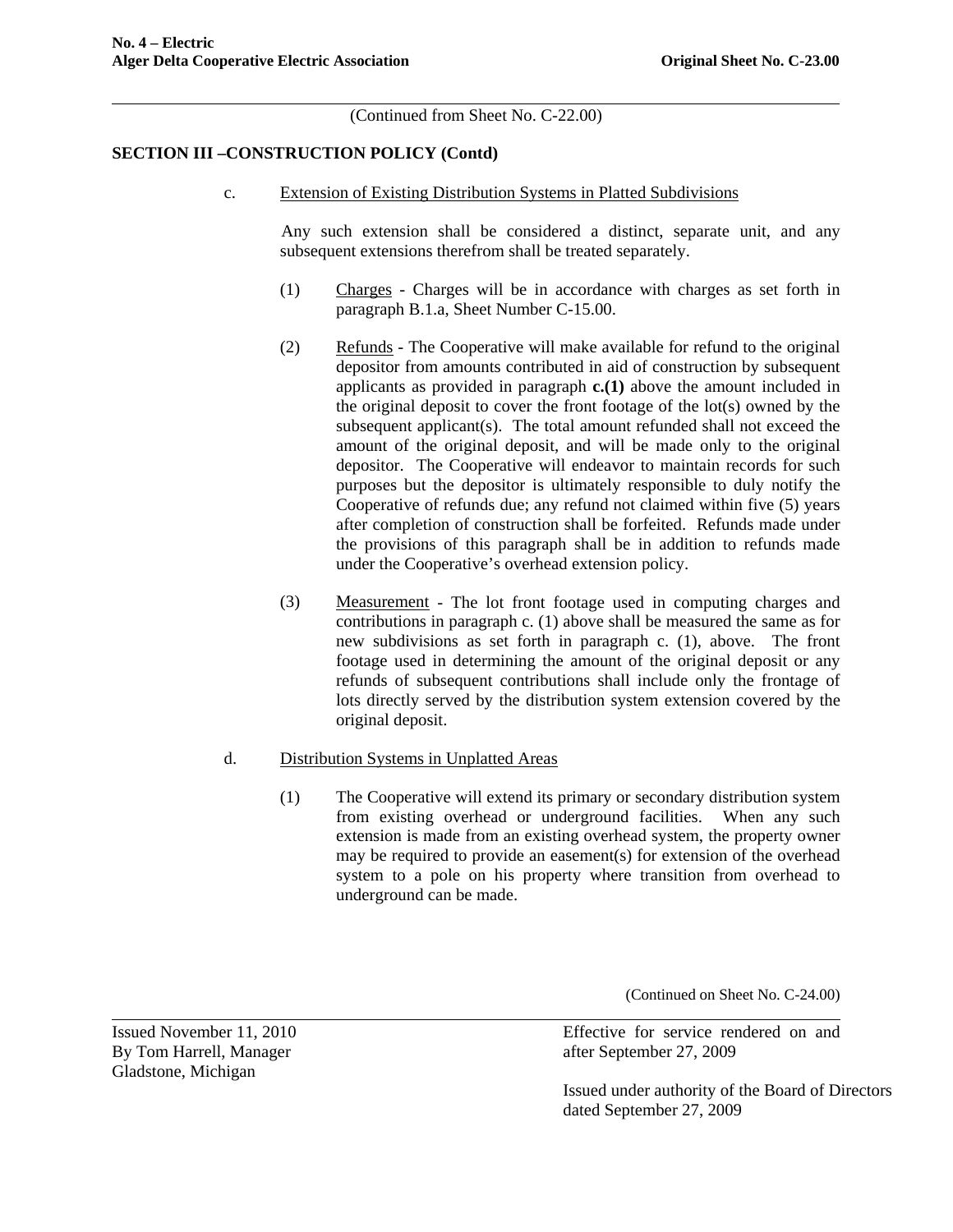(Continued from Sheet No. C-23.00)

## **SECTION III –CONSTRUCTION POLICY (Contd)**

(a) Contribution - Prior to commencement of construction, the applicant shall make a contribution in aid of construction as set forth in paragraph B.1.a., Sheet Number C-15.00. Refunds will be based on the refund policy as set forth in paragraph B.1.c., Sheet Number C-16.00.

## e. Service Laterals

- (1) The Cooperative will install, own, operate and maintain an underground service lateral from the termination of its primary or secondary system to a metering point on each new residence to be served. Such underground service laterals may be served either from an underground or overhead system. Extension charges will be collected under the provisions of paragraph B.1.a, Sheet No. C-15.00.
	- (a) Deposit Required The applicant will be required to make a nonrefundable deposit for the entire amount of excess construction costs.
	- (b) Measurement The "trench length" shall be determined by measuring from the pole or underground secondary terminal to which the service lateral is connected along the route of the lateral trench to a point directly beneath the electric meter.

## 3. Non-residential Service

a. Commercial Service - Distribution facilities in the vicinity of new commercial loads and built solely to serve such loads will be placed underground (optional for companies serving the Upper Peninsula). This includes service to all buildings used primarily for business purposes, where the major activity is the sale of goods or services at wholesale or retail. This category shall include, but not be limited to, apartment houses, motels and shopping centers.

It shall not be mandatory that any new commercial or industrial distribution systems or service connections be placed underground where, in the Cooperative's' judgment, any of the following conditions exist:

Such facilities would serve commercial or industrial Member-Consumers having loads of temporary duration; or

(Continued on Sheet No. C-25.00)

By Tom Harrell, Manager after September 27, 2009 Gladstone, Michigan

l

Issued November 11, 2010 Effective for service rendered on and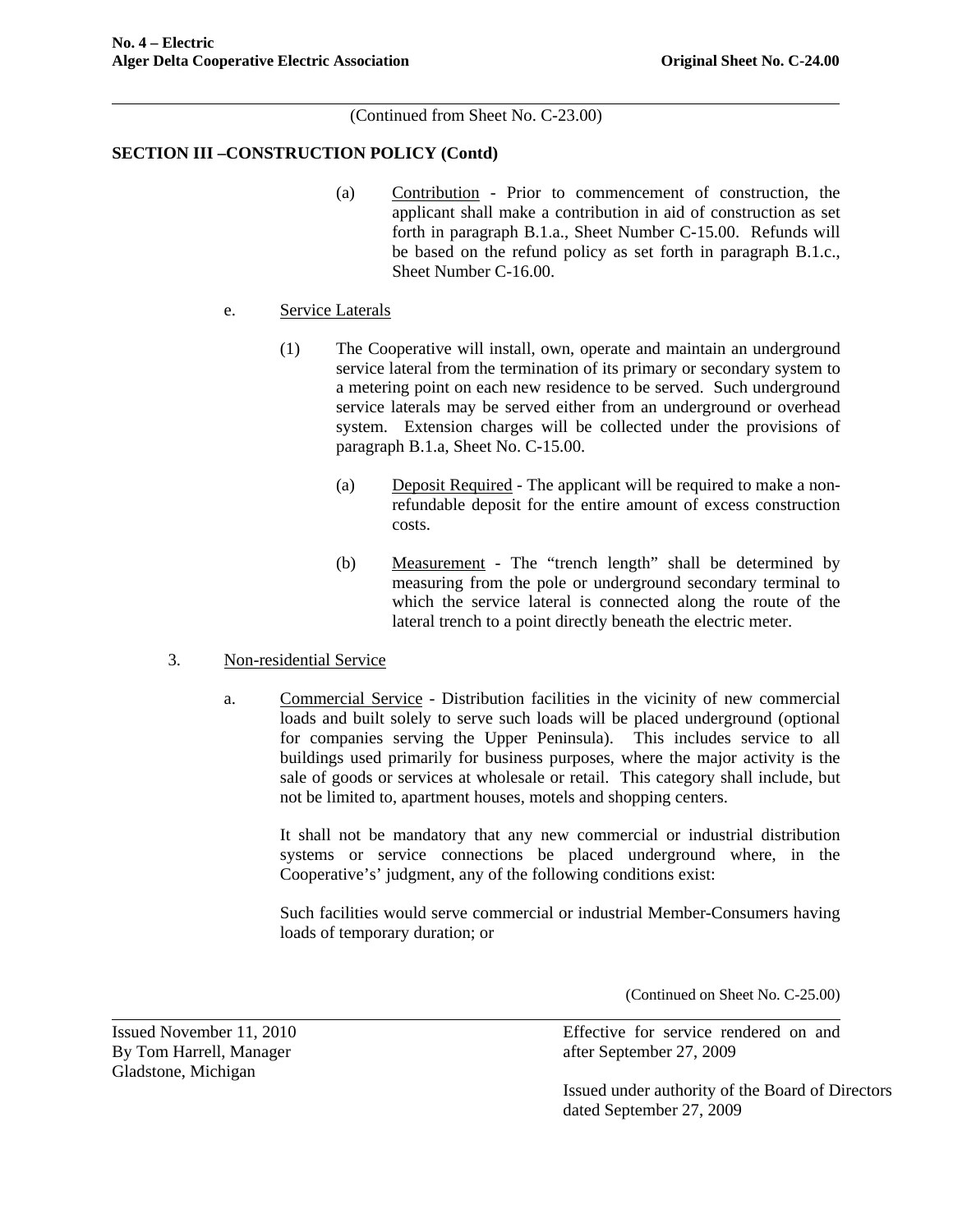(Continued from Sheet No. C-24.00)

## **SECTION III –CONSTRUCTION POLICY (Contd)**

Such facilities would serve commercial or industrial Member-Consumers in areas where little aesthetic improvement would be realized if such facilities were placed underground; or

Such facilities would serve commercial or industrial Member-Consumers in areas where it is impractical to design and place such facilities underground, because of uncertainty of the size and character of the loads to be ultimately served therefrom.

The Cooperative will furnish, install, own and maintain the entire underground electric distribution system including the service lateral cables for new commercial subdivisions. Generally, the trenches will be occupied jointly by facilities of the Cooperative and other utilities where satisfactory agreement for reimbursement exists between the Cooperative and the other utilities.

The service for individual Member-Consumers within a commercial subdivision will be furnished as provided for in "underground service connections". Certain related equipment, such as pad-mounted transformers, switching equipment and service pedestals, may be above grade.

In the event the developer(s), owner(s), Member-Consumer(s) or tenant(s) requests relocation of facilities which are endangered by change in grade, the total cost of relocation or rearrangement of the facilities shall be borne by the requesting party(ies).

The Cooperative will install "underground service connections" to commercial and industrial Member-Consumers and other installations within designated underground districts in cooperation with the developer or owner, evidenced by a separate signed agreement, subject to the following specific conditions:

When required, the developer or owner must provide suitable space and the necessary foundations and/or vaults for equipment, and provide trenching, backfilling, conduits and manholes acceptable to the Cooperative, for installation of cables on his property.

(Continued on Sheet No. C-26.00)

Issued November 11, 2010 Effective for service rendered on and

Issued under authority of the Board of Directors dated September 27, 2009

By Tom Harrell, Manager after September 27, 2009 Gladstone, Michigan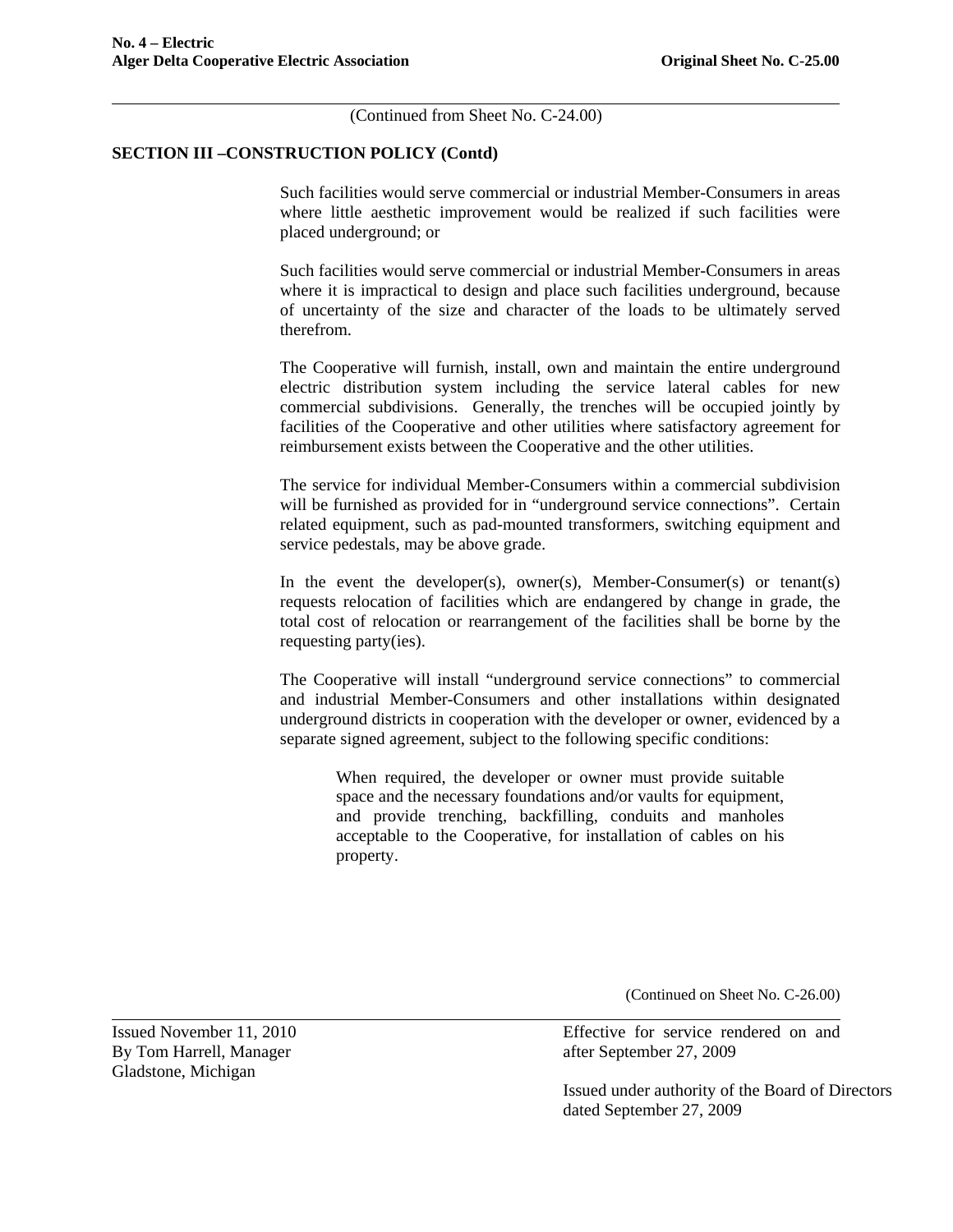(Continued from Sheet No. C-25.00)

### **SECTION III –CONSTRUCTION POLICY (Contd)**

- (1) Contribution Contributions will be in accordance with charges as set forth in paragraph B.2.a., Sheet Number C-16.00.
- (2) Measurement "Trench length" shall be determined by measuring along the centerline of the trench as follows:
	- (a) Primary Extensions shall be measured along the route of the primary cable from the transition pole to each transformer or other primary termination.
	- (b) Secondary Extensions shall be measured from each transformer or other secondary supply terminal along the route of the secondary cable to each secondary pedestal or termination. No charge will be made for secondary cable laid in the same trench with primary cable.
	- (c) Service Laterals shall be measured from the pole or underground secondary terminal to which the service lateral is connected along the route of the lateral trench to the point of connection to the Member-Consumer's facilities. No charge will be made for service laterals laid in the same trench with primary or secondary cable.
- b. Industrial Service Distribution facilities in the vicinity of new industrial loads and built solely to serve such loads will be placed underground at the option of the applicant. This includes service to all buildings used primarily for the assembly, processing or manufacturing of goods.
	- (1) Contribution Contributions will be in accordance with charges as set forth in paragraph B.2.a., Sheet Number C-16.00.
- c. Mobile Home Parks Distribution facilities in new mobile home parks shall be placed underground. Extension from existing overhead systems in mobile home parks will be placed underground at the option of the park owner.

(Continued on Sheet No. C-27.00)

By Tom Harrell, Manager after September 27, 2009 Gladstone, Michigan

l

Issued November 11, 2010 Effective for service rendered on and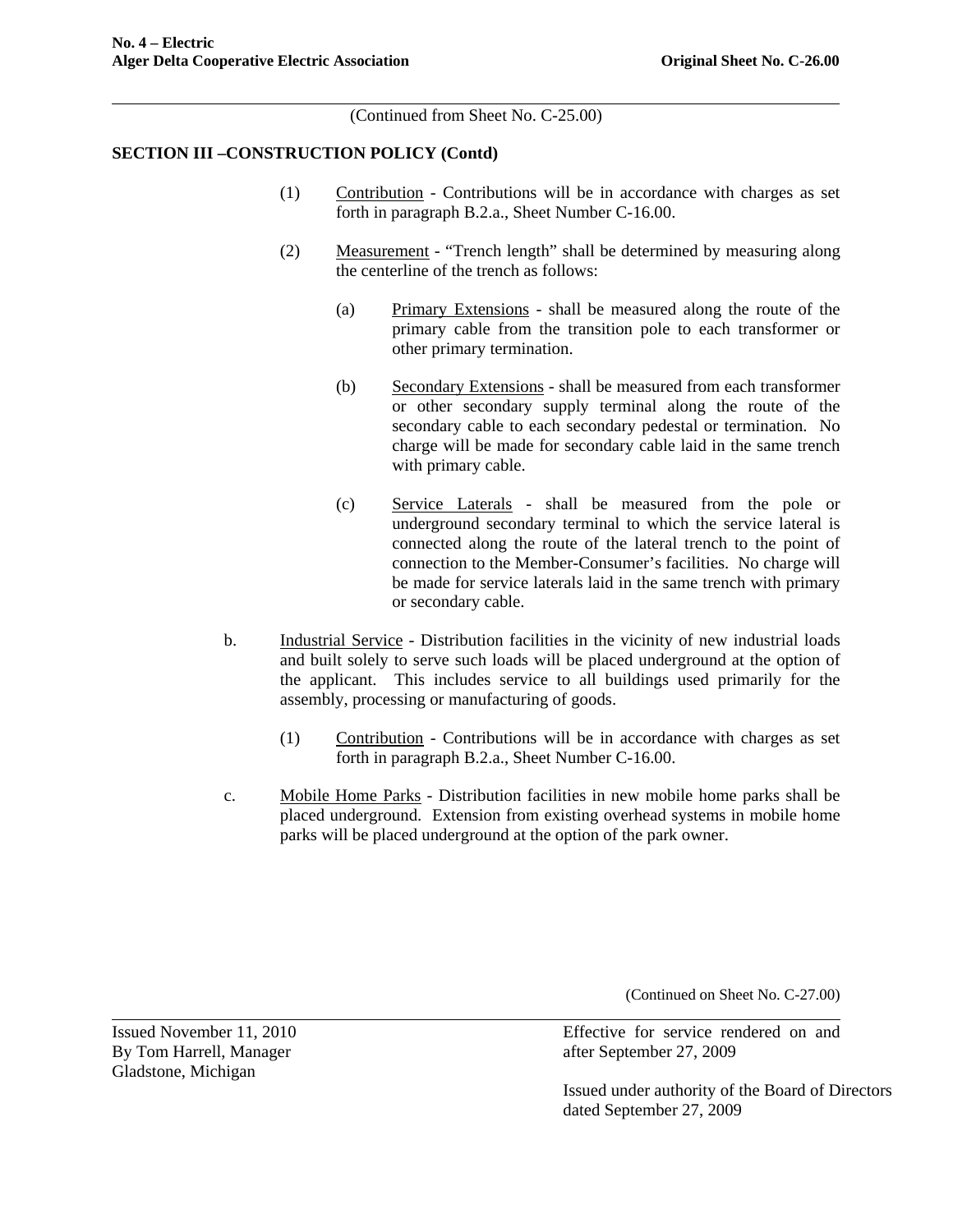(Continued from Sheet No. C-26.00)

## **SECTION III –CONSTRUCTION POLICY (Contd)**

The Cooperative will furnish, install, own and maintain the entire underground electric distribution system including the pre-meter portion of the service lateral cables for new mobile home parks. The trenches for primary or secondary main cables will be occupied jointly by facilities of the Cooperative and other utilities where satisfactory agreement for reimbursement exists between the Cooperative and the other utilities.

The service for tenant loads normally available from the system will be at secondary voltage, single-phase, 120/240 volt, three-wire, 60 hertz. Three-phase service will be made available for pumps and service installations only under terms of a separate agreement. Certain related equipment, such as pad-mounted transformers, switching equipment and service pedestals may be above grade. The area must be suitable for the direct burial installation of cable.

This service is limited to mobile home parks in which the service is metered by the Cooperative at secondary voltage.

Cooperative cables shall be separated by at least five feet from paralleling underground facilities which do not share the same trench. The park owner's cable systems, such as community antenna systems, should be in separate trenches, if possible. Subject to an agreement with the Cooperative, these cable systems may occupy the same trench. The park owner must agree to pay a share of the trenching cost plus the extra cost of the additional backfill, if required, and agree to notify the other using utilities when maintenance of his cables requires digging in the easement.

The park owner must provide for each mobile home lot a meter pedestal of a design acceptable to the Cooperative.

In the event the park owner requests relocation of facilities or such facilities are endangered by change in grade, the park owner shall pay the cost of the relocation or rearrangement of the facilities.

(1) Contribution - Contributions will be in accordance with charges as set forth in paragraph B.1.a., Sheet Number C-15.00.

(Continued on Sheet No. C-28.00)

Issued November 11, 2010 Effective for service rendered on and

Issued under authority of the Board of Directors dated September 27, 2009

By Tom Harrell, Manager after September 27, 2009 Gladstone, Michigan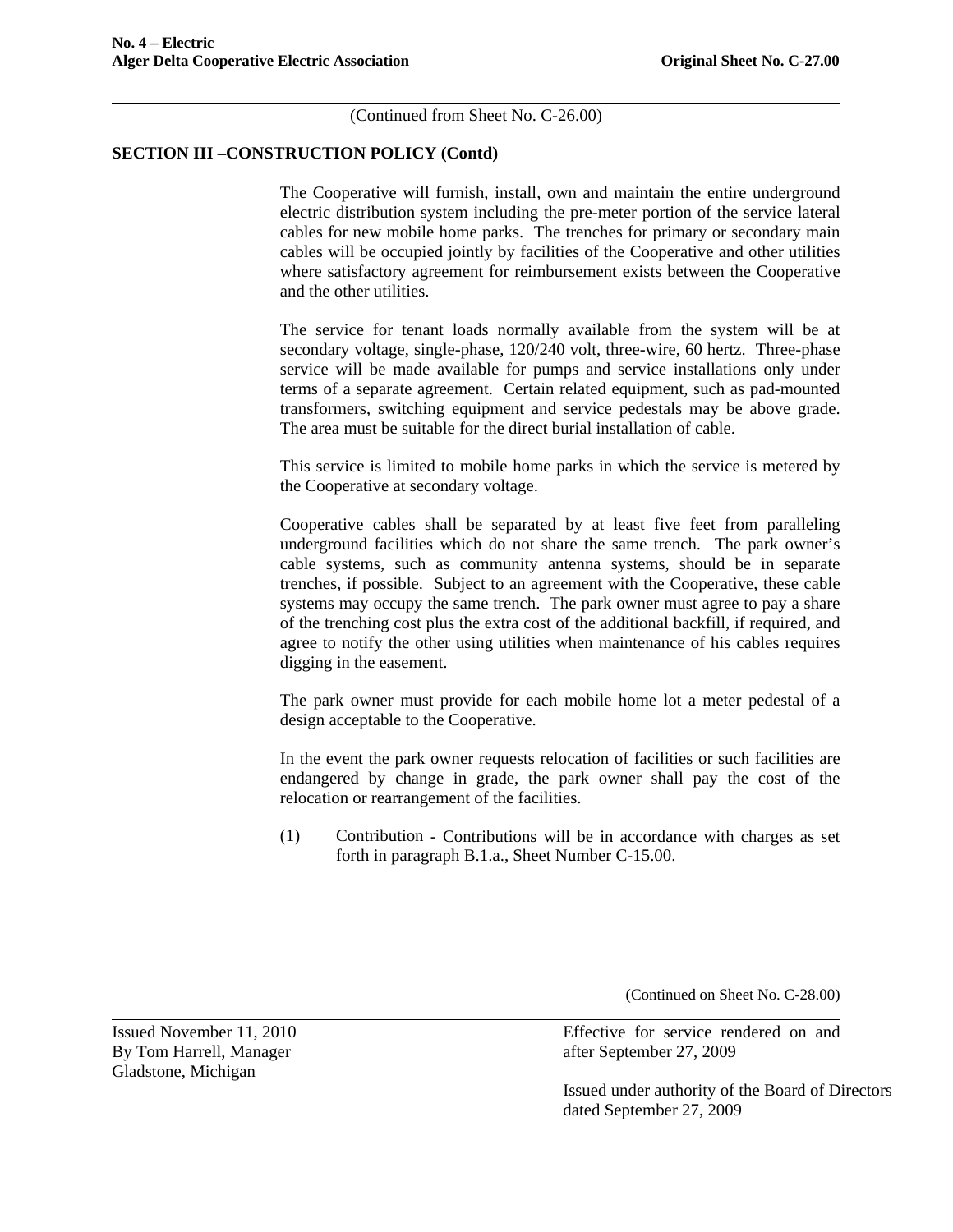(Continued from Sheet No. C-27.00)

## **SECTION III –CONSTRUCTION POLICY (Contd)**

- 4. Other Conditions
	- a. Obstacles to Construction Where unusual construction costs are incurred by the Cooperative due to physical obstacles such as, but not limited to: rock, surface water, frost; other utility facilities; heavy concentration of tree roots; or roadway crossing, the applicant(s) shall make a nonrefundable contribution in aid-ofconstruction equal to the total construction cost. The Cooperative reserves the right to refuse to place its facilities under road or railroad rights-of-way in cases where, in the Cooperative's' judgment, such construction is impractical.
	- b. Contribution Prior to commencement of construction, the applicant(s) shall make a contribution in aid-of-construction as required by the extension rules. Refunds will be based on the refund policy as stated in paragraph B.1.c, Sheet Number C-16.00.
	- c. Replacement of Overhead Facilities Existing overhead electric distribution lines shall, at the request of applicant(s), be replaced with underground facilities where, in the opinion of the Cooperative, such replacement will not be detrimental to the electric service to other Member-Consumers.

Before construction is started, the applicant(s) shall be required to pay the Cooperative the depreciated cost (net cost) of the existing overhead facilities, plus the cost of removal, less the value of materials salvaged, and also make a contribution in aid-of-construction toward the installation of underground facilities in an amount equal to the estimated cost of the underground facilities.

- d. Underground Installations for Cooperative Convenience Where the Cooperative, for its own convenience, installs its facilities underground, the differential between estimated overhead construction costs and underground costs of such installation will be borne by the Cooperative. All other costs will be governed by the Cooperative's Extension Policy.
- e. Underground Extensions on Adjacent Lands When a primary extension to serve an applicant or group of applicants must cross adjacent lands on which underground construction is required by the property owner (such as on state or federal lands) the applicant(s) shall make a contribution equal to the estimated difference in cost between the underground and equivalent overhead facilities. The Cooperative may establish a per foot charge to be considered the difference in cost. Such charge shall be adjusted from time to time to reflect the Cooperative's actual construction cost experience.

(Continued on Sheet No. C-29.00)

By Tom Harrell, Manager after September 27, 2009 Gladstone, Michigan

l

Issued November 11, 2010 Effective for service rendered on and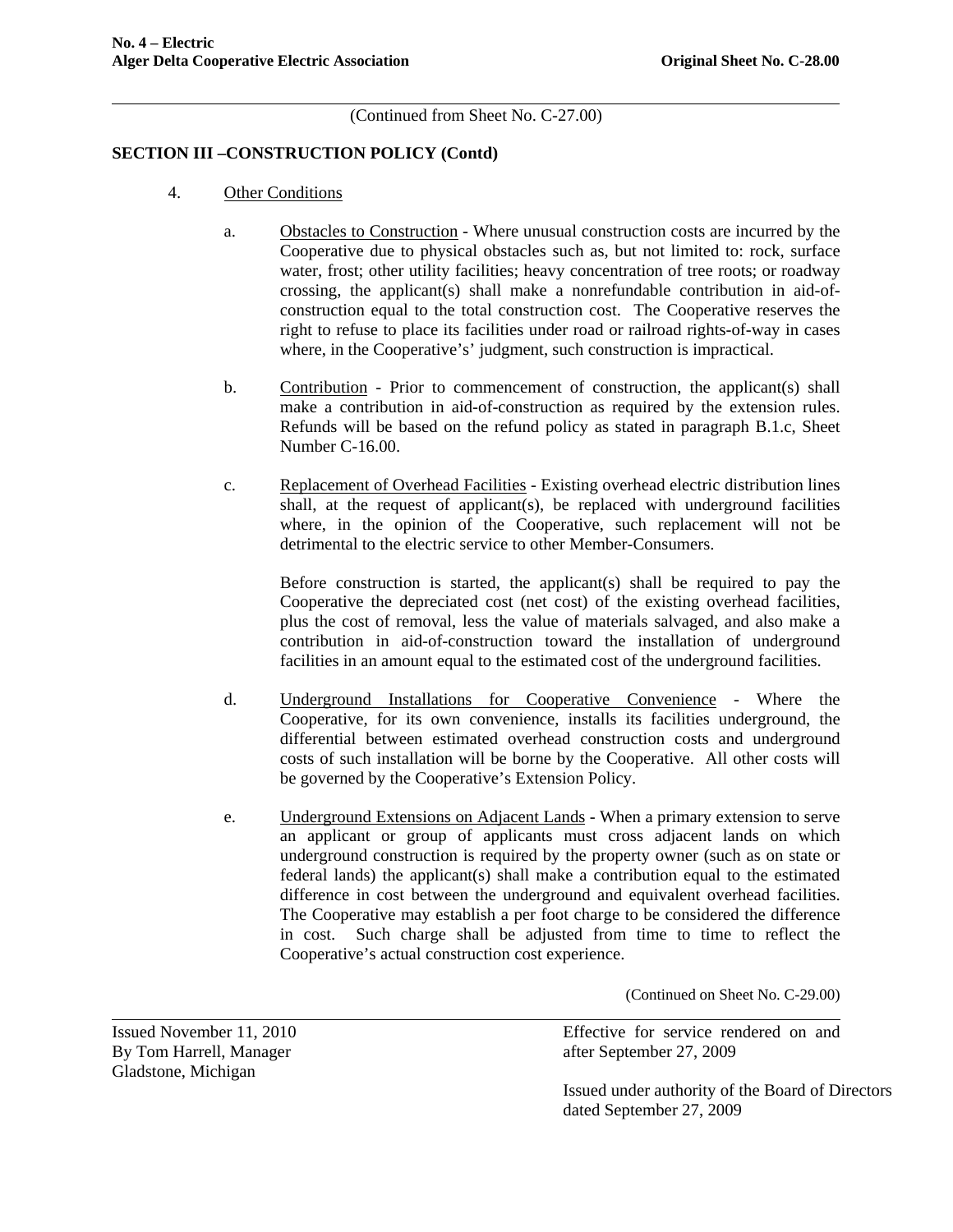### (Continued from Sheet No. C-28.00)

# **SECTION III –CONSTRUCTION POLICY (Contd)**

- f. Local Ordinances The Cooperative reserves the right, where local ordinances requirements are more stringent than these rules, to adjust all fees and charges as may be necessary.
- g. Equipment Rental Rental of electric utility equipment is available upon approval of the Cooperative. Monthly charges shall be 2.00% of the installed cost of the facilities, but shall in no case be less than \$1.00.
- D. Miscellaneous General Construction Policy

Except where specifically designated as overhead or underground construction policies, the following general policies will be applied to either overhead or underground construction:

- 1. Easements and Permits
	- a. New Residential Subdivisions The developer of a new residential subdivision shall cause to be recorded with the plat of the subdivision a public utility easement approved by the Cooperative for the entire plat. Such easement shall include a legal description of areas within the plat which are dedicated for utility purposes, and also other restrictions as shall be determined by the Cooperative for construction, operation, maintenance and protection of its facilities.
	- b. Other Easements and Permits Where suitable easements do not exist, the Cooperative will provide the necessary easement forms and solicit their execution. The applicant(s), as a condition of service, will be ultimately responsible for obtaining all easements and permits as required by the Cooperative for construction, operation, maintenance and protection of the facilities to be constructed. Where state and federal lands are to be crossed to extend service to an applicant or group of applicants, the additional costs incurred by the Cooperative for rights-of-way and permit fees shall be borne by the applicant(s).
- 2. Temporary Service

Member-Consumers desiring temporary service for a short time only, such as for constructions jobs, traveling shows, outdoor or indoor entertainments or exhibitions, etc., shall pay the charge per Member-Consumer per month provided in applicable rate schedules. In addition, such Member-Consumer shall pay installation and removal charges as follows:

(Continued on Sheet No. C-30.00)

By Tom Harrell, Manager after September 27, 2009 Gladstone, Michigan

l

Issued November 11, 2010 Effective for service rendered on and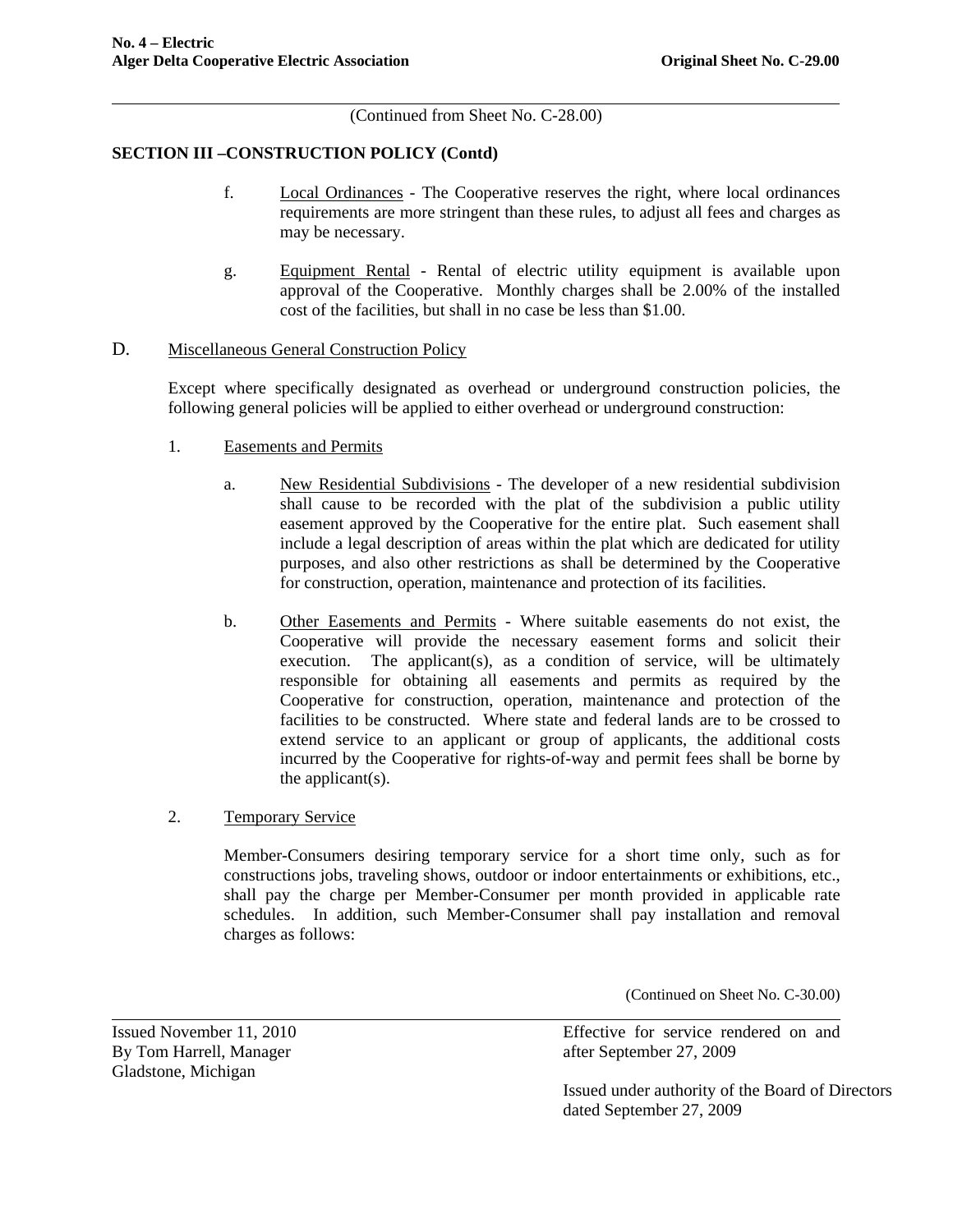(Continued From Sheet No. C-29.00)

#### **SECTION III – CONSTRUCTION POLICY (Contd)**

a. When 120/240 volt single-phase service is desired and when such service can be provided at the site without exceeding 100 feet overhead or ten (10) feet underground at the time temporary service is desired, the charge for installation and removal of temporary, single-phase, three-wire, 120/240 volt service **s**hall be:

For Temporary Overhead Service **\$250.00**

b. When 120/240 volt single-phase service is desired and requires more than 100 feet overhead or ten (10) feet underground of extension, or if other than 120/240 volt single-phase service is desired, the charge for installation and removal shall be based on the cost thereof.

The Member-Consumer shall be required to deposit with the Cooperative in advance of construction an amount (in excess of any salvage realized) to cover the cost of installing and removing temporary facilities, plus the estimated cost of service under the terms of applicable rate schedules. Meters may be read daily and the deposit modified as the energy used may justify such modifications.

If service extends for a period in excess of six consecutive months, the Member-Consumer may qualify for another of the Cooperative's available rates, provided he meets all of the applicable provisions of the filed tariffs.

#### E Moving of Buildings or Equipment

When the Cooperative is requested to assist in the moving of buildings or equipment through, under or over the Cooperative's distribution lines, the Cooperative will require a deposit from the mover in advance of providing such assistance, The amount of the deposit required will be based upon the Cooperative's estimate of the probable cost, but in no event will the required deposit be less than \$100. Upon completion of moving assistance, the Cooperative will determine actual costs and will bill or credit the mover.

#### F. Relocation of Facilities

The Cooperative will cooperate with political subdivisions in the construction, improvement or rehabilitation of public streets and highways. it is expected that the Cooperative will receive reasonable notice so that any required relocation work can be properly scheduled.

(Continued on Sheet No. C-31.00)

By Tom Harrell, Manager after May 1, 2016 Gladstone, Michigan

Issued May 3, 2016 Effective for service rendered on and

Issued under the authority of the Board of Directors dated April 20, 2016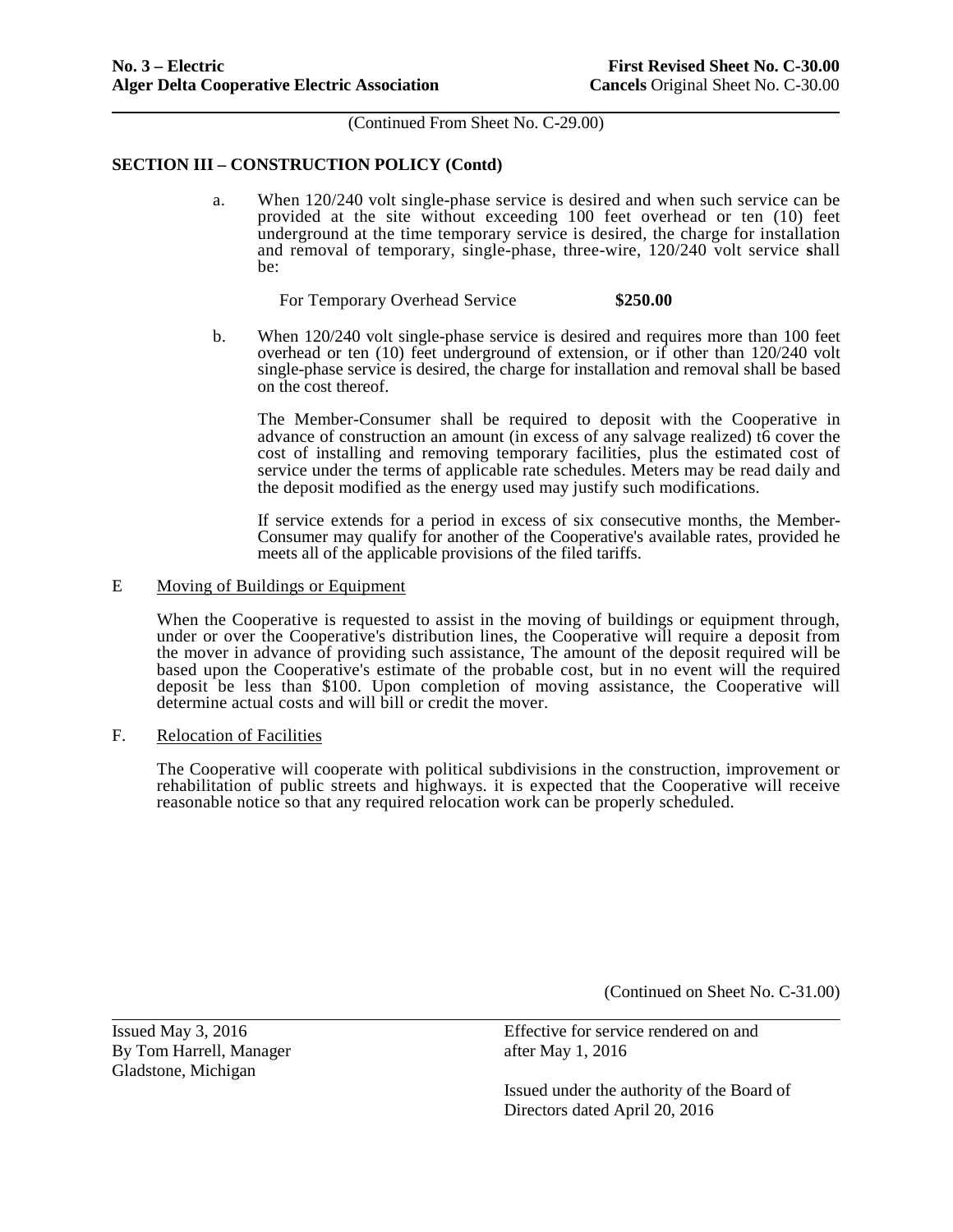(Continued from Sheet No. C-30.00)

## **SECTION III –CONSTRUCTION POLICY (Contd)**

- 2. If the Cooperative's poles, anchors or other appurtenances are located within the confines of the public right-of-way, the Cooperative will make the necessary relocation at its own expense with exceptions:
	- a. The facilities were originally installed within the confines of the public right-ofway at the request of the political entity.
	- b. Existing facilities being within the confines of a new public right-of-way obtained after the construction of the Cooperative's facilities.
	- c. The facilities provide public services such as lighting, traffic signals, etc.
- 3. If the Cooperative's poles, anchors or other appurtenances are located on private property, the political subdivision must agree in advance to reimburse the Cooperative for any expenses involved in relocating its facilities.
- 4. When the Cooperative is requested to relocate its facilities for reasons other than road improvements, any expense involved will be paid for by the firm person or persons requesting the relocation, unless one or more of the following conditions are met:
	- a. The relocation is made for the convenience of the Cooperative.
	- b. The relocation is associated with other regularly scheduled conversion or construction work at the same location and can be done at the same time.
- 5. Before actual relocation work is performed under Section III, F. 3 and 4 above, the Cooperative will estimate the cost of moving the poles, anchors or other appurtenances and an advance deposit in the amount of the estimate must be received from the firm person or persons requesting such relocation. Upon completion of relocation work, the Cooperative will determine the actual costs of the relocation, and the firm person or persons requesting the relocation will be billed or credited for the difference between the advance deposit and the actual cost.

(Continued on Sheet No. C-32.00)

Issued November 11, 2010 Effective for service rendered on and

Issued under authority of the Board of Directors dated September 27, 2009

By Tom Harrell, Manager after September 27, 2009 Gladstone, Michigan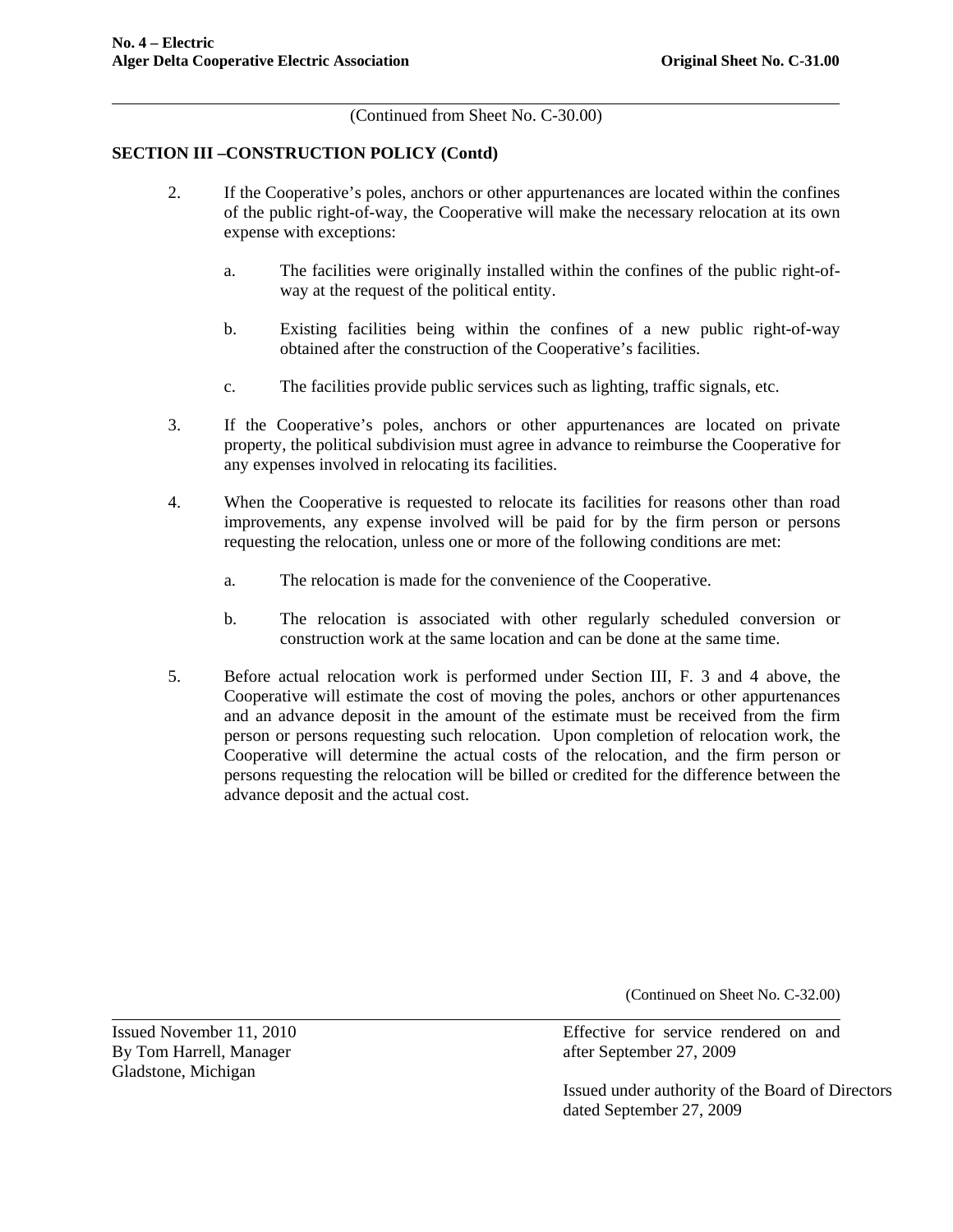(Continued from Sheet No. C-31.00)

## **SECTION III –CONSTRUCTION POLICY (Contd)**

#### G. Construction Schedules

Scheduling of construction shall be done on a basis mutually agreeable to the Cooperative and the applicant. The Cooperative reserves the right not to begin construction until the Member-Consumer has demonstrated to the Cooperative's satisfaction the Member-Consumer's intent to proceed in good faith with the installation of the Member-Consumer's facilities by acquiring property ownership, obtaining all necessary permits and/or, in the case of mobile homes, meeting the Cooperative's requirements for permanency.

#### H. Design of Facilities

The Cooperative reserves the right to make final determination of selection, application, location, routing and design of its facilities. Where excessive construction costs are incurred by the Cooperative at the request of the Member-Consumer, the Member-Consumer may be required to reimburse the Cooperative for such excess costs.

I. Billing

For Member-Consumer(s) who fail to take service two (2) months after an extension has been completed to the premises and within the time period requested by the Member-Consumer(s), the Cooperative shall have the right, after said two (2) month period, to commence billing the Member-Consumer under the Cooperative's applicable rates and rules for the type of service requested by the Member-Consumer(s).

#### **SECTION IV — EMERGENCY ELECTRICAL PROCEDURES**

A. General

Emergency electrical procedures may be necessary if there is a shortage in the electrical energy supply to meet the demands of Member-Consumers in the electrical service area. It is recognized that such deficiencies can be short-term (a few hours) or long-term (more than a few hours) in duration; and, in view of the difference in nature between short- and long-term deficiencies, different and appropriate procedures shall be adopted for each.

Essential health and safety Member-Consumers given special consideration in these procedures shall, insofar as the situation permits, include the following types of Member-Consumers and such other Member-Consumers or types of Member-Consumers which the Commission may subsequently identify:

(Continued on Sheet No. C-33.00)

By Tom Harrell, Manager after September 27, 2009 Gladstone, Michigan

l

Issued November 11, 2010 Effective for service rendered on and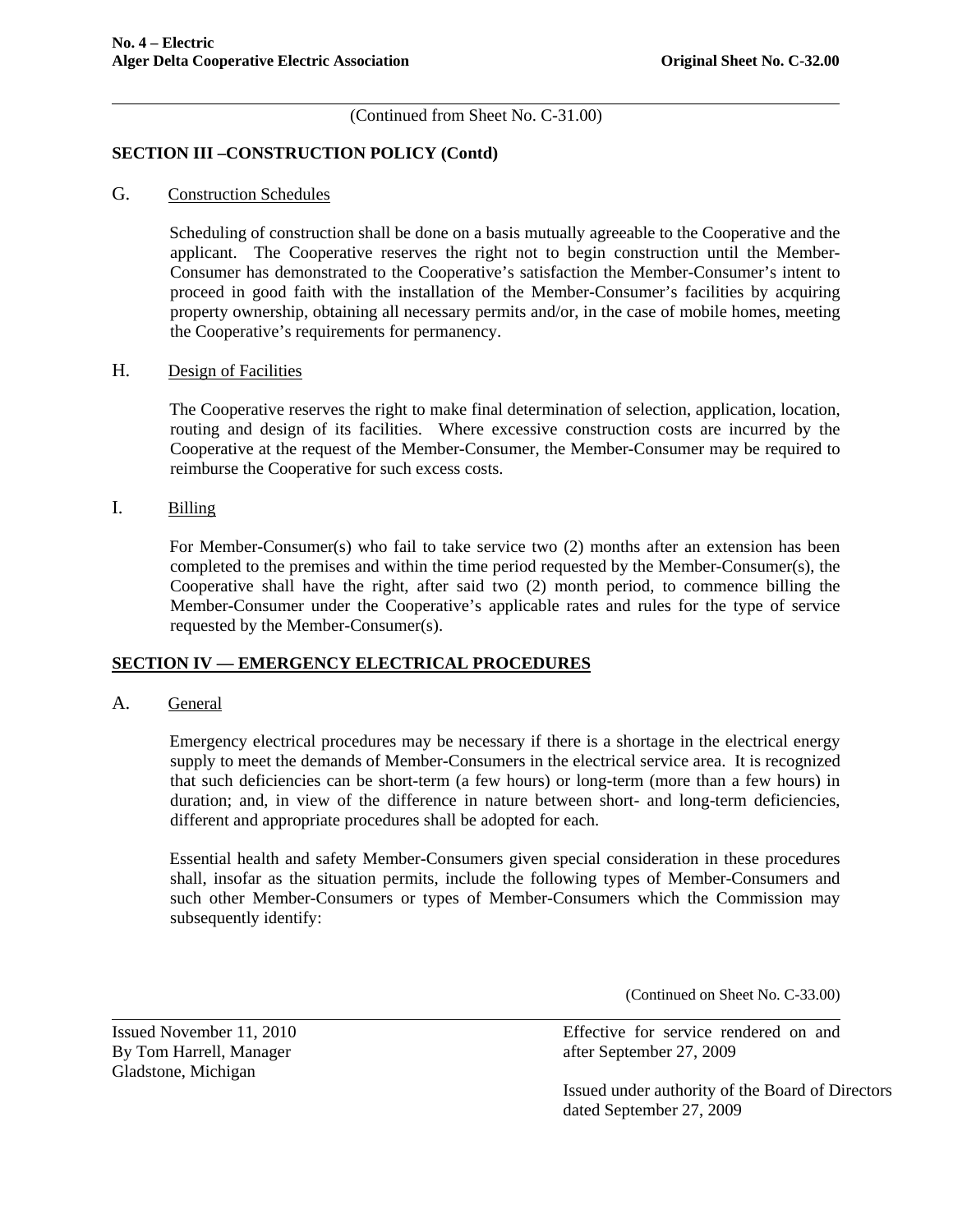### (Continued from Sheet No. C-32.00)

## **SECTION IV — EMERGENCY ELECTRICAL PROCEDURES (Contd)**

- 1. "Governmental Detention Institutions," which will be limited to those facilities used for the detention of persons.
- 2. "Fire Stations," which will be limited to attended, publicly-owned facilities housing mobile fire fighting apparatus.
- 3. "Hospitals," which will be limited to institutions providing medical care to patients and where surgical procedures are performed.
- 4. Life support equipment such as a kidney machine or respirator, used to sustain the life of a person.
- 5. "Water Pumping Plants," which will be limited to publicly-owned facilities essential to the supply of potable water to a community.
- 6. "Sewage Plants," which will be limited to publicly-owned facilities essential to the collection, treatment or disposal of a community's sewage.
- 7. Radio and television stations utilized for the transmittal of emergency messages and public information broadcasts related to these procedures.

Although these types of Member-Consumers will be given special consideration from the manual load shedding provisions of this procedure, they are encouraged to install emergency generation equipment if continuity of service is essential. It is known that some of the township fire departments in the more rural parts of Michigan have portable generation equipment available. Maximum use should be made of these facilities. In the case of Member-Consumer's supplied from two utility sources, only one source will be given special consideration. Other Member-Consumers who, in their opinion, have critical equipment or circumstances, should install emergency battery or portable generating equipment.

The Commission will be promptly advised of the nature, time and duration of all implemented emergency conditions and procedures which affect normal service to Member-Consumers. The Commission may order the implementation of additional procedures or the termination of the procedures previously employed when circumstances so require.

As may be appropriate in accordance with the nature of the occurring or anticipated emergency, the Company will initiate the following procedures.

(Continued on Sheet No. C-34.00)

Issued November 11, 2010 Effective for service rendered on and By Tom Harrell, Manager after September 27, 2009

> Issued under authority of the Board of Directors dated September 27, 2009

Gladstone, Michigan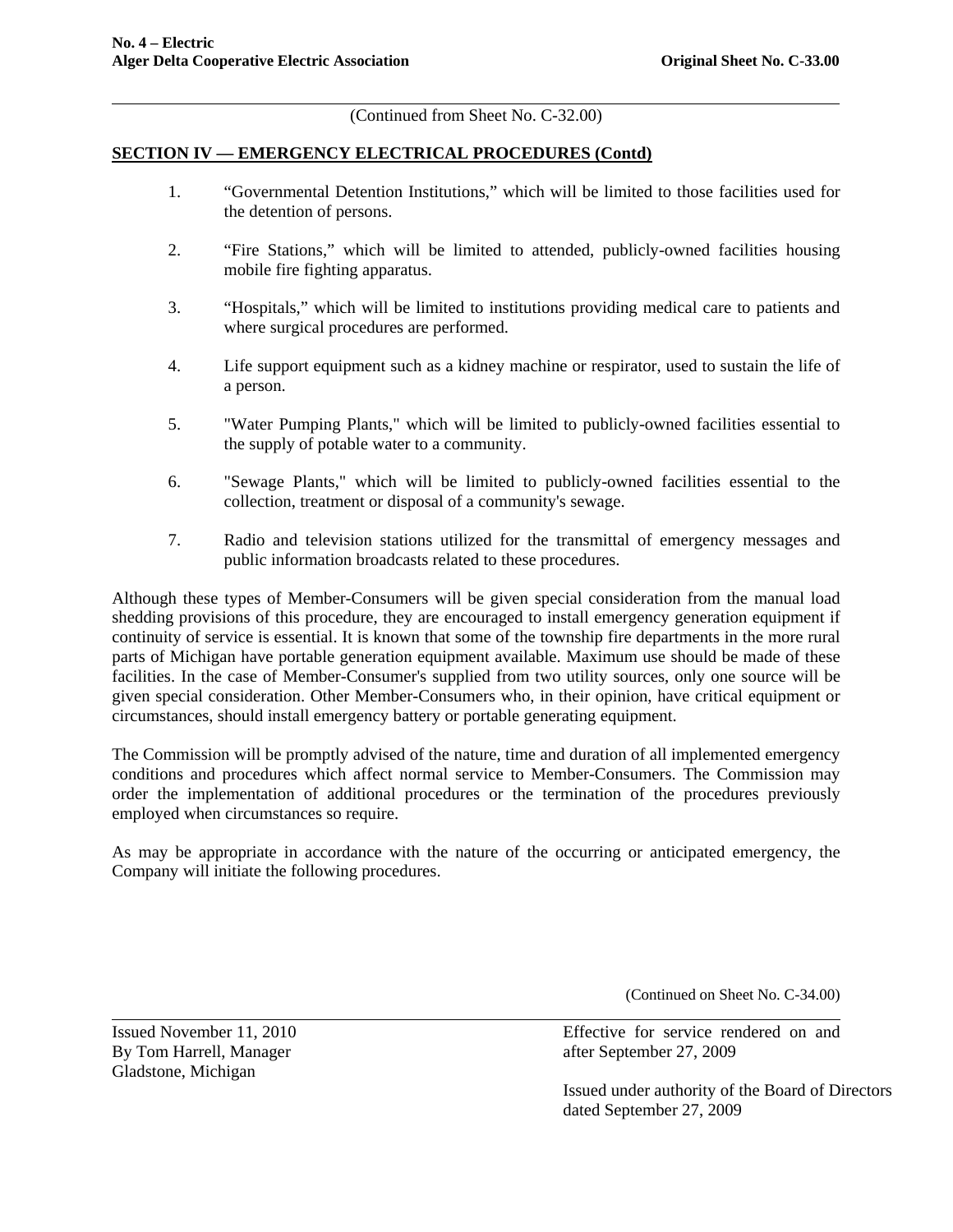## (Continued from Sheet No. C-33.00)

## **SECTION IV — EMERGENCY ELECTRICAL PROCEDURES (Contd)**

#### B. Sudden or Unanticipated Short-Term Capacity Shortage

In the event of a sudden decline of the frequency on the system or a sudden breakup which isolates all or parts of the system or power pool from other electric systems with which is interconnected and which results in the area so isolated being deficient in electric generation, with consequent rapid decline in frequency:

- 1. Every effort will be made to maintain at least partial service to the system by means of predetermined load shedding of selected transmission and/or distribution circuits. The Company will make every reasonable effort to provide continuous service to essential health and safety Member-Consumer s.
- 2. With no substantial generation of its own and being to a great extent dependent on outside sources for energy, the Short-Term, Sudden, Unanticipated Capacity Shortage may result in temporary complete loss of service to the Company. However, the Company will make every effort to resume service to essential Member-Consumers as soon as practicable.

### C. Anticipated or Predictable Short-Term Capacity Shortages in the Company System

In the event an emergency condition of short-term duration is anticipated or predicted which cannot be relieved by sources of generation within or outside the system serving as the Company source of energy, the following steps will be taken at the appropriate time and in the order appropriate to the situation:

- 1. The internal demand of substations, offices and other premises owned by the Company will be reduced to the largest extent consistent with the maintenance of service.
- 2. Service will be interrupted to loads rendered service under interruptible tariffs.
- 3. Voltage will be reduced not more than six percent.
- 4. Voluntary load reductions will be requested of large commercial and industrial Member-Consumers by procedures established in their respective load management plans.
- 5. Voluntary load reductions will be requested of all other Member-Consumer s through appropriate media appeals.

(Continued on Sheet No. C-35.00)

Issued November 11, 2010 Effective for service rendered on and By Tom Harrell, Manager after September 27, 2009

> Issued under authority of the Board of Directors dated September 27, 2009

Gladstone, Michigan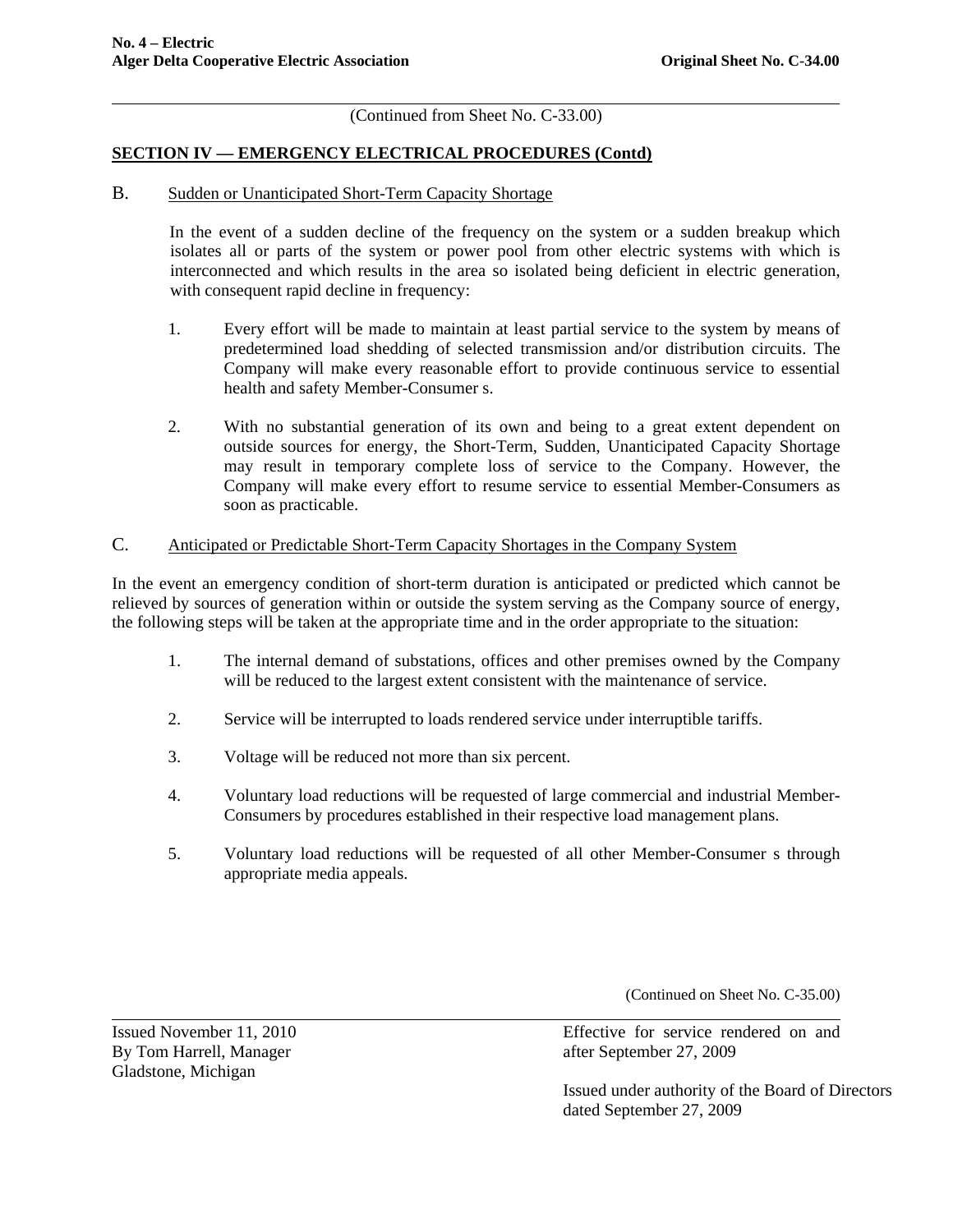# (Continued from Sheet No. C-34.00)

# **SECTION IV — EMERGENCY ELECTRICAL PROCEDURES (Contd)**

6. Load shedding of firm Member-Consumer loads will be initiated. Service so interrupted shall be of selected distribution circuits throughout the Company area. Such interruptions shall be consistent with the criteria established for essential health and safety Member-Consumers and will, insofar as practicable, be alternated among circuits. Records will be maintained to insure that during subsequent capacity shortages, service interruptions may be rotated throughout the Company service area in an equitable manner.

## D. Long-Term Capacity or Fuel Shortage

The following actions will be implemented until it is determined by the Company energy suppliers that any or all actions may be terminated. The public will be immediately advised through appropriate media sources of the implementation of these procedures. If an emergency situation of long-term duration arises out of a long-term capacity or fuel shortage in the area which cannot be relieved by sources of generation within or outside the system, the following actions will be taken in the order noted as required:

- 1. Curtail use during hours of maximum system demand of non-essential energy on premises controlled by the Company including parking and large area lighting and interior lighting, except lighting required for security and safety, and other uses of energy both during and outside normal business hours.
- 2. Initiate voluntary energy curtailment during hours of maximum system demand of all Member-Consumers by requesting, through mass communication media, voluntary curtailment by all Member-Consumers of a minimum of ten percent of their electric use. This use will include lighting, air conditioning, heating, manufacturing processes, cooking, refrigeration, clothes washing and drying, and any other loads that can be curtailed or deferred to off-peak hours.
- 3. Implement procedures for interruption of selected distribution circuits during the period of maximum system demand on a rotational basis in accordance with specified load reduction amounts minimizing interruption to facilities which are essential to the public health and safety. The length of an interruption of any selected circuit should not exceed two hours and the total interruption should not exceed four hours in any 24-hour period without prior notification to the Commission.

If the above actions are made necessary because of a long-term fuel shortage, they will be continued in the order taken to maintain as nearly as possible a 30-day fuel supply.

### E. Emergency Procedures of Wholesale Suppliers

Where appropriate, the emergency procedures will be the same as those placed in effect by the Company's wholesale for resale energy supplier.

By Tom Harrell, Manager after September 27, 2009 Gladstone, Michigan

l

Issued November 11, 2010 Effective for service rendered on and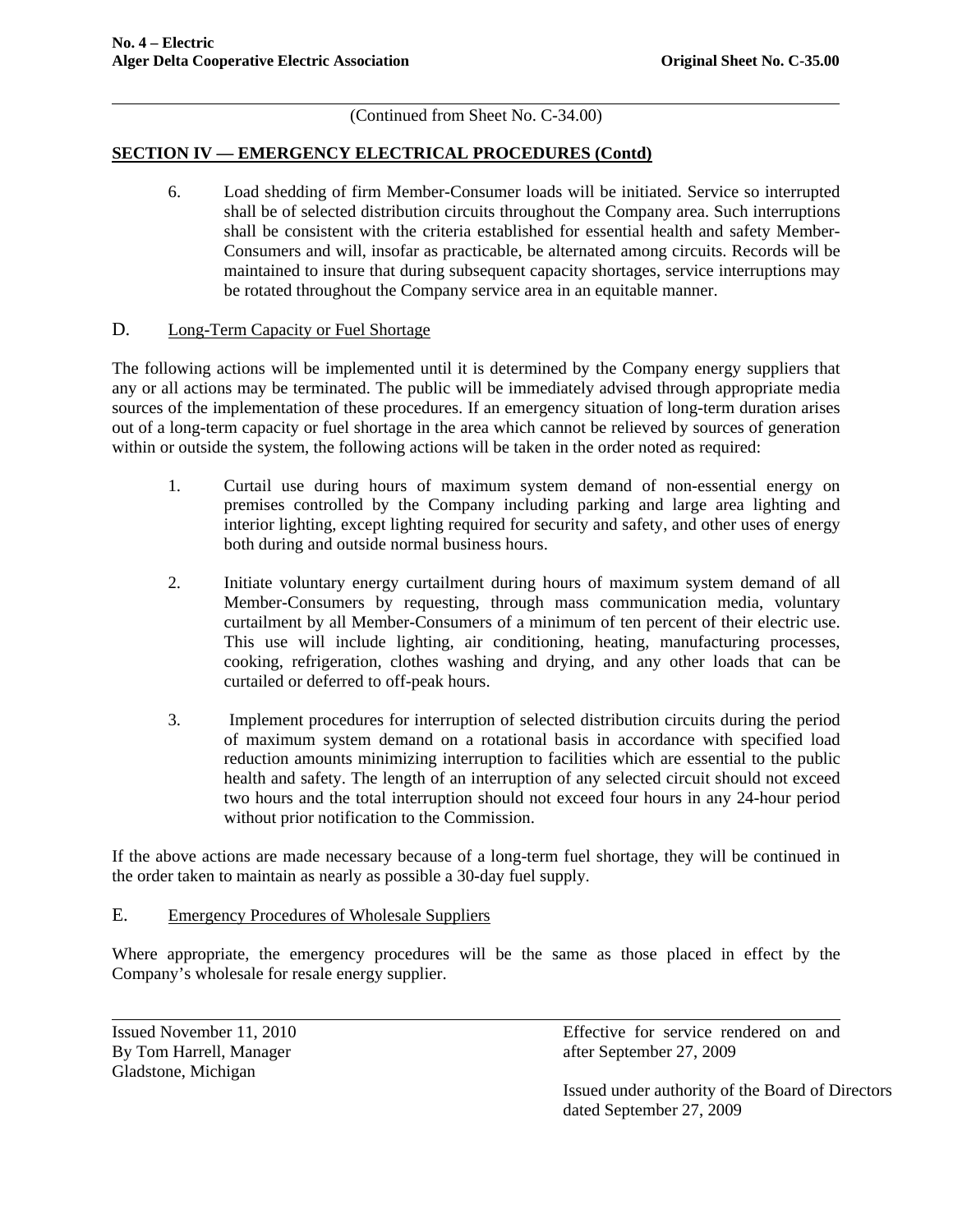### **SECTION D RATE SCHEDULES**

## **Power Supply Cost Recovery Clause**

This clause permits the monthly adjustment of rates for power supply to allow recovery of the booked costs of purchased power incurred under reasonable and prudent policies and practices.

For purposes of this clause, the following definitions apply:

"Power supply cost recovery factor" means that element of the rates to be charged for electric service to reflect power supply costs incurred and made pursuant to a power supply cost recovery clause incorporated in the rates or rate schedule.

"Power supply cost recovery plan" means a determination by the Cooperative made annually describing the expected sources of electric power supply and changes over a future 12-month period specified by the Cooperative's Board of Directors and specifying for each of those 12 months a specified power supply cost recovery factor.

"Power supply costs" means those elements of the costs of purchased power as determined by the Cooperative's Board of Directors to be included in the calculation of the power supply cost recovery factor.

The Power Supply Cost Recovery factor shall consist of 0.01100 mills per kilowatthour for each full .01 mills per kWh, of power supply costs, rounded to the nearest .01 mills per kilowatthour. The power supply cost recovery factor to be applied to the Cooperative's retail Member-Consumers' monthly kilowatthour usage represents the power supply costs as established by Cooperative's Board of Directors pursuant to a power supply and cost review hearing conducted by the Cooperative's Board of Directors. The power supply and cost review will be conducted not less than once a year for the purpose of evaluating the power supply cost recovery plan submitted by Cooperative to the Cooperative's Board of Directors and to authorize appropriate power supply cost recovery factors.

Not less than once a year and not later than 4 months after the end of the 12-month period covered by Cooperative's most recently authorized power supply cost recovery plan, a power supply cost reconciliation will be submitted by the Cooperative to the Cooperative's Board of Directors to reconcile

(Continued on Sheet No. D-1.01)

By Tom Harrell, Manager Corober 1, 2010 Gladstone, Michigan

 $\overline{a}$ 

Issued November 11, 2010 Effective for service rendered on and after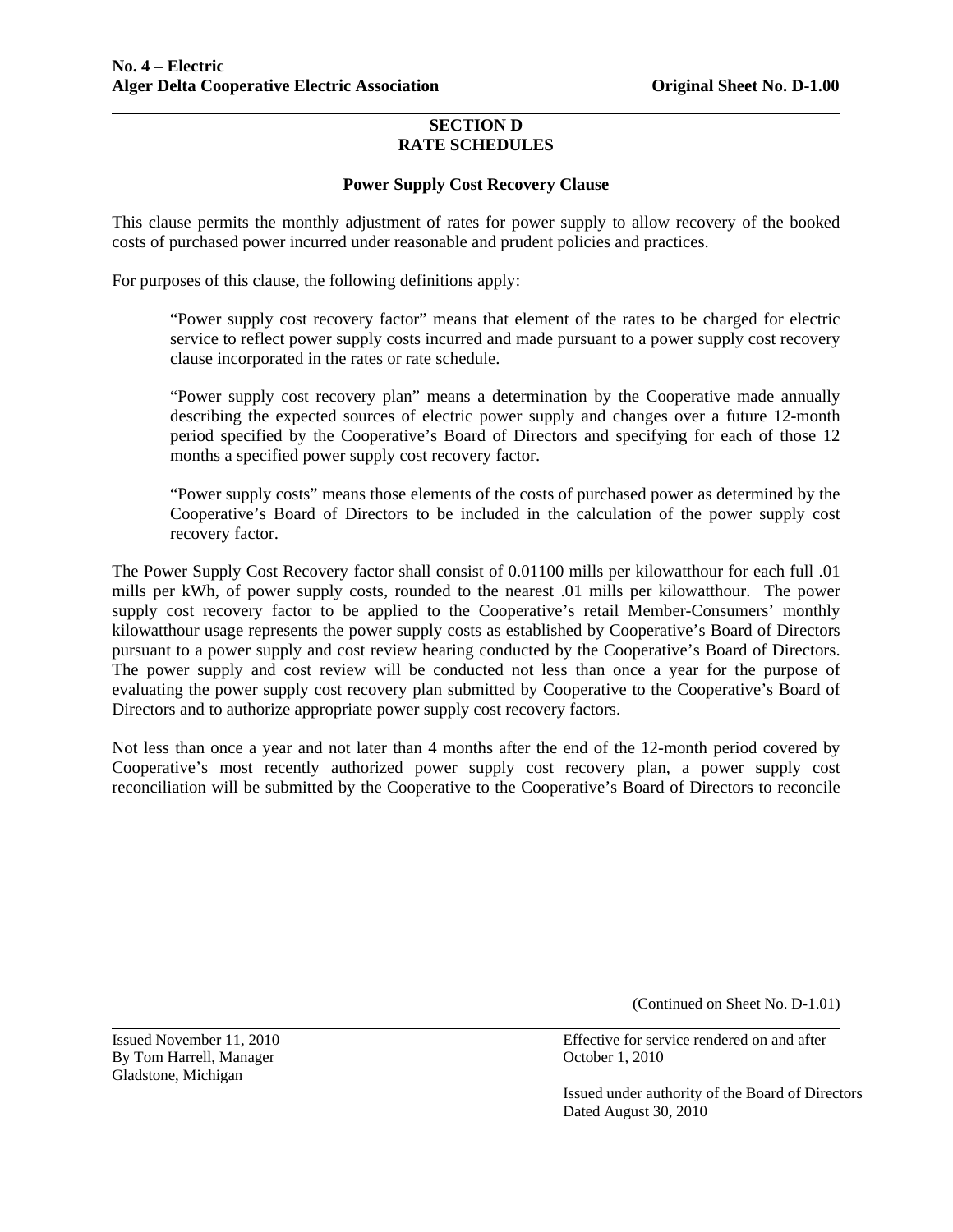## **Power Supply Cost Recovery Clause (Continued from Sheet No. D-1.00)**

the revenues recorded pursuant to the power supply cost recovery factor and the allowance for cost of power included in base rates as established by the Cooperative's Board of Directors under Cooperative's most recent power supply cost recovery plan, among other things. Cooperative shall be required to refund to Member-Consumers, or to credit to Member-Consumers' bills any net amount determined to have been recovered which is in excess of the amounts actually expensed by Cooperative for power supply. Cooperative shall recover from Member-Consumers any net amount by which the amount determined to have been recovered over the period covered was less than the amount determined to have been actually expensed by Cooperative for power supply.

For the eleven (12) months ending December 2011, the Power Supply Cost Recovery Factor is \$0.00773 per kWh. The allowance for cost of power supply included in base rates is \$0.08725 per kWh.

The following factors are applied pursuant to 1982 PA 304 in the months ending December 2011:

| Year | <b>Billing</b><br>Month | Maximum<br>Authorized<br>2011 PSCR<br>Factor<br>(per kWh) | Actual<br>Factor<br><b>Billed</b><br>(per kWh) |
|------|-------------------------|-----------------------------------------------------------|------------------------------------------------|
| 2011 | January                 | \$0.00773                                                 | \$0.00000                                      |
| 2011 | February                | \$0.00773                                                 | \$0.00000                                      |
| 2011 | March                   | \$0.00773                                                 | \$0.00000                                      |
| 2011 | April                   | \$0.00773                                                 | \$0.00000                                      |
| 2011 | May                     | \$0.00773                                                 | \$0.00000                                      |
| 2011 | June                    | \$0.00773                                                 | \$0.00000                                      |
| 2011 | July                    | \$0.00773                                                 | \$0.00000                                      |
| 2011 | August                  | \$0.00773                                                 | \$0.00000                                      |
| 2011 | September               | \$0.00773                                                 | \$0.00000                                      |
| 2011 | October                 | \$0.00773                                                 | \$0.00000                                      |
| 2011 | November                | \$0.00773                                                 | \$0.00000                                      |
| 2011 | December                | \$0.00773                                                 | \$0.00000                                      |

By Tom Harrell, Manager January 1, 2011 Gladstone, Michigan

 $\overline{a}$ 

(Continued on Sheet No. D-1.02)

Issued November 11, 2010 Effective for service rendered on and after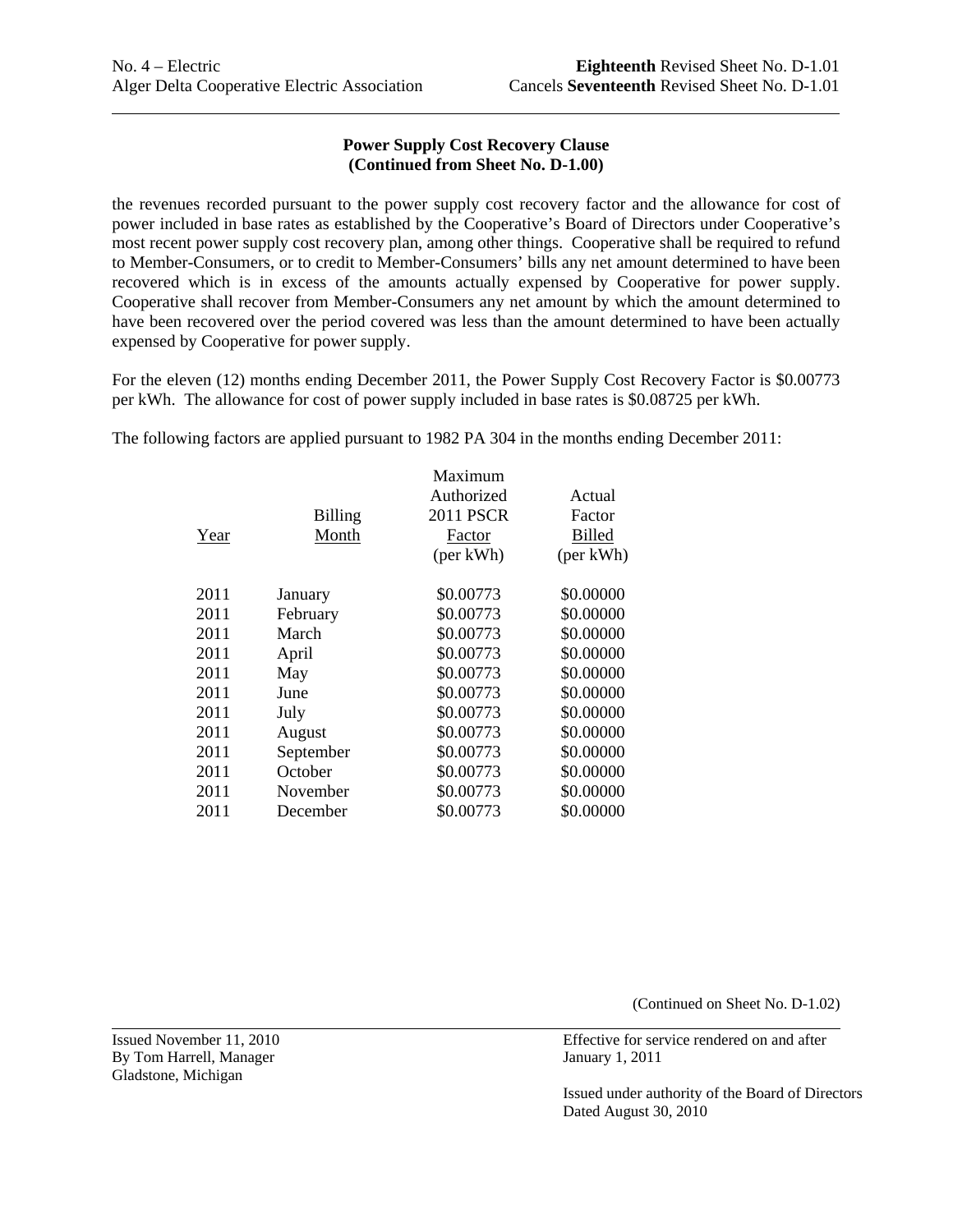l

### **ENERGY OPTIMIZATION PROGRAM CLAUSE**

This clause permits, pursuant to Section 89 of 2008 PA 295, the adjustment of distribution rates, via the application of an Energy Optimization Surcharge, to allow recovery of the energy optimization program costs incurred by the Cooperative in compliance with Section 89 of 2008 PA 295.

An energy optimization cost reconciliation shall be conducted annually.

The approved Energy Optimization Surcharges are shown below.

### **ENERGY OPTIMIZATION SURCHARGES**

| Sheet No. | Rate Schedule                                     | 2012-2015<br>\$/kWh         |
|-----------|---------------------------------------------------|-----------------------------|
| D-4.00    | Schedule A – Farm and Home Service                | \$0.00262                   |
| D-5.00    | Schedule AS – Seasonal Residential Service        | \$0.00262                   |
| Sheet No. | Rate Schedule                                     | 2012-2015<br>\$/meter/month |
| D-6.00    | Schedule B – Commercial and Small Power Service   | \$2.48                      |
| D-8.00    | Schedule LP – Large Power                         | \$48.26                     |
| D-9.00    | Schedule LP-C – Large Power Service Rate – Choice | \$48.26                     |

By Tom Harrell, Manager **Value Accommission** Public Service **January 1, 2012** Gladstone, Michigan

 $\overline{a}$ 

| Michigan Public Service<br>Commission |
|---------------------------------------|
| December 13, 2011                     |
| Filed                                 |

Issued **December 13, 2011** Effective for bills rendered on and after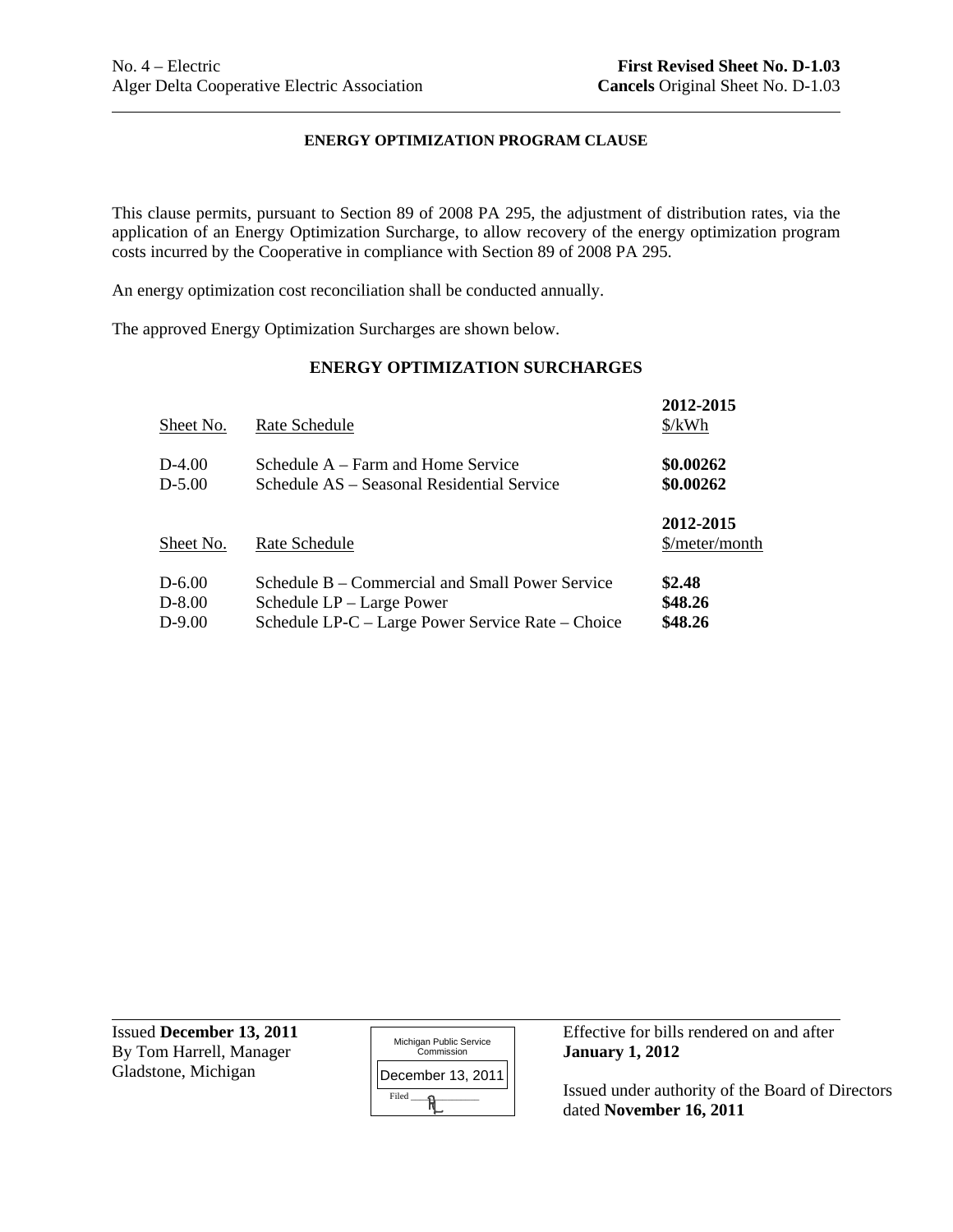## Requirements for Pole Attachments

The Cooperative may permit a cable television company or other attaching party (as defined in paragraph 1(a) of 1980 PA 470; MCLA 460.6g) to make attachments to its poles, ducts or conduits pursuant to contract between the Cooperative and the attaching party. Effective April 1, 1997, the annual pole attachment rate shall be \$3.74 per pole per year.

Attaching parties must obtain any necessary authorizations to occupy public or private rights-ofways prior to execution of a contract with the Cooperative.

This sheet shall not apply to attachments made or proposed to be made by utilities (as defined in paragraph 1(d) of 1980 PA 470) to the facilities of the Cooperative.

l

Issued November 11, 2010 Effective for service rendered on and after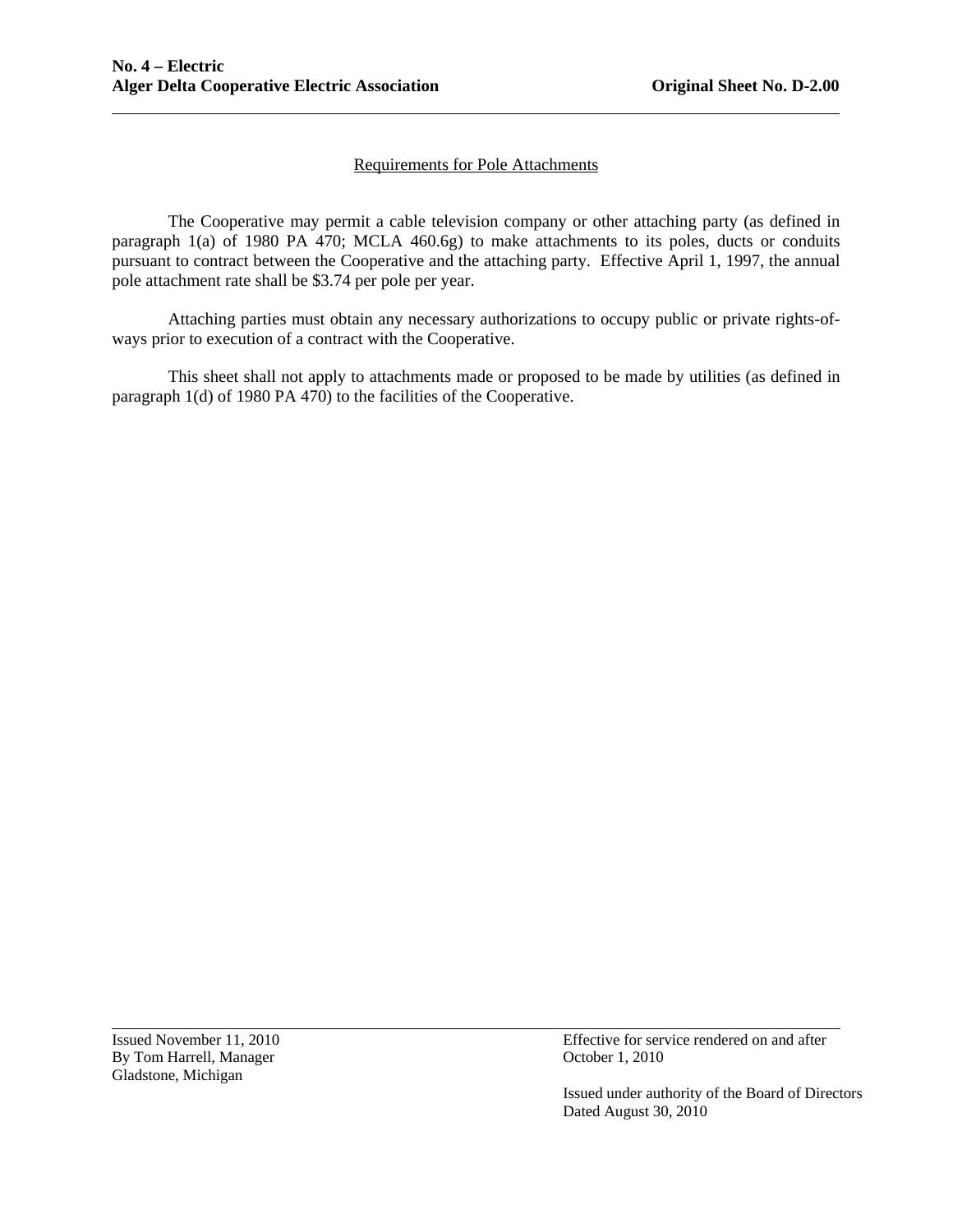# REQUIREMENTS FOR OPERATION OF PARALLEL GENERATION FACILITIES (COGENERATORS AND SMALL POWER PRODUCERS)

In order to provide for the safety of Member-Consumers, utility personnel, and others, and to assure reliable electric service consistent with the requirements of the Public Utility Regulatory Policies Act of 1978 and the Michigan Public Service Commission's Order in Case No. U-6798, the following requirements are established for connection and/or operation of Member-Consumer generation facilities in parallel with the cooperatives distribution system:

### Availability

These requirements include all Member-Consumer generation facilities under 100 KW. Member-Consumer generation facilities of 100 KW and over will be handled on an individual basis.

If the Member-Consumer does not meet all of the requirements listed below, the cooperative may require termination of parallel operation and the Member-Consumer shall be liable for any damages or injury resulting from unauthorized or improper connection and/or operation of the Member-Consumer's generation facility. These requirements apply to both existing and proposed installations and are subject to change with approval of the Michigan Public Service Commission from time to time.

#### Safety and Reliability Requirements

The Member-Consumer shall submit for the cooperative's review detailed electric diagrams, equipment nameplate data, including the interface device and control system of the Member-Consumer's power sources and a site plan.

The Member-Consumer's control and protection system and site plan must be acceptable to the cooperative and in accordance with these safety and reliability standards. This system shall provide for immediate automatic shutdown or separation of the Member-Consumer's generator and the cooperative system in the event of momentary or extended loss of power from the cooperative, including loss of one or more phases if the Member-Consumer is generating three phase power. The shutdown or separation must continue until normal utility service is restored. The shutdown or separation shall occur when frequency, voltage, and or current deviate from normal utility standards. The Member-Consumer shall be liable if the Member-Consumer's protection system fails to function.

A disconnecting device suitable for use as a protective tag location may be required so as to be accessible and in reasonably close proximity to the billing meter.

The completed installation must meet all local, state and national codes and regulations and is subject to inspection by proper enforcement authorities before commencement of parallel operation. In addition, the cooperative may, at its discretion, inspect or test the facility at any time.

(Continued on Sheet No. D-3.01)

By Tom Harrell, Manager Corober 1, 2010 Gladstone, Michigan

l

Issued November 11, 2010 Effective for service rendered on and after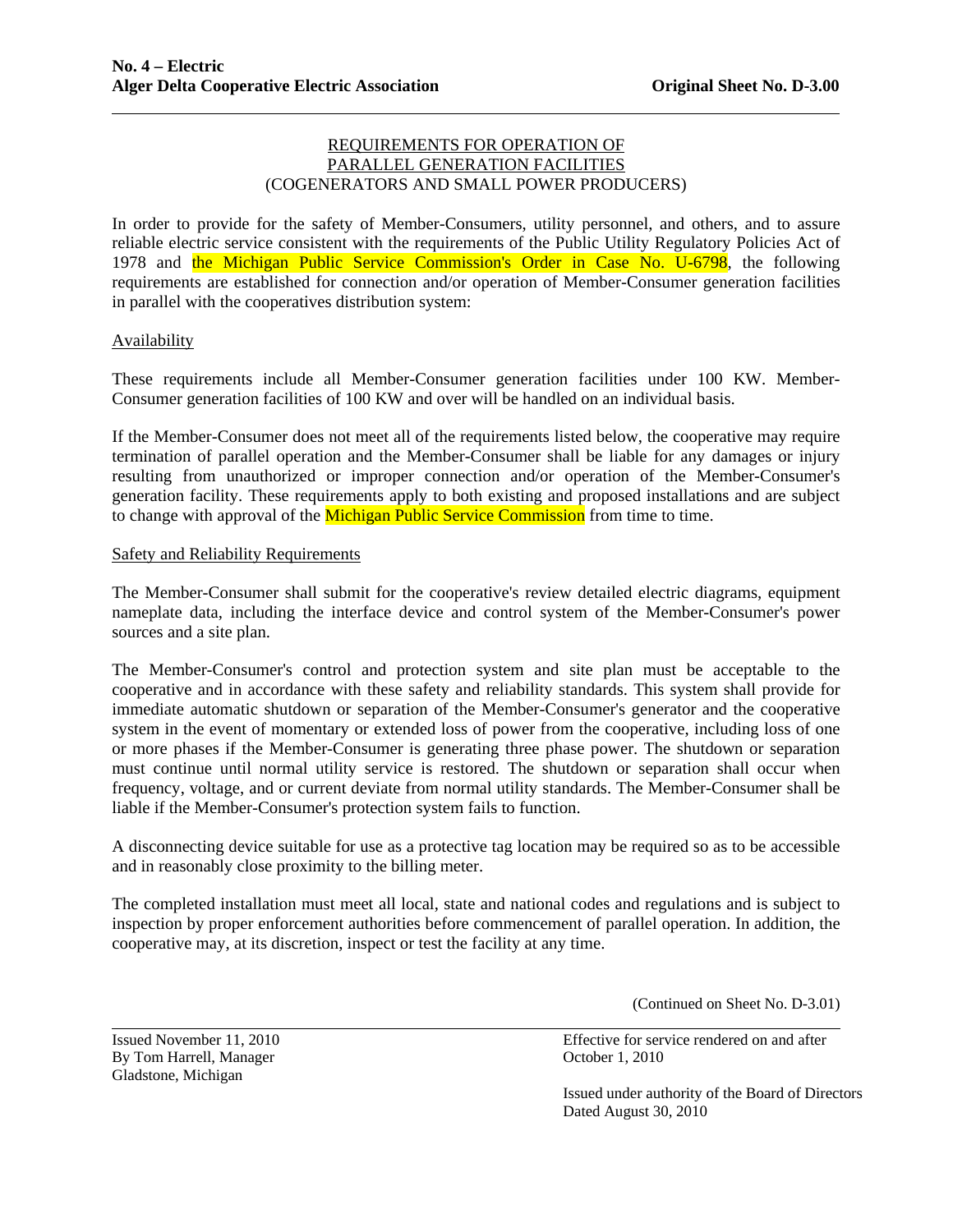# REQUIREMENTS FOR OPERATING OF PARALLEL GENERATION FACILITIES (Continued from Sheet No. D-3.00)

The Member-Consumer shall advise the cooperative prior to making any revisions to the Member-Consumer's generation facility, the control system, or the interface between the two power systems after the installation. Any such revision must be acceptable to the cooperative.

Should the parallel operation of the Member-Consumer's generation facility cause interference or adversely affect voltage, frequency, harmonic content or power factor in the cooperative's system or other Member-Consumers' service, the cooperative may require disconnection of parallel operation until the condition has been corrected.

### Reimbursement of Costs

The Member-Consumer shall pay for all costs associated with any addition to or alteration of the cooperative's equipment required for metering and for the safe and reliable operation of the Member-Consumer's generating equipment in parallel with the cooperative's system. The Member-Consumer shall also pay for costs of changes required due to safety or adverse effects on other Member-Consumers and/or on the cooperative caused by the connection and/or operation of the Member-Consumer's generation facility.

The cooperative may require reasonable and adequate insurance coverage by the interconnecting Member-Consumer and the Member-Consumer shall provide proof of liability coverage as may be required by the cooperative.

#### Rates for Sales to Cooperative

Cogenerators and small power producers may operate under one of the following options:

#### Option I

The Member-Consumer may have a detente installed on its single KWH meter and opt to sell no power to the cooperative.

#### Option II

l

The Member-Consumer may install a second KWH meter to meter energy sold to the cooperative. The cooperative will pay entity per KWH purchased from the Member-Consumer.

(Continued on Sheet No. D-3.02)

By Tom Harrell, Manager Gladstone, Michigan

Issued November 11, 2010 Effective for service rendered on and after<br>By Tom Harrell, Manager October 1, 2010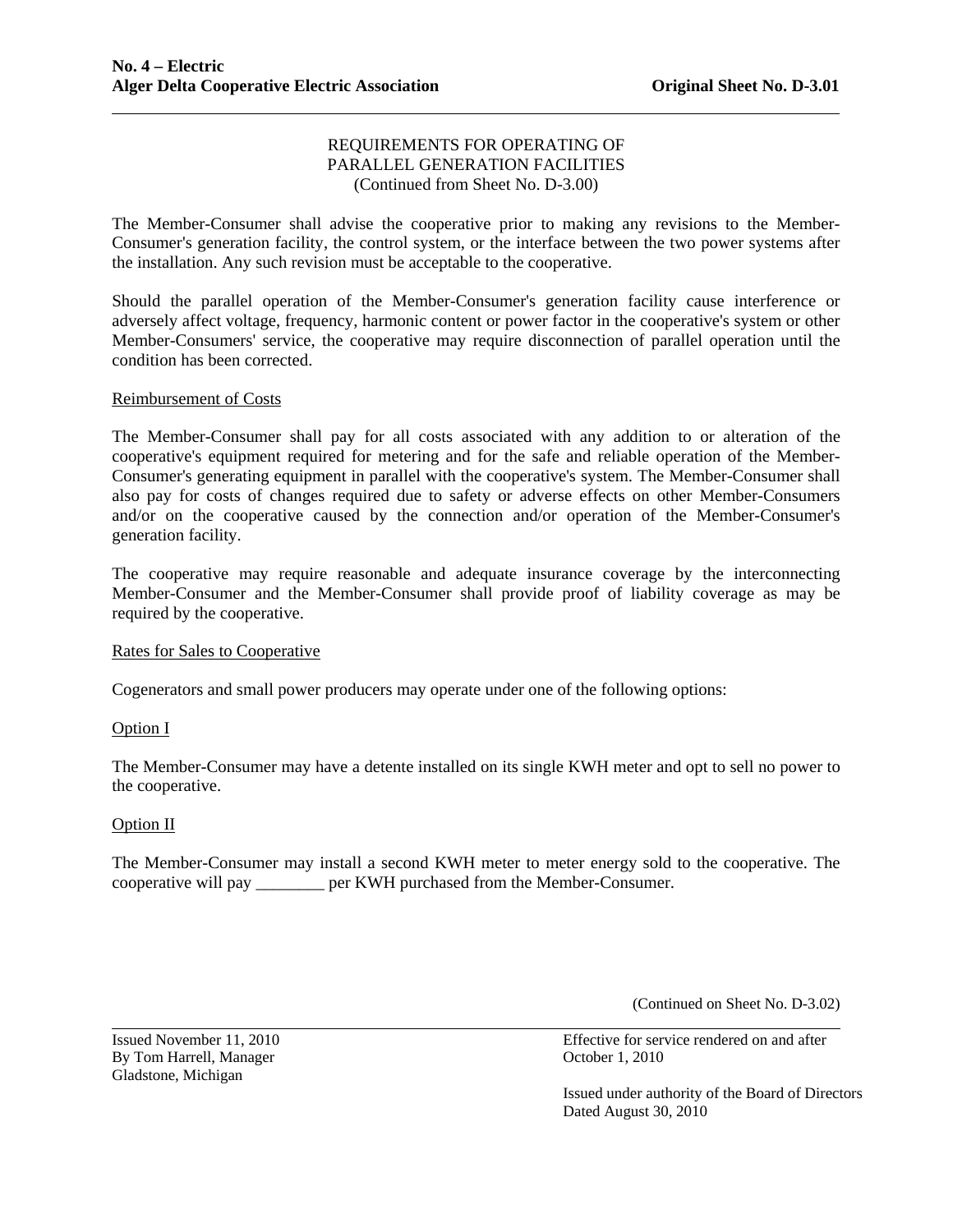## REQUIREMENTS FOR OPERATING OF PARALLEL GENERATION FACILITIES (Continued from Sheet No. D-3.01)

## Option III

The Member-Consumer may enter into a contract for at least four years providing for the sale of both capacity and energy. The cooperative may require a test period, subject to M.P.S.C. approval, wherein the exact amount of capacity available for sale can be determined. During this period sales will be made subject to Option II.

Capacity is equal to KWH purchased/720. However in no event will demand payments be made in any month when demand is less than KWH purchased/720 for any of the cooperative's four weekly system peaks.

After the contract is executed the cooperative will pay \_\_\_\_\_\_\_\_\_ per KWH purchased. The cooperative will pay a rate per KWH based upon the generation characteristics of the Member-Consumer as follows:

Rate per  $KW = \_ x$  (availability factor) X (capacity factor)

Availability and capacity factors will initially be based on estimation but may be adjusted if justified by actual performance.

Member-Consumers selling capacity recognize that, under certain operating conditions, the cooperative will require the qualifying facility to back down its generation.

#### Recovery of Administrative Costs

Member-Consumers choosing Options II and III will be assessed a 1 mill/KWH surcharge to cover administrative costs.

### Calculation of Avoided Costs

Pursuant to the Commission's Order in Case No. U-6798, dated August 27, 1982, Alger Delta's avoided costs are based upon the average rate paid to its power suppliers. The power supply bills used to derive avoided energy costs and avoided capacity costs will be kept on file at Alger Delta. Alger Delta personnel will be available to explain how this methodology is applied to these bills so as to derive the avoided costs for any particular billing period.

l

Issued November 11, 2010 Effective for service rendered on and after<br>By Tom Harrell, Manager October 1, 2010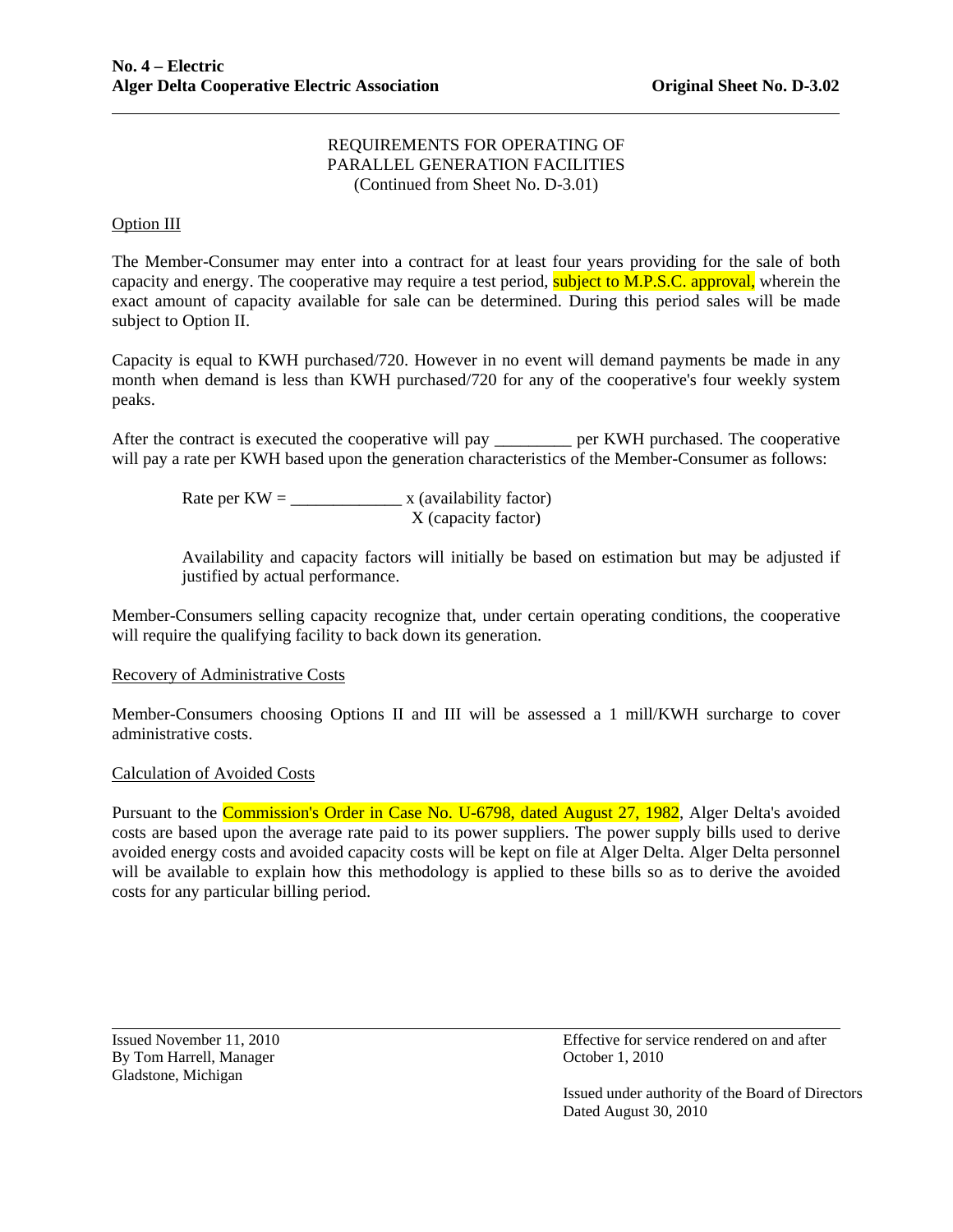# **FARM AND HOME SERVICE SCHEDULE A**

## Availability

Available to Member-Consumers of the Cooperative for all normal farm and home uses at the address shown on the Member-Consumer's driver's license and voter's registration card, subject to the established rules and regulations of the Cooperative in Section II, Part G, 2. Service to individual motors under this rate schedule is limited to motors up to and including ten horsepower (10 H.P.) This rate is also available to any Member-Consumer of the Cooperative for residential service to dwellings which are occupied seasonally, where consumption for the prior calendar year exceeded 8,000 kWh.

#### Type of Service

Alternating current, 60 hertz, single-phase, at a nominal 120/240 volts.

#### Billing Rate

| <b>Monthly Service Charge:</b> | $$25.00$ per month |
|--------------------------------|--------------------|
| or<br>Annual Service Charge:   | \$300.00           |
| <b>Energy Charge:</b>          | \$0.14900 per kWh  |

#### **Energy Optimization Surcharge: This rate is subject to the Energy Optimization Surcharge shown on Sheet No. D-1.03.**

#### Minimum Charge

- A. The monthly minimum charge is the Monthly Service Charge; or
- B. The annual minimum charge under this rate schedule shall be the Annual Service Charge; or
- C. The minimum charge may be increased in accordance with the Cooperative's rules and regulations in Section II, Part C, 3, in those cases in which a larger than average investment is necessary to serve an account under this schedule. Such minimum charges will be specified in a supplemental contract between the Cooperative and the Member-Consumer.

(Continued on Sheet No. D-4.01)

By Tom Harrell, Manager **July 1, 2009** Gladstone, Michigan

 $\overline{a}$ 

Issued November 11, 2010 Effective for **bills** rendered on and after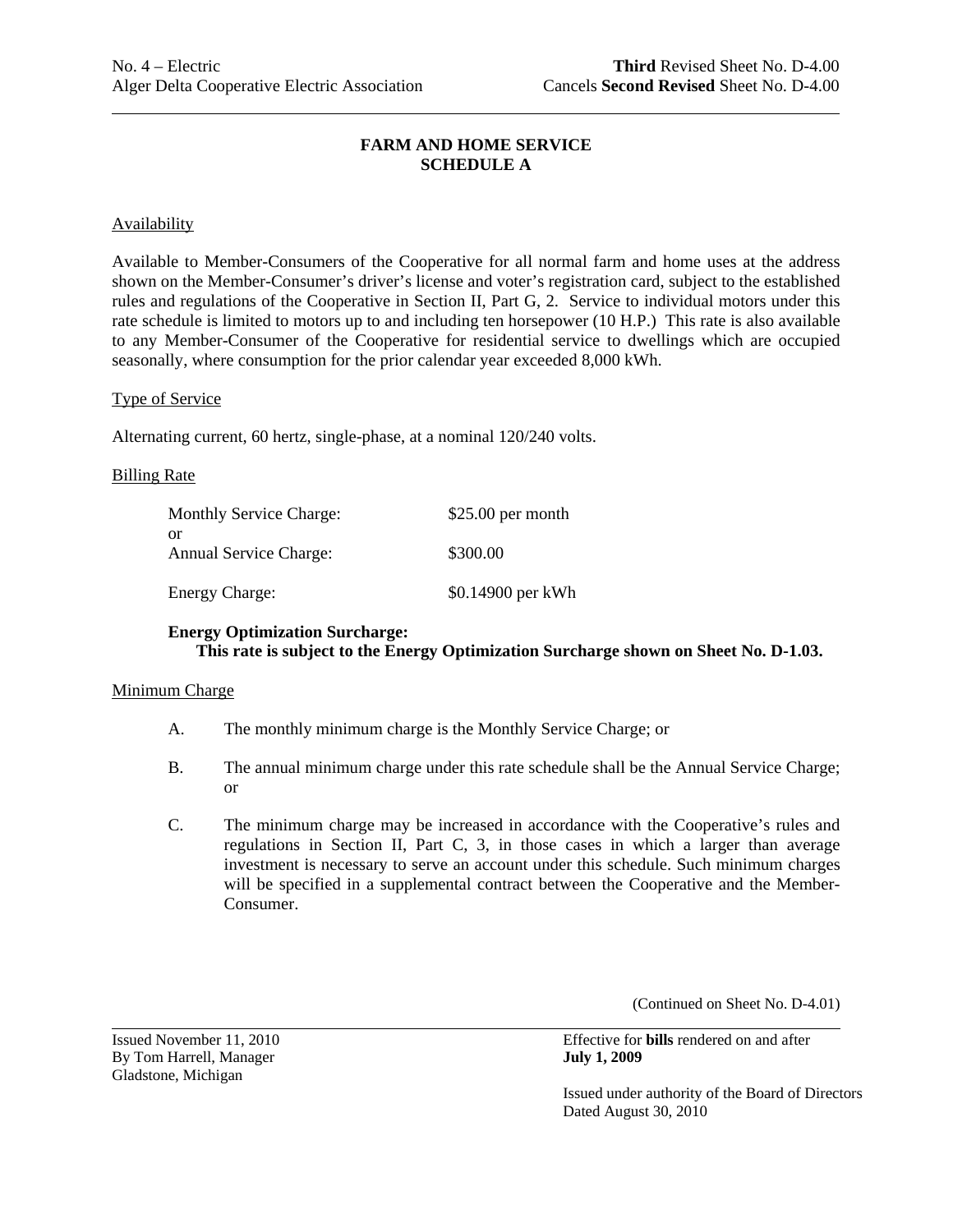# **FARM AND HOME SERVICE SCHEDULE A (Continued from Sheet No. D-4.00)**

### Bills Rendered Annually

Upon written agreement of the Cooperative and the Member-Consumer, the bills for service provided under this rate schedule may be rendered annually. Annual bills will be calculated using the Schedule A rate applied to the Member-Consumer's monthly energy consumption along with the Annual Service Charge, which shall be prepaid.

### Terms of Payment

This rate schedule is subject to the Cooperative's Allowable Charges as set forth on Sheet No. B-5.00.

### Tax Adjustment

- A. Bills shall be increased or decreased, within the limits of political subdivisions which levy special taxes, license fees or rentals against the Cooperative's property, or its operations, or the production and/or sale of electric energy, to recognize such special charges and thereby prevent other Member-Consumers from being compelled to share such local increases.
- B. Bills shall be adjusted to reflect any new, increased, or decreased specific tax or excise imposed by any governmental authority which impacts the Cooperative's cost of providing electric service.

#### Power Supply Cost Recovery

This rate schedule is subject to the Cooperative's Power Supply Cost Recovery Clause as set forth on Sheet Nos. D-1.00 to D-1.01.

#### Michigan State Sales Tax

Michigan State Sales Tax will be added to all bills, where applicable.

l

Issued November 11, 2010 Effective for service rendered on and after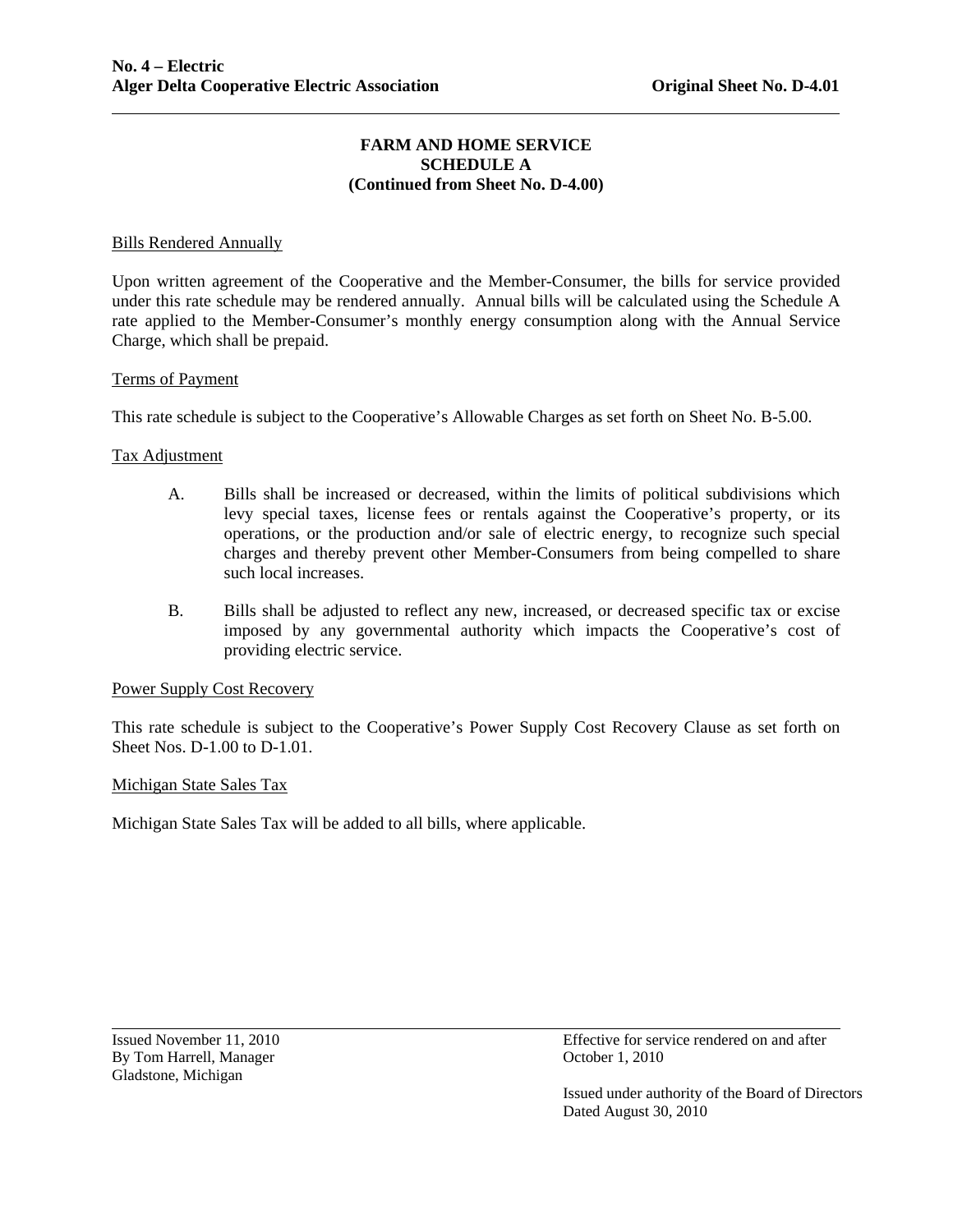# **SEASONAL RESIDENTIAL SERVICE SCHEDULE AS**

# Availability

Available to Member-Consumers of the Cooperative who use their homes or cottages only a part of each year or at intervals during the year for all residential uses, subject to the established rules and regulations of the Cooperative in Section II, Part G, 2. Service under this schedule is limited to individual motors up to, and including, ten horsepower (10 H.P.) This rate is also available to any Member-Consumer of the Cooperative for residential service to dwellings which are occupied seasonally, where consumption for the prior calendar year exceeded 8,000 kWh.

#### Type of Service

Alternating current, 60 hertz, single-phase, at approximately 120/240 volts.

#### Annual Rate

| Service Charge: | \$300.00 per year |
|-----------------|-------------------|
| Energy Charge:  | \$0.14900 per kWh |

# **Energy Optimization Surcharge: This rate is subject to the Energy Optimization Surcharge shown on Sheet No. D-1.03.**

### Monthly Rate

| Service Charge:       | $$25.00$ per month |
|-----------------------|--------------------|
| <b>Energy Charge:</b> | \$0.14900 per kWh  |

# **Energy Optimization Surcharge: This rate is subject to the Energy Optimization Surcharge shown on Sheet No. D-1.03.**

#### Minimum Charge

For those customers billed annually, the minimum annual charge under the above rate shall not be less than \$240.00. For those customers billed monthly, the minimum monthly charge under the above rate shall not be less than \$20.00. The minimum charges may be increased, subject to the Cooperative's rules and regulations in Section II, Part C, 3, in those cases in which a greater than average investment is necessary to serve an account under this schedule.

(Continued on Sheet No. D-5.01)

By Tom Harrell, Manager Corober 1, 2010 Gladstone, Michigan

 $\overline{a}$ 

Issued November 11, 2010 Effective for service rendered on and after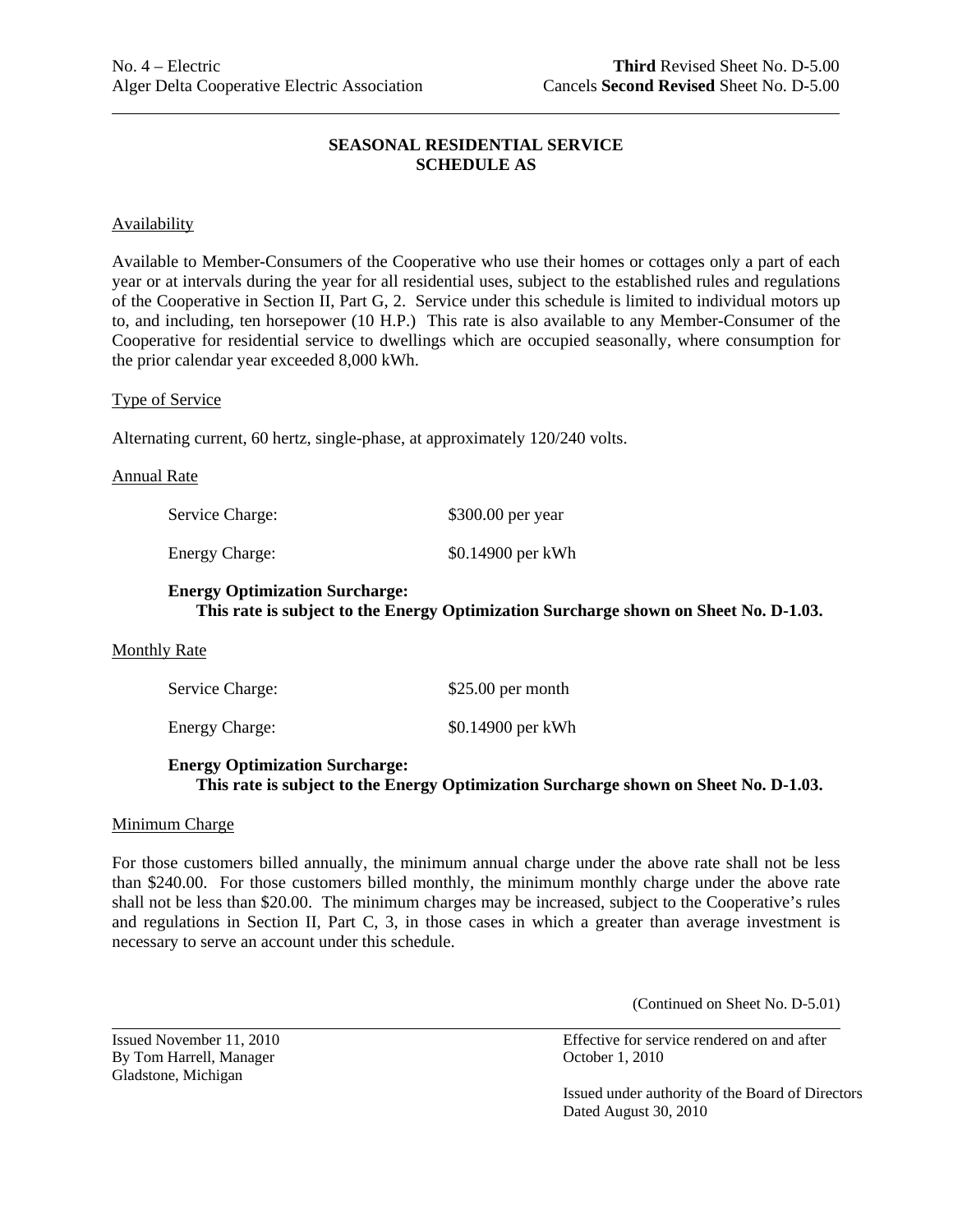# **SEASONAL RESIDENTIAL SERVICE SCHEDULE AS (Continued from Sheet No. D-5.00)**

### **Meter Readings**

# **The meter shall be read by the Cooperative at least once each calendar year, and an annual or monthly bill shall be rendered to the Member-Consumer for payment.**

#### Terms of Payment

This rate schedule is subject to the Cooperative's Allowable Charges as set forth on Sheet No. B-5.00. Member-Consumers receiving service under this schedule shall pay the minimum annual charge in advance each year and shall be billed for energy consumed at the end of each calendar year.

#### Tax Adjustment

- A. Bills shall be increased or decreased, within the limits of political subdivisions which levy special taxes, license fees or rentals against the Cooperative's property, or its operations, or the production and/or sale of electric energy, to recognize such special charges and thereby prevent other Member-Consumers from being compelled to share such local increases.
- B. Bills shall be adjusted to reflect any new, increased, or decreased specific tax or excise imposed by any governmental authority which impacts the Cooperative's cost of providing electric service.

#### Power Supply Cost Recovery

This rate schedule is subject to the Cooperative's Power Supply Cost Recovery Clause as set forth on Sheet Nos. D-1.00 to D-1.01.

# Michigan State Sales Tax

Michigan State Sales Tax will be added to all bills, where applicable.

l

Issued November 11, 2010 Effective for service rendered on and after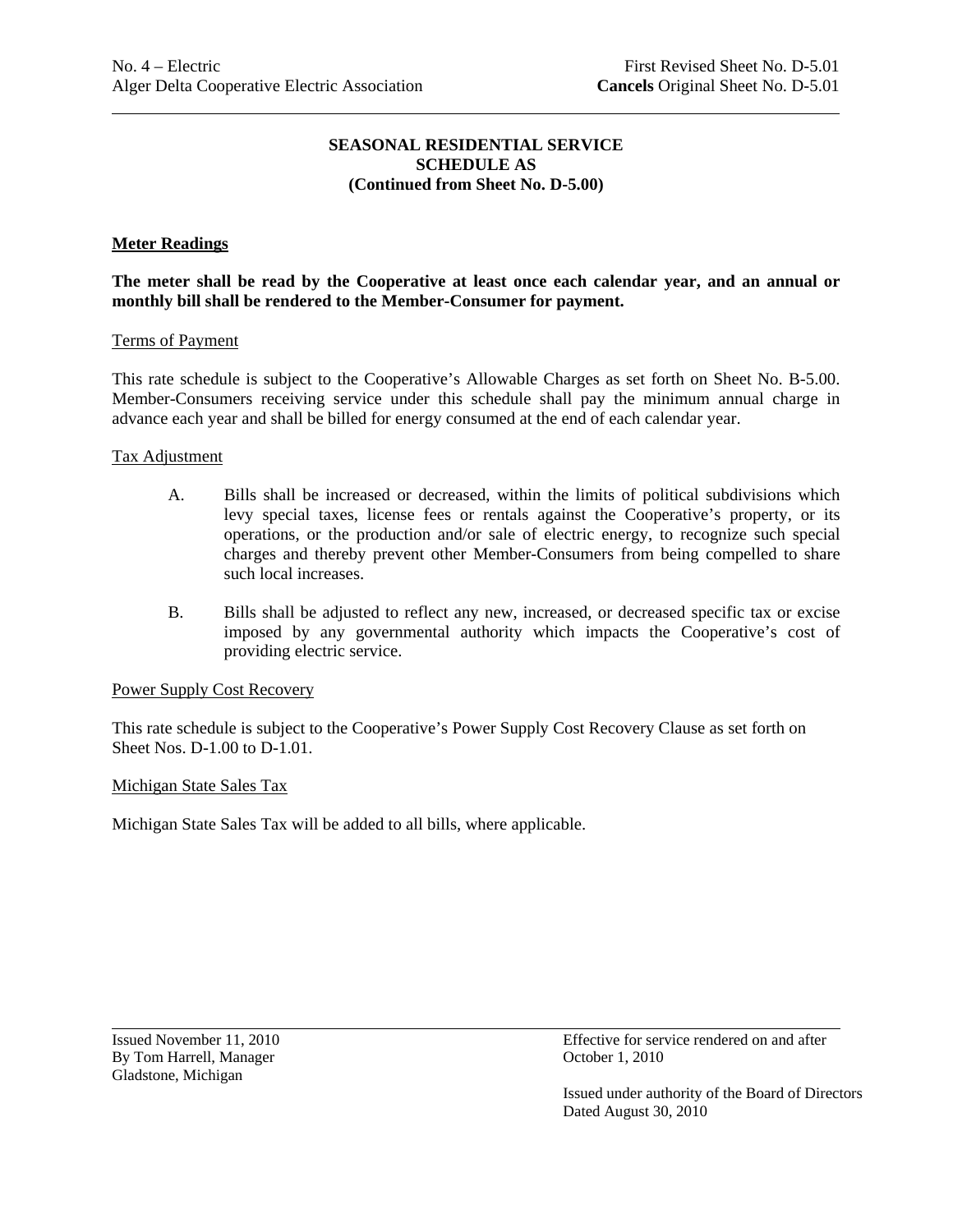# **COMMERCIAL AND SMALL POWER SERVICE SCHEDULE B**

# Availability

Available to churches and township hall Member-Consumers, commercial Member-Consumers, small industrial Member-Consumers, and three-phase farm Member-Consumers, when transformer capacity is less than 25 kVa, subject to the established rules and regulations of the Cooperative in Section II, Part G, 2, covering this service.

Member-Consumers having their homes on the same premises with their business establishments may include service to both on the same meter, in which case all service will be billed under this schedule using the rate set out below. The Member-Consumer may, however, make provision for two meters, in which case his usage for residential purposes will be billed under the appropriate residential schedule, and his usage for business purposes will be billed under this schedule and rate.

#### Type of Service

Alternating current, 60 hertz, single-phase, and three-phase where available, at approximately 120/240 volts.

## Billing Rate

| Service Charge: | $$25.00$ per month |
|-----------------|--------------------|
| Energy Charge:  | \$0.14700 per kWh  |

# **Energy Optimization Surcharge:**

## **This rate is subject to the Energy Optimization Surcharge shown on Sheet No. D-1.03.**

#### Minimum Charge

The minimum monthly charge under the above rate shall not be less than \$20.00. The annual minimum charge under this rate schedule shall be not less than \$240.00**, plus the Energy Optimization Surcharge amount shown on Sheet No. D-1.03**. The minimum charge may be increased, subject to the Cooperative's rules and regulations in Section II, Part C, 3, in those cases in which a greater than average investment is necessary to serve an account under this schedule.

(Continued on Sheet No. D-6.01)

By Tom Harrell, Manager **October 1, 2010** Gladstone, Michigan

 $\overline{a}$ 

Issued November 11, 2010 Effective for **bills** rendered on and after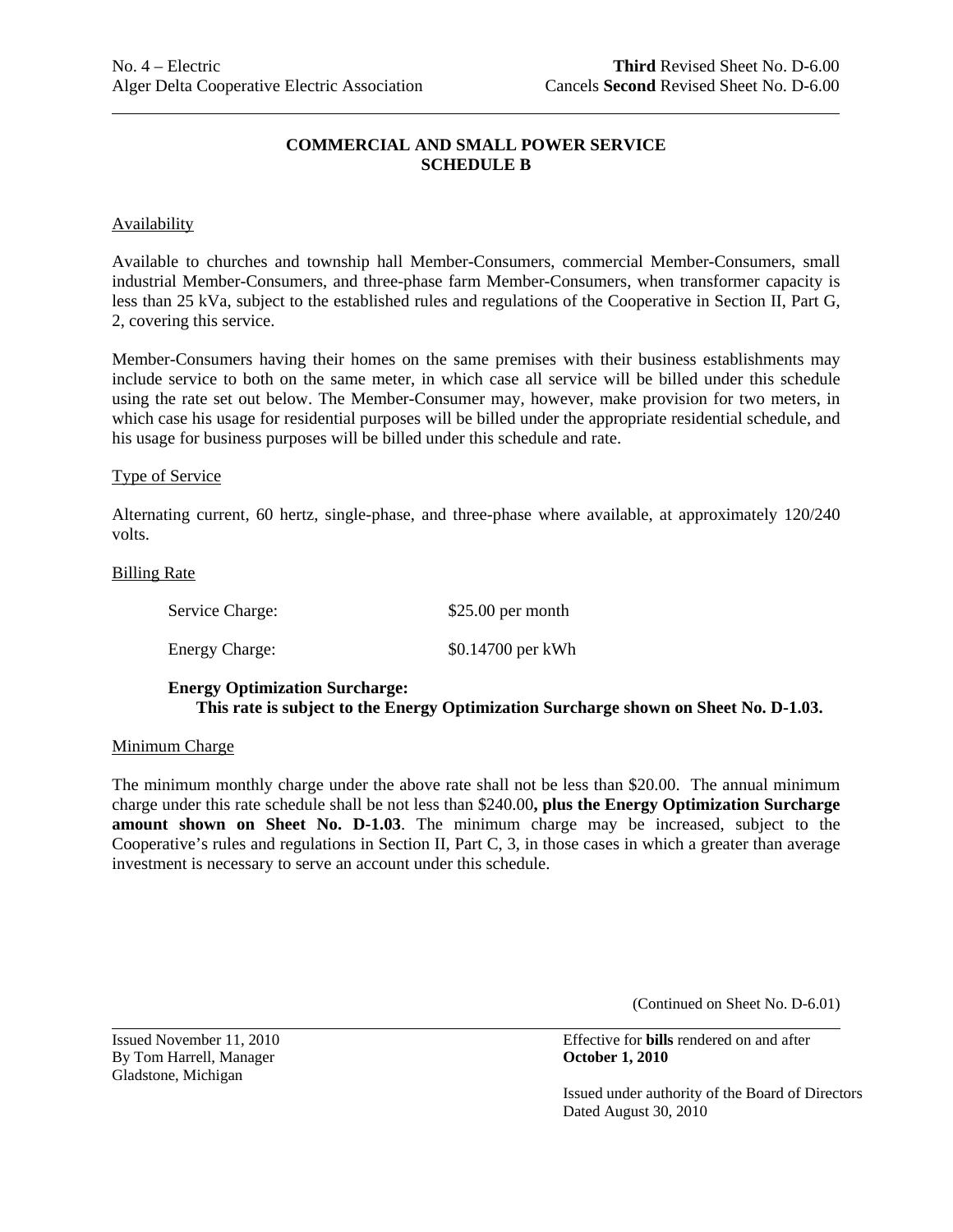# **COMMERCIAL AND SMALL POWER SERVICE SCHEDULE B (Continued from Sheet No. 6.00)**

### Bills Rendered Annually

Upon mutual agreement of the Cooperative and the Member-Consumer, the bill for service provided under this rate schedule may be rendered annually. The meter shall then be read by the Cooperative once each calendar year, and an annual bill shall be rendered. An annual bill will be calculated using the Schedule B rate applied to the Member-Consumer's monthly energy consumption along with the next year's annual minimum charge. For new service under this Schedule, the first bill will include a prorated payment of the first year's minimum annual charge.

#### Terms of Payment

- A. A one-time late payment charge of two percent of the unpaid balance, net of taxes, will be assessed on any bill which is delinquent.
- B. Billings are due 21 days from the date of rendition for payment in full.

## Tax Adjustment

- A. Bills shall be increased or decreased, within the limits of political subdivisions which levy special taxes, license fees or rentals against the Cooperative's property, or its operations, or the production and/or sale of electric energy, to recognize such special charges and thereby prevent other Member-Consumers from being compelled to share such local increases.
- B. Bills shall be adjusted to reflect any new, increased, or decreased specific tax or excise imposed by any governmental authority which impacts the Cooperative's cost of providing electric service.

# Power Supply Cost Recovery

This rate schedule is subject to the Cooperative's Power Supply Cost Recovery Clause as set forth on Sheet Nos. D-1.00 to 1.01.

#### Michigan State Sales Tax

Michigan State Sales Tax will be added to all bills, where applicable.

By Tom Harrell, Manager Corober 1, 2010 Gladstone, Michigan

l

Issued November 11, 2010 Effective for service rendered on and after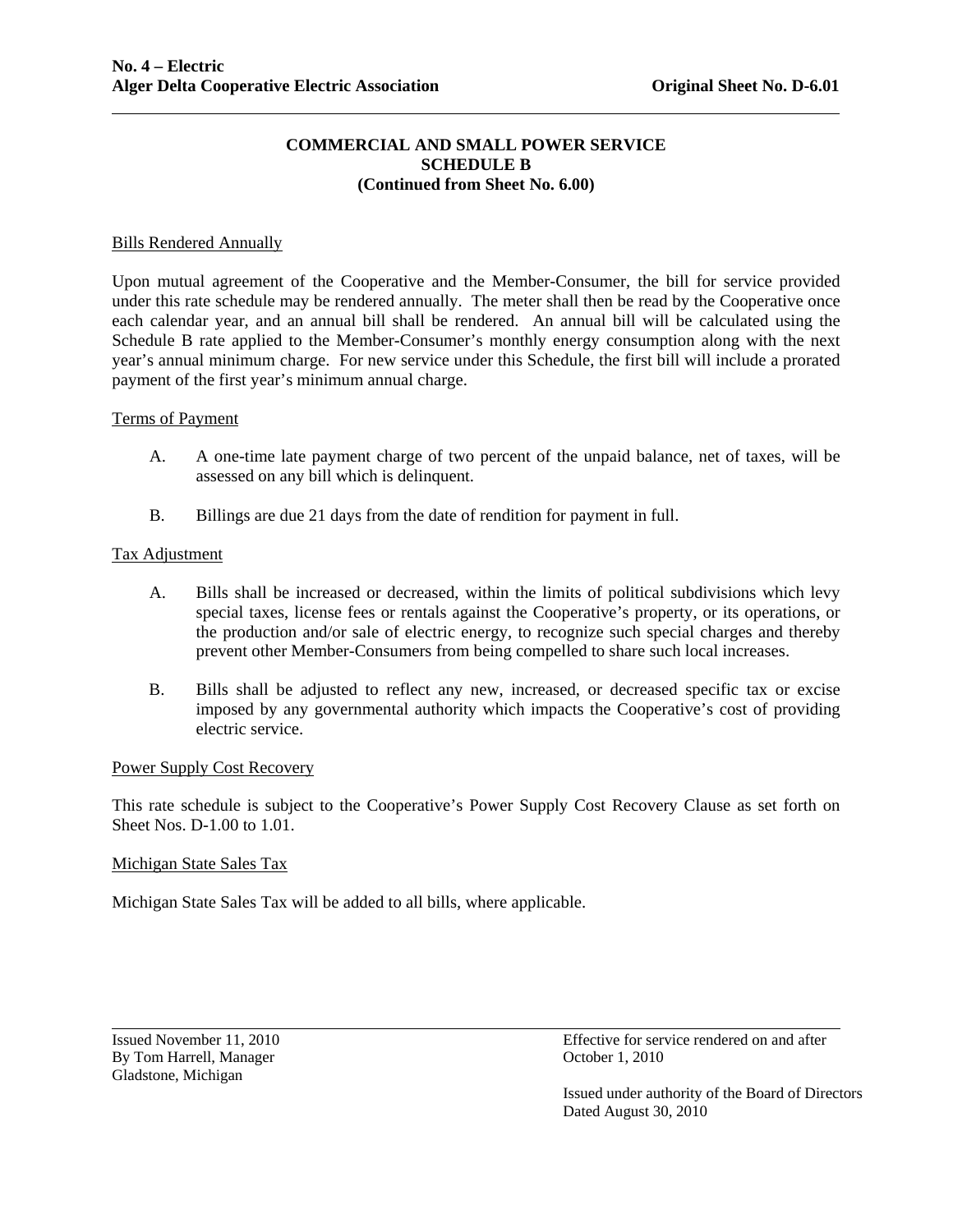## **DUSK TO DAWN LIGHTING SERVICE SCHEDULE DD**

## Availability

Rate

**The Energy Policy Act of 2005 requires that mercury vapor lamp ballasts shall not be manufactured or imported after January 1, 2008. To the extent that the Cooperative has the necessary materials, the Cooperative will continue to maintain existing mercury vapor lamp installations in accordance with this Electric Rate Schedule. With respect to mercury vapor lamp installations, rates apply to existing luminaires only and are not open to new business except where the Cooperative elects, at the customer's request, to install additional luminaires within an area already served by a mercury vapor unmetered lighting system. Any such election is subject to the Cooperative having the necessary materials and to the discretion of the Cooperative.** 

Available to Member-Consumers of the Cooperative for outdoor protective lighting service on premises on which the Member-Consumer is also taking service from the Cooperative under another rate schedule. Service under this rate is subject to the Cooperative's established rules and regulations.

| Mercury Vapor        | Nominal | <b>Monthly Charge</b> | <b>Annual Charge</b> |
|----------------------|---------|-----------------------|----------------------|
| <b>Lamp Sizes</b>    | Lumens  | Per Lamp              | Per Lamp             |
| 175 Watt             | 8,750   | \$14.39               | \$172.74             |
| 250 Watt             | 13,000  | \$18.43               | \$221.21             |
| <b>High Pressure</b> | Nominal | <b>Monthly Charge</b> | <b>Annual Charge</b> |
| Sodium Lamp Sizes    | Lumens  | Per Lamp              | Per Lamp             |
| 100 Watt             | 9,500   | \$14.39               | \$172.74             |
| 150 Watt             | 16,000  | \$18.43               | \$221.21             |

The above are based on the following kWh consumption assumptions: 68 kWh for 175 Watt Mercury Vapor Lamps and 100 Watt High Pressure Sodium Lamps. 96 kWh for 250 Watt Mercury Vapor Lamps and 150 Watt High Pressure Sodium Lamps.

#### Conditions of Service

A. Lighting shall be furnished from dusk to dawn, controlled by photo- sensitive devices, every night and all night for approximately 4,200 hours per year.

(Continued on Sheet No. D-7.01)

By Tom Harrell, Manager Corolex and Corolex Corolex Corolex October 1, 2010 Gladstone, Michigan

 $\overline{a}$ 

Issued November 11, 2010 Effective for service rendered on and after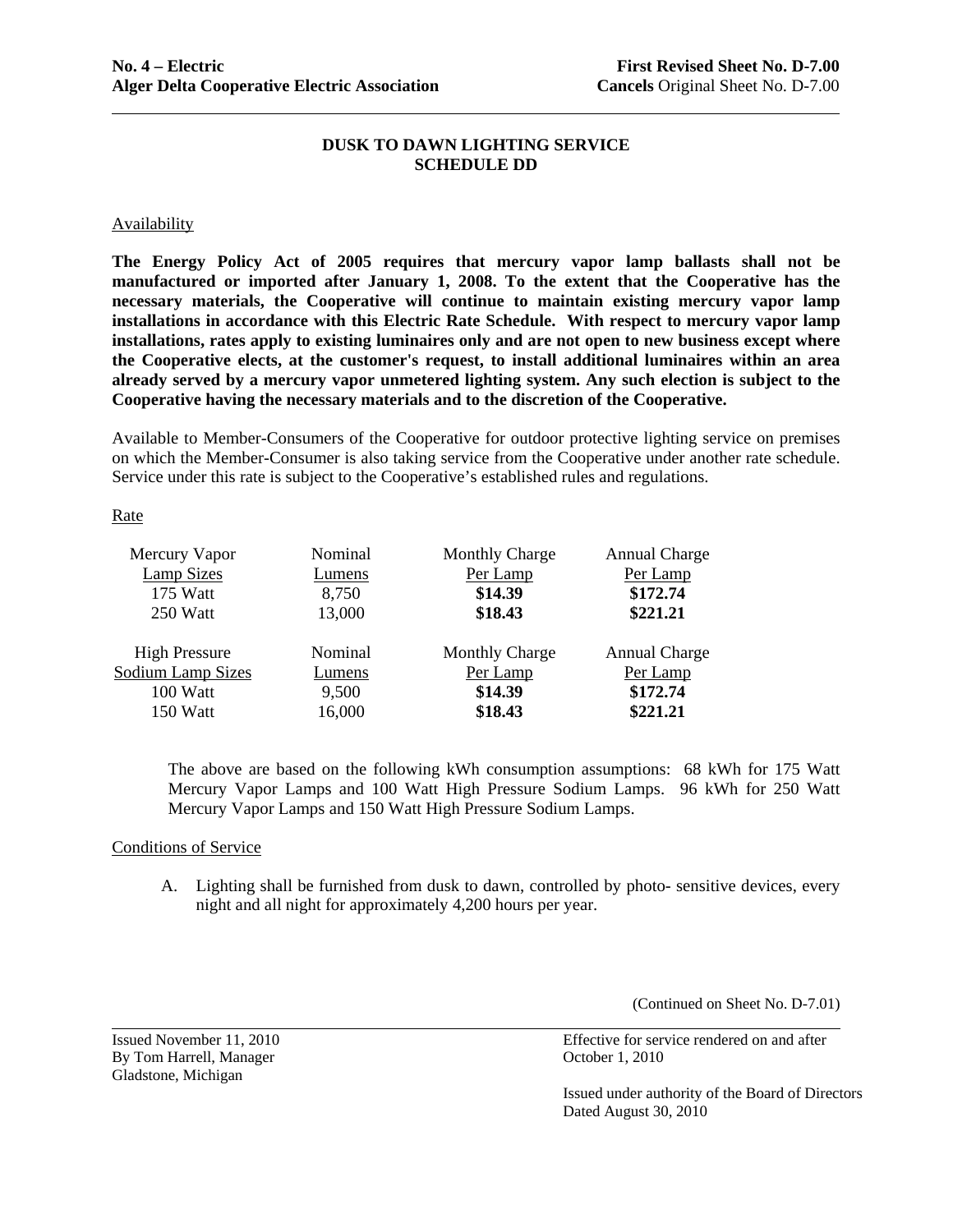# **DUSK TO DAWN LIGHTING SERVICE SCHEDULE DD (Continued From Sheet No. D-7.00)**

- **B. The light and its appurtenances shall remain the property of the Cooperative and the Cooperative shall have the right to remove same at its discretion.**
- **C. The Cooperative shall, in all respects, maintain the lighting fixtures and its appurtenances, except that only one lamp replacement per fixture shall be made by the Cooperative every two years, if required, at no cost to the Member-Consumer. Lamp replacements in excess of one per two-year period shall be paid for by the Member-Consumer.**
- D. It shall be the responsibility of the Member-Consumer receiving this service to promptly notify the Cooperative whenever the control device fails and the light remains on or off.

#### Terms of Payment

- A. A one-time late payment charge of two percent of the unpaid balance, net of taxes, will be assessed on any bill which is delinquent.
- B. Billings are due 21 days from the date of rendition for payment in full.

### Tax Adjustment

- A. Bills shall be increased or decreased, within the limits of political subdivisions which levy special taxes, license fees or rentals against the Cooperative's property, or its operations, or the production and/or sale of electric energy, to recognize such special charges and thereby prevent other Member-Consumers from being compelled to share such local increases.
- B. Bills shall be adjusted to reflect any new, increased, or decreased specific tax or excise imposed by any governmental authority which impacts the Cooperative's cost of providing electric service.

#### Power Supply Cost Recovery

This rate schedule is subject to the Cooperative's Power Supply Cost Recovery Clause as set forth on Sheet Nos. D-1.00 to D-1.01.

### Michigan State Sales Tax

Michigan State Sales Tax will be added to all bills, where applicable.

By Tom Harrell, Manager Corober 1, 2010 Gladstone, Michigan

l

Issued November 11, 2010 Effective for service rendered on and after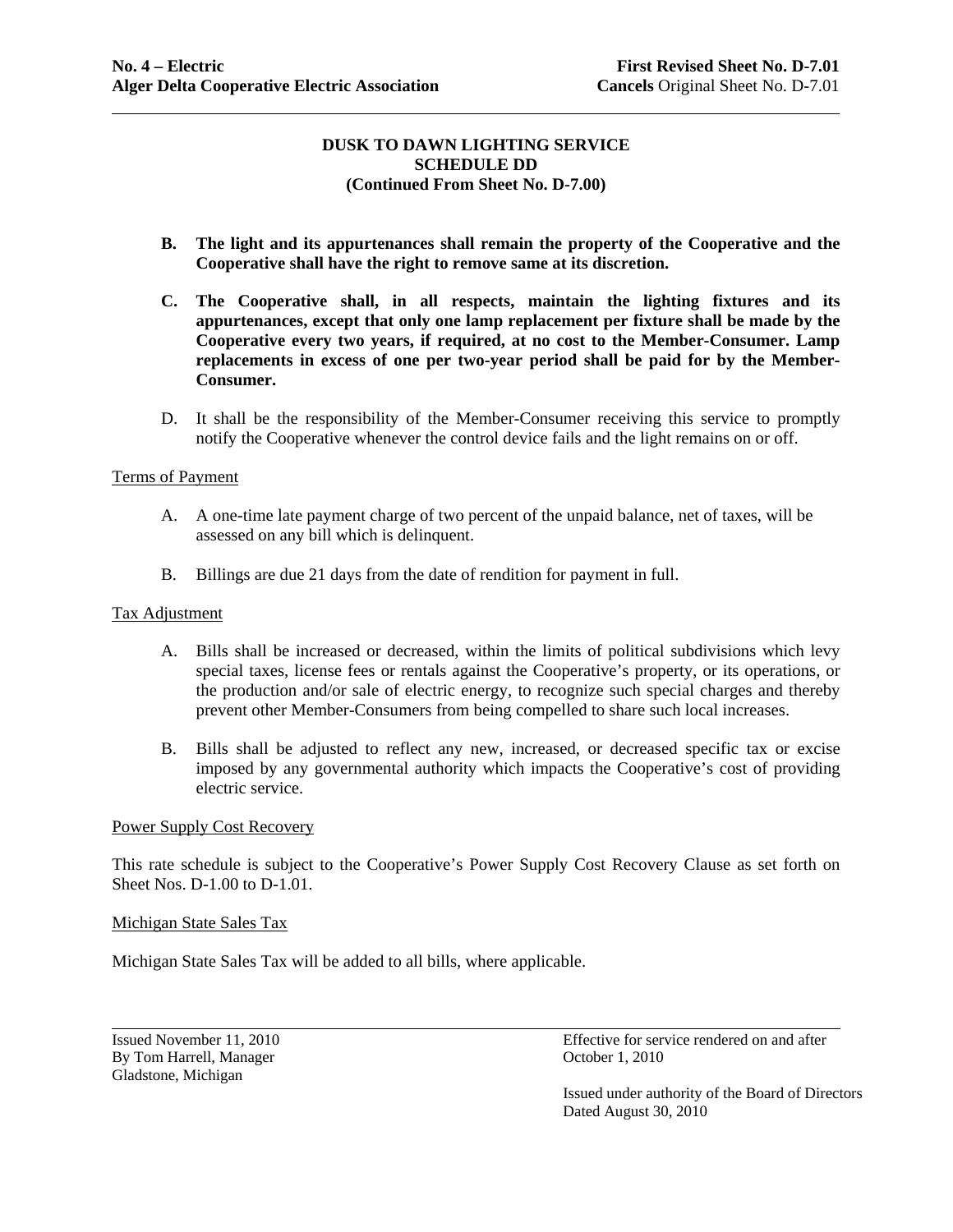# **LARGE POWER SCHEDULE LP**

# Availability

Available to Member-Consumers located on or near the Cooperative's three-phase lines for all types of usage where transformer capacity is greater than 25 kVa, subject to the established rules and regulations of the Cooperative in Section II, Part G, 2.

#### Type of Service

Three-phase, 60 cycles, at the Cooperative's standard voltages.

#### Billing Rate

Demand Charge: **\$11.00** per kW

Energy Charge: **\$0.11700** per kWh

## **Energy Optimization Surcharge: This rate is subject to the Energy Optimization Surcharge shown on Sheet No. D-1.03.**

### Determination of Billing Demand

The billing demand shall be the kilowatts (kW) supplied during the 15 minute period of maximum usage in the billing period, but not less than 25 KW. Billing demand will be determined by means of standard demand metering equipment.

#### Minimum Monthly Charge

The minimum monthly charge shall be the greater of the demand charge, determined above, or the contract minimum**, plus the Energy Optimization Surcharge shown on Sheet No. D-1.03**.

(Continued on Sheet No. D-8.01)

By Tom Harrell, Manager Corober 1, 2010 Gladstone, Michigan

 $\overline{a}$ 

Issued November 11, 2010 Effective for **bills** rendered on and after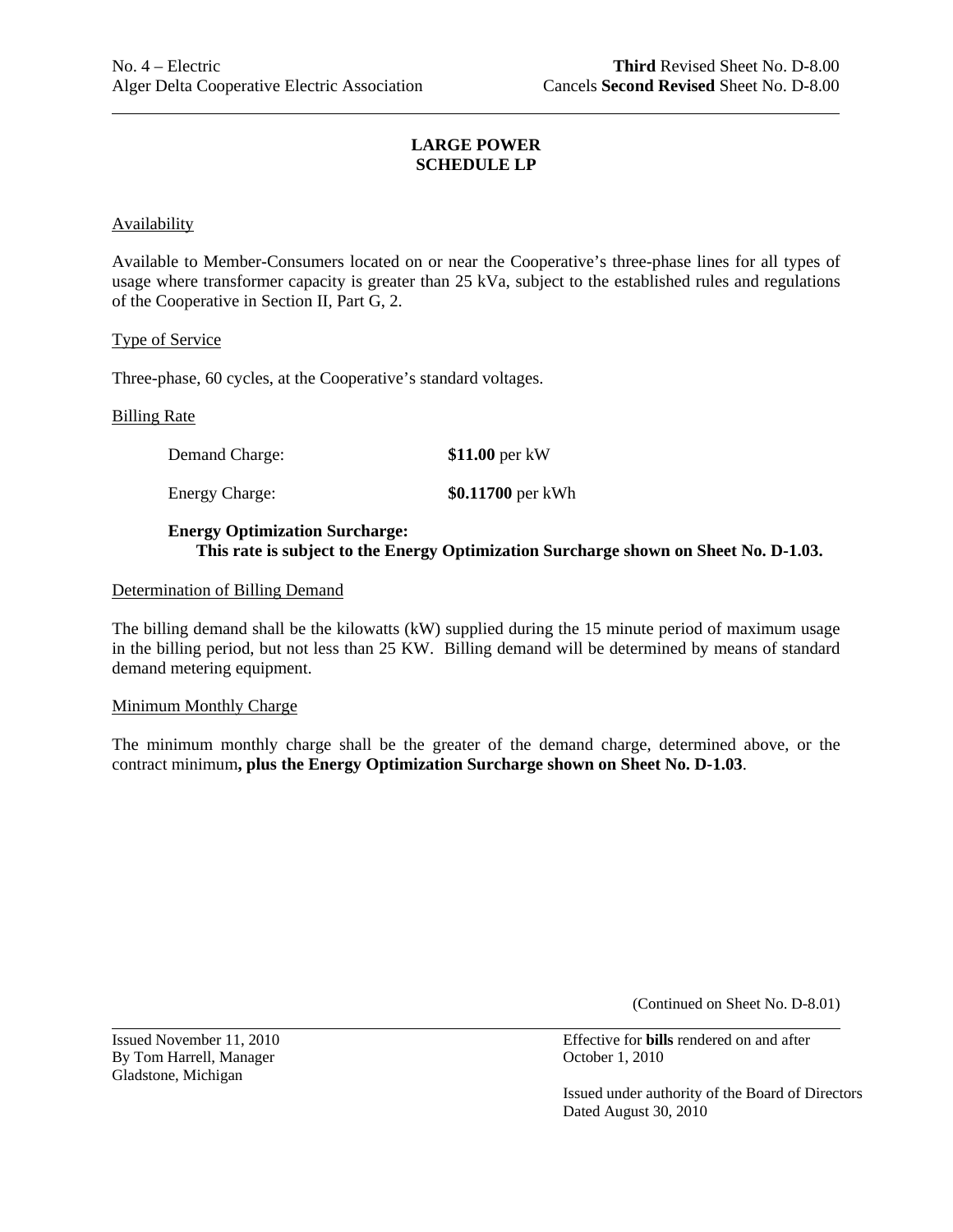# **LARGE POWER SCHEDULE LP (Continued from Sheet No. D-8.00)**

## Adjustment for Power Factor

The above rate charges are predicated upon the Member-Consumer maintaining a power factor not less than 85 percent lagging. The Cooperative has the right to measure power factor at any time by means of test or permanently installed metering equipment. If the Member-Consumer's average power factor is found to be less than 85 percent lagging, the billing demand shall be increased by the ratio that 85 percent bears to the Member-Consumer's actual power factor.

#### Service Provisions

A. Delivery point. If service is furnished at secondary voltage, the delivery point shall be the metering point unless otherwise specified in the contract for service. All wiring, pole lines and other electric equipment on the load side of the delivery point shall be owned and maintained by the Member-Consumer.

If service is furnished at the Cooperative's primary line voltage, the delivery point shall be the point of attachment of the Cooperative's primary line to the Member-Consumer's transformer structure unless otherwise specified in the contract for service. All wiring, pole lines and other electric equipment (except metering equipment) on the load side of the delivery point shall be owned and maintained by the Member-Consumer.

B. Lighting. Both power and lighting shall be billed at the foregoing rate. If a separate meter is required for the lighting circuit, the registrations of the two watt-hour meters shall be added to obtain total kilowatt hours used and the registrations of the two demand meters shall be added to obtain the total kilowatt demand for billing purposes.

#### Primary Service Discount

A discount of \$.11 /kVA of contract capacity shall be applied to the bill when service is taken by the Member-Consumer at the available primary voltage. If primary metering is used, an additional discount of 2.0% shall be applied to the bill.

(Continued on Sheet No. D-8.02)

By Tom Harrell, Manager Corober 1, 2010 Gladstone, Michigan

 $\overline{a}$ 

Issued November 11, 2010 Effective for service rendered on and after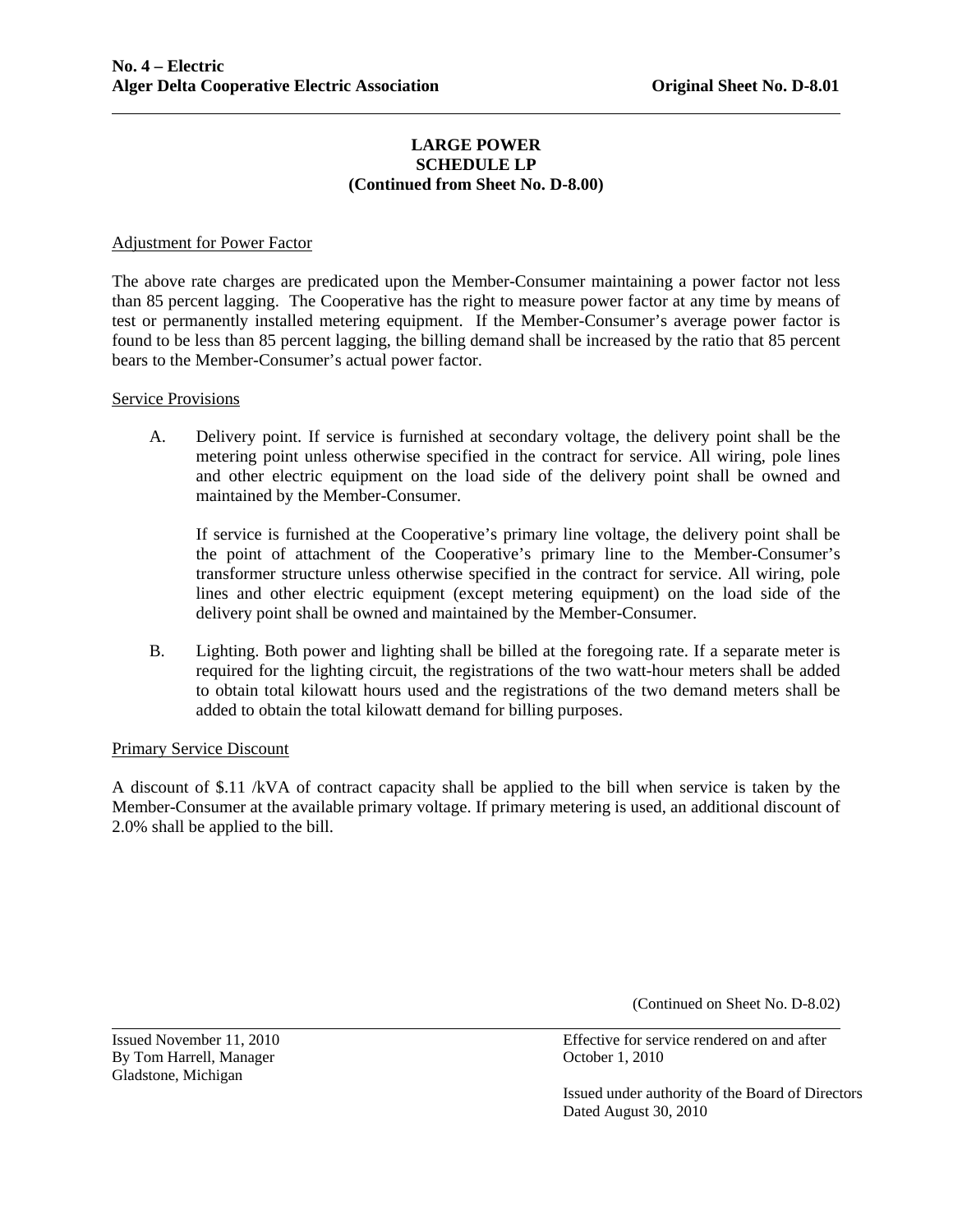# **LARGE POWER SCHEDULE LP (Continued from Sheet No. 8.01)**

# Terms of Payment

- A. A one-time late payment charge of two percent of the unpaid balance, net of taxes, will be assessed on any bill which is delinquent.
- B. Billings are due 21 days from the date of rendition for payment in full.

## Tax Adjustment

- A. Bills shall be increased or decreased, within the limits of political subdivisions which levy special taxes, license fees or rentals against the Cooperative's property, or its operations, or the production and/or sale of electric energy, to recognize such special charges and thereby prevent other Member-Consumers from being compelled to share such local increases.
- B. Bills shall be adjusted to reflect any new, increased, or decreased specific tax or excise imposed by any governmental authority which impacts the Cooperative's cost of providing electric service.

## Power Supply Cost Recovery

This rate schedule is subject to the Cooperative's Power Supply Cost Recovery Clause as set forth on Sheet Nos. D-1.00 to D-1.01.

#### Michigan State Sales Tax

Michigan State Sales Tax will be added to all bills, where applicable.

Issued November 11, 2010 Effective for service rendered on and after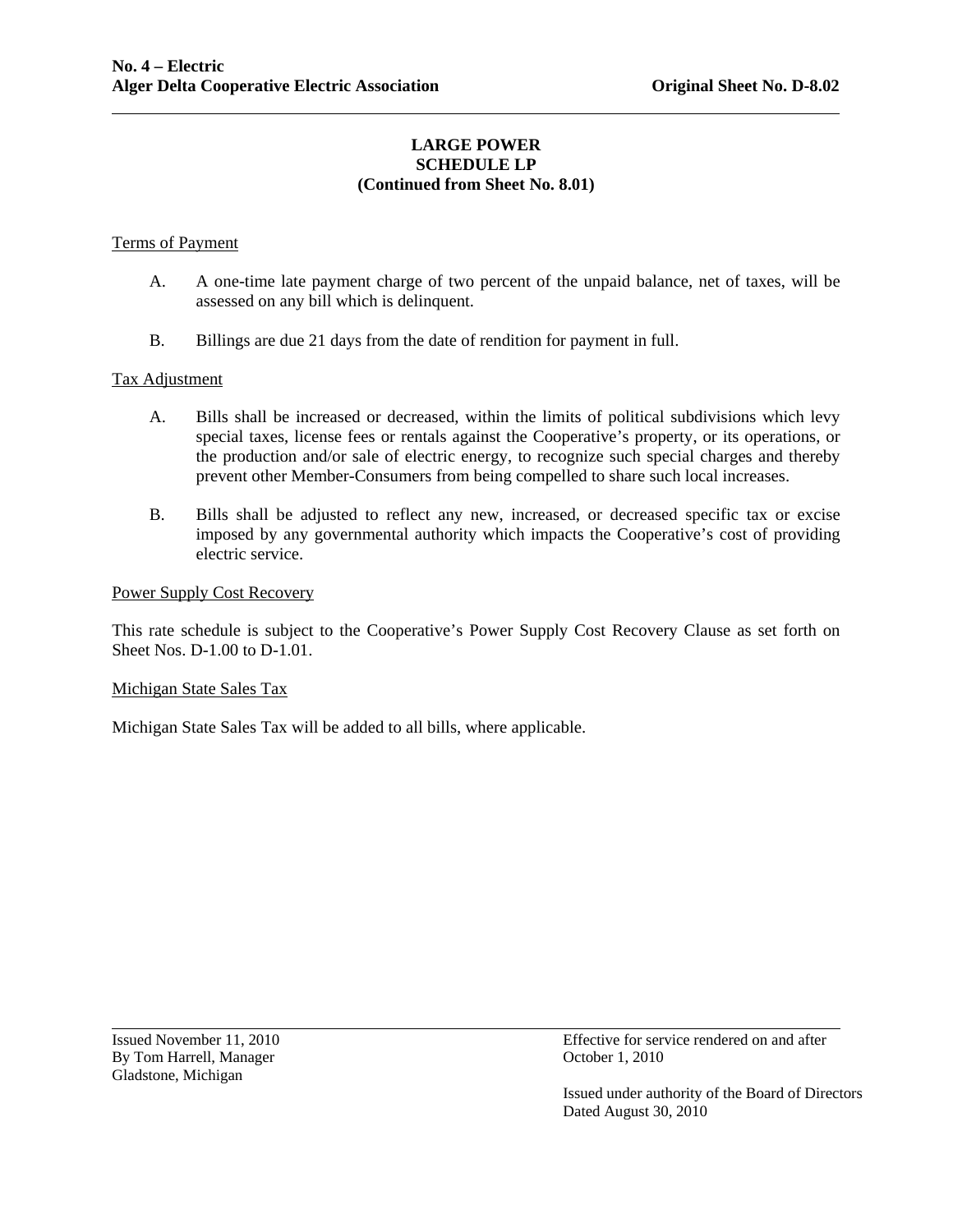# **LARGE POWER SERVICE RATE – CHOICE SCHEDULE LP-C**

Availability:

Subject to the Rules and Regulations of the Cooperative and its *Retail Access Service Tariff*, this schedule is available to Member-Consumers eligible to be taking service under the Cooperative's Large Power Service Rate, Schedule LP. Service under this rate is for delivery of power from the Point of Distribution Receipt to the Point of Distribution Delivery and is subject to the following conditions:

- A. The Member-Consumer must have a Maximum Demand of at least 1000 kW (**1 MW**). Individual Member-Consumers receiving demand metered service at multiple metering points who are eligible to be taking service under the Cooperative's Schedule LP may achieve the 1000 kW (**1 MW**) Maximum Demand threshold by aggregating or summing the Maximum Demands for each metering point occurring during a single month. The applicable rate schedule will apply to all aggregated metering points on an individual account basis.
- B. The Member-Consumer must enter a Retail Access Service Agreement with the Cooperative.
- C. The transmission of power to the Distribution Point of Receipt and all related costs shall be the responsibility of the Member-Consumer and/or Alternative Electric Supplier (AES).
- D. The Member-Consumer must agree to purchase any default energy delivered pursuant to Schedule RASS-Retail Access Standby Service in addition to the service specified herein.

#### Nature of Service:

Available to Member-Consumers located on or near the Cooperative's three-phase lines for all types of usage where transformer capacity is greater than 25 kVa, subject to the established rules and regulations of the Cooperative in Section II, Part G, 2.

#### Type of Service:

Three-phase, 60 cycles, at the Cooperative's standard voltages.

(Continued on Sheet No. D-9.01)

By Tom Harrell, Manager **and Community 1 Auchigan Public Service** after **January 8, 2014** Gladstone, Michigan



Issued: **January 9, 2014** Effective for service rendered on and

Issued under authority of the MPSC dated **1/8/14** in Case No. **U-17510**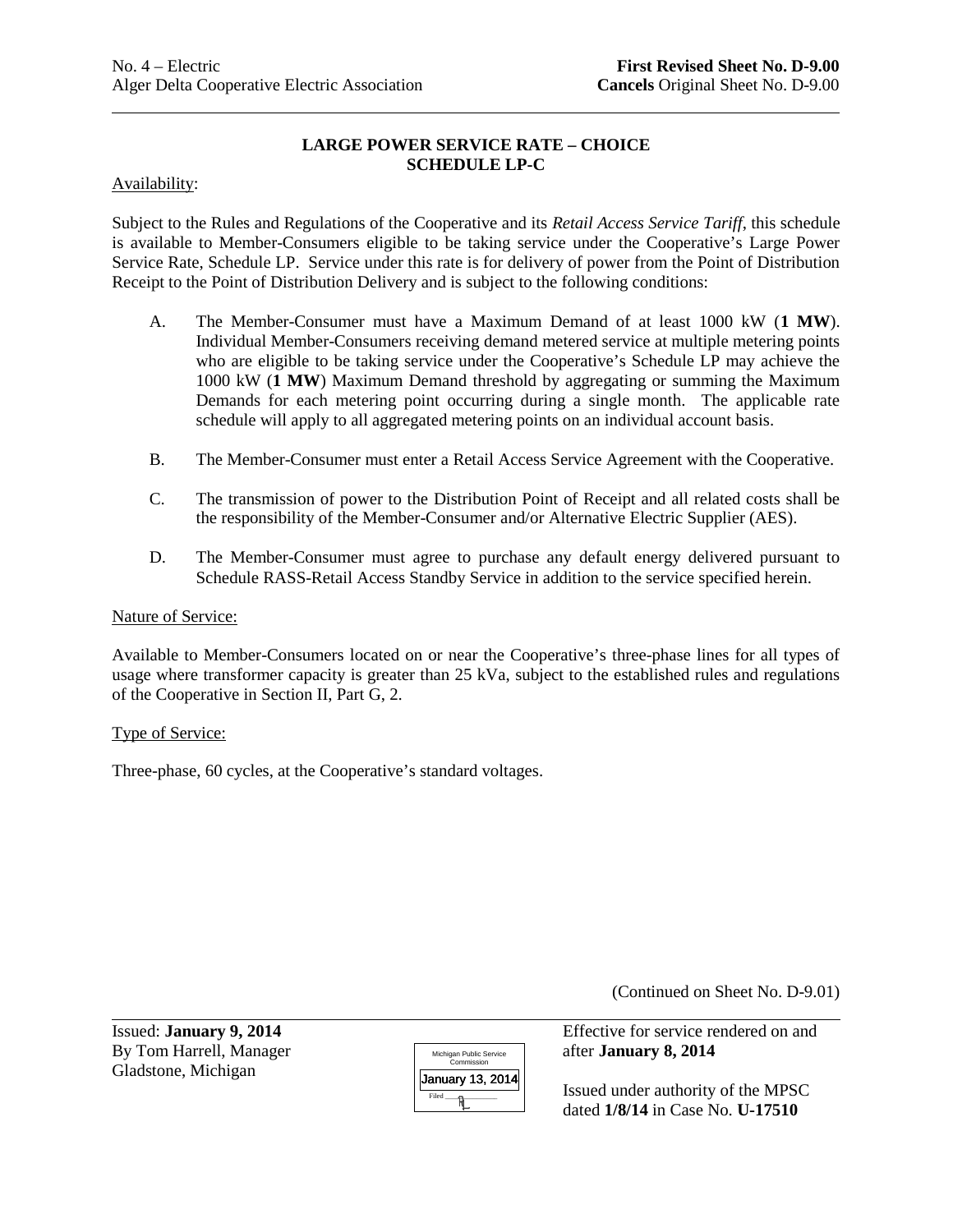## **LARGE POWER SERVICE RATE – CHOICE SCHEDULE LP-C (Continued from Sheet D-9.00)**

Billing Rate:

| Demand Charge:                        | \$5.64 per kW                                                                        |
|---------------------------------------|--------------------------------------------------------------------------------------|
| Variable Distribution Charge:         | $2.525\phi$ per kWh                                                                  |
| <b>Energy Optimization Surcharge:</b> | This rate is subject to the Energy Optimization Surcharge shown on Sheet No. D-1.03. |

## Determination of Billing Demand

The billing demand shall be the kilowatts (kW) supplied during the 15 minute period of maximum usage in the billing period, but not less than 1000 kW (**1 MW**). Billing demand will be determined by means of standard demand metering equipment.

## Minimum Monthly Charge

The minimum monthly charge shall be the greater of the Demand Charge times 1000 kW (**1 MW**) or the contract minimum**,** plus the Energy Optimization Surcharge amount shown on Sheet No. D-1.03.

#### Adjustment for Power Factor

The above rate charges are predicated upon the Member-Consumer maintaining a power factor not less than 85 percent lagging. The Cooperative has the right to measure power factor at any time by means of test or permanently installed metering equipment. If the Member-Consumer's average power factor is found to be less than 85 percent lagging, the billing demand shall be increased by the ratio that 85 percent bears to the Member-Consumer's actual power factor.

#### Service Provisions

A. Delivery point. If service is furnished at secondary voltage, the delivery point shall be the metering point unless otherwise specified in the contract for service. All wiring, pole lines and other electric equipment on the load side of the delivery point shall be owned and maintained by the Member-Consumer.

(Continued on Sheet No. D- 9.02)

By Tom Harrell, Manager **after January 8, 2014** Gladstone, Michigan



Issued: **January 9, 2014** Effective for service rendered on and

Issued under authority of the MPSC dated **1/8/14** in Case No. **U-17510**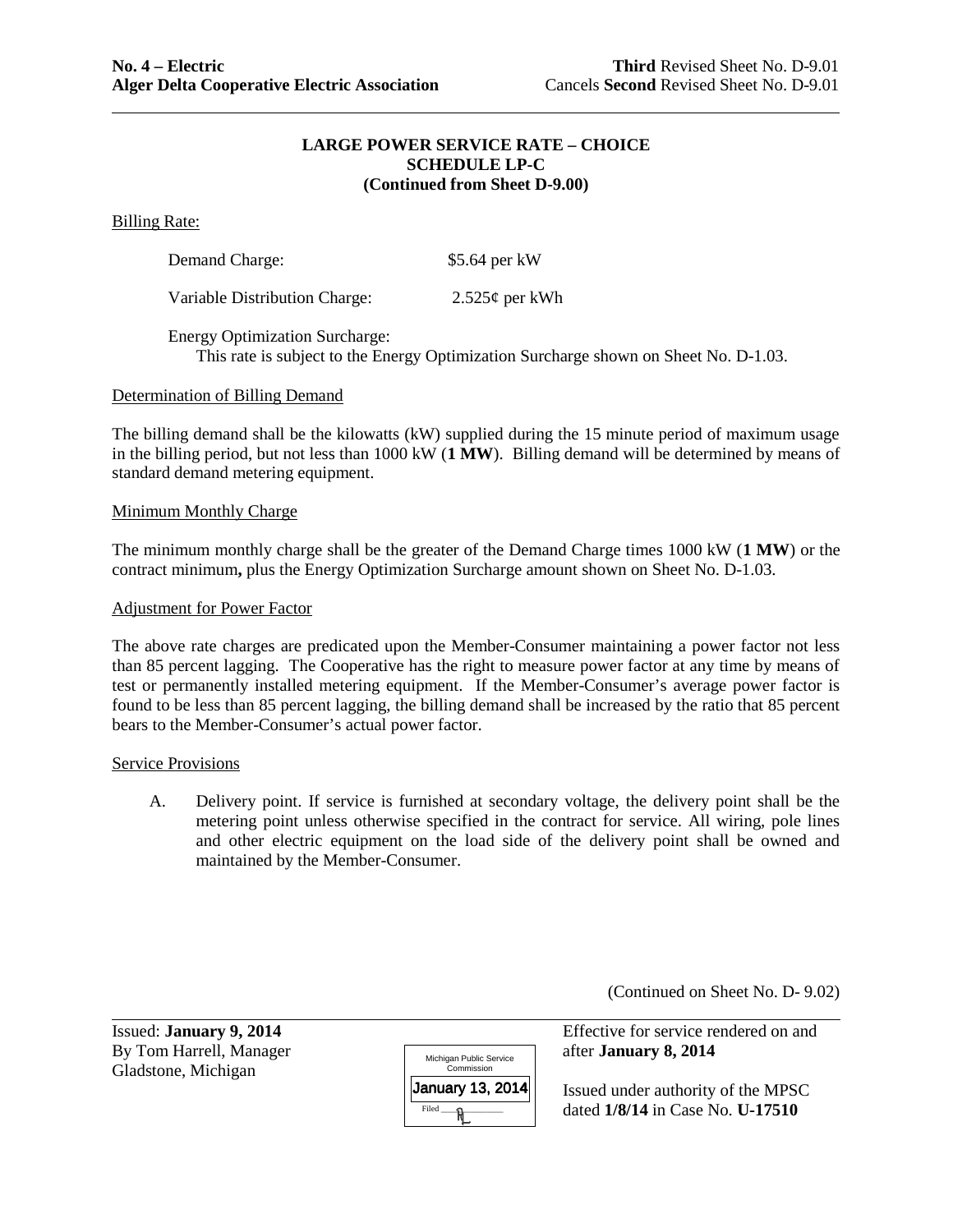# **LARGE POWER SERVICE RATE – CHOICE SCHEDULE LP-C (Continued from Sheet D-9.01)**

**If service is furnished at the Cooperative's primary line voltage, the delivery point shall be the point of attachment of the Cooperative's primary line to the Member-Consumer's transformer structure unless otherwise specified in the contract for service. All wiring, pole lines and other electric equipment (except metering equipment) on the load side of the delivery point shall be owned and maintained by the Member-Consumer.** 

B. Lighting. Both power and lighting shall be billed at the foregoing rate. If a separate meter is required for the lighting circuit, the registrations of the two watt-hour meters shall be added to obtain total kilowatt hours used and the registrations of the two demand meters shall be added to obtain the total kilowatt demand for billing purposes.

# Primary Service Discount

A discount of \$.11 /kVA of contract capacity shall be applied to the bill when service is taken by the Member-Consumer at the available primary voltage. If primary metering is used, an additional discount of 2.0% shall be applied to the bill.

## Metering

Subject to the terms and conditions of the Retail Access Service Tariff, the Member-Consumer shall be responsible for any associated communication systems such as telephone line, or other related equipment between the Cooperative, the Member-Consumer, and the third party.

#### Terms of Payment

- A. A one-time late payment charge of two percent of the unpaid balance, net of taxes, will be assessed on any bill which is delinquent.
- B. Billings are due 21 days from the date of rendition for payment in full.
- C. The Cooperative will not collect any monies on behalf of any alternate power supplier, retailer, or other third party without a written agreement between the Cooperative, the Member-Consumer, and the third party.

#### Tax Adjustment

 $\overline{a}$ 

A. Bills shall be increased or decreased, within the limits of political subdivisions which levy special taxes, license fees or rentals against the Cooperative's property, or its operations, or the production and/or sale of electric energy, to recognize such special charges and thereby prevent other Member-Consumers from being compelled to share such local increases.

(Continued on Sheet No. 9.03)

By Tom Harrell, Manager **Detail and Solution** October 1, 2010 Gladstone, Michigan

Issued November 11, 2010 Effective for **bills** rendered on and after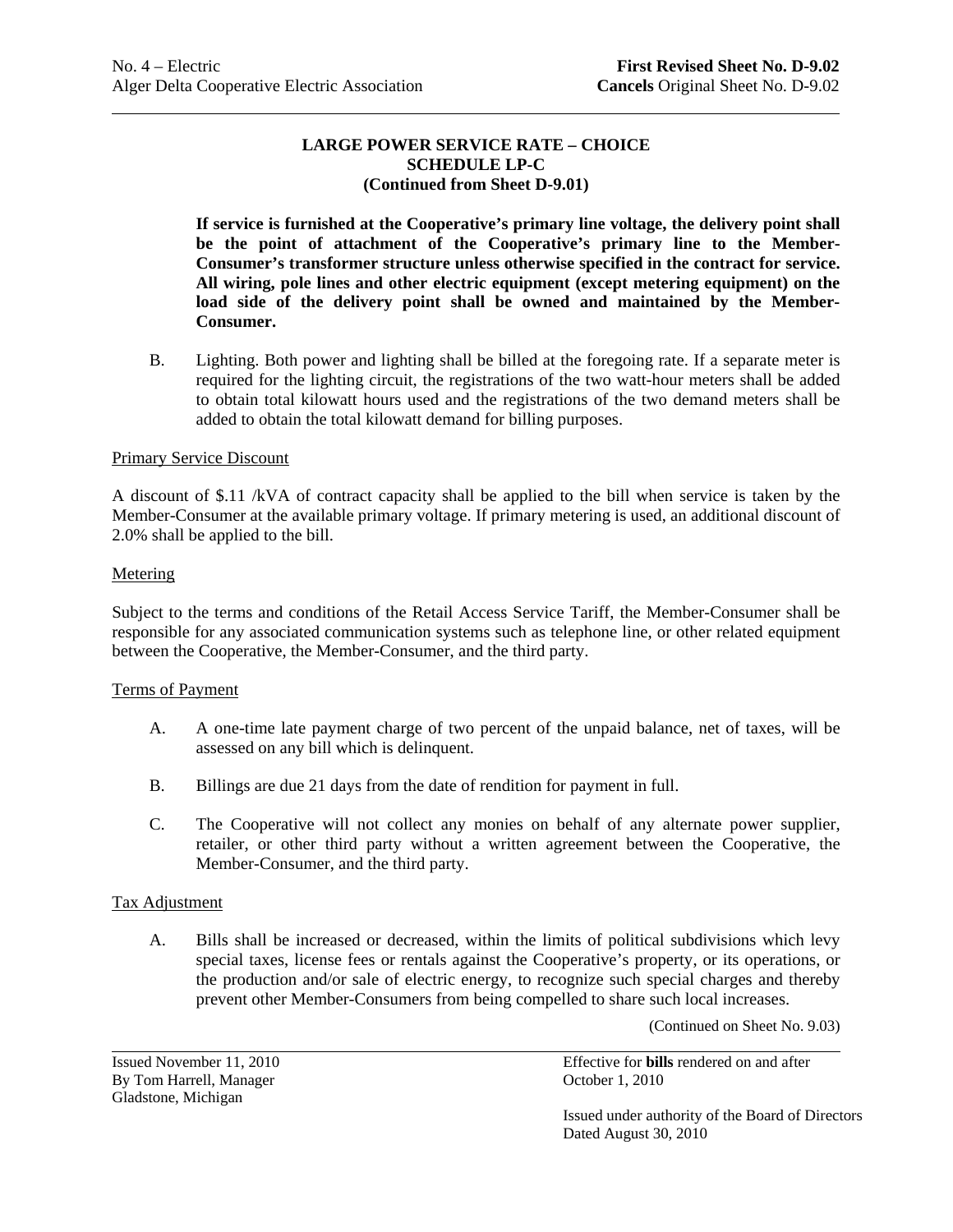# **LARGE POWER SERVICE RATE – CHOICE SCHEDULE LP-C (Continued from Sheet D-9.02)**

B. Bills shall be adjusted to reflect any new, increased, or decreased specific tax or excise imposed by any governmental authority which impacts the Cooperative's cost of providing electric service.

## Michigan State Sales Tax

Michigan State Sales Tax will be added to all bills, where applicable.

#### Third Party Disputes

The Cooperative has no obligation or duty to intervene, mediate or participate in contractual disputes between the Member-Consumer and its AES Supplier or third parties. Further, the Cooperative will not shut off service or otherwise enforce any provision of a contract between the Member-Consumer and any third party.

## **Transition Charge**

Service under this rate may be subject to a transition charge subject to the approval of the Cooperative's Board of Directors.

### Rules and Regulations

Service is governed by the Cooperative's Standard Rules and Regulations and the Cooperative's *Retail Access Service Tariff*.

(Continued on Sheet No. 10.01)

By Tom Harrell, Manager Corober 1, 2010 Gladstone, Michigan

 $\overline{a}$ 

Issued November 11, 2010 Effective for service rendered on and after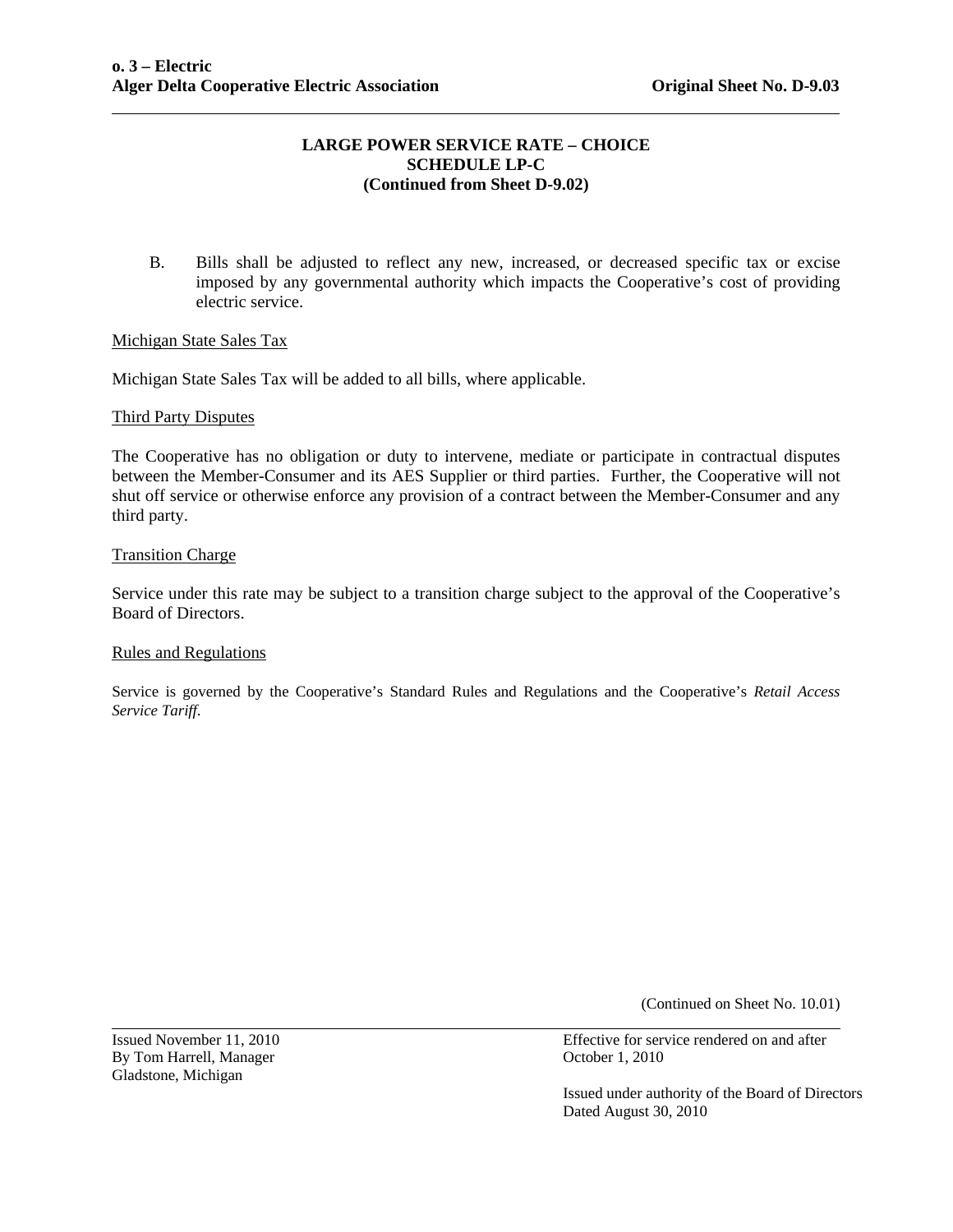# **STREET LIGHTING SERVICE SCHEDULE SL**

# Availability

**The Energy Policy Act of 2005 requires that mercury vapor lamp ballasts shall not be manufactured or imported after January 1, 2008. To the extent that the Cooperative has the necessary materials, the Cooperative will continue to maintain existing mercury vapor lamp installations in accordance with this Electric Rate Schedule. With respect to mercury vapor lamp installations, rates apply to existing luminaires only and are not open to new business except where the Cooperative elects, at the customer's request, to install additional luminaires within an area already served by a mercury vapor unmetered lighting system. Any such election is subject to the Cooperative having the necessary materials and to the discretion of the Cooperative.** 

Available to Townships, political subdivisions and others for multiple street lighting systems.

Rate

| <b>High Pressure</b> | <b>Monthly Charge</b> | <b>Annual Charge</b> |
|----------------------|-----------------------|----------------------|
| Sodium Lamp Sizes    | Per Lamp              | Per Lamp             |
| 100 Watt             | \$13.98               | \$167.82             |
| 150 Watt             | \$18.18               | \$218.21             |
| Mercury Vapor        | <b>Monthly Charge</b> | <b>Annual Charge</b> |
| Lamp Sizes           | Per Lamp              | Per Lamp             |
| 175 Watt             | \$13.98               | \$167.82             |
| 250 Watt             | \$18.18               | \$218.21             |

The above are based on the following kWh consumption assumptions: 68 kWh for 100 Watt High Pressure Sodium Lamps. 96 kWh for 150 Watt High Pressure Sodium Lamps.

\* For lamp sizes in excess of 250 Watt Mercury Vapor or 150 Watt High Pressure Sodium, a special contract must be developed.

#### Conditions of Service

A. Lighting shall be furnished from dusk to dawn.

l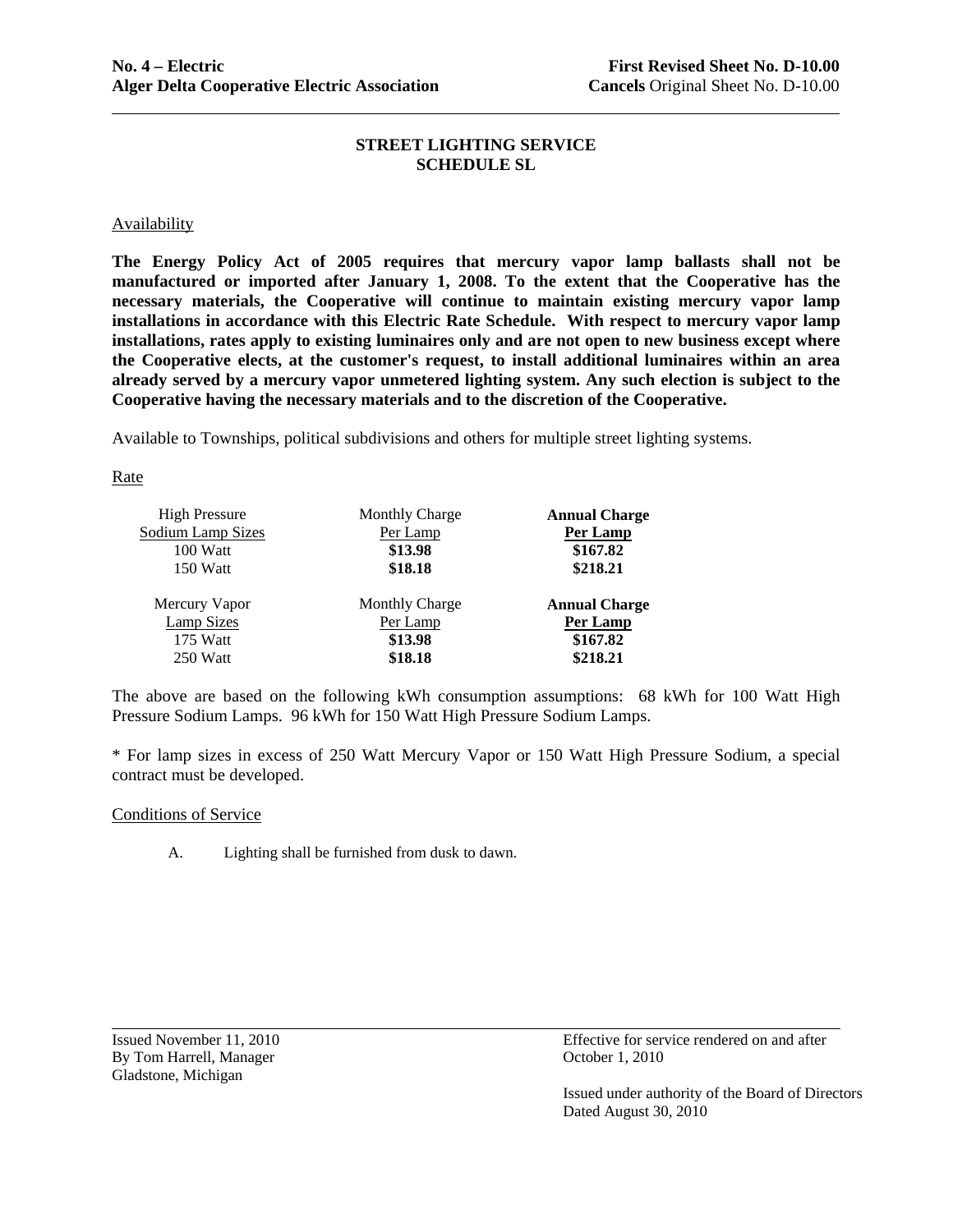# **STREET LIGHTING SERVICE SCHEDULE SL (Continued from Sheet No. 10.00)**

- B. Street lighting equipment, including the necessary street lighting circuits and poles, shall be furnished by the Cooperative to the extent of a total investment of not over twice the annual revenue. At the discretion of the Cooperative, additional street lamps will be installed from time to time under the same limitations without charge for installation, upon written request from the Township. Any excess cost must be borne by the Township.
- C. Lamp and damaged glassware replacements will be made by the Cooperative. The material costs of the lamps and glassware replaced will be charged to the Township at cost, as a separate item on the monthly bill for service.
- D. Where the Township, political subdivision, etc., owns the street lighting system and is simply tapped into the Cooperative's transformer, a discount of ten percent (10%) shall apply
- E. Where extension of primary lines is required, the total cost of such construction shall be paid by the Township.
- F. Service shall be furnished for future additional lamps in accordance with the above charges.

# Terms of Payment

- A. A one-time late payment charge of two percent of the unpaid balance, net of taxes, will be assessed on any bill which is delinquent.
- B. Billings are due 21 days from the date of rendition for payment in full.

# Tax Adjustment

- A. Bills shall be increased or decreased, within the limits of political subdivisions which levy special taxes, license fees or rentals against the Cooperative's property, or its operations, or the production and/or sale of electric energy, to recognize such special charges and thereby prevent other Member-Consumers from being compelled to share such local increases.
- B. Bills shall be adjusted to reflect any new, increased, or decreased specific tax or excise imposed by any governmental authority which impacts the Cooperative's cost of providing electric service.

(Continued on Sheet No. D-10.02)

By Tom Harrell, Manager Gladstone, Michigan

l

Issued November 11, 2010 Effective for service rendered on and after<br>By Tom Harrell, Manager October 1, 2010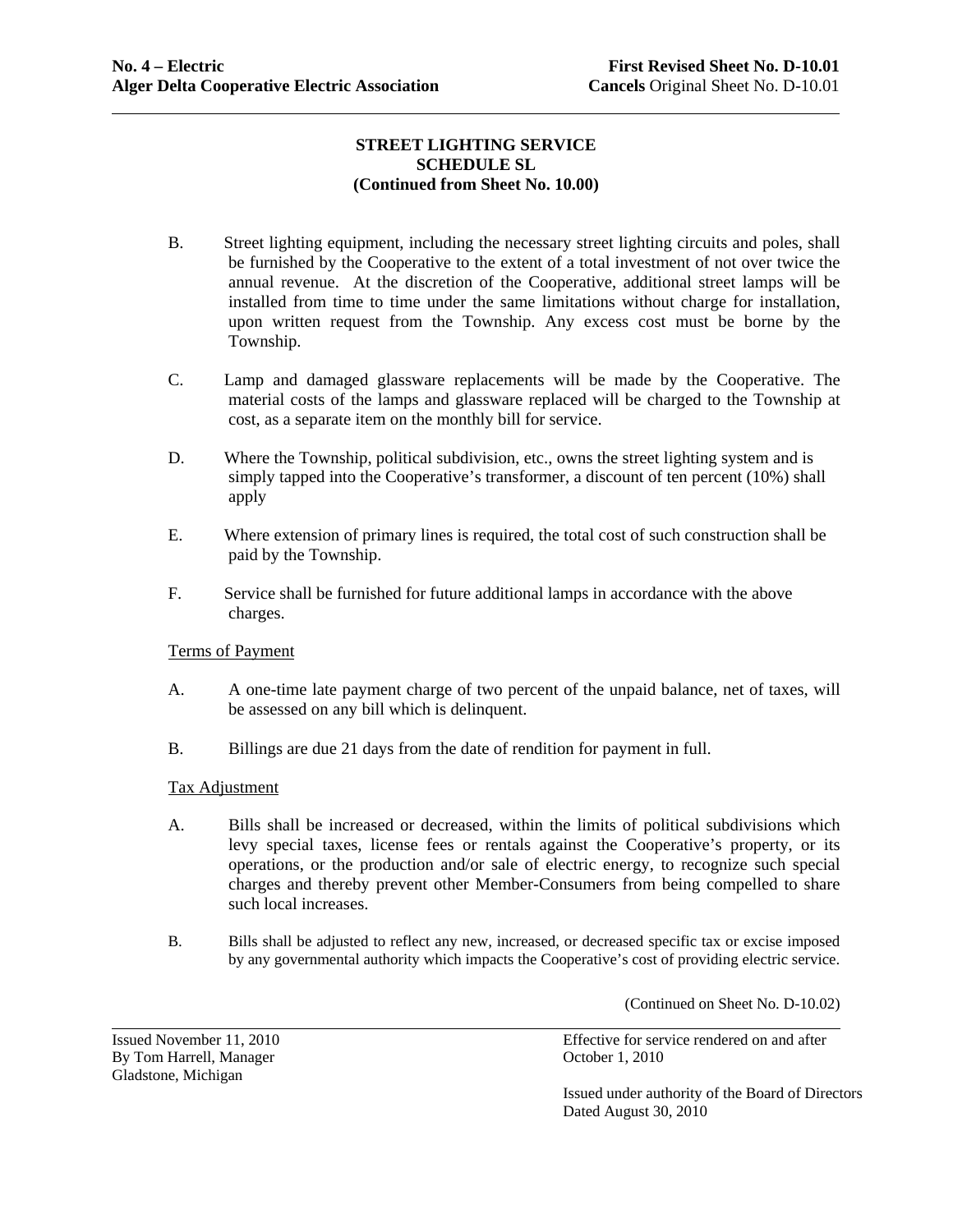# **STREET LIGHTING SERVICE SCHEDULE SL (Continued from Sheet No. 10.01)**

Power Supply Cost Recovery

This rate schedule is subject to the Cooperative's Power Supply Cost Recovery Clause as set forth on Sheet Nos. D-1.00 to D-1.01.

Michigan State Sales Tax

Michigan State Sales Tax will be added to all bills, where applicable.

Issued November 11, 2010 Effective for service rendered on and after<br>By Tom Harrell, Manager October 1, 2010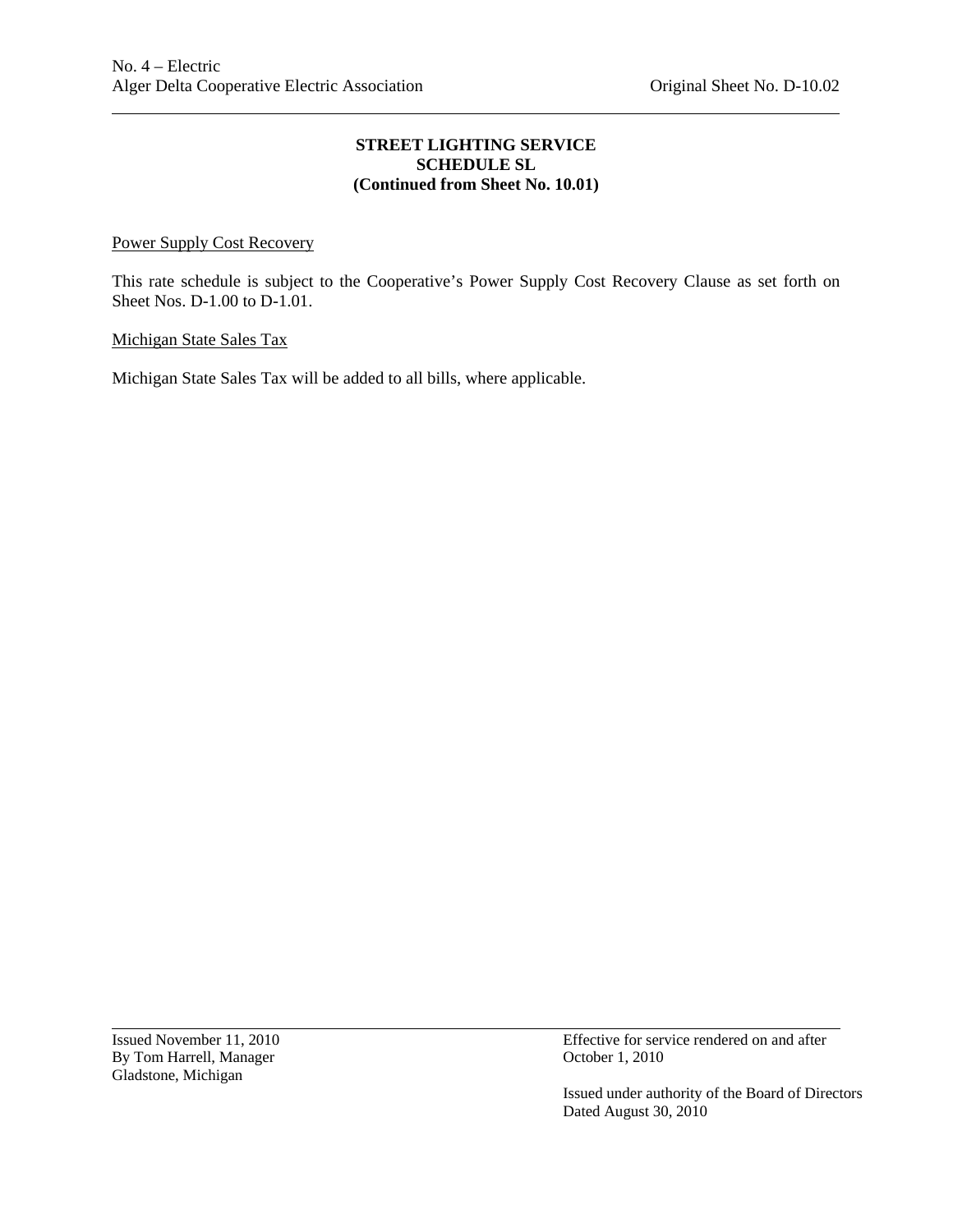### **NET METERING PROGRAM GENERATORS WITH A CAPACITY OF 20 KW AND LESS**

#### **Availability**

This rate is available only to Member-Consumers who operate renewable electric generation facilities with a nameplate capacity of 20 kW or less and are interconnected with the Cooperative's system, to generate a portion or all of the Member-Consumer's own electricity. If a Member-Consumer has more than one electric generator, the generator's rating(s) shall be summed and the sum may not exceed 20 kW.

The Cooperative's Net Metering Program is available on a first come, first serve basis until the nameplate capacity of all participating generators is equal to the maximum program limit of 1% of the Cooperative's peak load for the preceding calendar year. The maximum program limit of 1% shall be further allocated as follows:

- A. No more than 0.5% for Member-Consumers with a system capable of generating 20 kilowatts or less.
- B. No more than 0.25% for Member-Consumers with a system capable of generating more than 20 kilowatts but not more than 150 kilowatts.
- C. No more than 0.25% for Member-Consumers with a system capable of generating more than 150 kilowatts, but not more than 550 kW.

Upon enrolling in the Net Metering Program Member-Consumers shall be eligible to continue participation for a minimum period of ten years. A participating Member-Consumer may terminate participation in the Cooperative's Net Metering Program at any time for any reason.

#### Member-Consumer Eligibility

To be eligible to participate in the Net Metering Program, Member-Consumers must (1) generate a portion or all of their own retail electricity requirements using an eligible electric generator as defined in MCL 460.1005, specifically solar, wind, geothermal, biomass, including waste-to energy and landfill gas, or hydroelectric, and (2) be Full Requirements Service Member-Consumers taking service under one of the Cooperative's standard electric rates.

The generation equipment must be located on the Member-Consumer's premises, serving only the Member-Consumer's premises and must be intended primarily to offset a portion or all of the Member-Consumer's requirements for electricity. At the Member-Consumer's option, the generation capacity shall be determined by one of the following methods:

(Continued on Sheet No. D-11.01)

By Tom Harrell, Manager after October 1, 2010 Gladstone, Michigan

l

Issued November 11, 2010 Effective for service rendered on and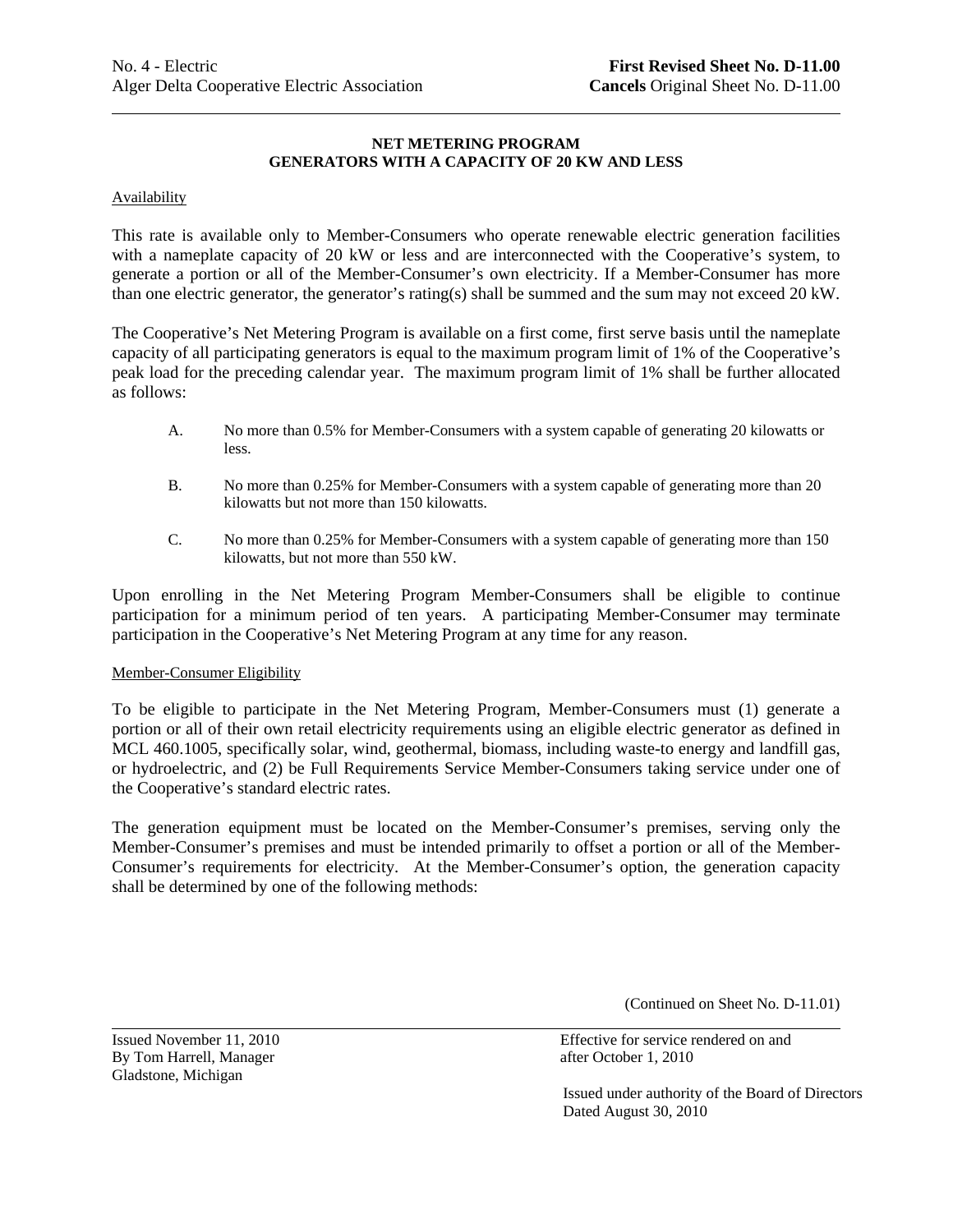#### **NET METERING PROGRAM GENERATORS WITH A CAPACITY OF 20 KW AND LESS (CONTINUED FROM SHEET NO. D-11.00)**

- A. Aggregate nameplate capacity of the generator(s).
- B. Aggregate projected annual kWh output of the generators(s)

The Member-Consumer is required to provide the Cooperative with the capacity rating in kW of the generating unit(s) and a projection of the annual kWh output of the generating unit(s) when completing the Cooperative's Net Metering Application.

The Member-Consumer shall determine its annual electricity needs using one of the following methods:

- A. The Member-Consumer's annual energy usage, measured in kWh, during the previous 12 month period:
- B. Where metered demand data is available, the maximum integrated hourly demand measured in kW during the previous 12 month period: or
- C. In cases where no data, incomplete data, or incorrect data for the Member-Consumer's past annual energy usage is available, or where the Member-Consumer is making changes on-site that will affect their future total annual electric usage, the Cooperative and the Member-Consumer shall mutually agree on a method to determine the Member-Consumer's future annual energy usage.

The requirements for interconnecting a generator with the Cooperative's facilities are contained in the Michigan Public Service Commission's Electric Interconnection and Net Metering Standards Rules (R 460.601a-460.656) and the Cooperative's Michigan Electric Utility Generator Interconnection Requirements, copies of which will be provided to Member-Consumers upon request. Member-Consumers shall be provided a copy of the Cooperative's Generator Interconnection Application and Net Metering Application and shall be required to complete both applications and submit them with all applicable application fees (including, but not limited to, the \$25.00 net metering application fee as required in Rule 460.642(6)) for review and approval prior to interconnection of their generator to the Cooperative's facilities. All requirements of the MPSC's Electric Interconnection and Net Metering Standards and the Cooperative's Net Metering Program must be met prior to commencing Net Metering service.

A Member-Consumer that is enrolled in the Net Metering Program will continue to take electric service under the Cooperative's applicable service tariff.

(Continued on Sheet No. D-11.02)

By Tom Harrell, Manager after October 1, 2010 Gladstone, Michigan

l

Issued November 11, 2010 Effective for service rendered on and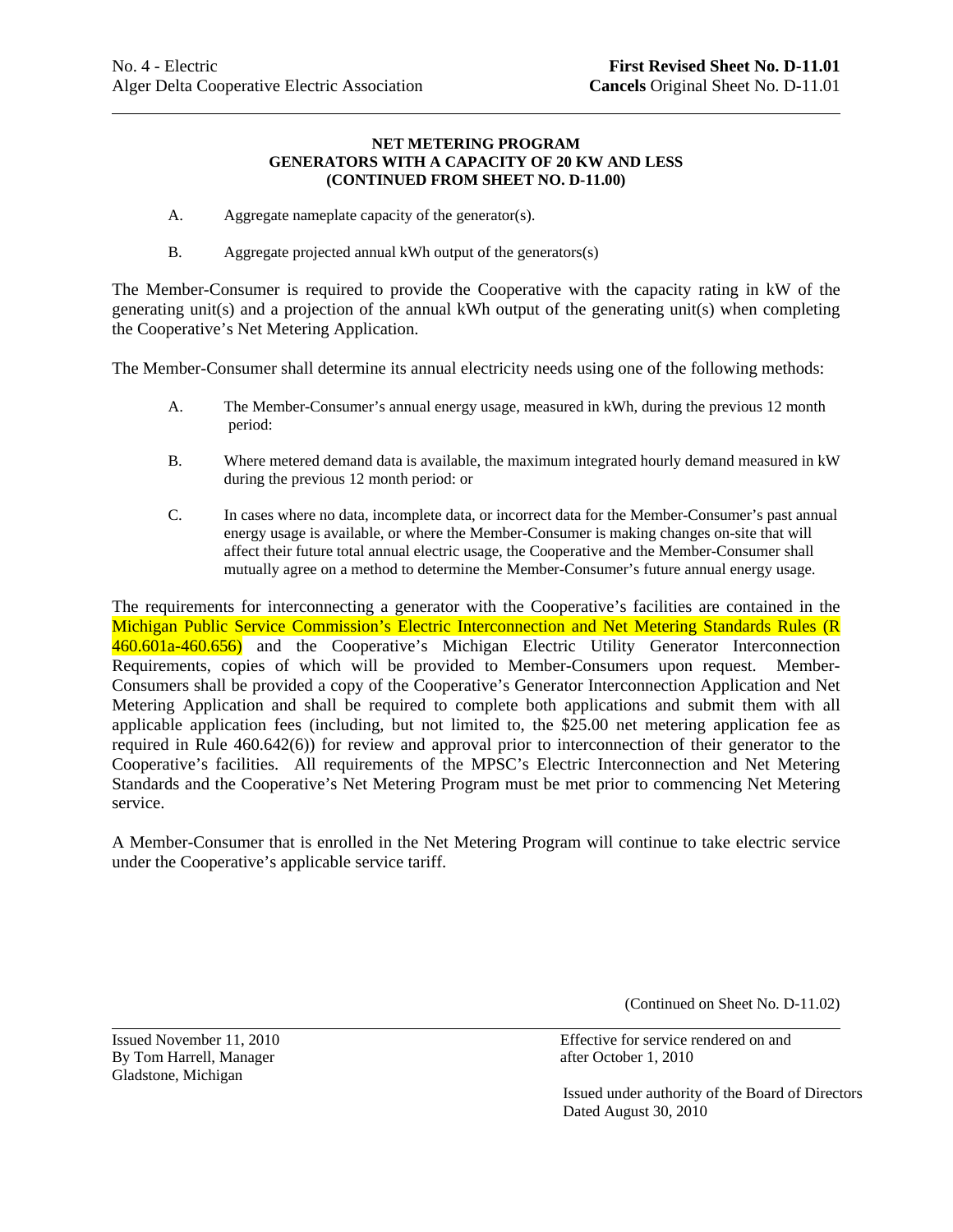# **NET METERING PROGRAM GENERATORS WITH A CAPACITY OF 20 KW AND LESS (CONTINUED FROM SHEET NO. D-11.01)**

#### Metering

The Member-Consumer's net usage shall be determined with metering capable of reverse registration or, at the Cooperative's discretion and expense, a single meter with separate registers measuring power flow in each direction. If the Member-Consumer's existing meter is not capable of reverse registration, the incremental cost above that for meters provided for similarly situated non-generating Member-Consumers shall be paid by the Member-Consumer.

#### Monthly Charges

The Member-Consumer shall pay the full retail rate in accordance with the Cooperative's standard service tariff applicable to the Member-Consumer when the Member-Consumer's monthly net usage results in a net flow of energy from the Cooperative to the Member-Consumer. When the Member-Consumer's monthly net usage results in a net flow of energy from the Member-Consumer to the Cooperative, the Member-Consumer shall be credited the full retail rate for the energy provided to the Cooperative in accordance with the Cooperative's standard service tariff applicable to the Member-Consumer.

The credit for any excess generation, as determined by each month's meter reading, shall be credited against the following month's bill. Any credit carried forward to the following month that is not used up that month, shall be carried forward for use in subsequent billing periods**. On the last day of the last billing period in each calendar year, the Cooperative shall do one of the following: 1) for Member-Consumers' with a net excess generation credit less than or equal to One-Hundred dollars (\$100), the Cooperative shall carry the credit forward into the next calendar year; or, 2) for Member-Consumers' with a net excess generation credit greater than One-Hundred dollars (\$100), the Cooperative shall pay that portion which exceeds One-Hundred dollars (\$100) to the Member-Consumer up to a maximum amount that shall equal the average annual kilowatt-hour consumption of all residential Member-Consumer's multiplied by the retail rate per kilowatthour.** If a Member-Consumer terminates service with the Cooperative while having a net metering credit amount on their account, the Cooperative shall **pay** the remaining credit amount to the Member-Consumer following a final reading by the Cooperative of the Member-Consumer's net meter**; however, the refund shall not exceed an amount equal to a maximum amount that shall equal the average annual kilowatt-hour consumption of all residential Member-Consumer's multiplied by the retail rate per kilowatt-hour.**

**Refunds for net metering (if any) shall be subject to all billing rules and procedures as apply to all other classes of service.**

By Tom Harrell, Manager after **October 17, 2012** Gladstone, Michigan

Issued **October 31, 2012** Effective for service rendered on and

Issued under the authority of the Board of Directors dated **October 17, 2012**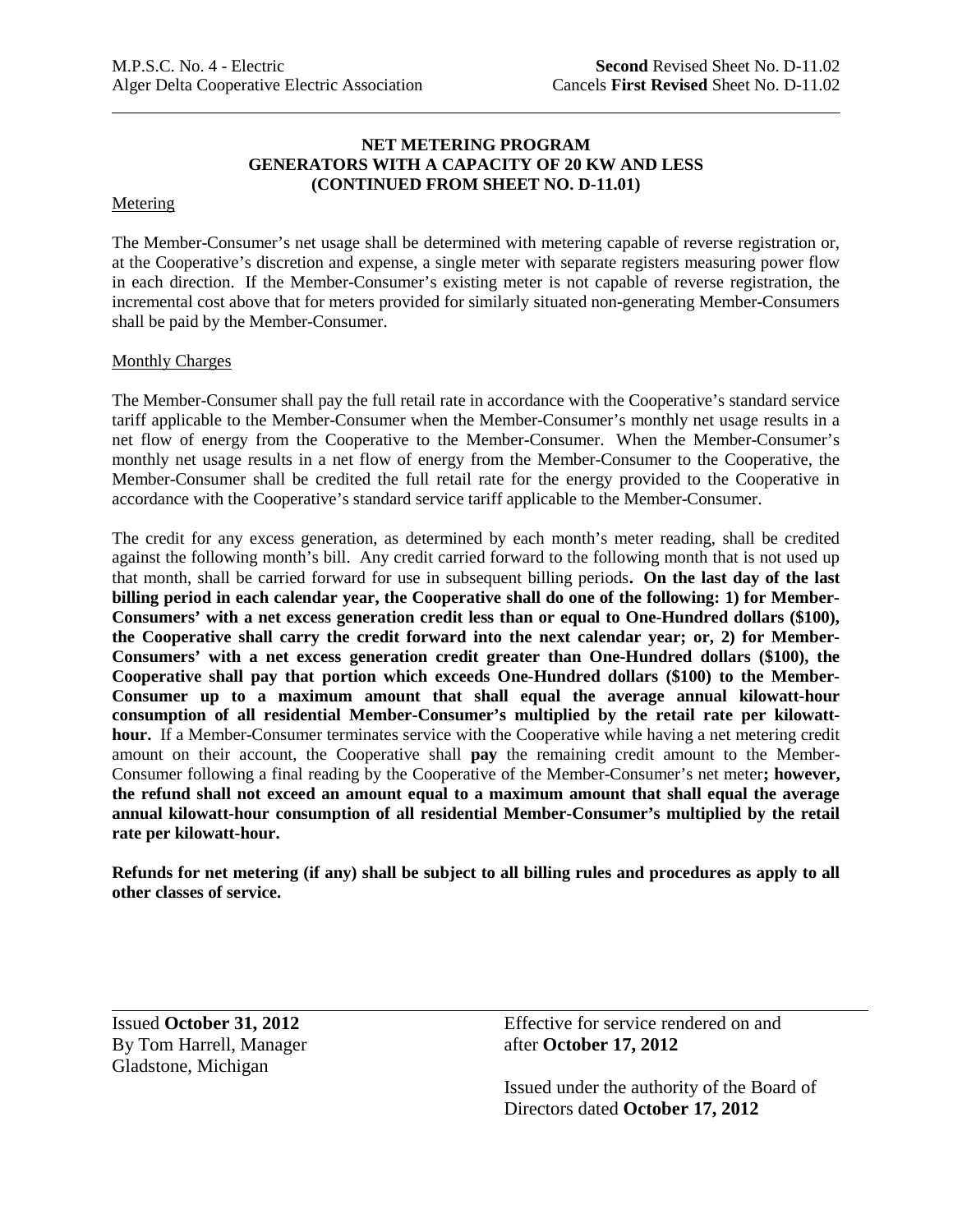# **LOW INCOME ENERGY ASSISTANCE FUNDING FACTOR**

This clause permits, pursuant to Public Act 95 of 2013, the collection of the low income energy assistance funding factor to fund the low-income energy assistance fund created by Public Act 95 of 2013. Beginning with all bills rendered on and after September 1, **2017,** each meter shall be subject to a monthly surcharge of **\$0.93,** except that the low income energy assistance funding factor shall not be charged on more than one residential meter per residential site.

By Tom Harrell, Manager **after September 1, 2017** Gladstone, Michigan

| Michigan Public Service<br>Commission |  |
|---------------------------------------|--|
| September 13, 2017                    |  |
| Filed                                 |  |

Issued **September 12, 2017** Effective for service rendered on and

Issued under the authority of Michigan Public Service Commission, dated **July 31, 2017** in Case No. U-17377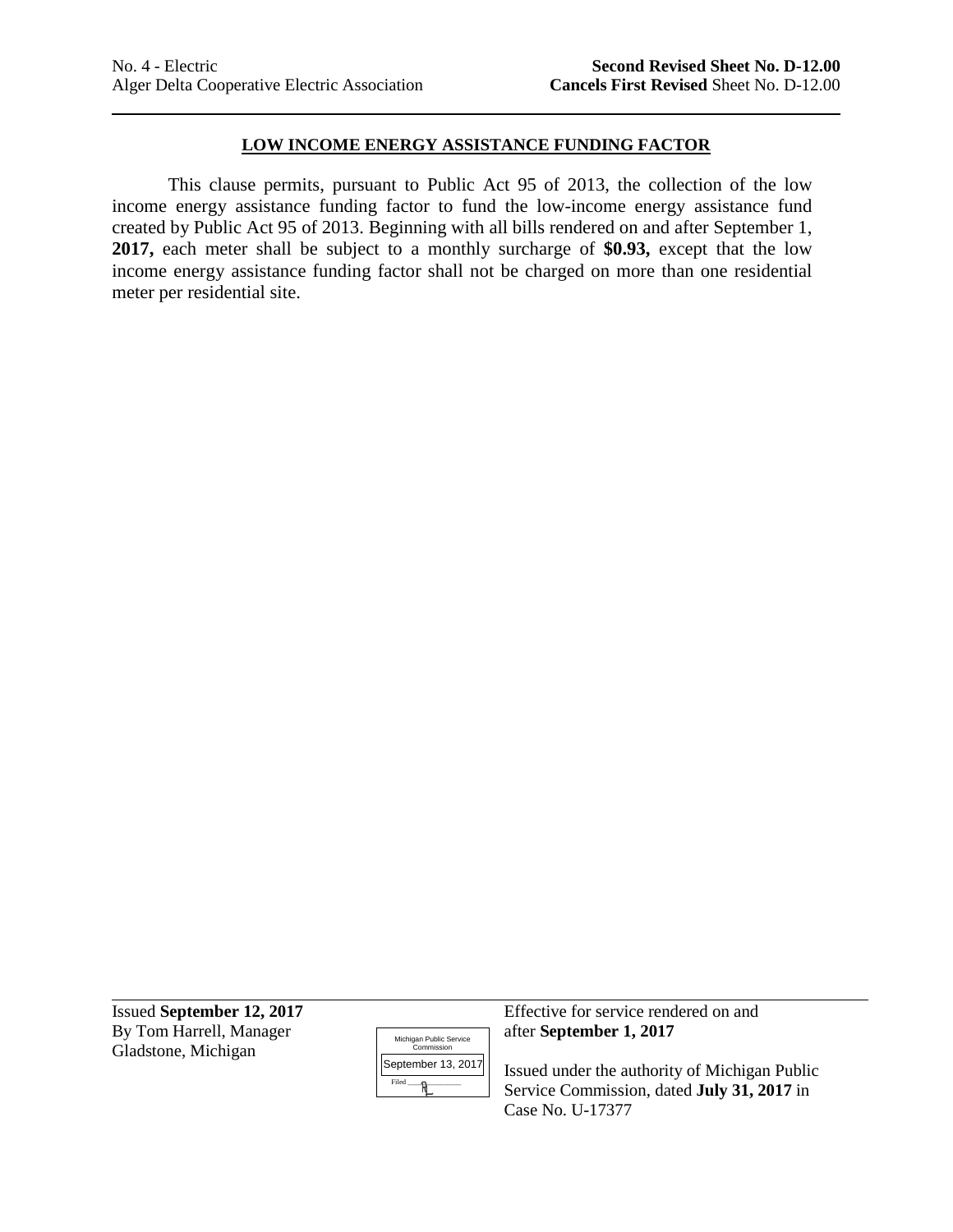# **RENEWABLE ENERGY RIDER**

# **Availability**

This Renewable Energy Rider is available on a first-come, first-serve basis to metered Alger Delta Cooperative Electric Association full service and retail access service Member-Consumers to promote the development and operation of renewable power facilities. The availability of service under this Rider may be limited by the availability of Renewable Energy Certificates (RECs) from renewable power facilities at the prices set forth in this Rider. An REC is a unique, independently certified and verifiable record of the production of 1 megawatt hour of renewable energy.

In the event sufficient REC's to provide service to all Member-Consumers desiring service under this Rider from renewable resource facilities at the prices set forth in this Rider are not available, this Rider may be closed to Member-Consumers.

#### Character of Service

The character of service is as specified under the applicable Rate Schedule under which the Member-Consumer takes service and with which this Rider is associated.

**Rate** 

The following charge may apply and shall be in addition to all other normal charges applied under the applicable Rate Schedule(s) in effect at the Member-Consumer's metered location:

\$3.00 per 300 kWh block per month.

Member-Consumers may elect any number of blocks up to the total number of blocks available to Alger Delta Cooperative Electric Association from WPPI Energy, Inc. and subject to any other restrictions or limitations set by WPPI Energy, Inc. or the terms and conditions of the applicable Rate Schedule to which this Rider is attached. In the event that the energy represented in the blocks purchased exceeds the member's actual kWh delivered for the billing period, no reconciliation shall be made on the Member-Consumer's billing. The above referenced \$3.00 per 300 kWh block is a not to exceed amount.

### Term

The minimum term available to Member-Consumers is one complete billing period extending thereafter from billing period to billing period. Member-Consumers shall provide at least three business days' notice of their desire to begin or terminate Renewable Energy Rider service.

## Michigan State Sales Tax

Michigan State Sales Tax will be added to all bills, where applicable.

By Tom Harrell, Manager after August 20, 2014 Gladstone, Michigan

Issued **September 2, 2014** Effective for service rendered on and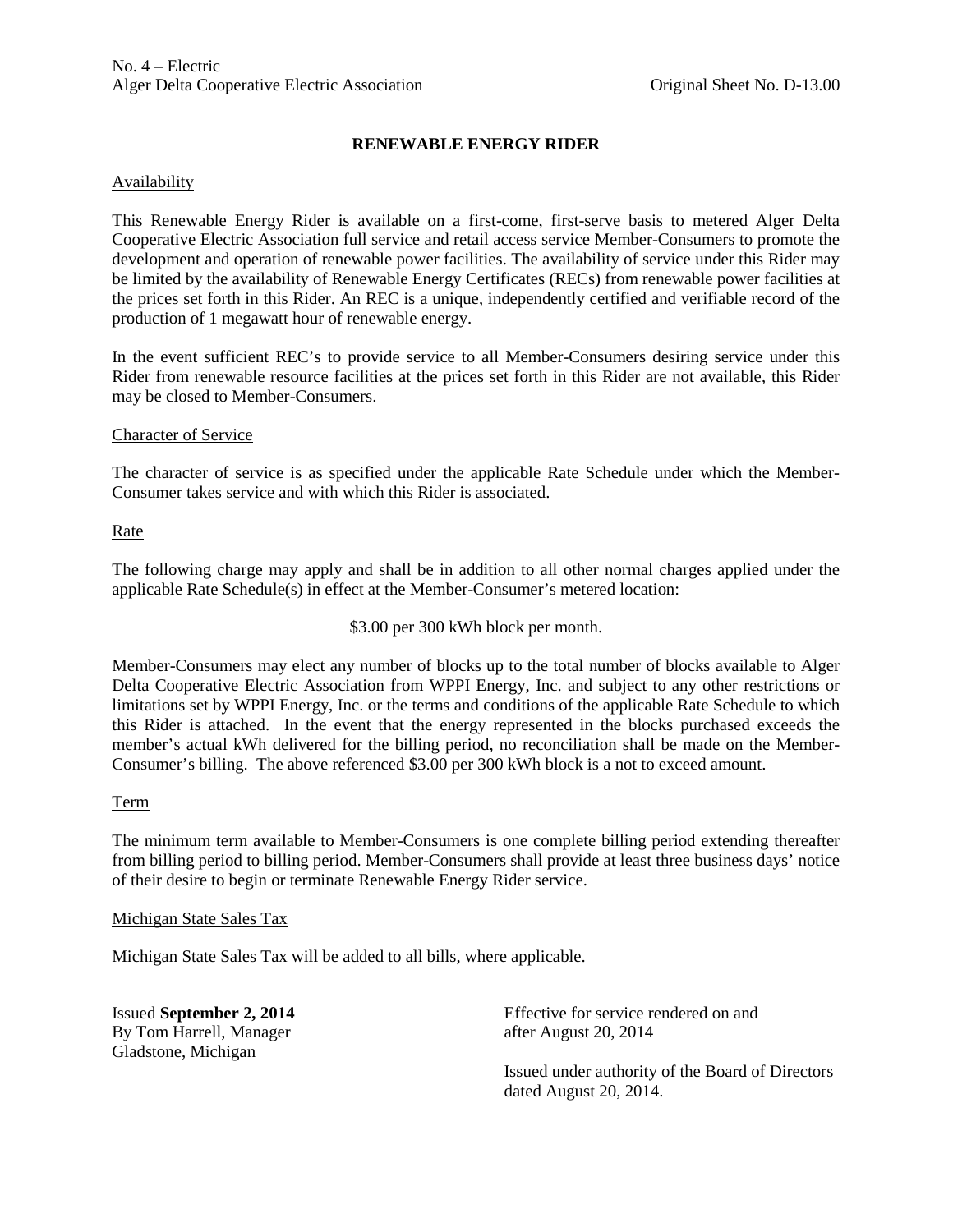# **SECTION E RETAIL ACCESS SERVICE TARIFF**

# **1.0 INTRODUCTION AND DEFINITIONS**

This tariff expresses the terms and conditions associated with Retail Access Service and provides information regarding the roles of the various market participants. This tariff includes the following sections:

| Introduction and Definitions                 | Section 1.0 |
|----------------------------------------------|-------------|
| Member-Consumer Section                      | Section 2.0 |
| <b>Alternative Electric Supplier Section</b> | Section 3.0 |
| Dispute Resolution                           | Section 4.0 |
| Liability and Exclusions                     | Section 5.0 |

When a Member-Consumer participates in Retail Access Service and obtains Generation Services from an Alternative Electric Supplier (AES), the Cooperative will maintain a relationship and interact with the separate participants – including the Member-Consumer, the Transmission Service Provider, and the AES.

# **1.1 The Member-Consumer Role**

The Member-Consumer is the end-user of Power in the State of Michigan who has facilities connected to the Cooperative's Distribution System**.** Under Retail Access Service, the Member-Consumer will conduct transactions with at least two participants – including the Cooperative and an AES. The Member-Consumer is responsible for choosing an AES. Member-Consumers may receive transmission service directly from the Transmission Service Provider or the AES may make such arrangements as part of its service to the Member-Consumer.

The Cooperative's principal requirement is that the Member-Consumer must be taking service under the Cooperative's Schedule LP and have a Maximum Demand of at least 1000 kW (**1 MW**). An Individual Member-Consumer currently demand metered and who is eligible to be taking service under the Cooperative's Schedule LP may achieve the 1000 kW (**1 MW**) Maximum Demand threshold by aggregating or summing the Maximum Demands for each demand metering point occurring during a single month. All charges or fees specified herein and all related rate schedules apply to aggregated demand metering points on an individual account basis.

(Continued on Sheet No. E-1.01)

By Tom Harrell, Manager **and Struck** Michigan Public Service after **January 8, 2014** Gladstone, Michigan



Issued: **January 9, 2014** Effective for service rendered on and

Issued under authority of the MPSC dated **1/8/14** in Case No. **U-17510**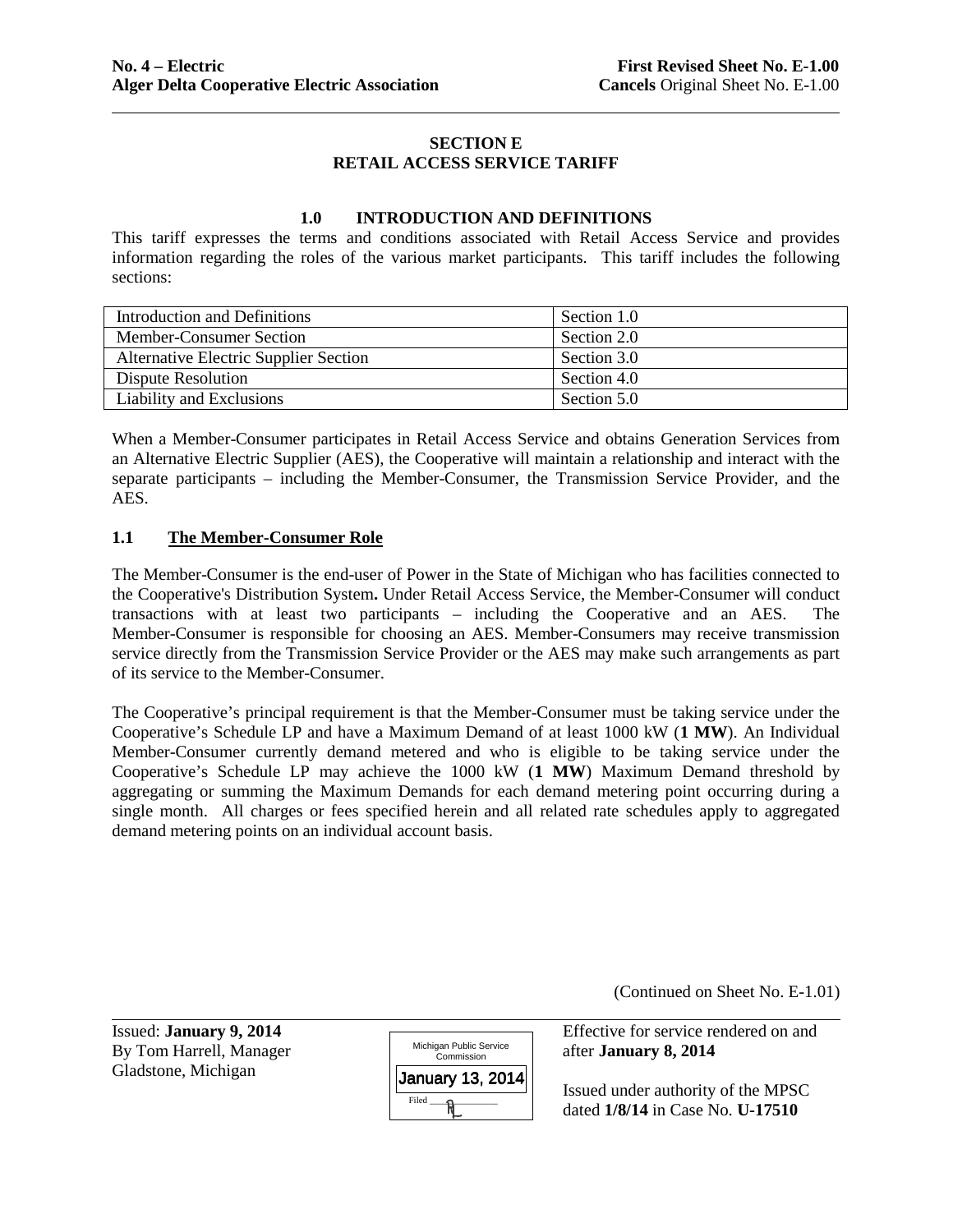# **SECTION E RETAIL ACCESS SERVICE TARIFF (Continued from Sheet No. E-1.00)**

The Member-Consumer is ultimately responsible for the purchase and delivery of power to the Cooperative's distribution system that is sufficient to meet the Member-Consumer's electrical requirements for each hour of each day. If for any reason, including but not limited to the failure or default of the AES, the failure of its generation resources and/or transmission system constraints, power is delivered to a retail open access Member-Consumer by the Cooperative then the Member-Consumer shall purchase said power from the Cooperative pursuant to the Default Service provisions of this tariff.

# **1.2 The Alternative Electric Supplier Role**

An Alternative Electric Supplier (AES) is a Person that has been licensed by the Michigan Public Service Commission to sell electric generation service to retail Consumers in this state. The AES takes title to Power and sells Power in Michigan's retail electric market.

An AES makes necessary arrangements to provide Power to Member-Consumers, assembles products and/or services, and sells the products and/or services to Member-Consumers. The AES must meet all applicable statutory and regulatory requirements of Michigan and federal law.

Market participation responsibilities of the AES or Member-Consumer include: scheduling energy, obtaining and paying for transmission and ancillary services (including energy imbalance charges), and payment or provision of energy for losses incurred on the Transmission System and the Distribution System to deliver Power. The AES is responsible for assuring power supply, arranging deliveries to the Cooperative's Distribution System, and managing its own retail sales.

# **1.3 Transmission Service Provider Role**

The Transmission Service Provider delivers electrical energy to the Cooperative's distribution system. To obtain retail access service, the Member-Consumer or the AES on behalf of the Member-Consumer must arrange for transmission service from the Transmission Service Provider. The Transmission Service Provider provides services to transmission Consumers, whether an AES or a Member-Consumer as defined herein, pursuant to its Open Access Transmission Tariff (OATT) rules and regulations as approved by the Federal Energy Regulatory Commission or pursuant to a Transmission Tariff approved by another appropriate regulatory authority.

(Continued on Sheet No. E-1.02)

Gladstone, Michigan

l



Issued November 11, 2010 Effective for service rendered on and after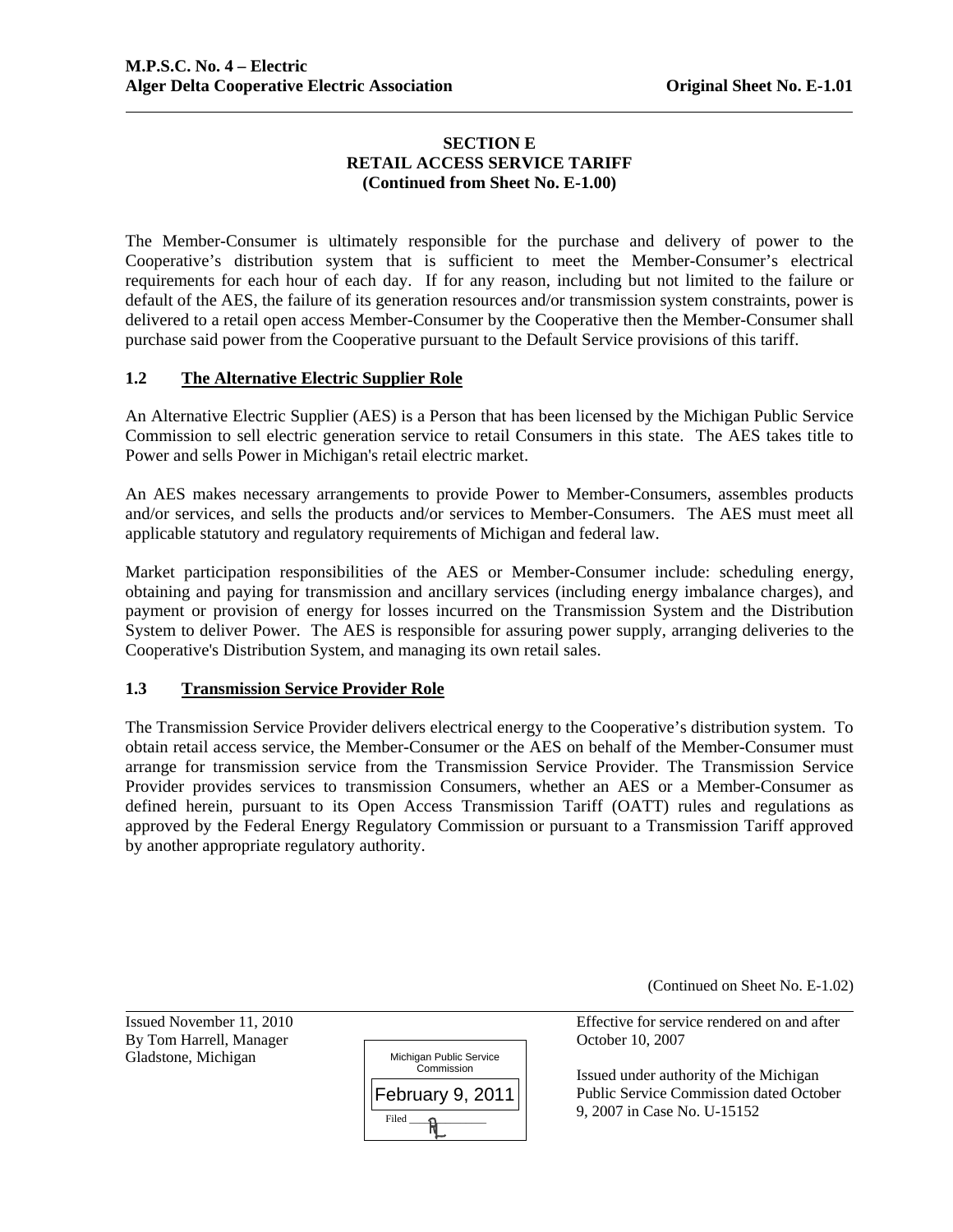## **SECTION E RETAIL ACCESS SERVICE TARIFF (Continued from Sheet No. E-1.01)**

# **1.4 Cooperative Role**

The Cooperative provides facilities and related services for the distribution of electricity and is the Member-Consumer's primary contact for electric service. Under Retail Access, the Cooperative arranges for the physical connection of the Member-Consumer's facilities to the Distribution system and provides system maintenance, outage restoration, metering equipment, meter data processing, bill processing for distribution services and other Consumer support services.

The Cooperative's Generation Services (Default Service and Full Requirements Service) offered herein are supplied by purchases for resale from the Cooperative's wholesale power supplier. Such purchases are made pursuant to tariffs that are established by the wholesale power supplier and approved by the Federal Energy Regulatory Commission or other appropriate regulatory authority.

# **1.5 Definitions**

"*Aggregate"* or "*Aggregation"* means to combine or the combination of multiple metering points serving an individual Member-Consumer for the purpose of qualifying for Retail Access Service.

*"Alternative Electric Supplier" or "AES"* means a Person properly licensed by the Michigan Public Service Commission to sell electric Generation Service to retail Consumers in the state of Michigan. AES does not include a Person who physically delivers electricity from the AES directly to retail Consumers in Michigan.

*"Commission"* means the Michigan Public Service Commission.

*"Cooperative"* means Alger Delta Cooperative Electric Association or its agent.

*"Default Service"* means Generation Service provided by the Cooperative. Default Service shall be purchased under the rates, terms, and conditions in the applicable Retail Access Standby Service tariff approved by the Commission.

(Continued on Sheet No. E-1.03)

Gladstone, Michigan

l



Issued November 11, 2010 Effective for service rendered on and after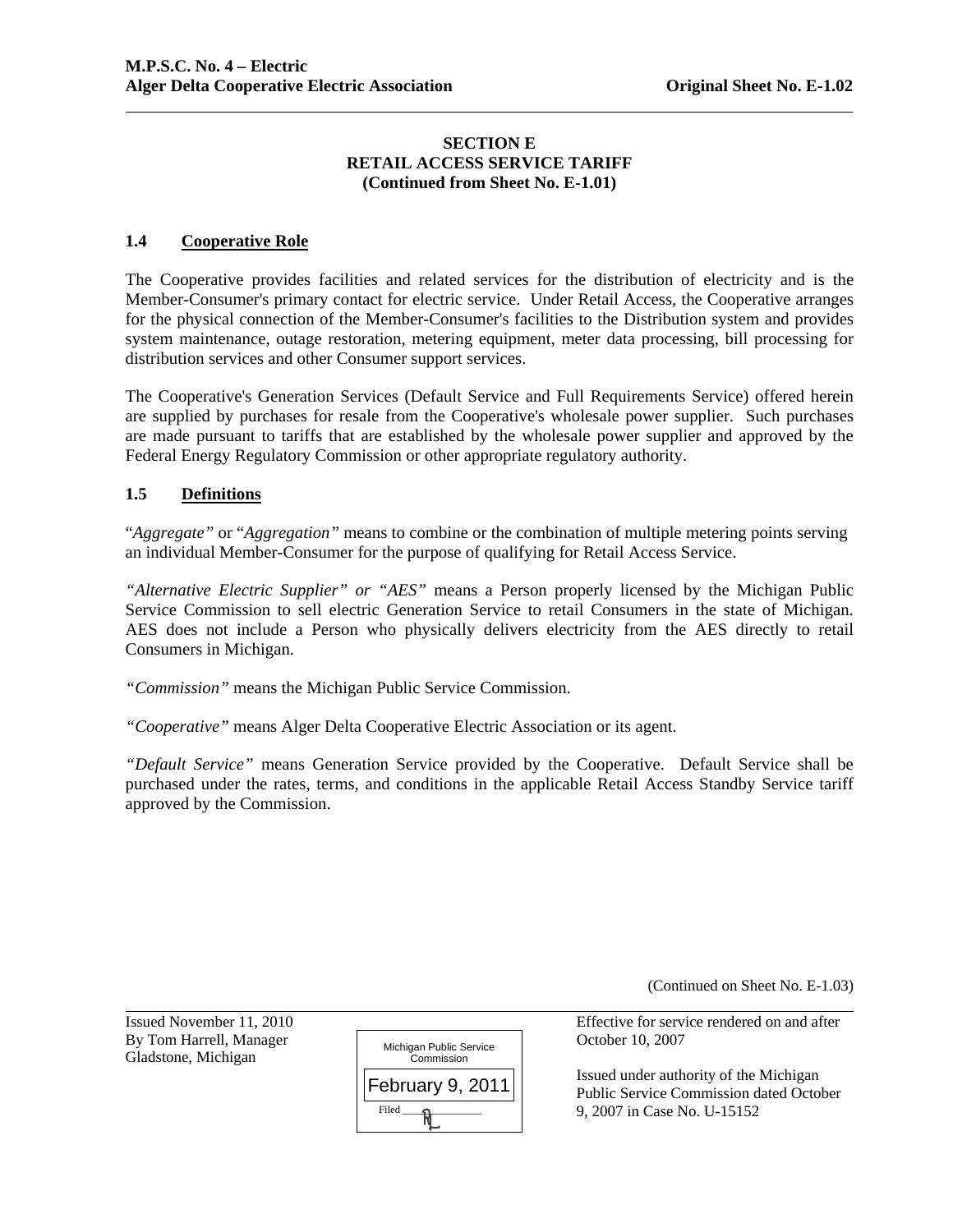# **SECTION E RETAIL ACCESS SERVICE TARIFF (Continued from Sheet No. E-1.02)**

*"Demand"* means the amount of Power required to meet the Member-Consumer's load averaged over a designated interval of time, expressed in kilowatts or megawatts.

*"Distribution Point of Delivery"* means the point of interconnection between the Cooperative's Distribution System and the Member-Consumer's service Location.

*"Distribution Point of Receipt"* means the point of interconnection between the Cooperative's Distribution System and the Transmission System or other facilities where electric Energy is received for delivery to a Member-Consumer.

*"Distribution Service"* means the provision of retail Regulated Electric Service including delivery of Generation over the Distribution System, and ancillary services all provided by the Cooperative pursuant to its rates for Retail Access Service.

*"Distribution System"* means facilities operated by the Cooperative for the purpose of distributing electric power within the Cooperative's electric service territory, which are subject to the jurisdiction of the Commission.

"*Drop Request*" means a request by an AES to terminate Generation Service to a Member-Consumer.

*"Drop Response"* means a response sent by the Cooperative to an AES which submitted a Drop Request that confirms the requested Member-Consumer drop as pending and provides certain Member-Consumer information or, if the Drop Request is denied, provides a reason or invalidation code explaining why the request was denied.

*"Energy"* refers to "electrical energy." Energy is usually measured in kilowatt-hours (kWh) or megawatt-hours (MWh).

*"Full Requirements Service"* means the provision of retail Regulated Electric Service including generation, transmission, distribution, and ancillary services all provided by the Cooperative pursuant to its rates for standard electric service.

*"Generation Service"* means the provision of electric Power, transmission, and related ancillary services.

(Continued on Sheet No. E-1.04)

Gladstone, Michigan

l



Issued November 11, 2010 Effective for service rendered on and after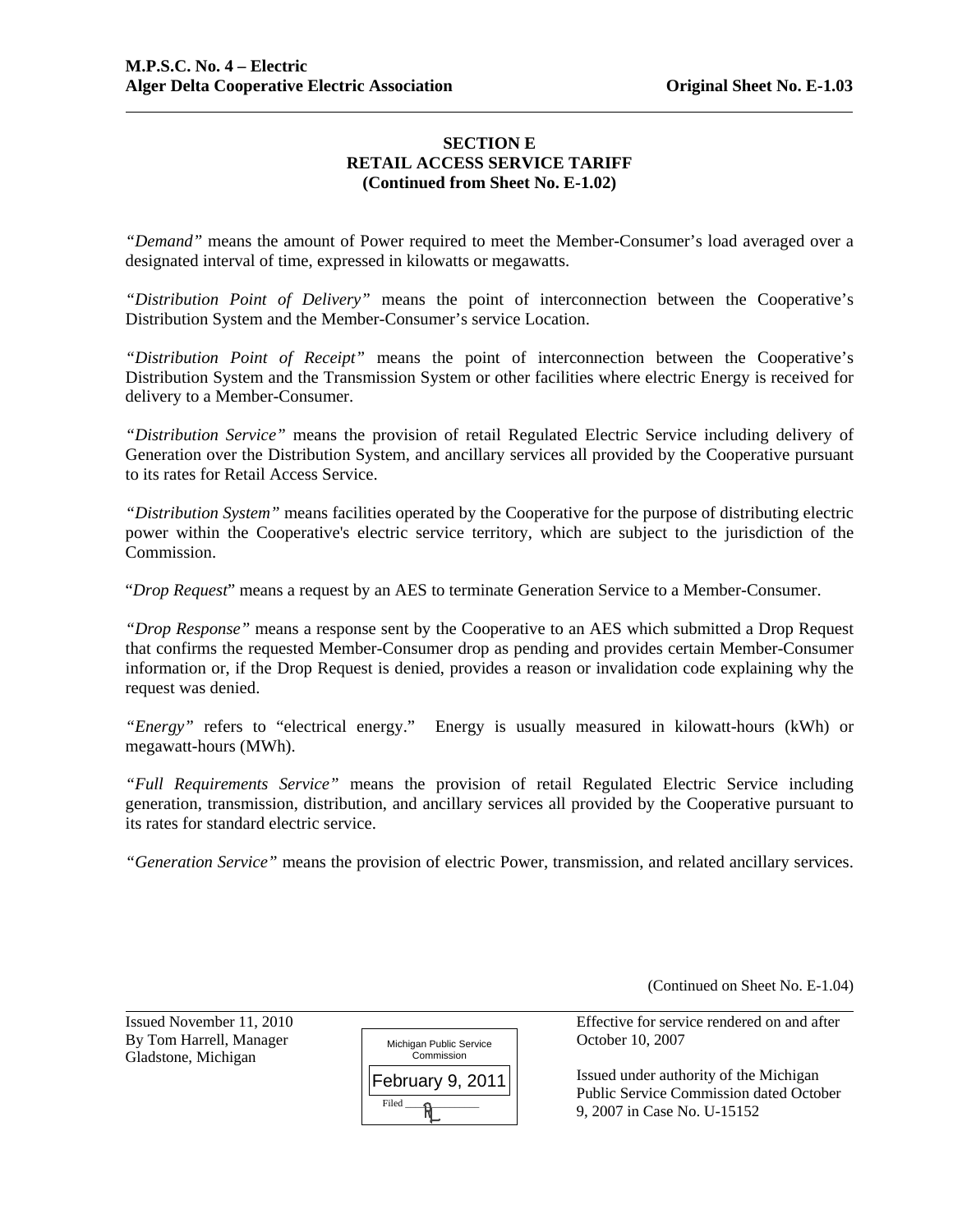# **SECTION E RETAIL ACCESS SERVICE TARIFF (Continued from Sheet No. E-1.03)**

*"Interval Demand Meter"* means a meter capable of measuring and recording kW demands and kVAR demands on a sub-hour time interval and hourly integrated basis and measuring energy in kWh on a cumulative basis.

*"Load"* means any end-use device drawing energy from the electric system.

*"Location"* means each Member-Consumer facility, whether owned or leased, where power is delivered by the Cooperative.

*"Maximum Demand"* (also known as "Peak Demand") means the highest 15-minute integrated demand created during the current and previous eleven (11) billing months at each voltage level, whether the Member-Consumer received service under this tariff or another Cooperative retail tariff.

*"Member-Consumer"* means, for purposes of Retail Access Service, a Person with electrical load facilities connected to the Cooperative's Distribution System and to whom Power is delivered to its Location pursuant to this tariff. All Member-Consumers, regardless of the voltage level of the service, are considered to be connected to the Cooperative's Distribution System.

*"Open Access Transmission Tariff (OATT)"* means Open Access Transmission Tariff of a Person owning or controlling the Transmission System, on file with the Federal Energy Regulatory Commission, as may be amended from time to time.

*"Person"* means an individual, governmental body, corporation, partnership, association, or other legal entity.

*"Power"* means a combination of the electric Demand and Energy requirements of the Member-Consumer.

*"Retail Access Service"* means the service offered by the Cooperative under applicable laws, regulations, tariffs and agreements, which allows the Member-Consumer to purchase Generation Service from a licensed AES, with Power delivered through the Cooperative's Distribution System.

(Continued on Sheet No. E-1.05)

By Tom Harrell, Manager Mishigan Public Service Cotober 10, 2007 Gladstone, Michigan

l

| Michigan Public Service<br>Commission |
|---------------------------------------|
| February 9, 2011                      |
| Filed                                 |

Issued November 11, 2010 Effective for service rendered on and after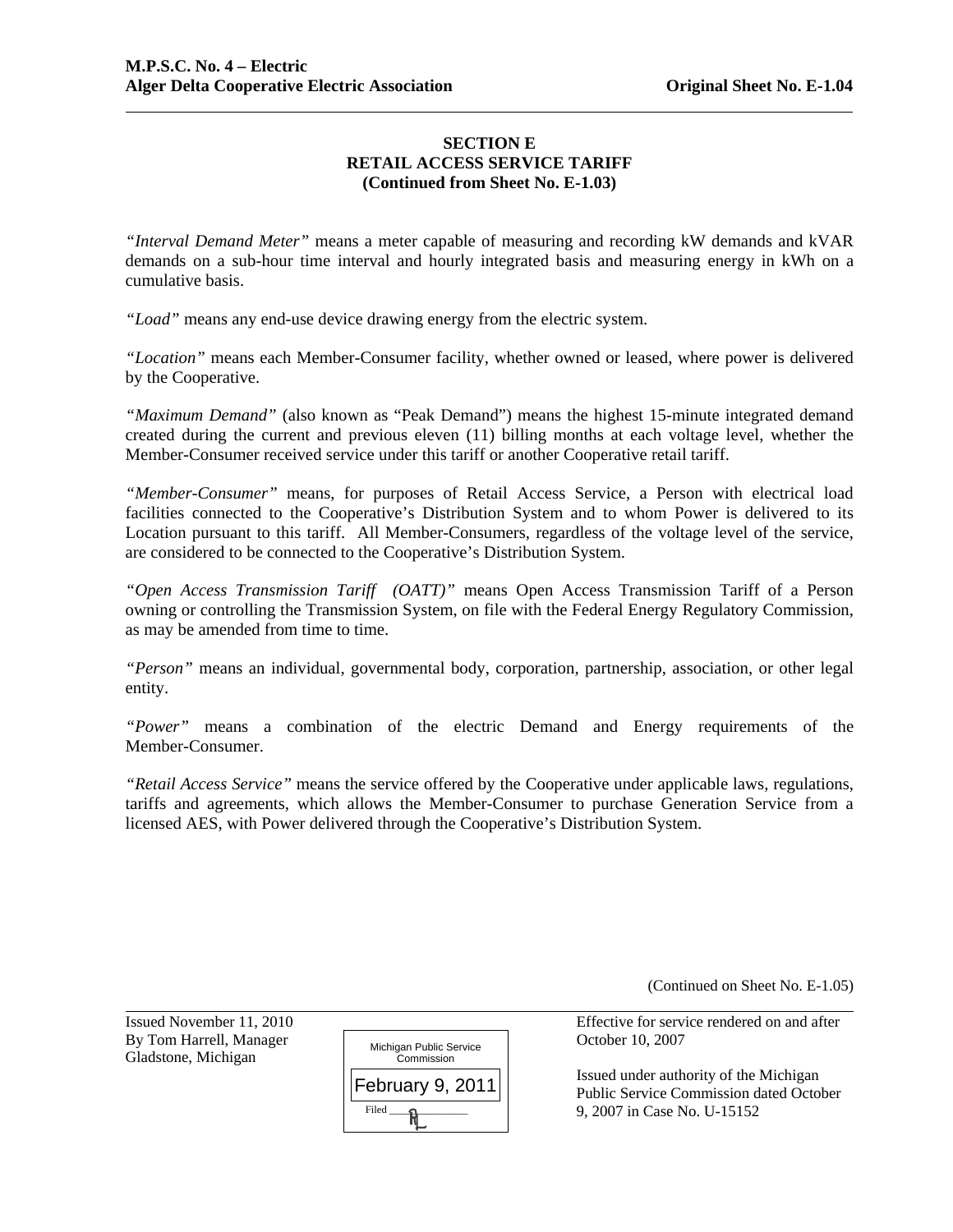# **SECTION E RETAIL ACCESS SERVICE TARIFF (Continued from Sheet No. E-1.04)**

*"Regulated Electric Service"* means the services offered by the Cooperative under terms and conditions approved by the Commission.

*"Relevant Market"* means either the Upper Peninsula or the Lower Peninsula of this state.

*"Slamming"* means the act of changing the Member-Consumer's chosen AES, or changing the Member-Consumer from Full Requirements Service to Generation Service from an AES, without the Member-Consumer's consent.

*"Switch"* means a Member-Consumer move from one provider of Generation Service to another.

*"Switch Date"* means the date on which the Member-Consumer is actually assigned to a new Generation Service provider for purposes of Energy supply responsibility.

*"Switch Request"* means a request by an AES to switch the Member-Consumer from the Cooperative or another AES to the requesting AES, for Generation Service.

*"Switch Response"* means a response sent by the Cooperative to an AES which submitted a Switch Request that confirms the requested Member-Consumer switch as pending and provides certain Member-Consumer information or, if the Switch Request is denied, provides a reason or invalidation code explaining why the request was denied.

*"Transition Charge"* means a surcharge for the recovery of costs associated with the implementation of Retail Access Service and/or the Cooperative's stranded costs arising from the implementation of Retail Access Service, as determined by the Commission.

*"Transmission Service Provider"* means a Person that owns, controls and/or operates transmission facilities and provides transmission and related services to the Cooperative including scheduling of power supply resources into the transmission system on behalf of the Cooperative.

*"Transmission System"* means facilities operated by a Person used for transmitting electric Power to the Distribution Point of Receipt, and subject to the jurisdiction of the Federal Energy Regulatory Commission..

*"Uniform Data Transaction"* means specific technical arrangements for trading information, initiating business requests and executing other common transactions. These arrangements may encompass a number of electronic media and use specified transport protocols.

(Continued on Sheet No. E-1.06)

| Issued November 11, 2010                       |                                                                    | Effective for service rendered on and after                                                                                          |
|------------------------------------------------|--------------------------------------------------------------------|--------------------------------------------------------------------------------------------------------------------------------------|
| By Tom Harrell, Manager<br>Gladstone, Michigan | Michigan Public Service<br>Commission<br>February 9, 2011<br>Filed | October 10, 2007<br>Issued under authority of the Michigan<br>Public Service Commission dated October<br>9, 2007 in Case No. U-15152 |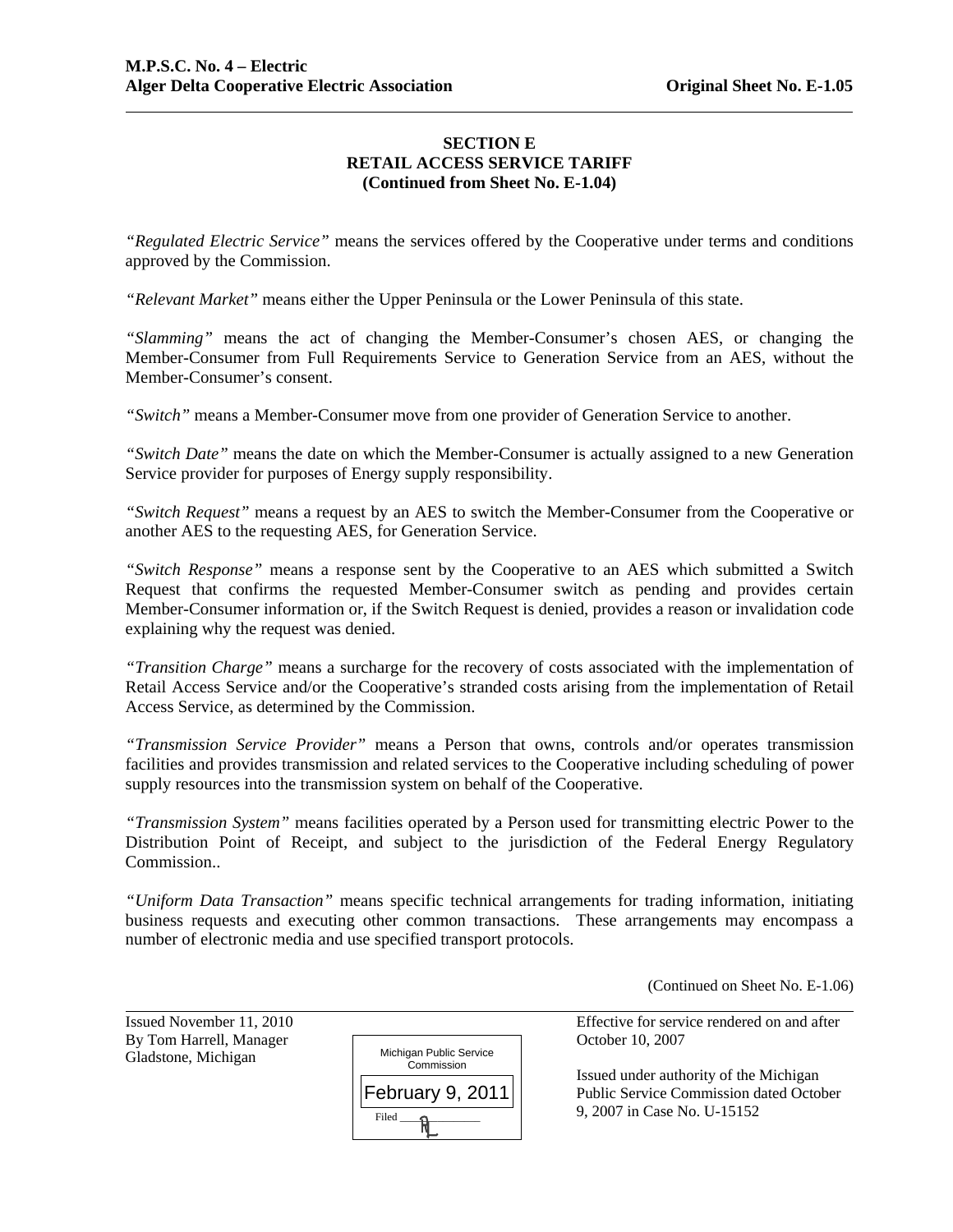### **SECTION E RETAIL ACCESS SERVICE TARIFF (Continued from Sheet No. E-1.05)**

#### **2.0 MEMBER-CONSUMER SECTION**

# **2.1 Availability**

Retail Access Service is available to all existing or new Member-Consumers that meet the terms and conditions of this Retail Access Service tariff and other applicable Cooperative tariffs, subject to contracting with an AES.

## **2.2 Eligibility**

2.2.1 A Member-Consumer's eligibility to take Retail Access Service is subject to the full satisfaction of any terms or conditions imposed by pre-existing contracts with or tariffs of the Cooperative. Member-Consumers must have satisfied any past due amounts for Regulated Electric Service owed to the Cooperative under any other arrangements or provisions for Regulated Electric Service before taking service under this tariff.

2.2.2 An Individual Member-Consumer who is eligible to be taking service under the Cooperative's Schedule LP and having a demand meter with a Maximum Demand of at least 1000 kW (**1 MW**) is eligible to take service under this tariff. An Individual Member-Consumer receiving demand metered service at multiple metering points and who is eligible to be taking service under the Cooperative's Schedule LP may achieve the 1000 kW (**1 MW**) Maximum Demand threshold by aggregating or summing the Maximum Demands for each metering point occurring during a single month. All charges or fees specified herein and all related rate schedules apply to all aggregated metering points on an individual account basis.

### **2.3 Member-Consumer Information**

Member-Consumers will be provided their own usage and billing information upon request. No fee shall be charged for the first request per calendar year related to a specific Member-Consumer account. An AES must obtain written authorization from the Member-Consumer before the Cooperative will provide an AES with a Member-Consumer's currently available usage and billing information. Subsequent requests by the Member-Consumer or the AES will require a fee of \$30.00 per account that will be billed to the Member-Consumer.

(Continued on Sheet No. E-1.07)

Issued: **January 9, 2014** Effective for service rendered on and By Tom Harrell, Manager **and School School** Commission after **January 8, 2014** Gladstone, Michigan Issued under authority of the MPSC dated **1/8/14** in Case No. **U-17510** Michigan Public Service **Commission** Filed \_\_\_\_\_\_\_\_\_\_\_\_\_\_\_ January 13, 2014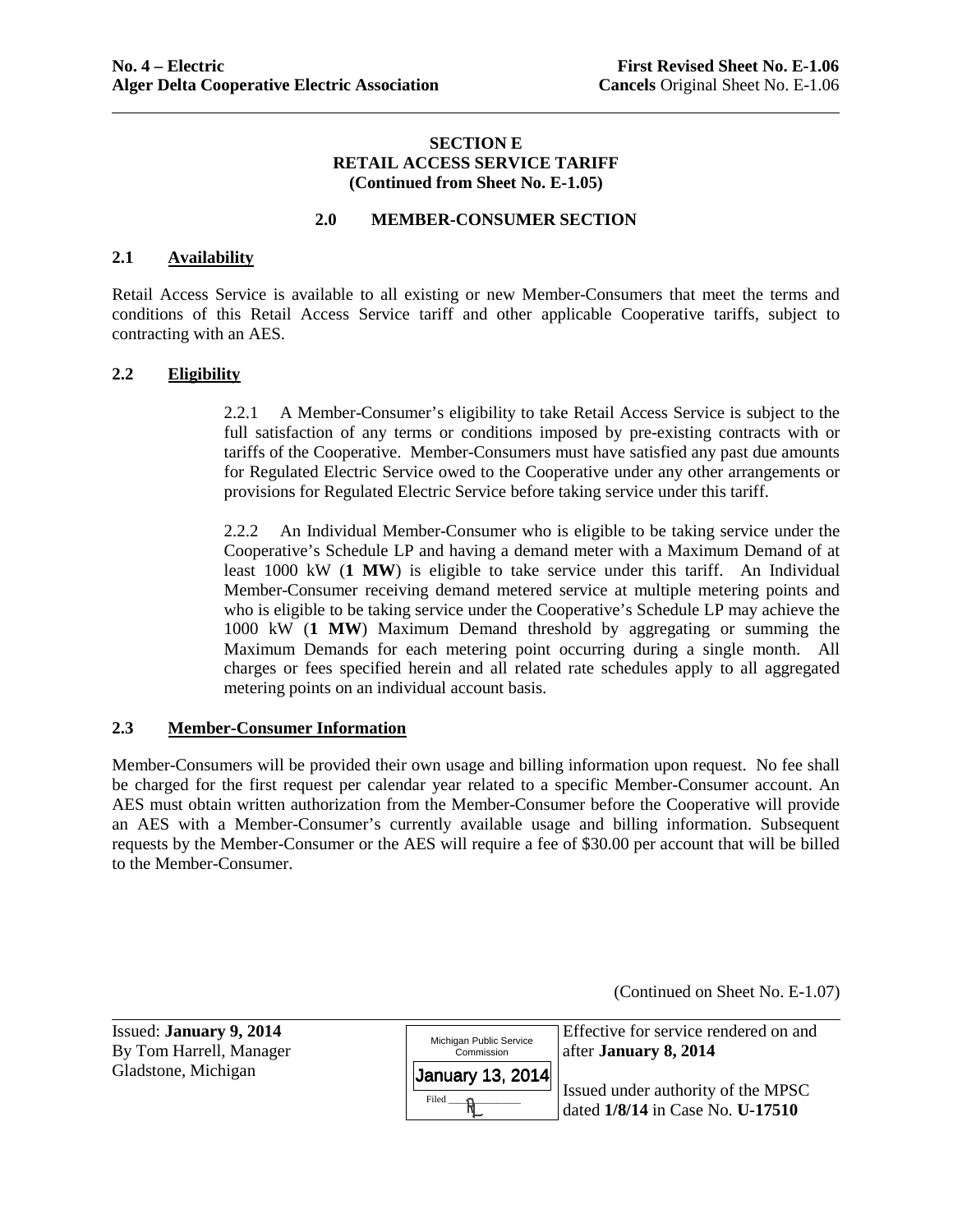## **SECTION E RETAIL ACCESS SERVICE TARIFF (Continued from Sheet No. E-1.06)**

## **2.4 Member-Consumer Enrollment and Switching**

- 2.4.1 A Member-Consumer which switches to an AES cannot return to the Cooperative's Full Requirements Service for two years after the switch to the AES has been effectuated. See Return to Service Provision in Section 2.6.
- 2.4.2 A Member-Consumer will specify only one AES at any given time for the supply of Power to each Member-Consumer account or Member-Consumer Location.
- 2.4.3 A Member-Consumer shall be permitted to change AESs. Assuming all other requirements are met, the changes will become effective at the completion of their normal billing cycle. Member-Consumers will be assessed a fee of \$10.00 per Member-Consumer account for each change beyond one (1) within a calendar year. The change will be submitted to the Cooperative by the Member-Consumer's newly chosen AES as a Switch Request.
- 2.4.4 The AES shall submit to the Cooperative a Switch Request via a Uniform Data Transaction after a required ten (10) day Consumer rescission period.
- 2.4.5 The Cooperative will process one (1) valid Switch Request per Member-Consumer per meter reading cycle. Where multiple Switch Requests for the same Member-Consumer are received during the same meter reading cycle, the Cooperative will process the first valid Switch Request received during a meter read cycle. A Switch Response for each rejected Switch Request will be sent to the appropriate AES via a Uniform Data Transaction within three (3) business days.

The Cooperative will normally validate a Switch Request within three (3) business days of the receipt of the Switch Request and will transmit a Switch Response to the AES. As part of the validation process, the Cooperative shall notify the Member-Consumer in writing that a Switch Request has been received and is being processed.

(Continued on Sheet No. E-1.08)

Gladstone, Michigan

l



Issued November 11, 2010 Effective for service rendered on and after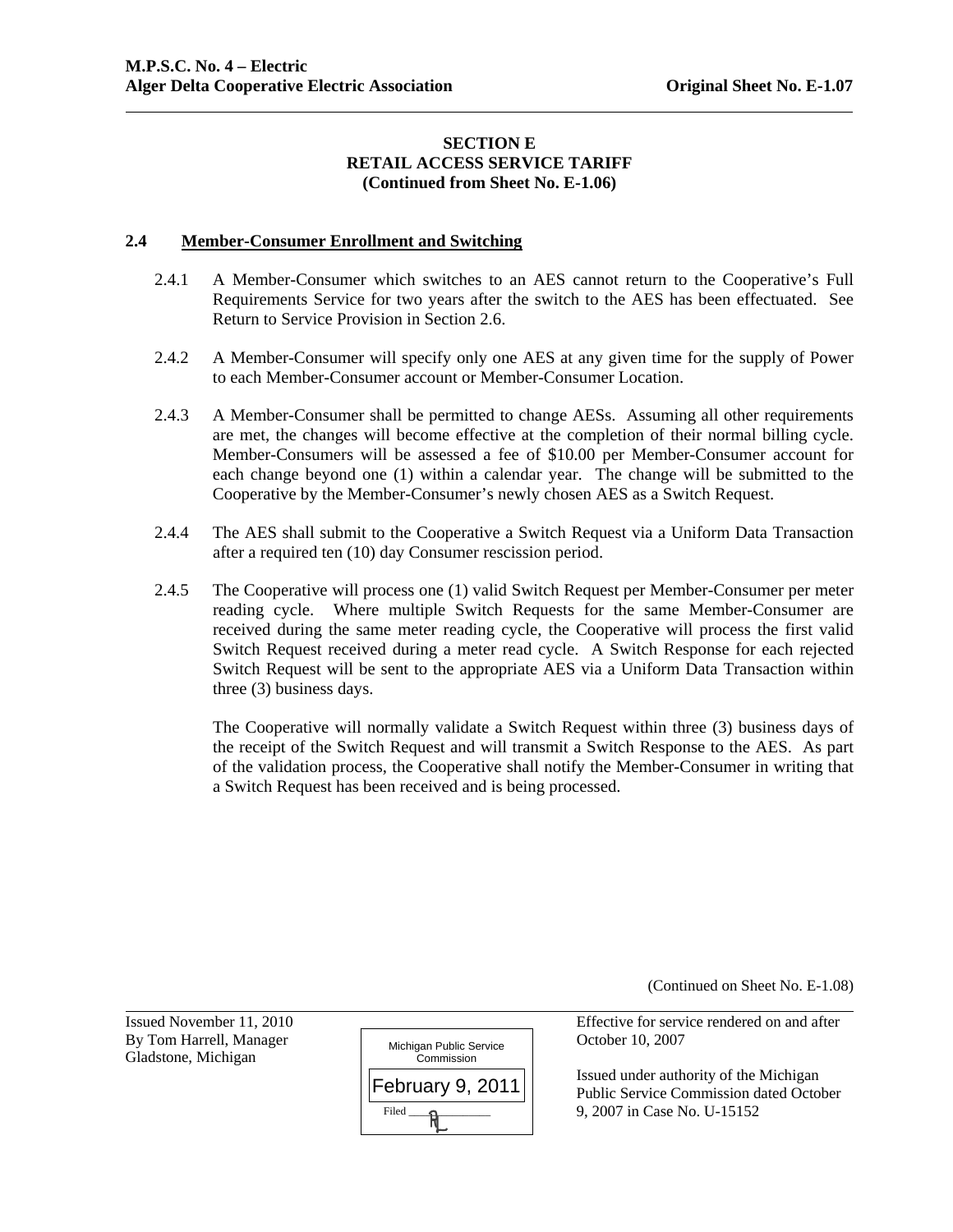# **SECTION E RETAIL ACCESS SERVICE TARIFF (Continued from Sheet No. E-1.07)**

For valid Switch Requests from one AES to another, the Cooperative will at the same time send to the AES currently serving the Member-Consumer, via the appropriate Uniform Data Transaction, notice that the AES's service is to be terminated, including the scheduled Member-Consumer Switch Date. In the event that the Member-Consumer or the new AES cancels the Switch before the Switch Date, the Cooperative will send to the current AES, via appropriate Uniform Data Transaction, notice reinstating the current AES's service unless the current AES has submitted a valid Drop Request.

Cut-off time for the receipt of Switch Requests is eight (8) business days in advance of the Member-Consumer's Switch Date. In the case of errors or omissions in Switch Requests received by the Cooperative, final disposition of exceptions may take up to five (5) business days.

- 2.4.6 Other than in situations where Member-Consumers require new meter installations as part of a Switch, Member-Consumer Switches will be scheduled to take place on the scheduled meter reading date, and will be effective on the actual meter reading date or the date of an estimated meter reading for billing purposes. The Switch Date shall be effective on the next scheduled meter read date that is not less than eight (8) business days after the Switch Request has been confirmed as pending. The AES change shall occur at midnight (00:00) local time at the beginning of the effective date.
- 2.4.7 The Cooperative shall process Drop Requests submitted by AESs in the same manner as it processes Switch Requests, including Member-Consumer notification. AESs shall be subject to the same timing, validation and Uniform Data Transaction requirements for Drop Requests as for Switch Requests. An AES shall inform the Member-Consumer in writing of the submission of a Drop Request.

# **2.5 Metering**

2.5.1 Metering equipment for Member-Consumers taking Retail Access Service shall be furnished, installed, read, maintained, and owned by the Cooperative.

(Continued on Sheet No. E-1.09)

Gladstone, Michigan

l



Issued November 11, 2010 Effective for service rendered on and after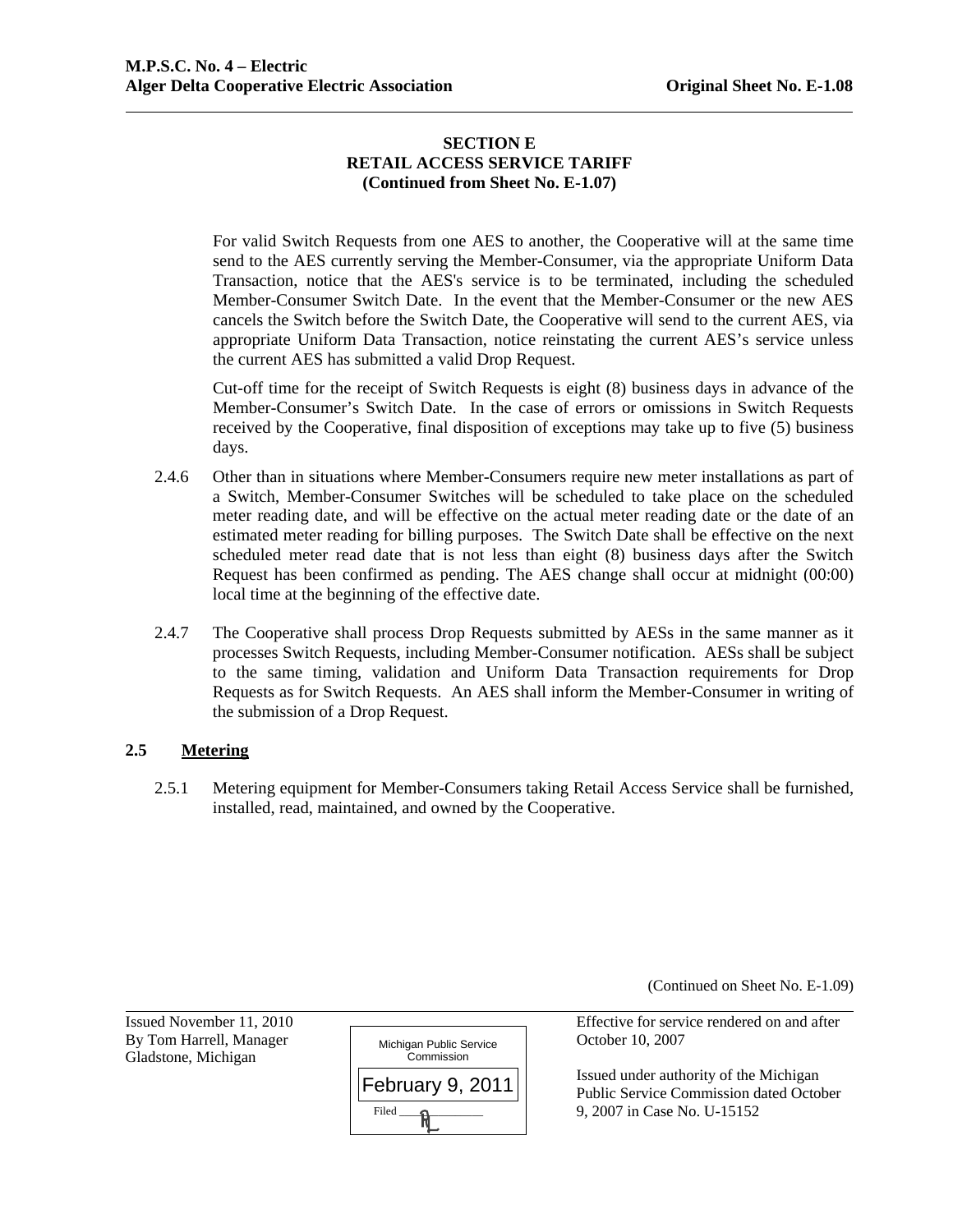# **SECTION E RETAIL ACCESS SERVICE TARIFF (Continued from Sheet No. E-1.08)**

- 2.5.2 Member-Consumers shall be required to have an Interval Demand Meter at each metering point.
- 2.5.3 If a new Interval Demand Meter is required, time and material costs to install it will be assessed to the Member-Consumer.
- 2.5.4 The Cooperative may require that the meter be read via telephone. In such cases, Member-Consumers will be required to provide a telephone connection for purposes of meter interrogation by the Cooperative. If a Member-Consumer is not able to allow sharing of a telephone connection, the Member-Consumer may be required to obtain a separate telephone connection for such purposes. The Member-Consumer is responsible for assuring the performance of the telephone connection. The Member-Consumer shall be responsible for all costs of the required telephone connection.
- 2.5.5 In cases where a telephone connection used by the Cooperative for meter interrogation is out of service, the Cooperative may retrieve the data manually for a nominal monthly fee of \$40.00 payable by the Member-Consumer. In the event that the telephone connection is out for three consecutive billing months, the Member-Consumer's Retail Access Service may be terminated and the Member-Consumer will be returned to service under the Cooperative's Full Requirements Service tariffs subject to the provisions of Section 2.6, unless said outage is due to non-performance by the telecommunications service provider.
- 2.5.6 Energy consumption and Demand for settlement purposes shall be based on the data from the Interval Demand Meters.
- 2.5.7 Where monthly metered Energy data is not available due to metering errors, malfunctions, or otherwise, the billing quantities will be estimated by the Cooperative using the available historical data and other relevant information for the Member-Consumer.

(Continued on Sheet No. E-1.10)

Gladstone, Michigan

l



Issued November 11, 2010 Effective for service rendered on and after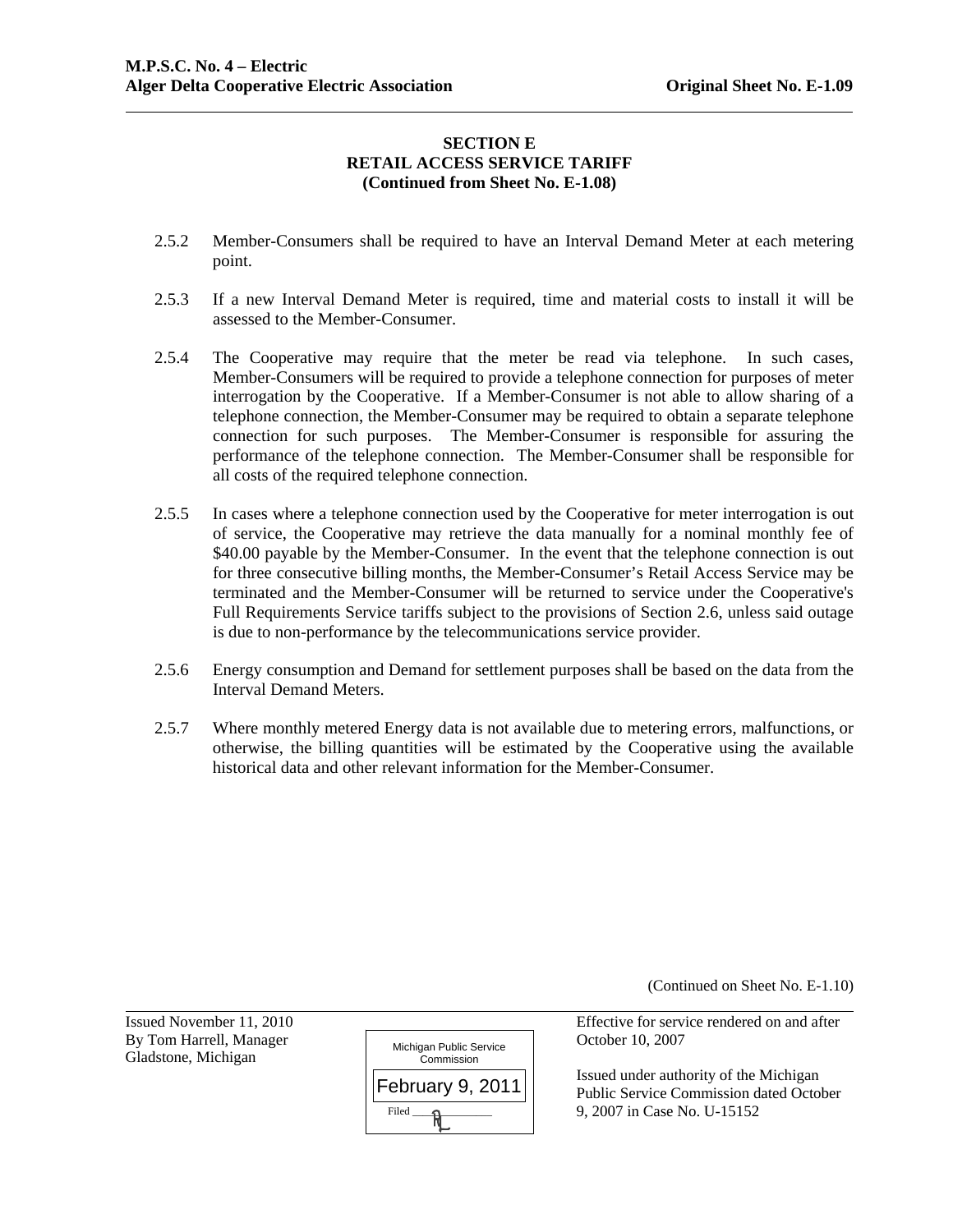## **SECTION E RETAIL ACCESS SERVICE TARIFF (Continued from Sheet No. E-1.09)**

# **2.6 Return to Full Requirements Service**

- 2.6.1 A Member-Consumer which switches to an AES cannot return to the Cooperative's Full Requirements Service for two (2) years after the switch to the AES has been effectuated. After such two (2) year period, a Member-Consumer may return to full service after giving the Cooperative at least 30 days written notice, unless the Member-Consumer wants to take service during the summer months of June through September, in which case the Member-Consumer must give the Cooperative notice no later than the preceding December 1. The Cooperative will return the Member-Consumer to Full Requirements Service following the notice period. Said notice period commences with the beginning of the Member-Consumer's billing cycle following receipt of the Member-Consumer's written notice of intent to return to Full Requirements Service. If the Member-Consumer returns to the Cooperative's Full Requirements Service for any reason prior to such two (2) year period or prior to the expiration of the notice period, the Member-Consumer's rate will be determined as the greater of:
	- A. The charges for Default Service plus the applicable Retail Access Service rate, or
	- B. 110% of the applicable Full Requirements Service Rate.
- 2.6.2 A Member-Consumer, having given notice of its intent to return to Full Requirements Service under Section 2.6.1, will receive Cooperative Default Service if, at any time during the notice period, it discontinues purchasing Generation Service from an AES.
- 2.6.3 A Member-Consumer taking Default Service under the provisions of Section 2.6.2 may switch to another AES as provided in Section 2.4 at any point during the period that they are on Default Service.
- 2.6.4 The AES shall transmit a Member-Consumer Drop Request to the Cooperative via a Uniform Data Transaction when the Member-Consumer requests return to Full Requirements Service or when AES service is not being continued for any reason. The AES shall inform the Member-Consumer of the Drop Request in writing.

(Continued on Sheet No. E-1.11)

l Issued November 11, 2010 Effective for service rendered on and after By Tom Harrell, Manager **Detail Containers** October 10, 2007 Gladstone, Michigan

| Michigan Public Service<br>Commission |
|---------------------------------------|
| February 9, 2011                      |
| Filed                                 |
|                                       |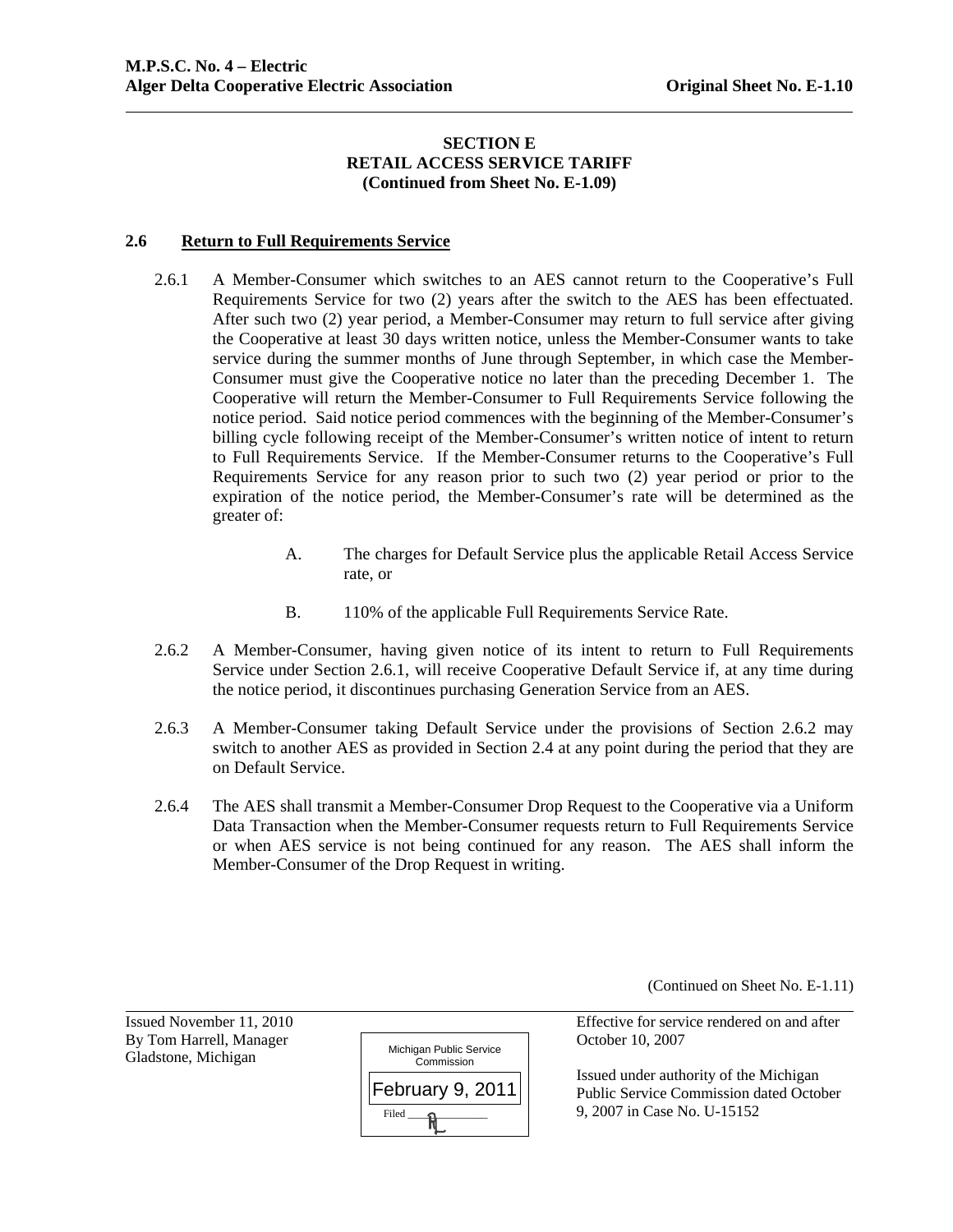# **SECTION E RETAIL ACCESS SERVICE TARIFF (Continued from Sheet No. E-1.10)**

- 2.6.5 The Cooperative will normally validate a Drop Request within three (3) business days of the receipt of the Drop Request and will transmit a Drop Response to the AES. As part of the validation process, the Cooperative will notify the Member-Consumer in writing that a Drop Request has been received and is being processed.
- 2.6.6 The Switch from AES to Full Requirements Service will be processed on the next meter read date after the AES submits the necessary Drop Request to the Cooperative, provided that the requirements of section 2.6.1 are met. If the requirements of section 2.6.1 are not met, then the Member-Consumer will be switched to Cooperative Default Service until said requirements are met. The Switch shall occur at midnight (00:00) local time at the beginning of the effective date.
- 2.6.7 A Member-Consumer returning to Full Requirements Service must remain on such service for the minimum term stated in the applicable Full Requirements Service tariff, but not less than twelve (12) months.
- 2.6.8 In the event of Slamming from Full Requirements Service, a Member-Consumer who desires to return to Full Requirements Service may do so. The Cooperative will waive the twelve (12) month minimum term requirements. The Cooperative's Default Service does not apply to such Member-Consumers.
- 2.6.9 In the event a Member-Consumer is dropped by the AES due to the bankruptcy of the AES or upon the complete withdrawal of the AES from the Relevant Market, the Member-Consumer may receive Default Service from the Cooperative for not more than three (3) full billing cycles. By the end of that time period, the Member-Consumer must either have a Switch Request completed on their behalf as provided in Section 2.4, or give notice of its intent to return to Full Requirements Service as provided in Section 2.6.1. A Member-Consumer that does not arrange for Generation Service from a different AES or give notice of its intent to return to Full Requirements Service within three (3) months shall be disconnected.

(Continued on Sheet No. E-1.12)

Gladstone, Michigan

l



Issued November 11, 2010 Effective for service rendered on and after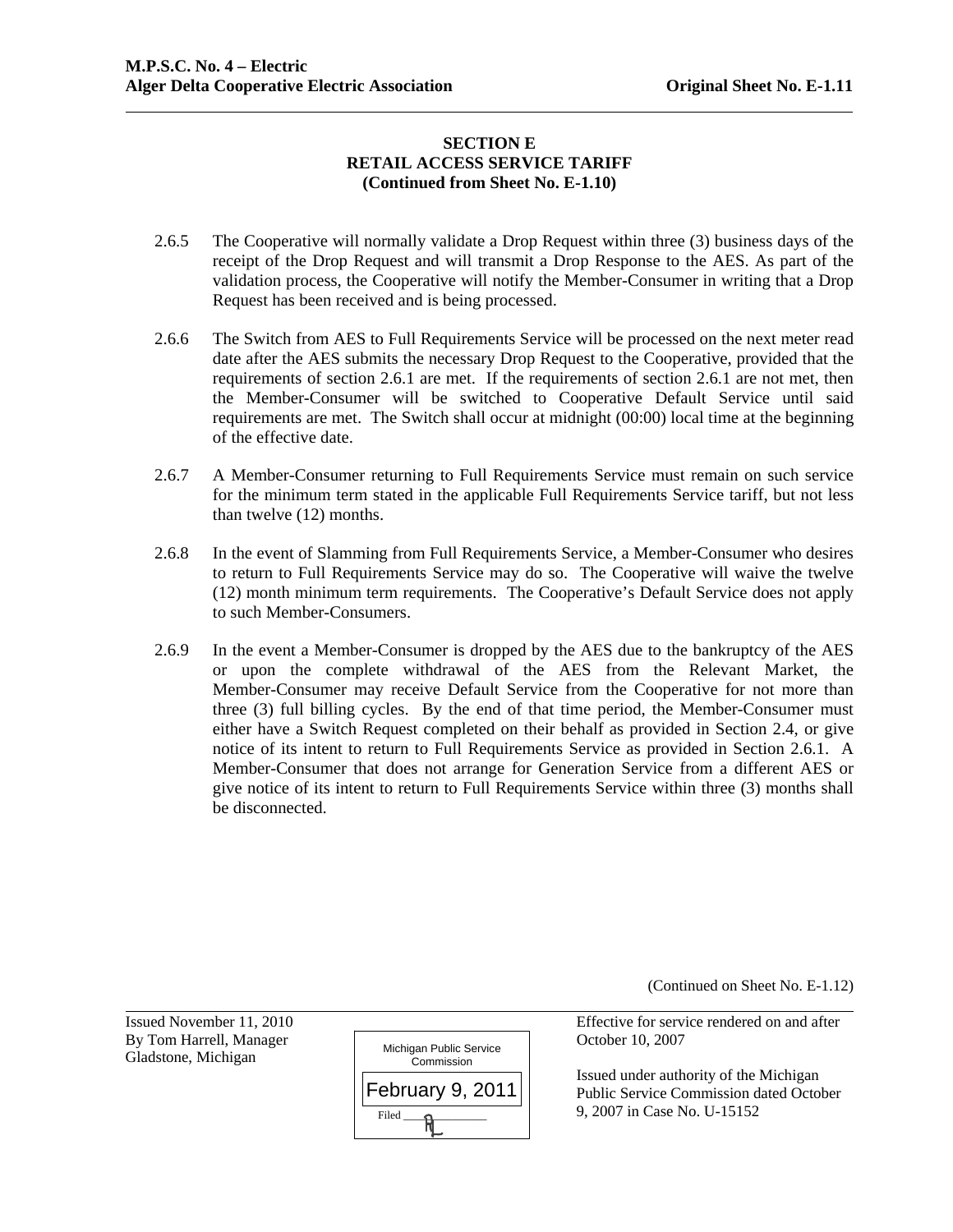# **SECTION E RETAIL ACCESS SERVICE TARIFF (Continued from Sheet No. E-1.11)**

# **2.7 Billing and Payment**

- 2.7.1 The Cooperative will bill the Member-Consumer for Retail Access Service as outlined in section 3.3 of this tariff.
- 2.7.2 The Member-Consumer shall pay the Cooperative the amount billed by the Cooperative on or before a due date established by Member-Consumer billing rules approved by the Commission in accordance with the Commission's consumer standards and billing practices, R 460.3901 et seq., as amended, for nonresidential Consumers.
- 2.7.3 Where incorrect billing results from an error discovered by either the Cooperative, the AES or the Member-Consumer, the error will be corrected and revised bills, as appropriate for the Member-Consumer and/or AES, will be calculated and settled on the next billing period after the error is discovered. Billing errors discovered by the Cooperative shall be adjusted as provided for in the Commission's applicable billing rules.

## **2.8 Disconnection of Service**

The Cooperative is the only Person allowed to physically disconnect service to a Member-Consumer. Disconnection of service to a Member-Consumer for non-payment of the Cooperative's bill or for any violation of the Cooperative's tariffs shall be in accordance with applicable Commission rules and Cooperative tariffs. The Cooperative shall notify the AES in writing of the intent to disconnect and the date and time of actual disconnection. The Cooperative shall not be liable for any losses to the AES due to disconnection.

(Continued on Sheet No. E-1.13)

By Tom Harrell, Manager **Department Controller** October 10, 2007 Gladstone, Michigan

l



Issued November 11, 2010 Effective for service rendered on and after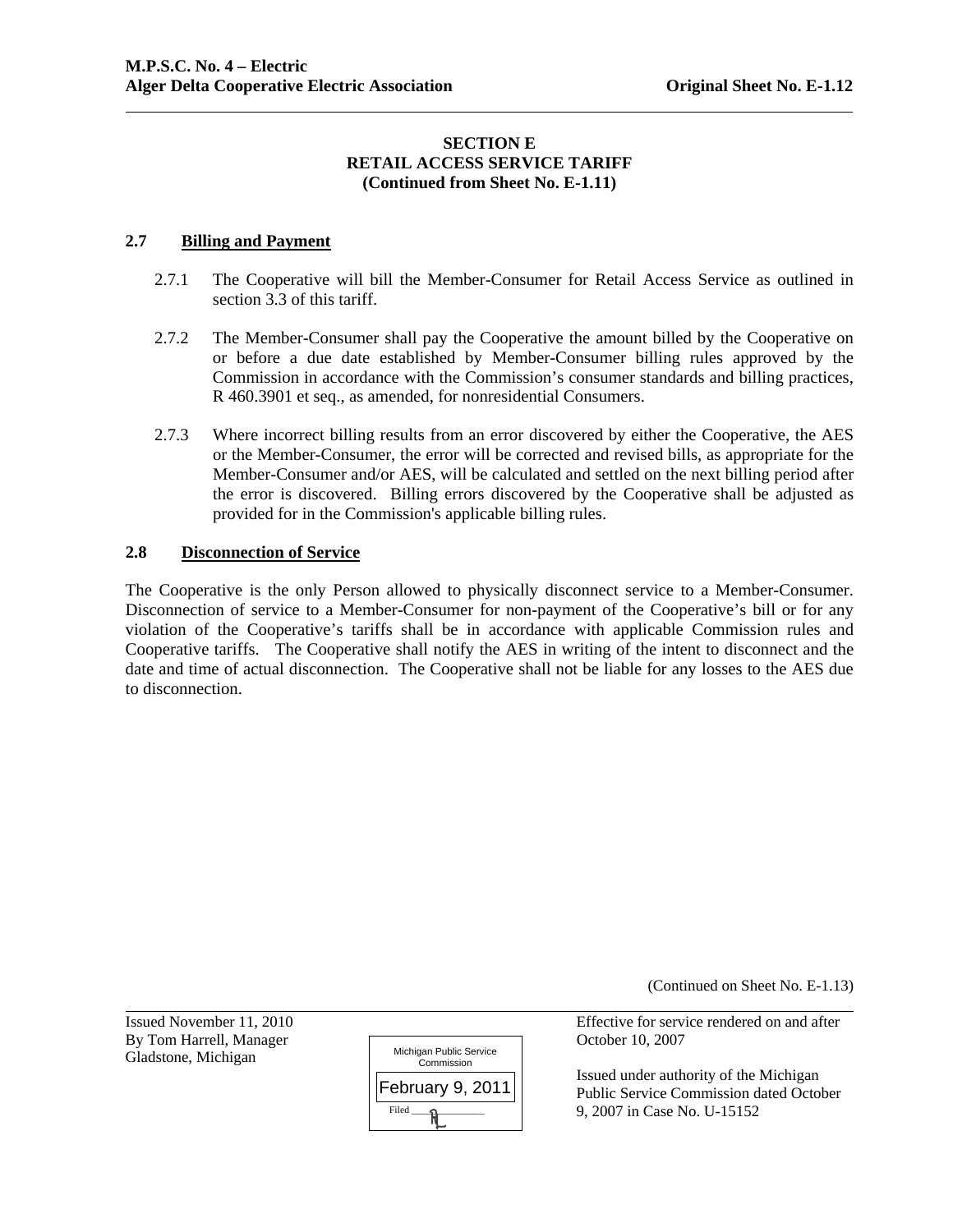## **SECTION E RETAIL ACCESS SERVICE TARIFF (Continued from Sheet No. E-1.12)**

# **3.0 ALTERNATIVE ELECTRIC SUPPLIER SECTION**

### **3.1 Availability**

The AES will not be eligible to enroll Member-Consumers unless and until the following conditions have been satisfied and continue to be satisfied. The AES has sole responsibility for conditions 3.1.1, 3.1.2, and 3.1.3. The Cooperative will check and verify conditions 3.1.4 and 3.1.5.

- 3.1.1 The AES has been granted a license by the Commission.
- 3.1.2 The AES has obtained and maintains a Member-Consumer-signed Enrollment indicating that the Member-Consumer has chosen to switch its Generation Service to the AES.
- 3.1.3 The AES has executed agreements with the appropriate Transmission Service Provider(s).
- 3.1.4 The AES has demonstrated its capability to meet the Cooperative's defined standards and protocols for Uniform Data Transactions.
- 3.1.5 The AES has executed a Retail Access Service agreement (which may include, but is not limited to, a portfolio of Member-Consumers, negotiated services, etc.) with the Cooperative and complied with the Cooperative's Member-Consumer enrollment requirements to prevent Slamming.

## **3.2 Switch and Drop Requests**

- 3.2.1 Switch Requests and Drop Requests will be handled in accordance with Section 2.4 of this tariff and will be accepted for processing by the Cooperative.
- 3.2.2 When a Member-Consumer requests to discontinue receiving Generation Service from the AES or when the AES's service is being discontinued for any reason, the AES shall transmit a Member-Consumer Drop Request to the Cooperative via a Uniform Data Transaction within no more than three (3) business days.

(Continued on Sheet No. E-1.14)

Gladstone, Michigan

l



Issued November 11, 2010 Effective for service rendered on and after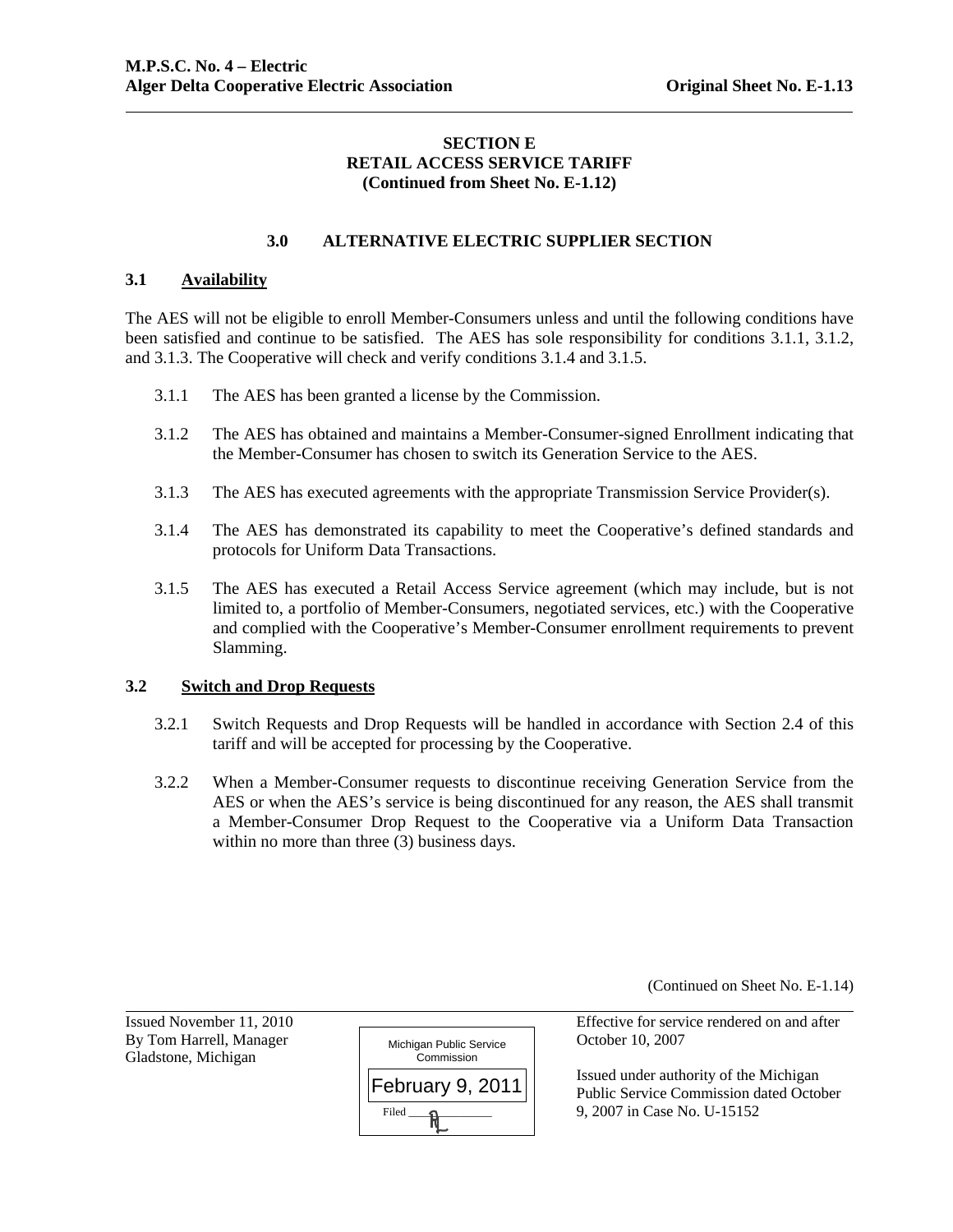# **SECTION E RETAIL ACCESS SERVICE TARIFF (Continued from Sheet No. E-1.13)**

# **3.3 Billing**

- 3.3.1 Unless otherwise agreed, the Cooperative and the AES will separately bill the Member-Consumer for the respective services provided by each. The Member-Consumer will receive separate bills for services provided and is responsible for making payments to the Cooperative for service provided in accordance with requirements of the Cooperative as set forth in the applicable billing rules and Commission approved tariffs.
- 3.3.2 The Cooperative may elect to offer a service where it bills the Member-Consumer for services that the Cooperative provides as well as services provided by the AES. If the Cooperative bills for AES charges, the following conditions will apply:
	- A. The Cooperative and the AES must have entered into a billing agreement that specifies the terms and conditions under which such billing will occur.
	- B. Any discrepancies in charges collected and remitted will be corrected and reflected in the subsequent billing cycles.
	- C. Payments received from or on behalf of a Member-Consumer shall be applied in the following order:
		- 1. To the Member-Consumer's past due balance owed the Cooperative,
		- 2. To current balances due the Cooperative,
		- 3. To current balances due the Cooperative for other charges such as facilities or loan agreements, and
		- 4. To the AES for all balances due for services provided.
	- D. Optional Services (i.e., billing and remittance processing, credit and collections, meter read information, Member-Consumer information, etc.) may be provided by the Cooperative pursuant to terms negotiated with the AES, and shall be offered on a nondiscriminatory basis. Amounts owed to the Cooperative by an AES may be deducted from the AES's Member-Consumer payments received by the Cooperative prior to remittance to the AES.

(Continued on Sheet No. E-1.15)

Gladstone, Michigan

l



Issued November 11, 2010 Effective for service rendered on and after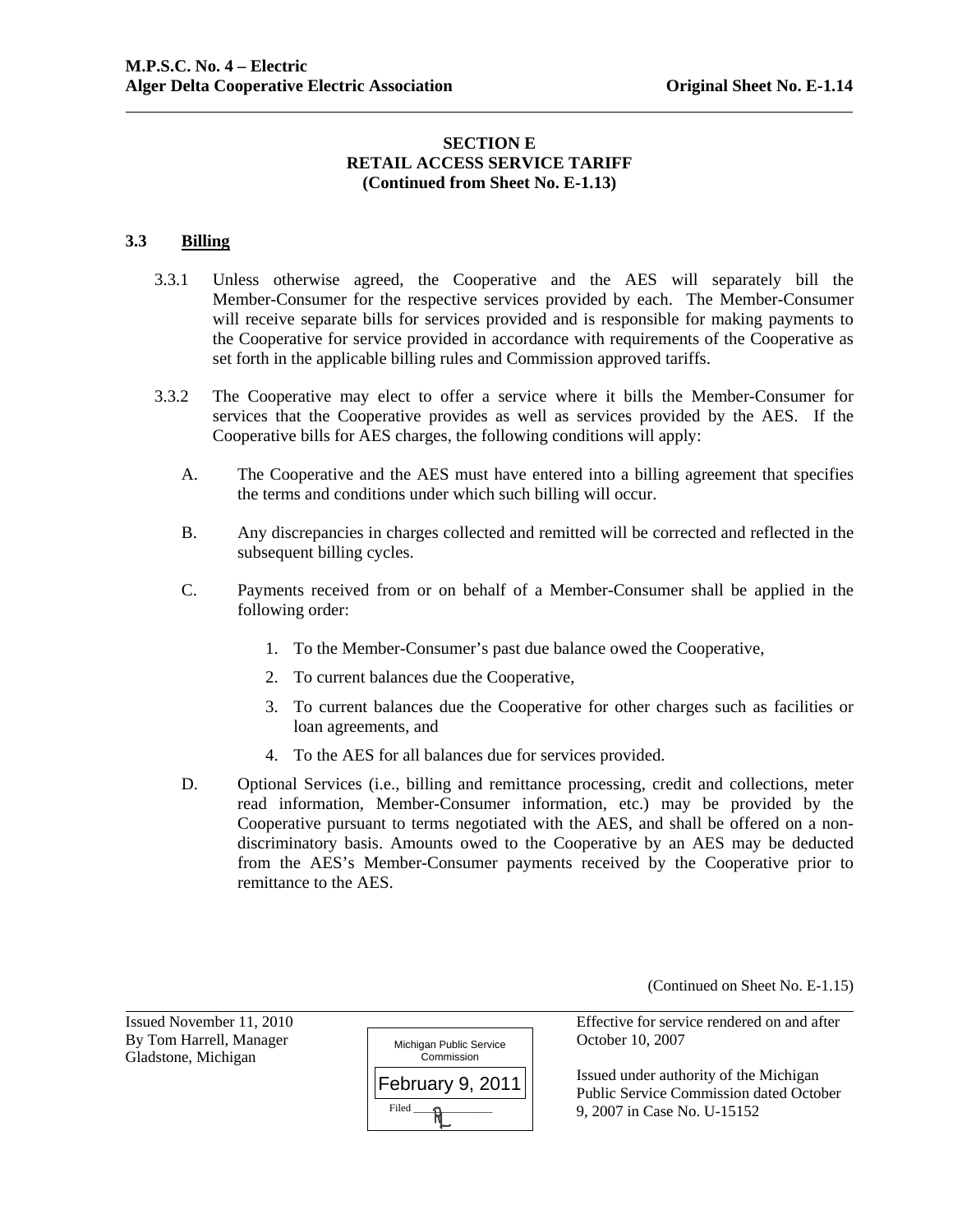## **SECTION E RETAIL ACCESS SERVICE TARIFF (Continued from Sheet No. E-1.14)**

- 5. The Cooperative will not pursue collections action for any AES.
- 3.3.3 Unless otherwise specified by the Cooperative, all payments made to the Cooperative by the AES will be made by electronic funds transfer to the Cooperative's account.

# **3.4 Terms and Conditions of Service**

- 3.4.1 The AES is responsible for providing Power to be transmitted by the appropriate Transmission Service Provider(s) to the Cooperative's Distribution Point of Receipt. The AES shall meet all obligations necessary to schedule Power to match the Member-Consumer's Load, subject to energy imbalance charges and penalties in accordance with the terms of the OATT of the Transmission Service Provider(s).
- 3.4.2 Retail Access Service may not commence until metering has been installed as specified in this Tariff as outlined in Section 2.5.
- 3.4.3 The AES will provide to the Cooperative or the Cooperative's designated recipient daily energy schedules for all services including losses associated with use of the Distribution System. The AES will provide verification that it has arranged for and scheduled transmission service to deliver Energy, the energy schedule has been approved by the Transmission Service Provider(s), and the AES has covered losses on the Transmission System(s).
- 3.4.4 The AES will pay the Cooperative under applicable tariffs for all applicable ancillary services, emergency energy services, standby and backup services provided by the Cooperative to the AES for the AES's Member-Consumer(s) from the service commencement date to the service termination date.
- 3.4.5 The Cooperative shall bill the AES for all associated switching fees incurred as a result of Slamming by the AES plus the actual administrative cost incurred for switching a slammed Member-Consumer from one rate service to another.

(Continued on Sheet No. E-1.16)

Gladstone, Michigan

l



Issued November 11, 2010 Effective for service rendered on and after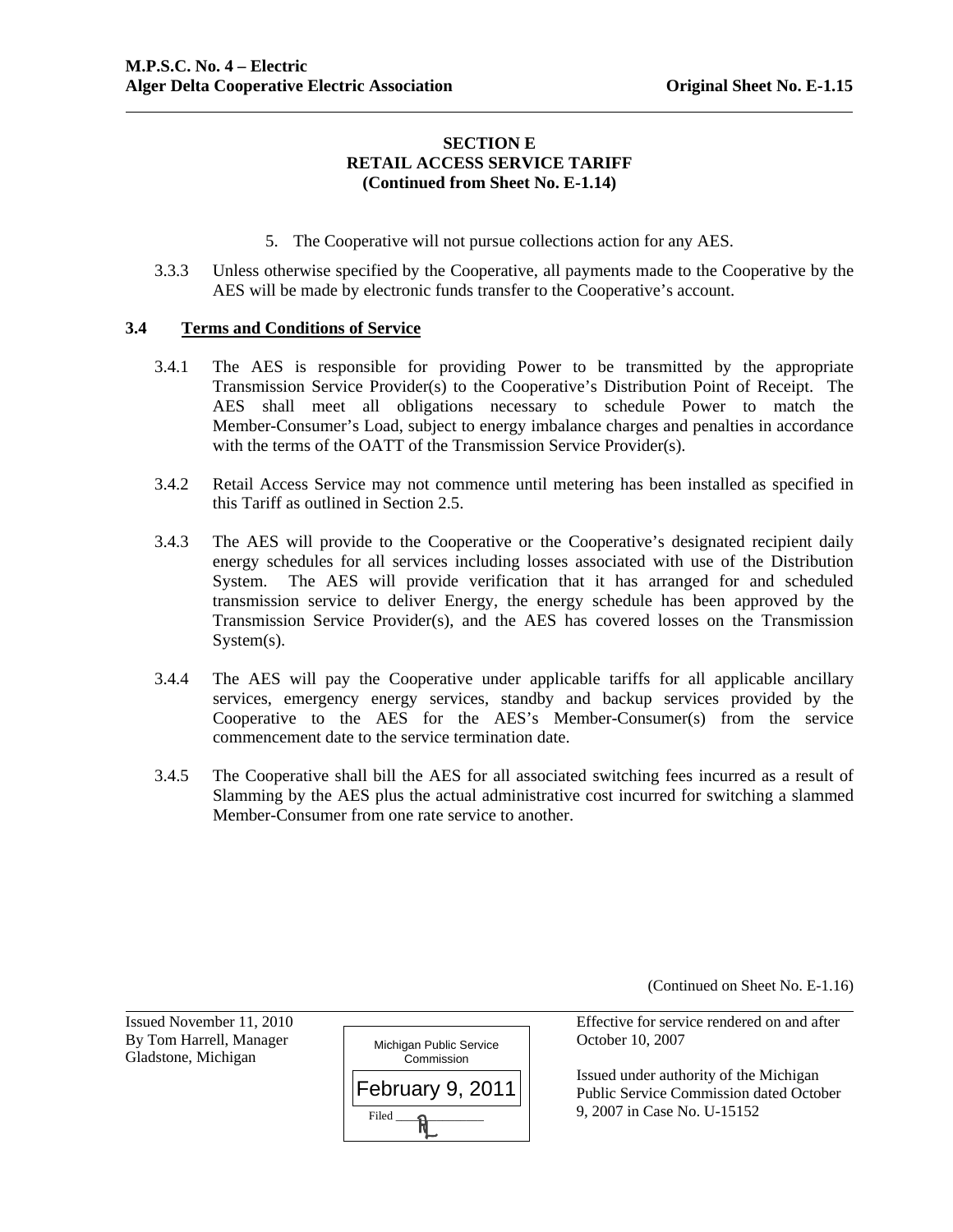### **SECTION E RETAIL ACCESS SERVICE TARIFF (Continued from Sheet No. E-1.15)**

3.4.6 An AES shall not resell Member-Consumer account information or transfer it to other parties for any other purpose. The Cooperative will only release Member-Consumer data to the Member-Consumer or its authorized representative, which may be the AES.

# **3.5 Distribution Power Losses**

The AES is responsible for replacing losses associated with the delivery of Power to the Member-Consumer's meter. The amount that the AES shall cause to be delivered to the Cooperative's Distribution System will be the amount of Power delivered at the Member-Consumer meter plus an amount to reflect loss factors. For calendar year 2004, the loss factors were:

| <b>Secondary Service</b>          | 10.1% |
|-----------------------------------|-------|
| Primary Service                   | 4.0%  |
| <b>Primary Substation Service</b> | 0     |

Please contact the Cooperative to obtain the applicable loss factors for the current billing period.

(Continued on Sheet No. E-1.17)

By Tom Harrell, Manager Cubic Series Bublis Series Cubic Series Cubic Series Cubic Series Cubic Series Cubic Series Cubic Series Cubic Series Cubic Series Cubic Series Cubic Series Cubic Series Cubic Series Cubic Series Cu Gladstone, Michigan

l

| Michigan Public Service<br>Commission |
|---------------------------------------|
| February 9, 2011                      |
| Filed                                 |

Issued November 11, 2010 Effective for service rendered on and after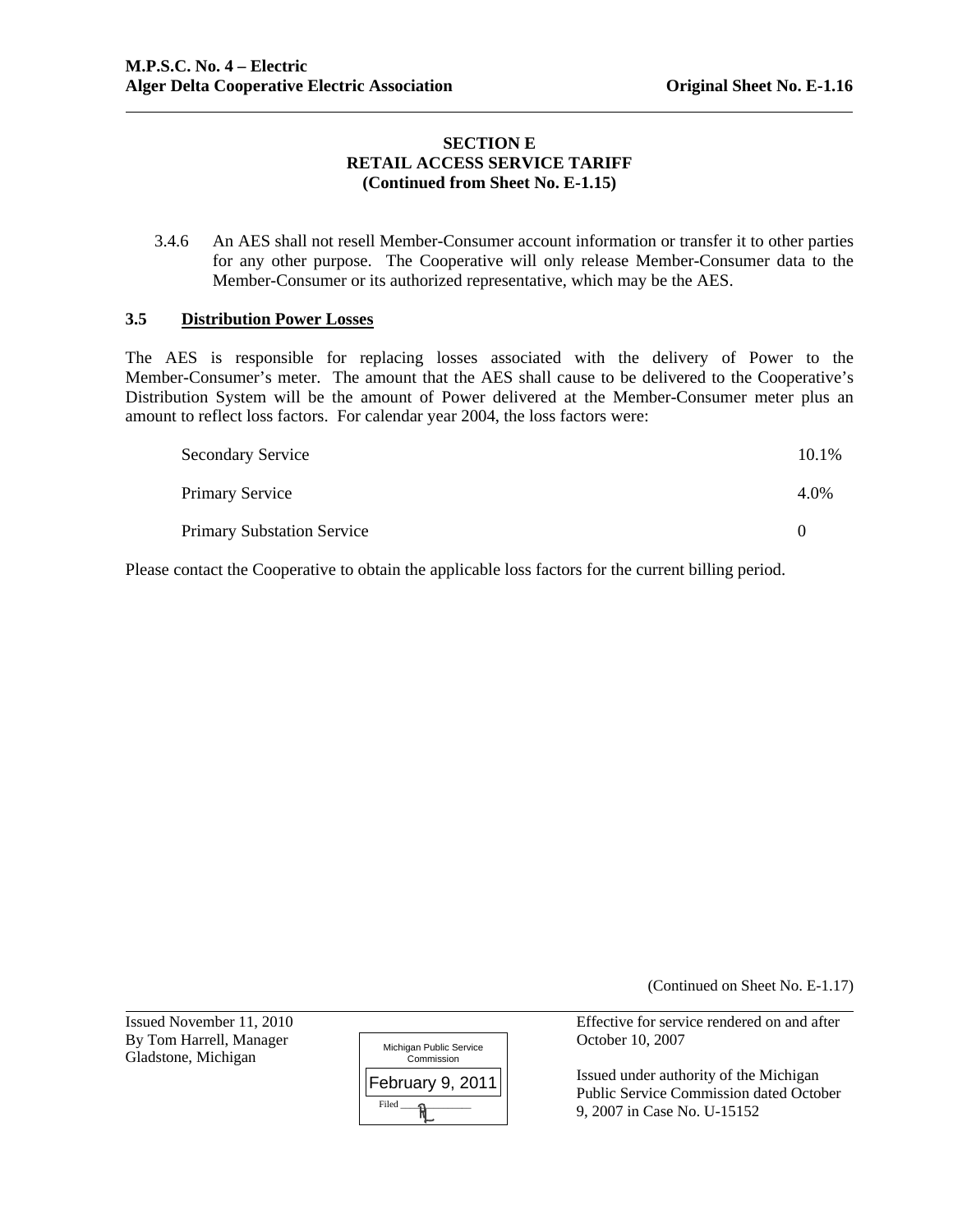### **SECTION E RETAIL ACCESS SERVICE TARIFF (Continued from Sheet No. E-1.16)**

# **4.0 DISPUTE RESOLUTION**

- 4.1 The Cooperative shall have no duty or obligation to resolve any complaints or disputes between AESs and Member-Consumers.
- 4.2 The Cooperative shall have no duty or obligation to resolve any complaints or disputes between AESs or Member-Consumers and their Transmission Service Provider(s). Disputes involving a Transmission Service Provider's OATT shall be resolved using the dispute resolution procedures as described in the OATT.
- 4.3 In the event the AES has a dispute over the implementation of the Cooperative's Retail Access Service, then the AES shall provide the Cooperative with a statement of the dispute and the proposed resolution to the designated Cooperative contact. Upon receipt of the statement of dispute, the Cooperative shall attempt to resolve the dispute according to the following process:
- 4.3.1 The Cooperative will investigate the dispute and attempt to resolve the dispute informally in a manner that is satisfactory to both parties within five (5) business days of initial receipt of the statement of dispute.
- 4.3.2 If the dispute is not resolved in five (5) business days, the parties shall attempt to resolve the dispute by promptly appointing a senior representative of each party to attempt to mutually agree upon a resolution. The two senior representatives shall meet within ten (10) business days. If the two senior representatives cannot reach a resolution within a 30-day period, the dispute may, on demand of either party, be submitted to arbitration as provided in this section.
- 4.3.3 The dispute, if mutually agreed by the parties, may be submitted for resolution in accordance with the American Arbitration Association ("AAA") commercial arbitration rules. The judgment rendered by the arbitrator may be enforced in any court having jurisdiction of the subject matter and the parties.
- 4.3.4 The arbitrator may be determined by AAA.

(Continued on Sheet No. E-1.18)

Issued under authority of the Michigan Public Service Commission dated October 9, 2007 in Case No. U-15152

Gladstone, Michigan

l

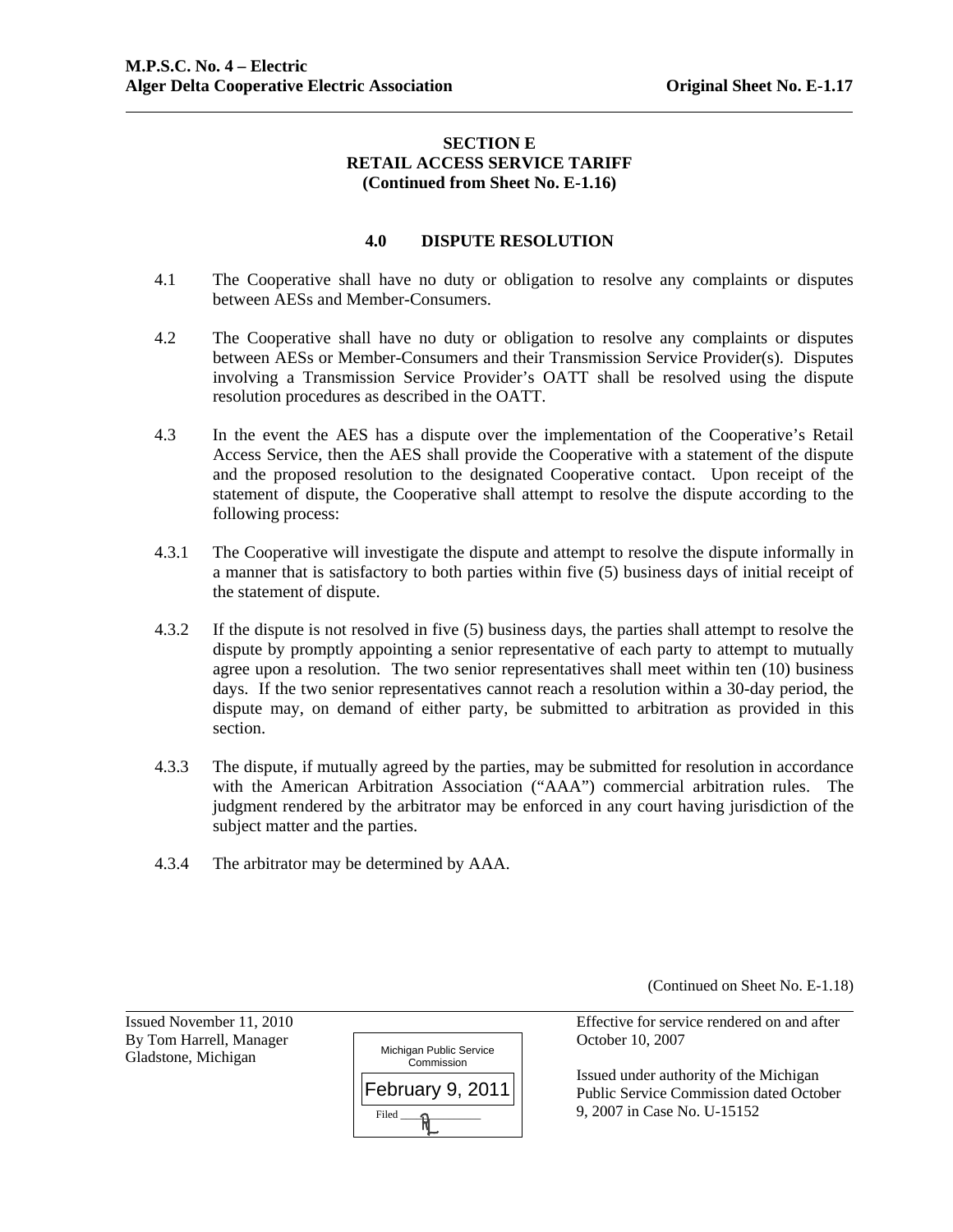### **SECTION E RETAIL ACCESS SERVICE TARIFF (Continued from Sheet No. E-1.17)**

- 4.3.5 The findings and award of the arbitrator shall be final and conclusive and shall be binding upon the parties, except as otherwise provided by law. Any award shall specify the manner and extent of the division of the costs between the parties.
- 4.4 Nothing in this section shall restrict the rights of any party to seek resolution of the dispute with the appropriate regulatory agency with jurisdiction.

(Continued on Sheet No. E-1.19)

By Tom Harrell, Manager Cubia Cartia Cartia, Cubia Cartia, October 10, 2007 Gladstone, Michigan

l



Issued November 11, 2010 Effective for service rendered on and after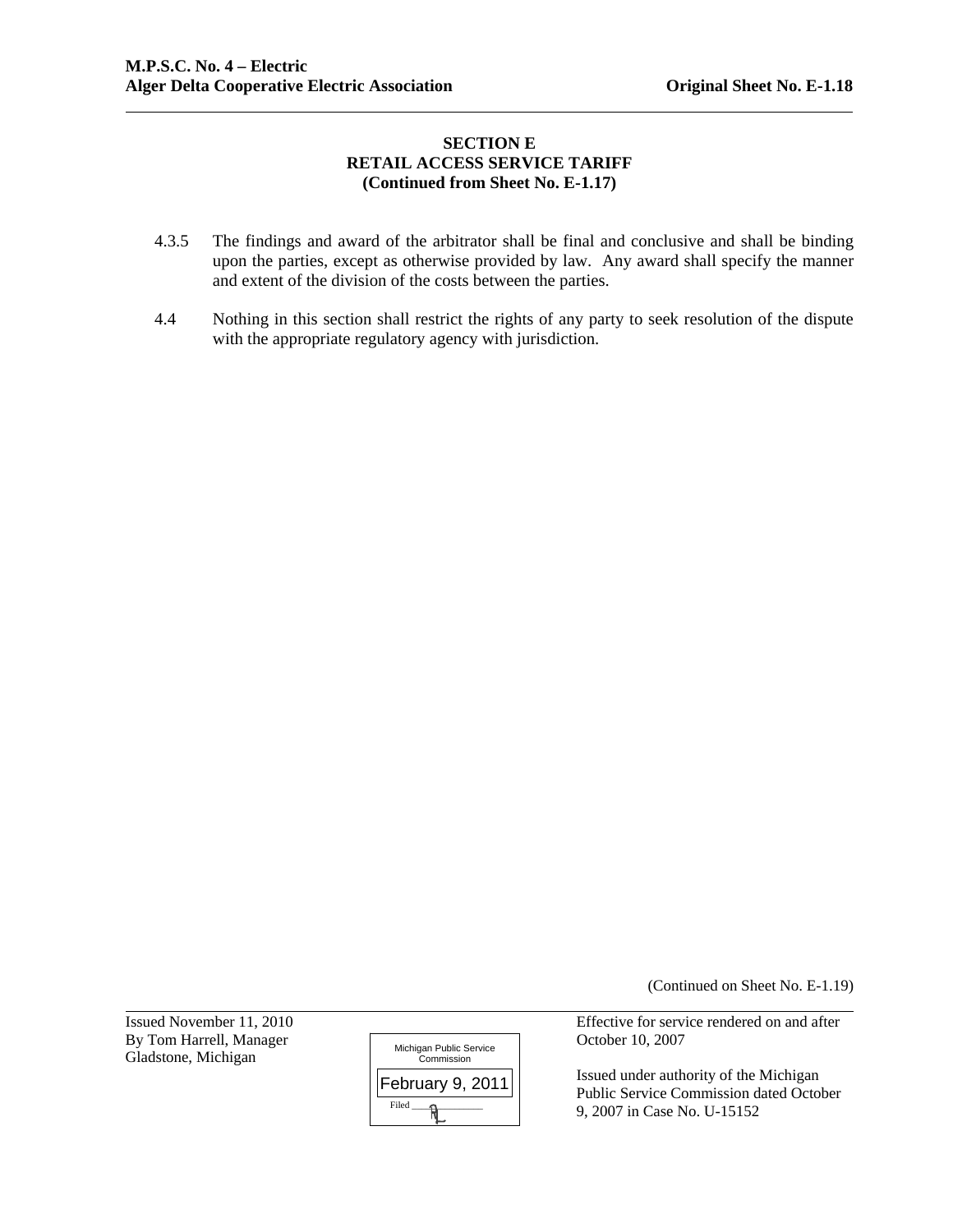### **SECTION E RETAIL ACCESS SERVICE TARIFF (Continued from Sheet No. E-1.18)**

## **5.0 LIABILITY AND EXCLUSIONS**

- 5.1 In no event will the Cooperative or its suppliers be liable under any cause of action relating to the subject matter of this tariff, whether based on contract, warranty, tort (including negligence), strict liability, indemnity or otherwise for any incidental or consequential damages including but not limited to loss of use, interest charges, inability to operate full capacity, lost profits or claims of AESs or Member-Consumers.
- 5.2 The Cooperative will not be liable to an AES or Member-Consumer for damages caused by interruption of service, voltage or frequency variations, single-phase supply to three-phase lines, reversal of phase rotation, or carrier-current frequencies imposed by the Cooperative for system operations or equipment control, except such as result from the failure of the Cooperative to exercise reasonable care and skill in furnishing the service.
- 5.3 In no event will the Cooperative be liable to an AES or Member-Consumer for loss of revenue or other losses due to meter or calculation errors or malfunctions. The Cooperative's sole obligation and the AES's or Member-Consumer's sole remedy will be for the Cooperative to repair or replace the meter and prepare revised bills as described in Section 2.7.3.

Gladstone, Michigan

l



Issued November 11, 2010 Effective for service rendered on and after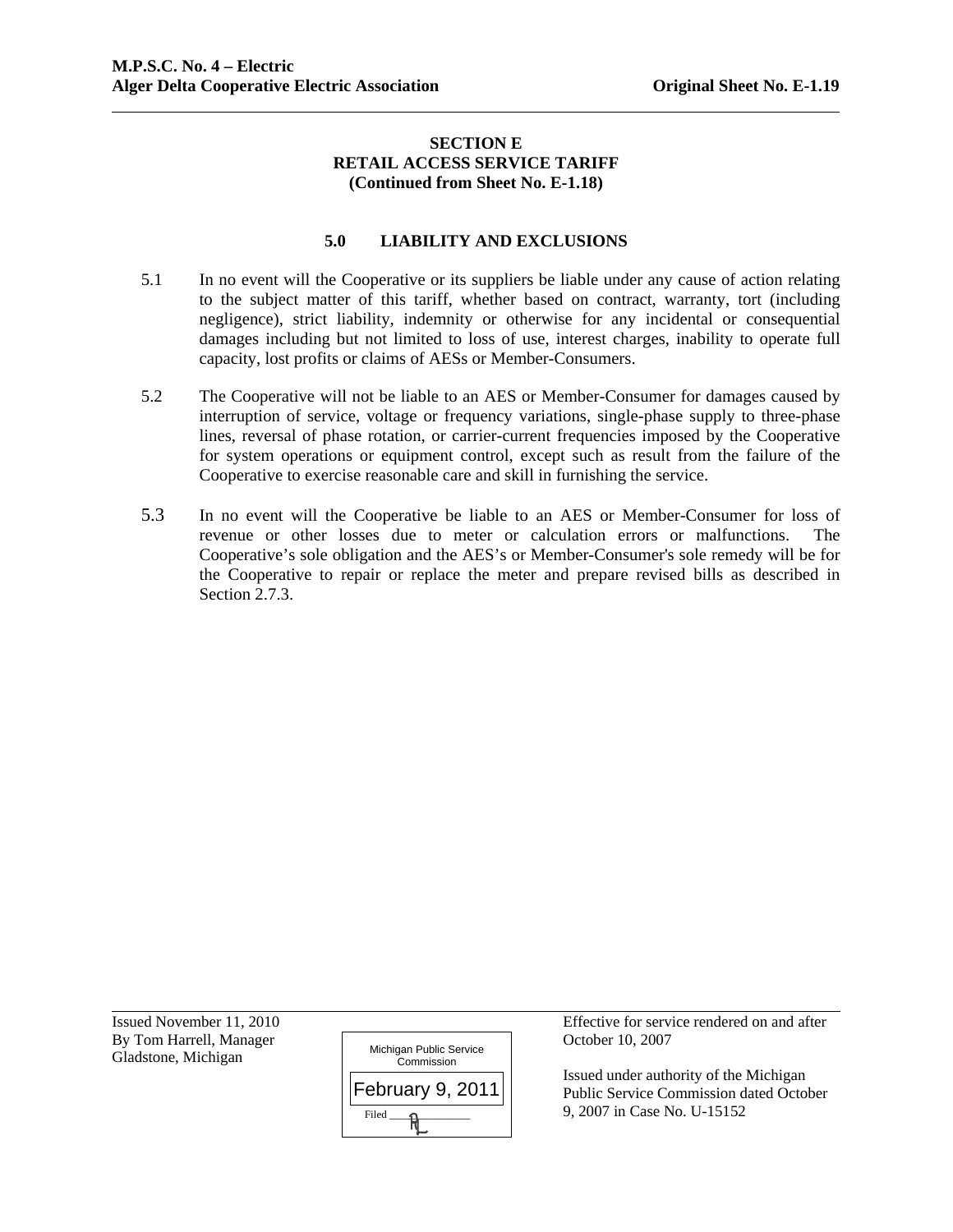# **RETAIL ACCESS STANDBY SERVICE SCHEDULE RASS**

#### **Availability**

This schedule is available on a best efforts basis only to Member-Consumers of the Cooperative receiving service under the Cooperative's Large Power Service Rate-Choice, Schedule LP-C. This is in addition to the Member-Consumer's applicable Choice tariff.

#### Nature of Service

Service under this schedule is only available on a best efforts basis to the Member-Consumer when an Alternative Electric Supplier (AES) has ceased service to the Member-Consumer. The Member-Consumer may arrange to return to Full Requirements Service by following the procedures detailed in the Cooperative's *Retail Access Service Tariff*, subject to the terms and conditions set forth in said tariff.

Standby Service under this schedule does not include net under- or over- deliveries of Energy that result when Energy is delivered on behalf of a Member-Consumer but deviates from the Member-Consumer's scheduled Energy requirements plus applicable provisions for line losses. Any change in the Member-Consumer's Energy schedule must be reported to the Transmission Service Provider according to the provisions in the applicable Open Access Transmission Tariff (OATT). These charges represent Schedule 4 ancillary services and will be summarized each month with payment to the Member-Consumer or due from the Member-Consumer per the calculation.

#### Charges for Service

The charges for this service shall be equal to the Cooperative's out-of-pocket cost of standby power delivered to the Member-Consumer, plus a service fee of one-cent (\$0.01) per kWh delivered to the Member-Consumer.

The Cooperative's out-of-pocket cost shall be equal to the amount it is billed by its wholesale supplier for Standby Service delivered to the Member-Consumer.

#### Terms of Payment

A. Monthly bills for Standby Service rendered by the Cooperative are due and payable on or before the due date listed on the bill.

(Continued on Sheet No. E-2.01)

Gladstone, Michigan

l



Issued November 11, 2010 Effective for service rendered on and after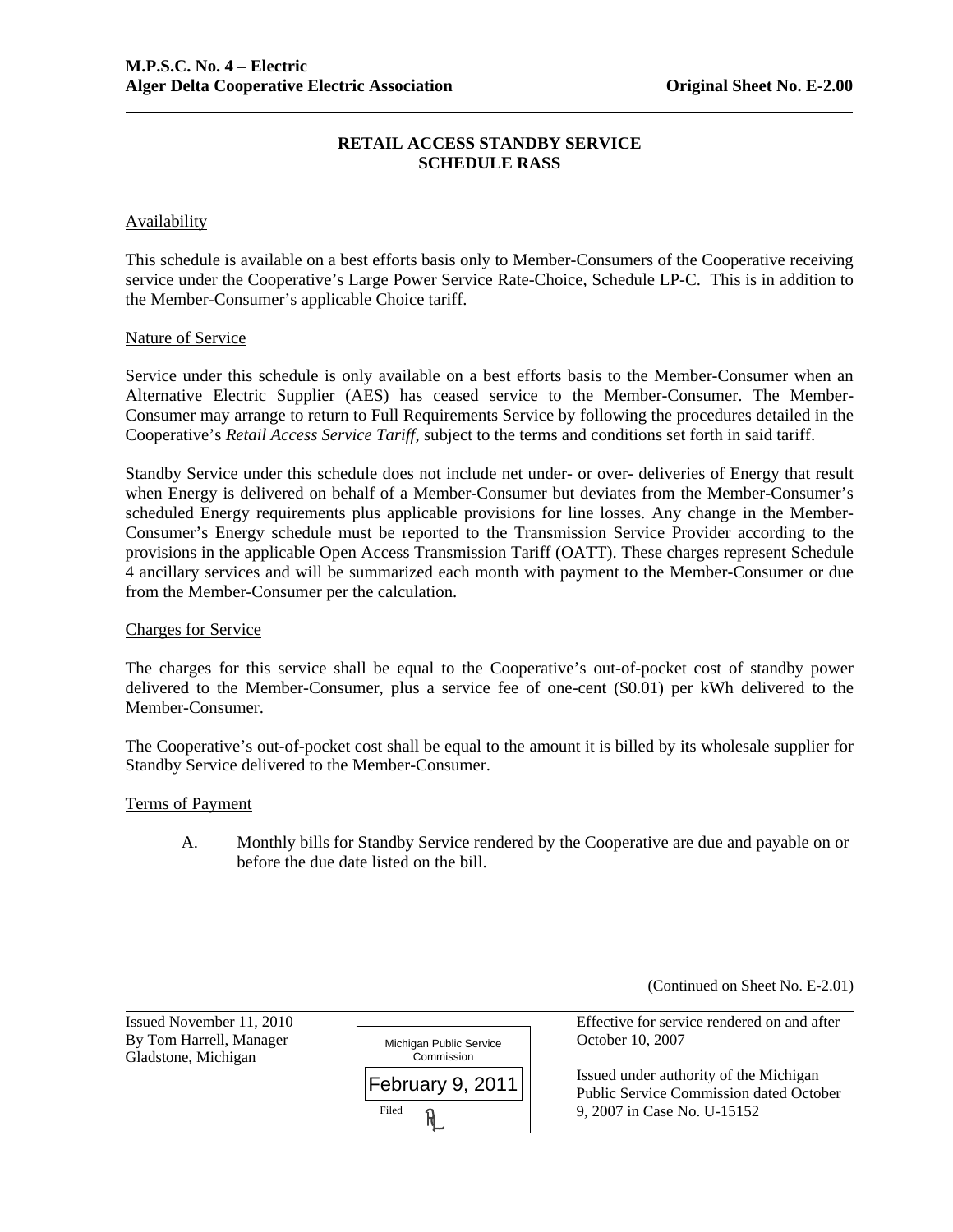## **RETAIL ACCESS STANDBY SERVICE SCHEDULE RASS (Continued from Sheet No. E-2.00)**

- B. The above rates are net. A one-time late payment charge of two (2%) percent of the unpaid balance, excluding sales tax, will be assessed on any bill for Standby Service not paid by the due date.
- C. The Cooperative will not collect any monies on behalf of any AES, retailer or other third party without a written agreement between the Cooperative, the Member-Consumer and the third party.

#### Third Party Disputes

The Cooperative has no obligation or duty to intervene, mediate or participate in contractual disputes between the Member Consumer and its AES Supplier or third parties. Further, the Cooperative will not shut off service or otherwise enforce any provision of a contract between the Member Consumer and any third party.

#### Tax Adjustment

- A. Bills shall be increased or decreased within the limits of political subdivisions which levy special taxes, license fees or rentals against the Cooperative's property, or its operations, or the production and/or sale of electric energy, to offset such special charges and thereby prevent other Member-Consumers from being compelled to share such local increases or decreases.
- B. Bills shall be adjusted to offset any new, increased or decreased specific tax or excise imposed by any governmental authority, which increases or decreases the Cooperative's cost of providing electric service.

Gladstone, Michigan

l



Issued November 11, 2010 Effective for service rendered on and after